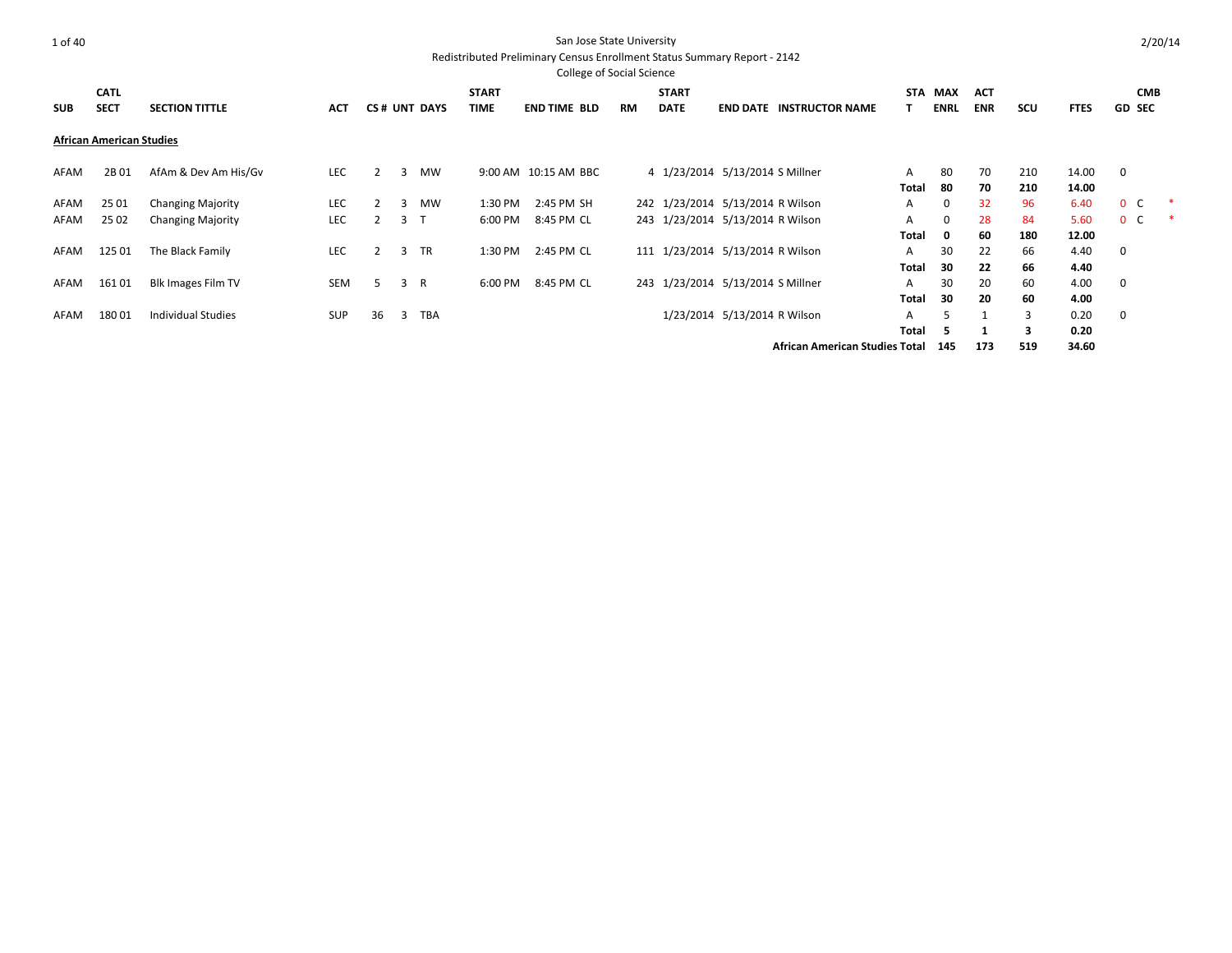|              |             |                               |            |                |   |              |              | College of Social Science |    |                                     |                                    |                |             |             |              |             |                  |                |  |
|--------------|-------------|-------------------------------|------------|----------------|---|--------------|--------------|---------------------------|----|-------------------------------------|------------------------------------|----------------|-------------|-------------|--------------|-------------|------------------|----------------|--|
|              | <b>CATL</b> |                               |            |                |   |              | <b>START</b> |                           |    | <b>START</b>                        |                                    |                | STA MAX     | ACT         |              |             |                  | <b>CMB</b>     |  |
| <b>SUB</b>   | <b>SECT</b> | <b>SECTION TITTLE</b>         | ACT        |                |   | CS# UNT DAYS | <b>TIME</b>  | <b>END TIME BLD</b>       | RM | <b>DATE</b>                         | <b>END DATE INSTRUCTOR NAME</b>    | T.             | <b>ENRL</b> | <b>ENR</b>  | scu          | <b>FTES</b> |                  | <b>GD SEC</b>  |  |
|              |             |                               |            |                |   |              |              |                           |    |                                     |                                    |                |             |             |              |             |                  |                |  |
| Anthropology |             |                               |            |                |   |              |              |                           |    |                                     |                                    |                |             |             |              |             |                  |                |  |
| ANTH         | 11 01       | Cultural Anthro               | <b>LEC</b> | 2              | 3 | MW           |              | 9:00 AM 10:15 AM CL       |    | 204 1/23/2014 5/13/2014 J Marlovits |                                    | Α              | 45          | 42          | 126          | 8.40        | $\mathbf 0$      |                |  |
| ANTH         | 1102        | Cultural Anthro               | <b>LEC</b> | $\overline{2}$ | 3 | TR           |              | 9:00 AM 10:15 AM CL       |    | 310 1/23/2014 5/13/2014 G Salazar   |                                    | Α              | 45          | 43          | 129          | 8.60        | $\mathbf 0$      |                |  |
| ANTH         | 1103        | Cultural Anthro               | <b>LEC</b> | 2              | 3 | TR           | 3:00 PM      | 4:15 PM CL                |    | 310 1/23/2014 5/13/2014 R Gonzalez  |                                    | Α              | 45          | 40          | 120          | 8.00        | $\mathbf 0$      |                |  |
|              |             |                               |            |                |   |              |              |                           |    |                                     |                                    | Total          | 135         | 125         | 375          | 25.00       |                  |                |  |
| ANTH         | 1201        | Intro to Human Evol           | LEC        | $\overline{2}$ | 3 | MW           |              | 10:30 AM 11:45 AM WSQ     |    | 4 1/23/2014 5/13/2014 C Yan         |                                    | Α              | 40          | 39          | 117          | 7.80        | $\mathbf 0$      |                |  |
| ANTH         | 1202        | Intro to Human Evol           | LEC        | $\overline{2}$ | 3 | MW           | 1:30 PM      | 2:45 PM WSQ               |    | 4 1/23/2014 5/13/2014 C Yan         |                                    | Α              | 40          | 46          | 138          | 9.20        | $\mathbf 0$      |                |  |
| ANTH         | 1203        | Intro to Human Evol           | <b>LEC</b> | 2              | 3 | TR           | 12:00 PM     | 1:15 PM WSQ               |    | 207 1/23/2014 5/13/2014 E Weiss     |                                    | Α              | 130         | 128         | 384          | 25.60       | $\mathbf 0$      |                |  |
|              |             |                               |            |                |   |              |              |                           |    |                                     |                                    | <b>Total</b>   | 210         | 213         | 639          | 42.60       |                  |                |  |
| <b>ANTH</b>  | 13 01       | Archaeology                   | <b>LEC</b> | 2              | 3 | TR           |              | 12:00 PM   1:15 PM   WSQ  |    | 4 1/23/2014 5/13/2014 C Sunseri     |                                    | Α              | 30          | 28          | 84           | 5.60        | $\mathbf 0$      |                |  |
|              |             |                               |            |                |   |              |              |                           |    |                                     |                                    | Total          | 30          | 28          | 84           | 5.60        |                  |                |  |
| ANTH         | 25 01       | Human Life Context            | LEC        | 2              | 3 | MW           |              | 9:00 AM 10:15 AM CL       |    |                                     | 310 1/23/2014 5/13/2014 J Anderson | Α              | 40          | 34          | 102          | 6.80        | $\boldsymbol{0}$ |                |  |
| ANTH         | 25 02       | Human Life Context            | <b>LEC</b> | $\overline{2}$ | 3 | MW           | 3:00 PM      | 4:15 PM CL                |    |                                     | 204 1/23/2014 5/13/2014 J Anderson | Α              | 40          | 37          | 111          | 7.40        | $\mathbf 0$      |                |  |
|              |             |                               |            |                |   |              |              |                           |    |                                     |                                    | <b>Total</b>   | 80          | 71          | 213          | 14.20       |                  |                |  |
| <b>ANTH</b>  |             | 100W 01 Writing Workshop      | <b>SEM</b> | 5              |   | 3 TR         |              | 1:30 PM 2:45 PM CL        |    | 310 1/23/2014 5/13/2014 G Salazar   |                                    | Α              | 25          | 25          | 75           | 5.00        | $\mathbf 0$      |                |  |
|              |             |                               |            |                |   |              |              |                           |    |                                     |                                    | Total          | 25          | 25          | 75           | 5.00        |                  |                |  |
| ANTH         | 109 01      | Kids & Culture                | <b>LEC</b> | 2              |   | 3 TR         |              | 10:30 AM 11:45 AM WSQ     |    | 4 1/23/2014 5/13/2014 G Salazar     |                                    | Α              | 30          | 31          | 93           | 6.25        | $\mathbf{1}$     |                |  |
|              |             |                               |            |                |   |              |              |                           |    |                                     |                                    | <b>Total</b>   | 30          | 31          | 93           | 6.25        |                  |                |  |
| ANTH         | 115 01      | Global Culture                | <b>LEC</b> | 2              | 3 | MW           |              | 12:00 PM 1:15 PM CL       |    |                                     | 310 1/23/2014 5/13/2014 J Anderson | Α              | 45          | 45          | 135          | 9.00        |                  | 0 <sup>o</sup> |  |
| ASIA         | 115 01      | Global Culture                | <b>LEC</b> | $\overline{2}$ | 3 | MW           | 12:00 PM     | 1:15 PM CL                |    |                                     | 310 1/23/2014 5/13/2014 J Anderson | Α              | $\mathbf 0$ | $\mathbf 0$ | $\mathbf{0}$ | 0.00        | $\mathbf 0$      | C              |  |
| ANTH         | 115 02      | Global Culture                | LEC        | $\overline{2}$ | 3 | MW           | 4:30 PM      | 5:45 PM CL                |    | 204 1/23/2014 5/13/2014 J Anderson  |                                    | A              | 45          | 45          | 135          | 9.00        | $\mathbf{0}$     | C              |  |
| ASIA         | 115 02      | Global Culture                | <b>LEC</b> | $\overline{2}$ | 3 | MW           | 4:30 PM      | 5:45 PM CL                |    |                                     | 204 1/23/2014 5/13/2014 J Anderson | Α              | $\mathbf 0$ | $\mathbf 0$ | $\mathbf 0$  | 0.00        | $\mathbf{0}$     | C              |  |
| ANTH         | 115 03      | Global Culture                | <b>LEC</b> | $\overline{2}$ | 3 | TR           |              | 10:30 AM 11:45 AM CL      |    | 204 1/23/2014 5/13/2014 S Cate      |                                    | Α              | 45          | 48          | 144          | 9.65        |                  | $1 \quad C$    |  |
| ASIA         | 115 03      | Global Culture                | <b>LEC</b> | $\overline{2}$ | 3 | TR           |              | 10:30 AM 11:45 AM CL      |    | 204 1/23/2014 5/13/2014 S Cate      |                                    | A              | $\mathbf 0$ | $\mathbf 0$ | $\mathbf 0$  | 0.00        | $\mathbf{0}$     | C              |  |
| <b>ANTH</b>  | 115 04      | Global Culture                | LEC        | $\overline{2}$ | 3 | TR           |              | 12:00 PM 1:15 PM CL       |    | 204 1/23/2014 5/13/2014 R Gonzalez  |                                    | A              | 45          | 42          | 126          | 8.45        |                  | $1 \quad C$    |  |
| ASIA         | 115 04      | Global Culture                | LEC        | $\overline{2}$ | 3 | TR           | 12:00 PM     | 1:15 PM CL                |    | 204 1/23/2014 5/13/2014 R Gonzalez  |                                    | A              | $\mathbf 0$ | $\mathbf 0$ | $\mathbf{0}$ | 0.00        | $\mathbf{0}$     | $\mathsf{C}$   |  |
| ANTH         | 115 05      | <b>Global Culture</b>         | LEC        | 2              | 3 | W            | 6:00 PM      | 8:45 PM CL                |    |                                     | 204 1/23/2014 5/13/2014 J Anderson | Α              | 45          | 43          | 129          | 8.60        | $\mathbf{0}$     | C              |  |
| ASIA         | 115 05      | Global Culture                | <b>LEC</b> | $\overline{2}$ | 3 | W            | 6:00 PM      | 8:45 PM CL                |    |                                     | 204 1/23/2014 5/13/2014 J Anderson | Α              | $\mathbf 0$ | $\mathbf 0$ | $\mathbf 0$  | 0.00        | $\mathbf{0}$     | C              |  |
|              |             |                               |            |                |   |              |              |                           |    |                                     |                                    | <b>Total</b>   | 225         | 223         | 669          | 44.70       |                  |                |  |
| ANTH         | 13601       | <b>Thought Control</b>        | <b>LEC</b> | 2              | 3 | TR           | 4:30 PM      | 5:45 PM CL                |    |                                     | 310 1/23/2014 5/13/2014 R Gonzalez | Α              | 30          | 34          | 102          | 6.80        | $\mathbf 0$      |                |  |
|              |             |                               |            |                |   |              |              |                           |    |                                     |                                    | Total          | 30          | 34          | 102          | 6.80        |                  |                |  |
| ANTH         | 14001       | <b>Human Sexuality</b>        | <b>LEC</b> | 1              | 3 | MW           |              | 10:30 AM 11:45 AM CL      |    | 204 1/23/2014 5/13/2014 J Karpf     |                                    | Α              | 45          | 45          | 135          | 9.00        | $\mathbf{0}$     | C              |  |
| НS           | 14001       | <b>Human Sexuality</b>        | <b>LEC</b> | 1              | 3 | MW           |              | 10:30 AM 11:45 AM CL      |    | 204 1/23/2014 5/13/2014 J Karpf     |                                    | A              | $\mathbf 0$ | $\mathbf 0$ | $\mathbf 0$  | 0.00        | $\mathbf{0}$     | C              |  |
| ANTH         | 140 03      | <b>Human Sexuality</b>        | <b>LEC</b> | 1              | 3 | TR           |              | 9:00 AM 10:15 AM CL       |    | 204 1/23/2014 5/13/2014 S Cate      |                                    | A              | 45          | 48          | 144          | 9.60        | $\mathbf{0}$     | C              |  |
| НS           | 140 03      | <b>Human Sexuality</b>        | <b>LEC</b> | 1              | 3 | TR           |              | 9:00 AM 10:15 AM CL       |    | 204 1/23/2014 5/13/2014 S Cate      |                                    | Α              | $\mathbf 0$ | $\mathbf 0$ | $\mathbf 0$  | 0.00        | $\mathbf{0}$     | C              |  |
| ANTH         | 140 04      | Human Sexuality               | LEC        | $\mathbf{1}$   | 3 | TR           | 1:30 PM      | 2:45 PM CL                |    | 204 1/23/2014 5/13/2014 S Cate      |                                    | A              | 45          | 52          | 156          | 10.40       | $\mathbf{0}$     | $\mathsf{C}$   |  |
| НS           | 140 04      | <b>Human Sexuality</b>        | <b>LEC</b> | 1              | 3 | TR           | 1:30 PM      | 2:45 PM CL                |    | 204 1/23/2014 5/13/2014 S Cate      |                                    | Α              | 0           | $\mathbf 0$ | $\mathbf 0$  | 0.00        |                  | 0 <sup>o</sup> |  |
| ANTH         | 140 05      | <b>Human Sexuality</b>        | <b>LEC</b> | 1              | 3 | M            | 6:00 PM      | 8:45 PM CL                |    | 224 1/23/2014 5/13/2014 M Halley    |                                    | A              | 45          | 43          | 129          | 8.60        | $\mathbf 0$      | C              |  |
| НS           | 140 05      | <b>Human Sexuality</b>        | <b>LEC</b> | 1              | 3 | M            | 6:00 PM      | 8:45 PM CL                |    | 224 1/23/2014 5/13/2014 M Halley    |                                    | Α              | 0           | $\mathbf 0$ | $\mathbf 0$  | 0.00        | $\mathbf{0}$     | C              |  |
|              |             |                               |            |                |   |              |              |                           |    |                                     |                                    | Total          | 180         | 188         | 564          | 37.60       |                  |                |  |
| ANTH         | 146 01      | <b>Culture &amp; Conflict</b> | LEC        | $\overline{2}$ |   | 3 TR         | 4:30 PM      | 5:45 PM CL                |    | 204 1/23/2014 5/13/2014 A Pandey    |                                    | A              | 40          | 35          | 105          | 7.00        | $\mathbf 0$      |                |  |
|              |             |                               |            |                |   |              |              |                           |    |                                     |                                    | Total          | 40          | 35          | 105          | 7.00        |                  |                |  |
| ANTH         | 15301       | Human Variation, Behavior     | <b>LEC</b> | $\overline{2}$ |   | 3 TR         | 1:30 PM      | 2:45 PM WSQ               |    | 4 1/23/2014 5/13/2014 C Yan         |                                    | Α              | 30          | 30          | 90           | 6.00        | $\mathbf 0$      |                |  |
|              |             |                               |            |                |   |              |              |                           |    |                                     |                                    | Total          | 30          | 30          | 90           | 6.00        |                  |                |  |
| ANTH         | 15701       | Forensic Anthro               | <b>LEC</b> | $\overline{2}$ |   | $3 \quad W$  | 3:00 PM      | 5:45 PM WSQ               |    | 4 1/23/2014 5/13/2014 L Pierce      |                                    | $\overline{A}$ | 25          | 27          | 81           | 5.50        | $\overline{2}$   |                |  |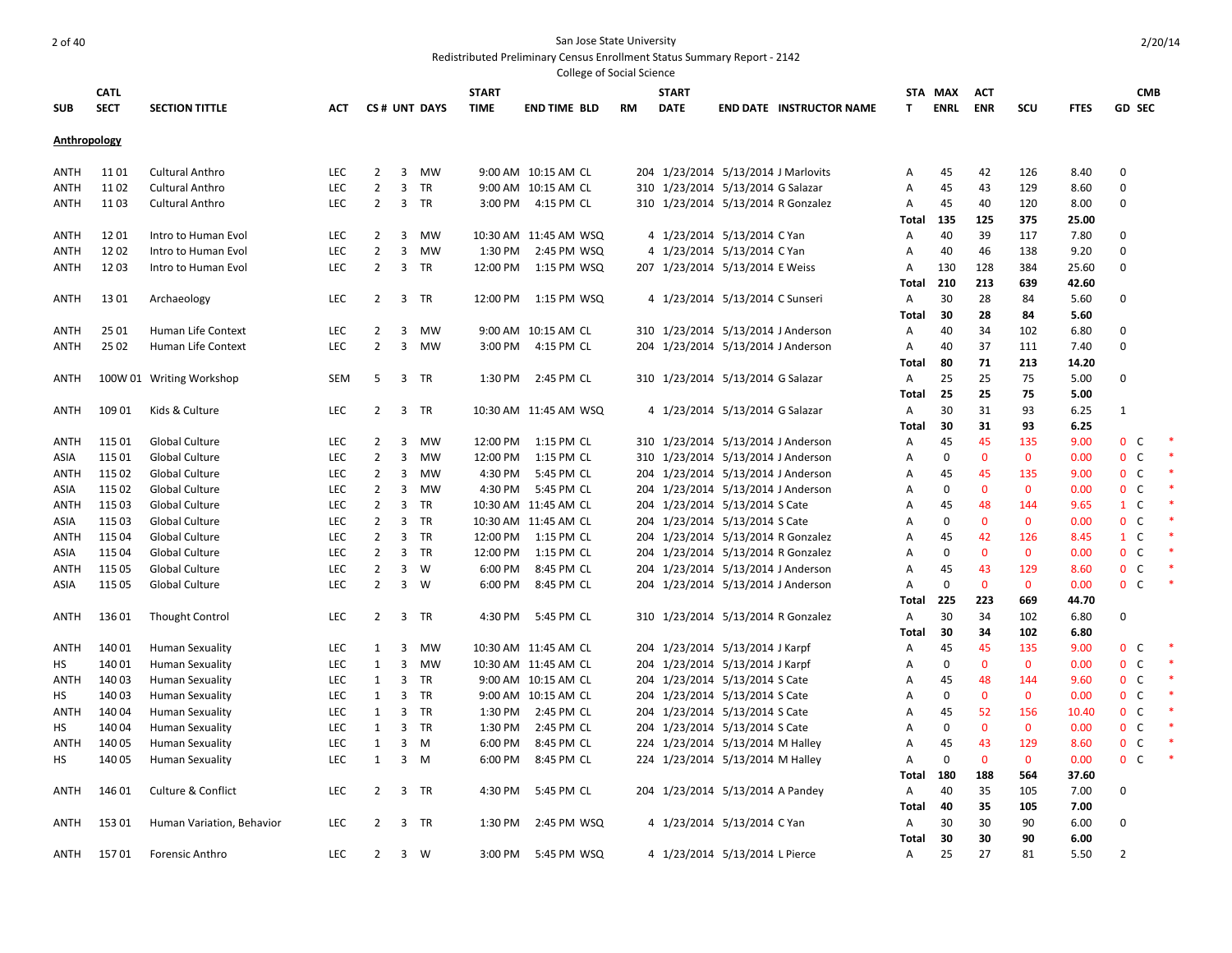|                     |                  |                                                        |                          |                |                |              |              | <b>College of Social Science</b> |    |              |                                   |                                            |                |                |                     |                   |              |                             |  |
|---------------------|------------------|--------------------------------------------------------|--------------------------|----------------|----------------|--------------|--------------|----------------------------------|----|--------------|-----------------------------------|--------------------------------------------|----------------|----------------|---------------------|-------------------|--------------|-----------------------------|--|
|                     | <b>CATL</b>      |                                                        |                          |                |                |              | <b>START</b> |                                  |    | <b>START</b> |                                   |                                            |                | STA MAX        | <b>ACT</b>          |                   |              | <b>CMB</b>                  |  |
| <b>SUB</b>          | <b>SECT</b>      | <b>SECTION TITTLE</b>                                  | <b>ACT</b>               |                |                | CS# UNT DAYS | <b>TIME</b>  | <b>END TIME BLD</b>              | RM | <b>DATE</b>  |                                   | <b>END DATE INSTRUCTOR NAME</b>            | T              | <b>ENRL</b>    | <b>ENR</b>          | SCU               | <b>FTES</b>  | <b>GD SEC</b>               |  |
|                     |                  |                                                        |                          |                |                |              |              |                                  |    |              |                                   |                                            |                |                |                     |                   |              |                             |  |
|                     |                  |                                                        |                          |                |                |              |              |                                  |    |              |                                   |                                            | Total          | 25             | 27                  | 81                | 5.50         |                             |  |
| ANTH                | 15901            | <b>Mummies</b>                                         | LEC                      | 3              | 3              | TR           |              | 9:00 AM 10:15 AM WSQ             |    |              | 4 1/23/2014 5/13/2014 E Weiss     |                                            | A              | 25             | 21                  | 63                | 4.25         | $\mathbf{1}$                |  |
|                     |                  |                                                        |                          |                |                |              |              |                                  |    |              |                                   |                                            | Total          | 25             | 21                  | 63                | 4.25         |                             |  |
| ANTH                | 16001            | <b>Recon Lost Civs</b>                                 | LEC                      | 2              | 3              | <b>MW</b>    | 1:30 PM      | 2:45 PM CL                       |    |              |                                   | 310 1/23/2014 5/13/2014 M Meniketti        | A              | 40             | 42                  | 126               | 8.40         | 0                           |  |
| ANTH                | 16002            | <b>Recon Lost Civs</b>                                 | <b>LEC</b>               | 2              | 3              | TR           |              | 10:30 AM 11:45 AM CL             |    |              | 310 1/23/2014 5/13/2014 C Sunseri |                                            | A              | 40             | 43                  | 129               | 8.60         | $\mathbf 0$                 |  |
| ANTH                | 16003            | <b>Recon Lost Civs</b>                                 | LEC                      | $\overline{2}$ | 3              | T            | 6:00 PM      | 8:45 PM CL                       |    |              |                                   | 204 1/23/2014 5/13/2014 V Sanchez-Chopitea | Α              | 40             | 39                  | 117               | 7.80         | $\mathbf 0$                 |  |
|                     |                  |                                                        |                          |                |                |              |              |                                  |    |              |                                   |                                            | Total          | 120            | 124                 | 372               | 24.80        |                             |  |
| ANTH                | 16101            | Old World Civiliz                                      | <b>LEC</b>               | $\overline{2}$ |                | 3 MW         |              | 10:30 AM 11:45 AM CL             |    |              |                                   | 310 1/23/2014 5/13/2014 M Meniketti        | Α              | 30             | 31                  | 93                | 6.20         | $\mathbf 0$                 |  |
|                     |                  |                                                        |                          |                |                |              |              |                                  |    |              |                                   |                                            | Total          | 30             | 31                  | 93                | 6.20         |                             |  |
| ANTH                | 16801            | Archaeological Methods                                 | <b>LEC</b>               | $\overline{2}$ | 3              | M            | 3:00 PM      | 5:45 PM WSQ                      |    |              |                                   | 4 1/23/2014 5/13/2014 M Meniketti          | A              | 25             | 21                  | 63                | 4.25         | $\mathbf{1}$                |  |
|                     |                  |                                                        |                          |                |                |              |              |                                  |    |              |                                   |                                            | Total          | 25             | 21                  | 63                | 4.25         |                             |  |
| <b>ANTH</b>         | 17301            | Culture Thru Film                                      | <b>LEC</b>               | $\overline{2}$ | 3              | MW           | 12:00 PM     | 1:15 PM WSQ                      |    |              | 4 1/23/2014 5/13/2014 J Marlovits |                                            | A              | 25             | 28                  | 84                | 5.60         | 0                           |  |
|                     |                  |                                                        |                          |                | 3              |              |              |                                  |    |              |                                   |                                            | <b>Total</b>   | 25<br>$\Omega$ | 28<br>$\mathbf 0$   | 84<br>$\mathbf 0$ | 5.60         | $\Omega$                    |  |
| <b>ANTH</b><br>ANTH | 18002<br>18003   | <b>Individual Studies</b><br><b>Individual Studies</b> | <b>SUP</b><br><b>SUP</b> | 36             | 3              | TBA          |              |                                  |    |              |                                   | 1/23/2014 5/13/2014 R Gonzalez             | X<br>A         | 10             | 1                   | 3                 | 0.00<br>0.20 | 0                           |  |
| <b>ANTH</b>         | 18004            | <b>Individual Studies</b>                              | <b>SUP</b>               | 36             | $\overline{3}$ | TBA          |              |                                  |    |              |                                   | 1/23/2014 5/13/2014 M Meniketti            | $\overline{A}$ | 1              | 1                   | 3                 | 0.25         | 1                           |  |
|                     |                  |                                                        |                          |                |                |              |              |                                  |    |              |                                   |                                            | Total          | 11             | 2                   | 6                 | 0.45         |                             |  |
| ANTH                | 18402            | <b>Directed Reading</b>                                | <b>SUP</b>               |                | 3              |              |              |                                  |    |              |                                   |                                            | X              | $\mathbf 0$    | $\mathbf 0$         | $\Omega$          | 0.00         | $\mathbf 0$                 |  |
| ANTH                | 18403            | Directed Reading                                       | <b>SUP</b>               | 36             | $\overline{3}$ | <b>TBA</b>   |              |                                  |    |              | 1/23/2014 5/13/2014 C Sunseri     |                                            | A              | $\overline{2}$ | 1                   | 3                 | 0.25         | 1                           |  |
|                     |                  |                                                        |                          |                |                |              |              |                                  |    |              |                                   |                                            | Total          | $\overline{2}$ | 1                   | 3                 | 0.25         |                             |  |
| ANTH                | 18702            | <b>Special Topics</b>                                  | <b>SEM</b>               |                | 3              |              |              |                                  |    |              |                                   |                                            | X              | $\mathbf 0$    | $\mathbf 0$         | $\Omega$          | 0.00         | $\mathbf 0$                 |  |
|                     |                  |                                                        |                          |                |                |              |              |                                  |    |              |                                   |                                            | Total          | 0              | 0                   | $\Omega$          | 0.00         |                             |  |
| ANTH                | 19001            | Designing Research                                     | <b>LEC</b>               | 3              | 3              | <b>TR</b>    | 3:00 PM      | 4:15 PM WSQ                      |    |              | 4 1/23/2014 5/13/2014 C Sunseri   |                                            | $\overline{A}$ | 25             | 22                  | 66                | 4.95         | 11                          |  |
|                     |                  |                                                        |                          |                |                |              |              |                                  |    |              |                                   |                                            | Total          | 25             | 22                  | 66                | 4.95         |                             |  |
| ANTH                | 19101            | <b>Frontiers Anthro</b>                                | SEM                      | 5              | 3              | <b>MW</b>    | 1:30 PM      | 2:45 PM CL                       |    |              | 204 1/23/2014 5/13/2014 C Darrah  |                                            | A              | 40             | 33                  | 99                | 6.60         | 0                           |  |
|                     |                  |                                                        |                          |                |                |              |              |                                  |    |              |                                   |                                            | Total          | 40             | 33                  | 99                | 6.60         |                             |  |
| ANTH                | 19301            | Beh Science in Practice                                | <b>LEC</b>               | 2              | 3              | TR           | 3:00 PM      | 4:15 PM CL                       |    |              | 204 1/23/2014 5/13/2014 S Cate    |                                            | A              | 40             | 42                  | 126               | 8.40         | $\mathbf 0$<br>C            |  |
| <b>PSYC</b>         | 19301            | <b>Beh Science in Practice</b>                         | LEC                      | $\overline{2}$ | 3              | <b>TR</b>    | 3:00 PM      | 4:15 PM CL                       |    |              | 204 1/23/2014 5/13/2014 S Cate    |                                            | A              | $\mathbf 0$    | $\mathbf{0}$        | $\mathbf{0}$      | 0.00         | $\mathbf 0$<br>$\mathsf{C}$ |  |
| SOCI                | 19301            | Beh Science in Practice                                | <b>LEC</b>               | 2              | 3              | TR           | 3:00 PM      | 4:15 PM CL                       |    |              | 204 1/23/2014 5/13/2014 S Cate    |                                            | A              | 0              | $\mathbf 0$         | $\mathbf 0$       | 0.00         | $\mathbf 0$<br>C            |  |
|                     |                  |                                                        |                          |                |                |              |              |                                  |    |              |                                   |                                            | Total          | 40             | 42                  | 126               | 8.40         |                             |  |
| ANTH                | 195 02           | Anthro Practicum                                       | SUP                      |                | 3              |              |              |                                  |    |              |                                   |                                            | X              | $\mathbf 0$    | $\mathbf 0$         | $\mathbf 0$       | 0.00         | $\mathbf 0$                 |  |
| ANTH                | 195 03           | Anthro Practicum                                       | <b>SUP</b>               |                | 3              |              |              |                                  |    |              |                                   |                                            | X              | 0              | 0                   | $\Omega$          | 0.00         | 0                           |  |
| ANTH                | 195 04           | Anthro Practicum                                       | <b>SUP</b>               | 36             | 3              | TBA          |              |                                  |    |              |                                   | 1/23/2014 5/13/2014 J English-Lueck        | A              | .5             | 3                   | q<br>$\Omega$     | 0.75         | 3                           |  |
| ANTH<br><b>ANTH</b> | 195 05<br>195 06 | Anthro Practicum<br>Anthro Practicum                   | <b>SUP</b><br><b>SUP</b> | 36             | 3<br>3         | TBA          |              |                                  |    |              |                                   | 1/23/2014 5/13/2014 A Leventhal            | X<br>Α         | 0<br>8         | 0<br>$\overline{2}$ | 6                 | 0.00<br>0.45 | 0<br>1                      |  |
|                     |                  |                                                        |                          |                |                |              |              |                                  |    |              |                                   |                                            | Total          | -13            | 5                   | 15                | 1.20         |                             |  |
| ANTH                | 19801            | <b>Special Projects</b>                                | SUP                      | 25             | 4              | TBA          |              |                                  |    |              | 1/23/2014 5/13/2014               |                                            | A              | 0              | $\mathbf 0$         | 0                 | 0.00         | 0                           |  |
|                     |                  |                                                        |                          |                |                |              |              |                                  |    |              |                                   |                                            | Total          | $\mathbf 0$    | $\mathbf 0$         | $\mathbf 0$       | 0.00         |                             |  |
| ANTH                | 23201            | <b>Applications Core</b>                               | SEM                      | 4              | 3              | M            | 6:00 PM      | 8:45 PM WSQ                      |    |              | 4 1/23/2014 5/13/2014 C Darrah    |                                            | A              | 18             | 12                  | 36                | 3.00         | 12                          |  |
|                     |                  |                                                        |                          |                |                |              |              |                                  |    |              |                                   |                                            | Total          | 18             | 12                  | 36                | 3.00         |                             |  |
| ANTH                | 234 01           | Adv Research Methd                                     | SEM                      | 4              | 3              | W            | 6:00 PM      | 8:45 PM WSQ                      |    |              |                                   | 4 1/23/2014 5/13/2014 M Meniketti          | A              | 18             | 11                  | 33                | 2.75         | 11                          |  |
|                     |                  |                                                        |                          |                |                |              |              |                                  |    |              |                                   |                                            | Total          | 18             | 11                  | 33                | 2.75         |                             |  |
| ANTH                | 23501            | <b>Quantitative Meths</b>                              | SEM                      | 4              | 3 R            |              | 6:00 PM      | 8:45 PM WSQ                      |    |              | 4 1/23/2014 5/13/2014 C Sunseri   |                                            | A              | 18             | 16                  | 48                | 4.00         | 16                          |  |
|                     |                  |                                                        |                          |                |                |              |              |                                  |    |              |                                   |                                            | Total          | 18             | 16                  | 48                | 4.00         |                             |  |
| <b>ANTH</b>         | 28001            | <b>Individual Studies</b>                              | <b>SUP</b>               | 25             | 4              | TBA          |              |                                  |    |              | 1/23/2014 5/13/2014               |                                            | A              | $\mathbf 0$    | $\mathbf 0$         | $\Omega$          | 0.00         | 0                           |  |
| <b>ANTH</b>         | 28002            | <b>Individual Studies</b>                              | <b>SUP</b>               | 25             | $\overline{3}$ | TBA          |              |                                  |    |              | 1/23/2014 5/13/2014 C Darrah      |                                            | A              | 5              | 1                   | 3                 | 0.25         | 1                           |  |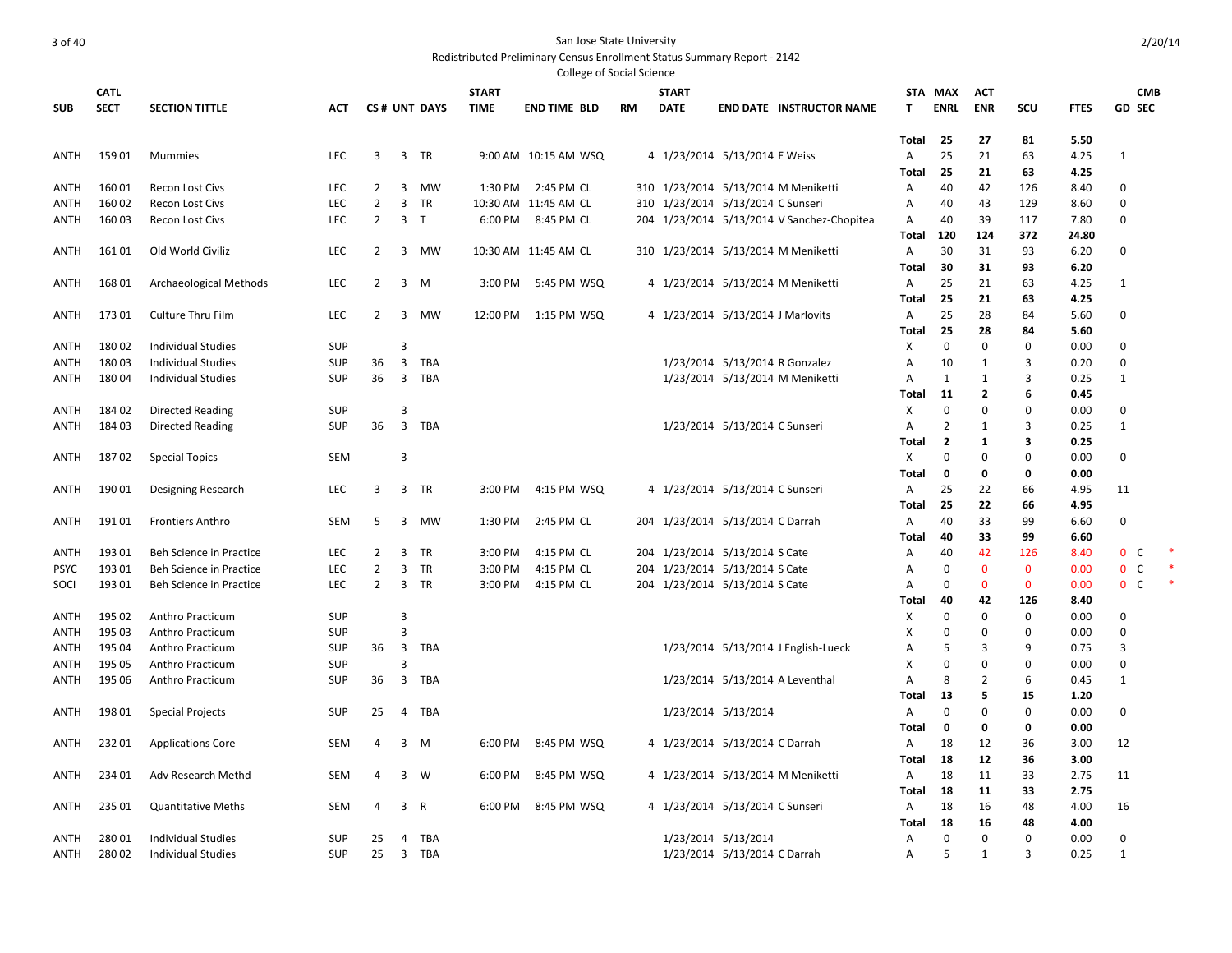#### 4 of 40 San Jose State University Redistributed Preliminary Census Enrollment Status Summary Report - 2142 College of Social Science

|             |             |                           |            |    |   |              |              | concac or social science |           |              |                                 |              |                |              |             |             |                |
|-------------|-------------|---------------------------|------------|----|---|--------------|--------------|--------------------------|-----------|--------------|---------------------------------|--------------|----------------|--------------|-------------|-------------|----------------|
|             | <b>CATL</b> |                           |            |    |   |              | <b>START</b> |                          |           | <b>START</b> |                                 |              | STA MAX        | <b>ACT</b>   |             |             | <b>CMB</b>     |
| <b>SUB</b>  | <b>SECT</b> | <b>SECTION TITTLE</b>     | <b>ACT</b> |    |   | CS# UNT DAYS | <b>TIME</b>  | <b>END TIME BLD</b>      | <b>RM</b> | <b>DATE</b>  | <b>END DATE INSTRUCTOR NAME</b> | т            | <b>ENRL</b>    | <b>ENR</b>   | SCU         | <b>FTES</b> | <b>GD SEC</b>  |
| <b>ANTH</b> | 28003       | <b>Individual Studies</b> | <b>SUP</b> | 25 | 3 | <b>TBA</b>   |              |                          |           |              | 1/23/2014 5/13/2014 C Sunseri   | A            | 1              | 2            | 6           | 0.50        | 2              |
| <b>ANTH</b> | 28004       | <b>Individual Studies</b> | <b>SUP</b> | 25 | 3 | <b>TBA</b>   |              |                          |           |              | 1/23/2014 5/13/2014 G Salazar   | A            | $\mathbf{1}$   |              | 9           | 0.75        | 3              |
| <b>ANTH</b> | 28005       | <b>Individual Studies</b> | SUP        | 25 | 3 | <b>TBA</b>   |              |                          |           |              | 1/23/2014 5/13/2014 R Gonzalez  | A            | 10             | 0            | 0           | 0.00        | 0              |
| <b>ANTH</b> | 280 06      | <b>Individual Studies</b> | <b>SUP</b> | 25 | 3 | <b>TBA</b>   |              |                          |           |              | 1/23/2014 5/13/2014 M Meniketti | A            | $\overline{2}$ | 3            | 9           | 0.75        | 3              |
|             |             |                           |            |    |   |              |              |                          |           |              |                                 | Total        | 19             | 9            | 27          | 2.25        |                |
| <b>ANTH</b> | 298 01      | Anth Project              | <b>SUP</b> | 25 | 6 | TBA          |              |                          |           |              | 1/23/2014 5/13/2014             | A            | 0              | 0            | 0           | 0.00        | 0              |
| <b>ANTH</b> | 298 02      | Anth Project              | <b>SUP</b> | 25 | 3 | <b>TBA</b>   |              |                          |           |              | 1/23/2014 5/13/2014 C Darrah    | A            | 5              |              | 9           | 0.75        | 3              |
| <b>ANTH</b> | 29803       | Anth Project              | <b>SUP</b> | 25 | з | <b>TBA</b>   |              |                          |           |              | 1/23/2014 5/13/2014 C Sunseri   | A            | 2              | $\mathbf{1}$ | 3           | 0.25        | 1              |
| <b>ANTH</b> | 298 04      | Anth Project              | <b>SUP</b> | 25 | 3 | <b>TBA</b>   |              |                          |           |              | 1/23/2014 5/13/2014 R Gonzalez  | A            | 5              | -1           | 3           | 0.25        | 1              |
| <b>ANTH</b> | 298 05      | Anth Project              | <b>SUP</b> |    |   |              |              |                          |           |              |                                 | X            | 0              | 0            | 0           | 0.00        | $\Omega$       |
| <b>ANTH</b> | 298 06      | Anth Project              | <b>SUP</b> |    | 3 |              |              |                          |           |              |                                 | X            | 0              | 0            | 0           | 0.00        | 0              |
| <b>ANTH</b> | 298 07      | Anth Project              | <b>SUP</b> |    | 3 |              |              |                          |           |              |                                 | X            | 0              | 0            | 0           | 0.00        | 0              |
| <b>ANTH</b> | 298 08      | Anth Project              | <b>SUP</b> |    | 3 |              |              |                          |           |              |                                 | X            | 0              | 0            | 0           | 0.00        | 0              |
| <b>ANTH</b> | 298 09      | Anth Project              | SUP        |    | 3 |              |              |                          |           |              |                                 | X            | 0              | 0            | 0           | 0.00        | 0              |
| <b>ANTH</b> | 298 10      | Anth Project              | SUP        | 25 | 3 | <b>TBA</b>   |              |                          |           |              | 1/23/2014 5/13/2014 G Salazar   | A            | 2              | $\Omega$     | 0           | 0.00        | 0              |
|             |             |                           |            |    |   |              |              |                          |           |              |                                 | Total        | 14             |              | 15          | 1.25        |                |
| <b>ANTH</b> | 299 01      | Master's Thesis           | <b>SUP</b> | 25 | 6 | <b>TBA</b>   |              |                          |           |              | 1/23/2014 5/13/2014             | A            | 0              | 0            | $\mathbf 0$ | 0.00        | 0              |
| <b>ANTH</b> | 29902       | Master's Thesis           | <b>SUP</b> |    | 3 |              |              |                          |           |              |                                 | X            | $\Omega$       | 0            | 0           | 0.00        | 0              |
| <b>ANTH</b> | 29903       | Master's Thesis           | <b>SUP</b> | 25 | 3 | <b>TBA</b>   |              |                          |           |              | 1/23/2014 5/13/2014 C Darrah    | A            | 5              | 0            | 0           | 0.00        | 0              |
| <b>ANTH</b> | 29904       | Master's Thesis           | <b>SUP</b> | 25 | 3 | <b>TBA</b>   |              |                          |           |              | 1/23/2014 5/13/2014 C Sunseri   | A            | 3              | 2            | 6           | 0.50        | $\overline{2}$ |
| <b>ANTH</b> | 299 05      | Master's Thesis           | SUP        | 25 | 3 | <b>TBA</b>   |              |                          |           |              | 1/23/2014 5/13/2014 M Meniketti | A            | $\overline{2}$ |              | 6           | 0.50        | $\overline{2}$ |
|             |             |                           |            |    |   |              |              |                          |           |              |                                 | <b>Total</b> | 10             | 4            | 12          | 1.00        |                |
|             |             |                           |            |    |   |              |              |                          |           |              |                                 |              |                |              |             |             |                |

**Anthropology Total 1493 1417 4251 287.45**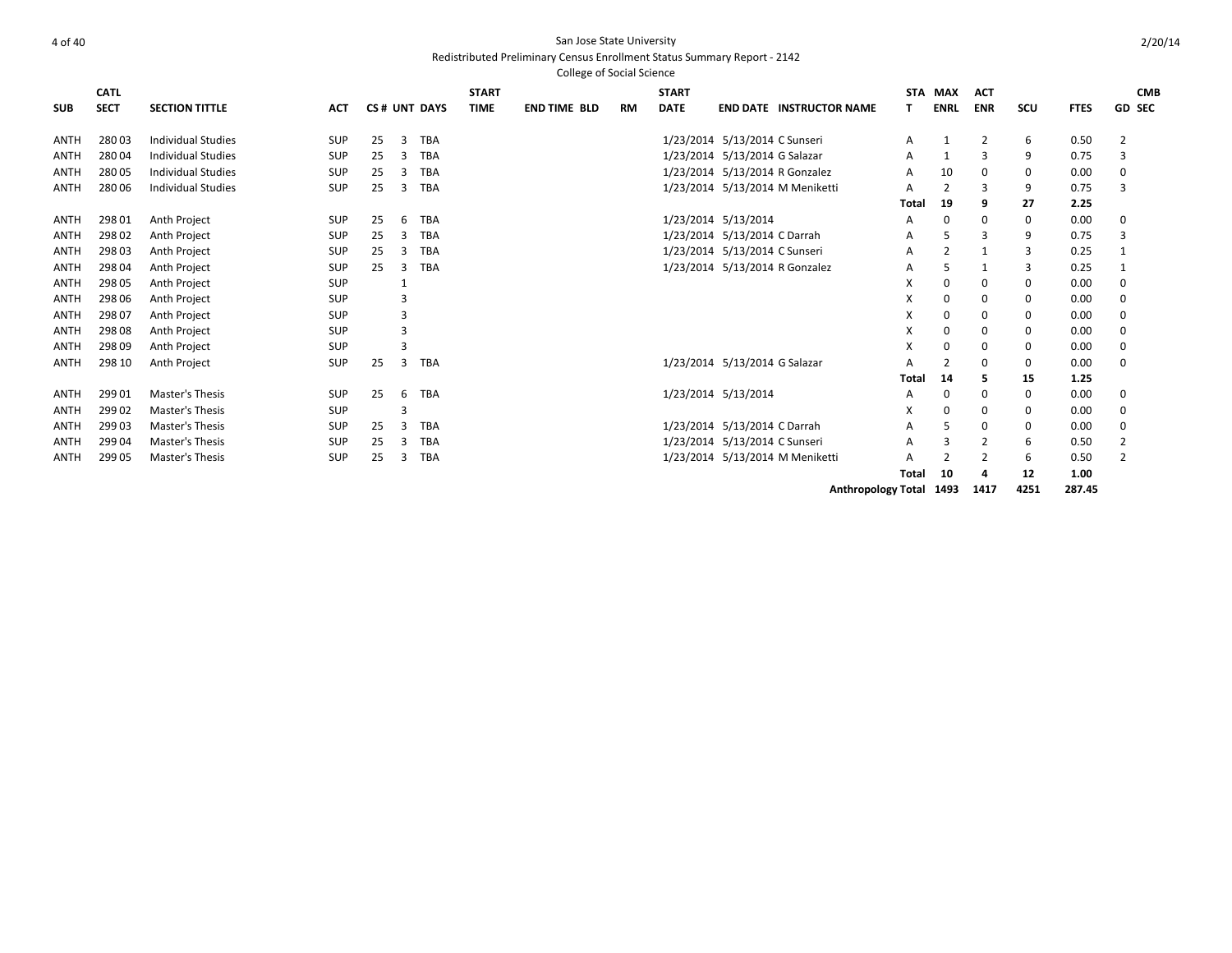|            |                              |                                |            |                |                |              |              | College of Social Science |           |                                     |                               |                                 |              |             |             |             |             |               |
|------------|------------------------------|--------------------------------|------------|----------------|----------------|--------------|--------------|---------------------------|-----------|-------------------------------------|-------------------------------|---------------------------------|--------------|-------------|-------------|-------------|-------------|---------------|
|            | <b>CATL</b>                  |                                |            |                |                |              | <b>START</b> |                           |           | <b>START</b>                        |                               |                                 |              | STA MAX     | ACT         |             |             | <b>CMB</b>    |
| <b>SUB</b> | <b>SECT</b>                  | <b>SECTION TITTLE</b>          | <b>ACT</b> |                |                | CS# UNT DAYS | <b>TIME</b>  | <b>END TIME BLD</b>       | <b>RM</b> | <b>DATE</b>                         |                               | <b>END DATE INSTRUCTOR NAME</b> | T            | <b>ENRL</b> | <b>ENR</b>  | SCU         | <b>FTES</b> | <b>GD SEC</b> |
|            | <b>Communication Studies</b> |                                |            |                |                |              |              |                           |           |                                     |                               |                                 |              |             |             |             |             |               |
| COMM       | 10 01                        | <b>Comm and Relations</b>      | <b>LEC</b> | 1              | 3              | TR           | 7:30 AM      | 8:45 AM HGH               |           | 223 1/23/2014 5/13/2014 K Raiff     |                               |                                 | Α            | 27          | 27          | 81          | 5.40        | 0             |
| COMM       | 1002                         | <b>Comm and Relations</b>      | <b>LEC</b> | $\mathbf{1}$   | 3              | <b>TR</b>    |              | 9:00 AM 10:15 AM HGH      |           | 223 1/23/2014 5/13/2014 K Raiff     |                               |                                 | A            | 27          | 27          | 81          | 5.40        | $\mathbf 0$   |
| COMM       | 10 80                        | Comm and Relations             | <b>LEC</b> | 1              | 3              | TBA          |              |                           |           |                                     | 1/23/2014 5/13/2014 C Perez   |                                 | Α            | 27          | 26          | 78          | 5.20        | $\Omega$      |
|            |                              |                                |            |                |                |              |              |                           |           |                                     |                               |                                 | Total        | 81          | 80          | 240         | 16.00       |               |
| COMM       | 20 01                        | <b>Public Speaking</b>         | <b>LEC</b> | 4              | $\overline{3}$ | M            | 6:00 PM      | 8:45 PM HGH               |           | 225 1/23/2014 5/13/2014 P Kramer    |                               |                                 | A            | 27          | 27          | 81          | 5.40        | 0             |
| COMM       | 2002                         | <b>Public Speaking</b>         | LEC        | 4              | $\overline{3}$ | MW           | 7:30 AM      | 8:45 AM HGH               |           | 219 1/23/2014 5/13/2014 N Evans     |                               |                                 | Α            | 27          | 26          | 78          | 5.20        | $\mathbf 0$   |
| COMM       | 2003                         | <b>Public Speaking</b>         | LEC        | 4              | 3              | MW           | 7:30 AM      | 8:45 AM HGH               |           | 223 1/23/2014 5/13/2014 M Zweier    |                               |                                 | A            | 27          | 26          | 78          | 5.20        | $\mathbf 0$   |
| COMM       | 2004                         | <b>Public Speaking</b>         | LEC        | 4              | 3              | MW           |              | 9:00 AM 10:15 AM CL       |           | 318 1/23/2014 5/13/2014 R Friedberg |                               |                                 | А            | 25          | 25          | 75          | 5.00        | $\mathbf 0$   |
| COMM       | 20 05                        | <b>Public Speaking</b>         | LEC        | 4              | 3              | MW           |              | 10:30 AM 11:45 AM BBC     |           | 223 1/23/2014 5/13/2014 K Glass     |                               |                                 | A            | 27          | 27          | 81          | 5.40        | $\mathbf 0$   |
| COMM       | 2006                         | <b>Public Speaking</b>         | <b>LEC</b> | 4              | 3              | MW           | 12:00 PM     | 1:15 PM CL                |           | 318 1/23/2014 5/13/2014 K Ward      |                               |                                 | A            | 25          | 25          | 75          | 5.00        | $\mathbf 0$   |
| COMM       | 2007                         | <b>Public Speaking</b>         | LEC        | 4              | 3              | MW           | 1:30 PM      | 2:45 PM CL                |           | 318 1/23/2014 5/13/2014 D Galan     |                               |                                 | Α            | 25          | 25          | 75          | 5.00        | $\mathbf 0$   |
| COMM       | 2008                         | <b>Public Speaking</b>         | <b>LEC</b> | 4              | 3              | MW           | 1:30 PM      | 2:45 PM HGH               |           | 225 1/23/2014 5/13/2014 X Tan       |                               |                                 | A            | 27          | 26          | 78          | 5.20        | $\mathbf 0$   |
| COMM       | 2009                         | <b>Public Speaking</b>         | <b>LEC</b> | 4              | 3              | MW           | 4:30 PM      | 5:45 PM HGH               |           | 223 1/23/2014 5/13/2014 H Tominari  |                               |                                 | A            | 27          | 26          | 78          | 5.20        | 0             |
| COMM       | 20 10                        | <b>Public Speaking</b>         | <b>LEC</b> | 4              | $\overline{3}$ | MW           | 4:30 PM      | 5:45 PM HGH               |           | 225 1/23/2014 5/13/2014 E Schwing   |                               |                                 | A            | 27          | 27          | 81          | 5.40        | 0             |
|            |                              |                                |            |                |                |              |              |                           |           |                                     |                               |                                 | Total        | 264         | 260         | 780         | 52.00       |               |
| COMM       | 21 01                        | Performing Culture and Society | LEC        | 4              | 3              | MW           | 12:00 PM     | 1:15 PM HGH               |           | 231 1/23/2014 5/13/2014 S Anderson  |                               |                                 | A            | 25          | 22          | 66          | 4.40        | $\mathbf 0$   |
|            |                              |                                |            |                |                |              |              |                           |           |                                     |                               |                                 | Total        | 25          | 22          | 66          | 4.40        |               |
| COMM       | 40 01                        | Argmnt/Advocacy                | <b>SEM</b> | 4              | 3              | MW           | 7:30 AM      | 8:45 AM HGH               |           | 225 1/23/2014 5/13/2014 E Harris    |                               |                                 | A            | 24          | 24          | 72          | 4.80        | $\Omega$      |
| COMM       | 40 02                        | Argmnt/Advocacy                | <b>SEM</b> | 4              | 3              | MW           | 10:30 AM     | 11:45 AM CL               |           | 318 1/23/2014 5/13/2014 E Harris    |                               |                                 | A            | 24          | 24          | 72          | 4.80        | $\mathbf 0$   |
| COMM       | 40 03                        | Argmnt/Advocacy                | SEM        | 4              | $\overline{3}$ | MW           | 3:00 PM      | 4:15 PM HGH               |           | 225 1/23/2014 5/13/2014 E Harris    |                               |                                 | A            | 24          | 28          | 84          | 5.60        | $\mathbf 0$   |
| COMM       | 40 04                        | Argmnt/Advocacy                | <b>SEM</b> | 4              | 3              | <b>TR</b>    | 7:30 AM      | 8:45 AM CL                |           | 318 1/23/2014 5/13/2014 S Doyle     |                               |                                 | A            | 24          | 24          | 72          | 4.80        | $\mathbf 0$   |
| COMM       | 40 05                        | Argmnt/Advocacy                | SEM        | 4              | $\overline{3}$ | <b>TR</b>    |              | 9:00 AM 10:15 AM CL       |           | 318 1/23/2014 5/13/2014 S Doyle     |                               |                                 | A            | 24          | 24          | 72          | 4.80        | $\mathbf 0$   |
| COMM       | 40 06                        | Argmnt/Advocacy                | <b>SEM</b> | 4              | 3              | <b>TR</b>    | 12:00 PM     | 1:15 PM SH                |           | 312 1/23/2014 5/13/2014 J Hawker    |                               |                                 | A            | 26          | 24          | 72          | 4.80        | $\Omega$      |
| COMM       | 40 07                        | Argmnt/Advocacy                | <b>SEM</b> | 4              | $\overline{3}$ | TR           | 1:30 PM      | 2:45 PM SH                |           | 345 1/23/2014 5/13/2014 J Hawker    |                               |                                 | Α            | 26          | 24          | 72          | 4.80        | $\mathbf 0$   |
| COMM       | 40 08                        | Argmnt/Advocacy                | <b>SEM</b> | 4              | $\overline{3}$ | <b>TR</b>    | 3:00 PM      | 4:15 PM SH                |           | 312 1/23/2014 5/13/2014 J Hawker    |                               |                                 | A            | 27          | 27          | 81          | 5.40        | $\mathbf 0$   |
|            |                              |                                |            |                |                |              |              |                           |           |                                     |                               |                                 | Total        | 199         | 199         | 597         | 39.80       |               |
| COMM       | 41 01                        | <b>Crit Dec Making</b>         | <b>SEM</b> | 4              | 3              | M            | 6:00 PM      | 8:45 PM HGH               |           | 223 1/23/2014 5/13/2014 M Minarik   |                               |                                 | A            | 27          | 27          | 81          | 5.40        | $\mathbf 0$   |
| COMM       | 41 02                        | <b>Crit Dec Making</b>         | <b>SEM</b> | 4              | $\overline{3}$ | T            | 6:00 PM      | 8:45 PM HGH               |           | 223 1/23/2014 5/13/2014 M Minarik   |                               |                                 | A            | 27          | 27          | 81          | 5.40        | 0             |
| COMM       | 4103                         | <b>Crit Dec Making</b>         | <b>SEM</b> | 4              | 3              | MW           | 7:30 AM      | 8:45 AM CL                |           | 318 1/23/2014 5/13/2014 T Teng      |                               |                                 | Α            | 25          | 24          | 72          | 4.80        | $\mathbf 0$   |
| COMM       | 4104                         | <b>Crit Dec Making</b>         | <b>SEM</b> | 4              | 3              | TBA          |              |                           |           |                                     | 1/23/2014 5/13/2014           |                                 | Α            | 28          | 28          | 84          | 5.60        | $\mathbf 0$   |
| COMM       | 4105                         | Crit Dec Making                | <b>SEM</b> | 4              | 3              | MW           |              | 9:00 AM 10:15 AM HGH      |           | 225 1/23/2014 5/13/2014 T Teng      |                               |                                 | Α            | 27          | 26          | 78          | 5.20        | $\Omega$      |
| COMM       | 4106                         | <b>Crit Dec Making</b>         | <b>SEM</b> | $\overline{4}$ | 3              | <b>TBA</b>   |              |                           |           |                                     | 1/23/2014 5/13/2014           |                                 | Α            | 28          | 28          | 84          | 5.60        | $\mathbf 0$   |
| COMM       | 4107                         | <b>Crit Dec Making</b>         | <b>SEM</b> |                | 3              |              |              |                           |           |                                     |                               |                                 | X            | $\mathbf 0$ | $\mathbf 0$ | $\mathbf 0$ | 0.00        | $\mathbf 0$   |
| COMM       | 4108                         | <b>Crit Dec Making</b>         | <b>SEM</b> | 4              | $\overline{3}$ | TBA          |              |                           |           |                                     | 1/23/2014 5/13/2014           |                                 | Α            | 27          | 28          | 84          | 5.60        | $\mathbf 0$   |
| COMM       | 4109                         | <b>Crit Dec Making</b>         | <b>SEM</b> |                | 3              |              |              |                           |           |                                     |                               |                                 | X            | $\mathbf 0$ | $\Omega$    | $\mathbf 0$ | 0.00        | $\mathbf 0$   |
| COMM       | 41 10                        | <b>Crit Dec Making</b>         | <b>SEM</b> | 4              | $\overline{3}$ | TR           | 1:30 PM      | 2:45 PM BBC               |           | 223 1/23/2014 5/13/2014 S Sequeira  |                               |                                 | Α            | 27          | 27          | 81          | 5.40        | 0             |
| COMM       | 4180                         | <b>Crit Dec Making</b>         | <b>SEM</b> | 4              | 3              | TBA          |              |                           |           |                                     | 1/23/2014 5/13/2014 C Perez   |                                 | Α            | 27          | 24          | 72          | 4.80        | $\mathbf 0$   |
| COMM       | 4181                         |                                | <b>SEM</b> | 4              | 3              | TBA          |              |                           |           |                                     |                               |                                 | A            | 27          | 26          | 78          | 5.20        | $\Omega$      |
| COMM       | 4182                         | <b>Crit Dec Making</b>         | <b>SEM</b> | 4              | 3              | TBA          |              |                           |           |                                     | 1/23/2014 5/13/2014 G Firenzi |                                 | A            | 27          | 27          | 81          | 5.40        | $\mathbf 0$   |
|            |                              | Crit Dec Making                |            |                |                |              |              |                           |           |                                     | 1/23/2014 5/13/2014 K Werking |                                 | <b>Total</b> | 297         | 292         | 876         | 58.40       |               |
| COMM       | 8001                         | <b>Communication Workshop</b>  | ACT        | 12             | 1              | TBA          |              |                           |           |                                     | 1/23/2014 5/13/2014 R Cnudde  |                                 | A            | 50          | 50          | 50          | 3.33        | 0             |
| COMM       | 8002                         | <b>Communication Workshop</b>  | <b>ACT</b> | 12             | 1              | TBA          |              |                           |           |                                     | 1/23/2014 5/13/2014 M Peck    |                                 | A            | 50          | 50          | 50          | 3.33        | $\mathbf 0$   |
| COMM       | 8003                         | <b>Communication Workshop</b>  | ACT        | 12             | 1              | TBA          |              |                           |           |                                     |                               |                                 | A            | 50          | 50          | 50          | 3.33        | $\Omega$      |
| COMM       | 8004                         |                                | <b>ACT</b> | 12             | 1              | TBA          |              |                           |           |                                     | 1/23/2014 5/13/2014 S Doyle   |                                 | A            | 50          | 48          | 48          | 3.20        | $\Omega$      |
|            |                              | <b>Communication Workshop</b>  |            |                |                |              |              |                           |           |                                     | 1/23/2014 5/13/2014 S Doyle   |                                 |              |             |             |             |             |               |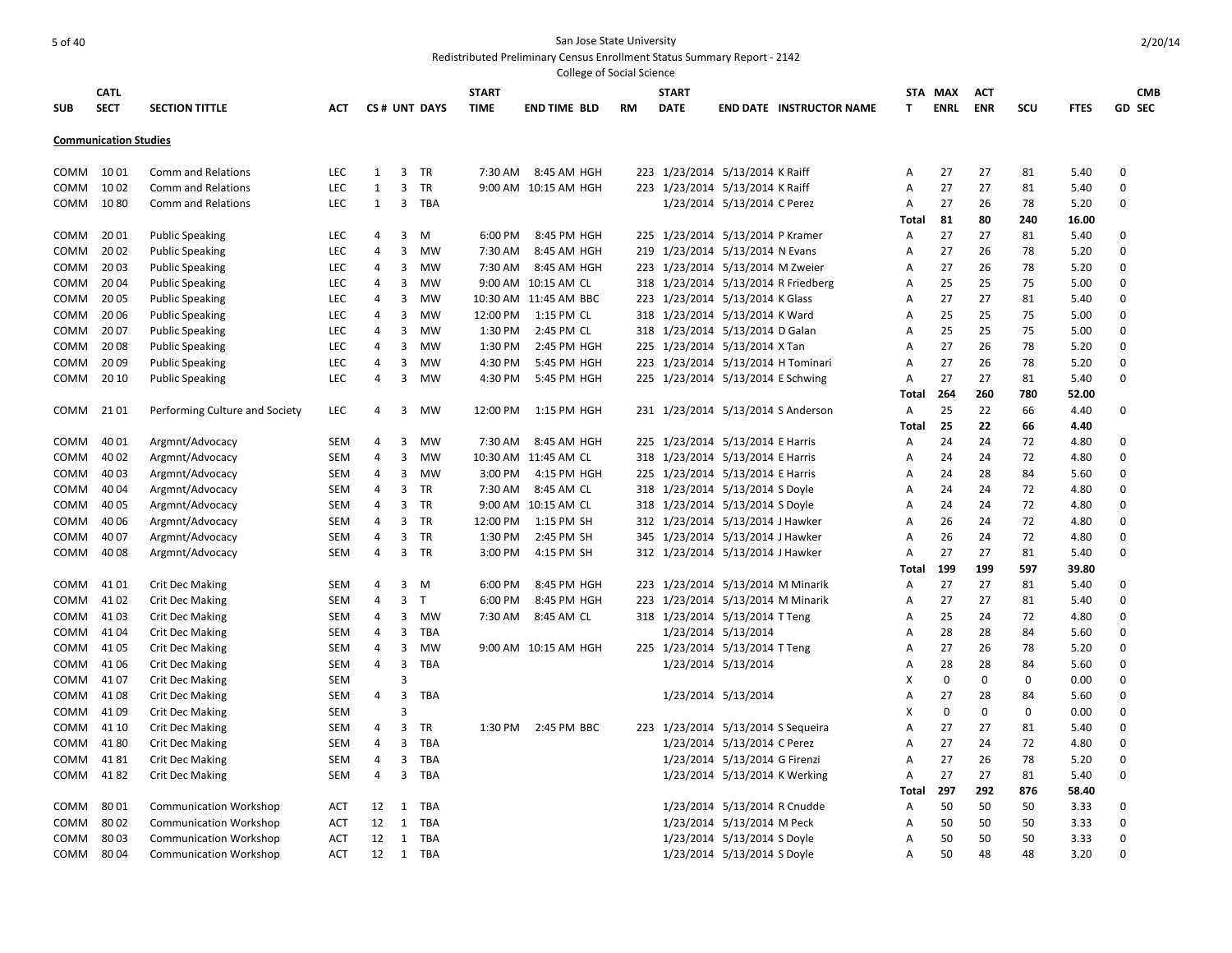2/20/14

|             |             |                               |            |              |   |                |              | <b>College of Social Science</b> |           |              |                                      |              |             |              |             |             |               |
|-------------|-------------|-------------------------------|------------|--------------|---|----------------|--------------|----------------------------------|-----------|--------------|--------------------------------------|--------------|-------------|--------------|-------------|-------------|---------------|
|             | <b>CATL</b> |                               |            |              |   |                | <b>START</b> |                                  |           | <b>START</b> |                                      |              | STA MAX     | <b>ACT</b>   |             |             | <b>CMB</b>    |
| <b>SUB</b>  | <b>SECT</b> | <b>SECTION TITTLE</b>         | ACT        |              |   | CS# UNT DAYS   | <b>TIME</b>  | <b>END TIME BLD</b>              | <b>RM</b> | <b>DATE</b>  | <b>END DATE INSTRUCTOR NAME</b>      | т            | <b>ENRL</b> | <b>ENR</b>   | scu         | <b>FTES</b> | <b>GD SEC</b> |
|             |             |                               |            |              |   |                |              |                                  |           |              |                                      |              |             |              |             |             |               |
| COMM        | 80 05       | <b>Communication Workshop</b> | ACT        | 12           |   | 1 TBA          |              |                                  |           |              | 1/23/2014 5/13/2014 J Morrison       | A            | 50          | 51           | 51          | 3.40        | $\Omega$      |
| <b>COMM</b> | 80 40       | <b>Communication Workshop</b> | <b>ACT</b> |              | 1 |                |              |                                  |           |              |                                      | X            | $\mathbf 0$ | $\mathbf 0$  | 0           | 0.00        | $\mathbf 0$   |
| COMM        | 8041        | <b>Communication Workshop</b> | ACT        | 12           |   | 1 TBA          |              |                                  |           |              | 1/23/2014 5/13/2014                  | A            | 20          | 8            | 8           | 0.53        | $\Omega$      |
|             |             |                               |            |              |   |                |              |                                  |           |              |                                      | Total        | 270         | 257          | 257         | 17.13       |               |
| COMM        | 91A 01      | Foren Act Debate              | <b>SUP</b> | 36           |   | 1 TBA          |              |                                  |           |              | 1/23/2014 5/13/2014 T Lim            | A            | 20          | 9            | 9           | 0.60        | $\mathbf 0$   |
|             |             |                               |            |              |   |                |              |                                  |           |              |                                      | Total        | 20          | 9            | 9           | 0.60        |               |
| COMM        | 91J 01      | <b>Judge Training</b>         | <b>ACT</b> | 12           |   | 1 TBA          |              |                                  |           |              | 1/23/2014 5/13/2014 T Teng           | Α            | 45          | 44           | 44          | 2.93        | $\Omega$      |
| <b>COMM</b> | 91J 02      | <b>Judge Training</b>         | <b>ACT</b> | 12           | 1 | TBA            |              |                                  |           |              | 1/23/2014 5/13/2014 O Hatton         | Α            | 45          | 44           | 44          | 2.93        | $\mathbf 0$   |
| COMM        | 91J03       | <b>Judge Training</b>         | ACT        | 12           |   | 1 TBA          |              |                                  |           |              | 1/23/2014 5/13/2014 T Lim            | Α            | 45          | 36           | 36          | 2.40        | $\Omega$      |
|             |             |                               |            |              |   |                |              |                                  |           |              |                                      | Total        | 135         | 124          | 124         | 8.27        |               |
| COMM        |             | 96PS 01 Public Speaking       | <b>SEM</b> | 5            | 3 | M              |              | 9:00 AM 10:15 AM HGH             |           |              | 223 1/23/2014 5/13/2014 R Mara       | A            | 22          | 22           | 33          | 4.40        | $\Omega$      |
| <b>COMM</b> |             | 96PS 02 Public Speaking       | <b>SEM</b> | 5            | 3 | W              |              | 9:00 AM 10:15 AM HGH             |           |              | 223 1/23/2014 5/13/2014 E Harris     | Α            | 22          | 23           | 34.5        | 4.60        | $\Omega$      |
| COMM        |             | 96PS 03 Public Speaking       | <b>SEM</b> | 5            | 3 | M              |              | 10:30 AM 11:45 AM BBC            |           |              | 1 1/23/2014 5/13/2014 R Mara         | A            | 20          | 20           | 30          | 4.00        | $\Omega$      |
| COMM        |             | 96PS 04 Public Speaking       | SEM        | 5            | 3 | W              |              | 10:30 AM 11:45 AM CL             |           |              | 127 1/23/2014 5/13/2014 K Raiff      | Α            | 20          | 19           | 28.5        | 3.80        | $\Omega$      |
| COMM        |             | 96PS 05 Public Speaking       | <b>SEM</b> | 5            | 3 | M              | 12:00 PM     | 1:15 PM HGH                      |           |              | 221 1/23/2014 5/13/2014 E Harris     | A            | 20          | 20           | 30          | 4.00        | $\Omega$      |
| COMM        |             | 96PS 06 Public Speaking       | <b>SEM</b> | 5            | 3 | W              | 12:00 PM     | 1:15 PM HGH                      |           |              | 221 1/23/2014 5/13/2014 E Harris     | Α            | 20          | 20           | 30          | 4.00        | $\Omega$      |
| COMM        |             | 96PS 07 Public Speaking       | <b>SEM</b> | 5            | 3 | м              | 1:30 PM      | 2:45 PM SH                       |           |              | 313 1/23/2014 5/13/2014 R Mara       | Α            | 21          | 21           | 31.5        | 4.20        | $\Omega$      |
| COMM        |             | 96PS 08 Public Speaking       | SEM        | 5            | 3 | W              | 1:30 PM      | 2:45 PM HGH                      |           |              | 221 1/23/2014 5/13/2014 T Teng       | Α            | 20          | 20           | 30          | 4.00        | $\mathbf 0$   |
| COMM        |             | 96PS 09 Public Speaking       | <b>SEM</b> |              | 3 |                |              |                                  |           |              |                                      | X            | $\mathbf 0$ | $\mathbf{0}$ | 0           | 0.00        | $\Omega$      |
| COMM        |             | 96PS 10 Public Speaking       | SEM        | 5            | 3 | W              | 3:00 PM      | 4:15 PM CL                       |           |              | 318 1/23/2014 5/13/2014 J Morrison   | Α            | 22          | 22           | 33          | 4.40        | $\Omega$      |
| COMM        |             | 96PS 11 Public Speaking       | <b>SEM</b> |              | 3 |                |              |                                  |           |              |                                      | х            | 0           | $\mathbf 0$  | 0           | 0.00        | $\mathbf 0$   |
| COMM        |             | 96PS 12 Public Speaking       | SEM        | 5            | 3 | R              | 7:30 AM      | 8:45 AM HGH                      |           |              | 219 1/23/2014 5/13/2014 P Antonellis | A            | 22          | 20           | 30          | 4.00        | $\Omega$      |
| COMM        |             | 96PS 13 Public Speaking       | <b>SEM</b> | 5            | 3 | R              |              | 9:00 AM 10:15 AM SH              |           |              | 311 1/23/2014 5/13/2014 S Anderson   | Α            | 21          | 21           | 31.5        | 4.20        | $\mathbf 0$   |
| COMM        |             | 96PS 14 Public Speaking       | <b>SEM</b> | 5            |   | 3 <sub>T</sub> |              | 9:00 AM 10:15 AM HGH             |           |              | 221 1/23/2014 5/13/2014 R Cnudde     | Α            | 20          | 20           | 30          | 4.00        | $\Omega$      |
| COMM        |             | 96PS 15 Public Speaking       | <b>SEM</b> | 5            |   | 3 <sub>7</sub> |              | 10:30 AM 11:45 AM HGH            |           |              | 223 1/23/2014 5/13/2014 S Anderson   | Α            | 22          | 21           | 31.5        | 4.20        | $\mathbf 0$   |
| <b>COMM</b> |             | 96PS 16 Public Speaking       | <b>SEM</b> | 5            |   | 3 R            |              | 10:30 AM 11:45 AM HGH            |           |              | 223 1/23/2014 5/13/2014 A Iyengar    | A            | 22          | 26           | 39          | 5.20        | $\Omega$      |
| COMM        |             | 96PS 17 Public Speaking       | <b>SEM</b> | 5            |   | 3 R            | 12:00 PM     | 1:15 PM HGH                      |           |              | 219 1/23/2014 5/13/2014 A Iyengar    | A            | 22          | 27           | 40.5        | 5.40        | $\mathbf 0$   |
| COMM        |             | 96PS 18 Public Speaking       | <b>SEM</b> | 5            |   | 3 <sub>T</sub> | 12:00 PM     | 1:15 PM HGH                      |           |              | 223 1/23/2014 5/13/2014 R Cnudde     | A            | 22          | 22           | 33          | 4.40        | $\Omega$      |
| COMM        |             | 96PS 20 Public Speaking       | <b>SEM</b> | 5            |   | 3 <sub>7</sub> | 1:30 PM      | 2:45 PM HGH                      |           |              | 219 1/23/2014 5/13/2014 P Antonellis | A            | 21          | 18           | 27          | 3.60        | $\mathbf 0$   |
| <b>COMM</b> |             | 96PS 21 Public Speaking       | <b>SEM</b> | 5            |   | 3 <sub>T</sub> | 1:30 PM      | 2:45 PM HGH                      |           |              | 223 1/23/2014 5/13/2014 R Cnudde     | A            | 22          | 22           | 33          | 4.40        | $\Omega$      |
| COMM        |             | 96PS 23 Public Speaking       | <b>SEM</b> | 5            |   | 3 <sub>7</sub> | 3:00 PM      | 4:15 PM SH                       |           |              | 411 1/23/2014 5/13/2014 P Antonellis | Α            | 20          | 18           | 27          | 3.60        | $\mathbf 0$   |
| COMM        |             | 96PS 24 Public Speaking       | <b>SEM</b> | 5            |   | 3 R            | 3:00 PM      | 4:15 PM CL                       |           |              | 318 1/23/2014 5/13/2014 A Iyengar    | Α            | 23          | 23           | 34.5        | 4.60        | $\Omega$      |
| COMM        |             | 96PS 25 Public Speaking       | <b>SEM</b> |              | 3 |                |              |                                  |           |              |                                      | х            | $\mathbf 0$ | 0            | 0           | 0.00        | $\mathbf 0$   |
| COMM        |             | 96PS 26 Public Speaking       | <b>SEM</b> |              | 3 |                |              |                                  |           |              |                                      | X            | $\mathbf 0$ | $\mathbf 0$  | $\mathbf 0$ | 0.00        | $\Omega$      |
| COMM        |             | 96PS 70 Public Speaking       | <b>LEC</b> | $\mathbf{1}$ | 0 | TBA            |              |                                  |           |              | 1/23/2014 5/13/2014 G Gao            | Α            | 900         | 425          | 637.5       | 0.00        | $\mathbf 0$   |
|             |             |                               |            |              |   |                |              |                                  |           |              |                                      | <b>Total</b> | 1324        | 850          | 1275        | 85.00       |               |
| COMM        |             | 100W 01 Writing Workshop      | <b>SEM</b> | 4            | 3 | MW             | 7:30 AM      | 8:45 AM BBC                      |           |              | 223 1/23/2014 5/13/2014 M Peck       | Α            | 25          | 27           | 81          | 5.40        | 0             |
| COMM        |             | 100W 02 Writing Workshop      | <b>SEM</b> | 4            | 3 | <b>MW</b>      |              | 9:00 AM 10:15 AM BBC             |           |              | 223 1/23/2014 5/13/2014 M Peck       | Α            | 25          | 27           | 81          | 5.40        | $\Omega$      |
| COMM        |             | 100W 03 Writing Workshop      | <b>SEM</b> | 4            | 3 | MW             | 12:00 PM     | 1:15 PM BBC                      |           |              | 223 1/23/2014 5/13/2014 S Sequeira   | Α            | 25          | 25           | 75          | 5.00        | $\Omega$      |
| COMM        |             | 100W 04 Writing Workshop      | <b>SEM</b> | 4            | 3 | <b>MW</b>      | 1:30 PM      | 2:45 PM BBC                      |           |              | 223 1/23/2014 5/13/2014 S Sequeira   | A            | 25          | 25           | 75          | 5.00        | $\Omega$      |
| COMM        |             | 100W 07 Writing Workshop      | SEM        | 4            | 3 | TR             | 7:30 AM      | 8:45 AM BBC                      |           |              | 223 1/23/2014 5/13/2014 M Sunseri    | Α            | 25          | 25           | 75          | 5.00        | $\Omega$      |
| COMM        |             | 100W 08 Writing Workshop      | <b>SEM</b> | 4            | 3 | <b>TR</b>      |              | 9:00 AM 10:15 AM BBC             |           |              | 223 1/23/2014 5/13/2014 M Sunseri    | A            | 25          | 25           | 75          | 5.00        | $\Omega$      |
| COMM        |             | 100W 09 Writing Workshop      | SEM        | 4            | 3 | TBA            |              |                                  |           |              | 1/23/2014 5/13/2014                  | Α            | 25          | 27           | 81          | 5.40        | $\Omega$      |
| COMM        |             | 100W 10 Writing Workshop      | <b>SEM</b> | 4            | 3 | <b>TBA</b>     |              |                                  |           |              | 1/23/2014 5/13/2014                  | A            | 25          | 26           | 78          | 5.20        | $\Omega$      |
| COMM        |             | 100W 11 Writing Workshop      | SEM        | 4            | 3 | TBA            |              |                                  |           |              | 1/23/2014 5/13/2014                  | Α            | 25          | 27           | 81          | 5.40        | $\Omega$      |
| COMM        |             | 100W 12 Writing Workshop      | <b>SEM</b> | 4            | 3 | TBA            |              |                                  |           |              | 1/23/2014 5/13/2014                  | Α            | 25          | 26           | 78          | 5.20        | $\Omega$      |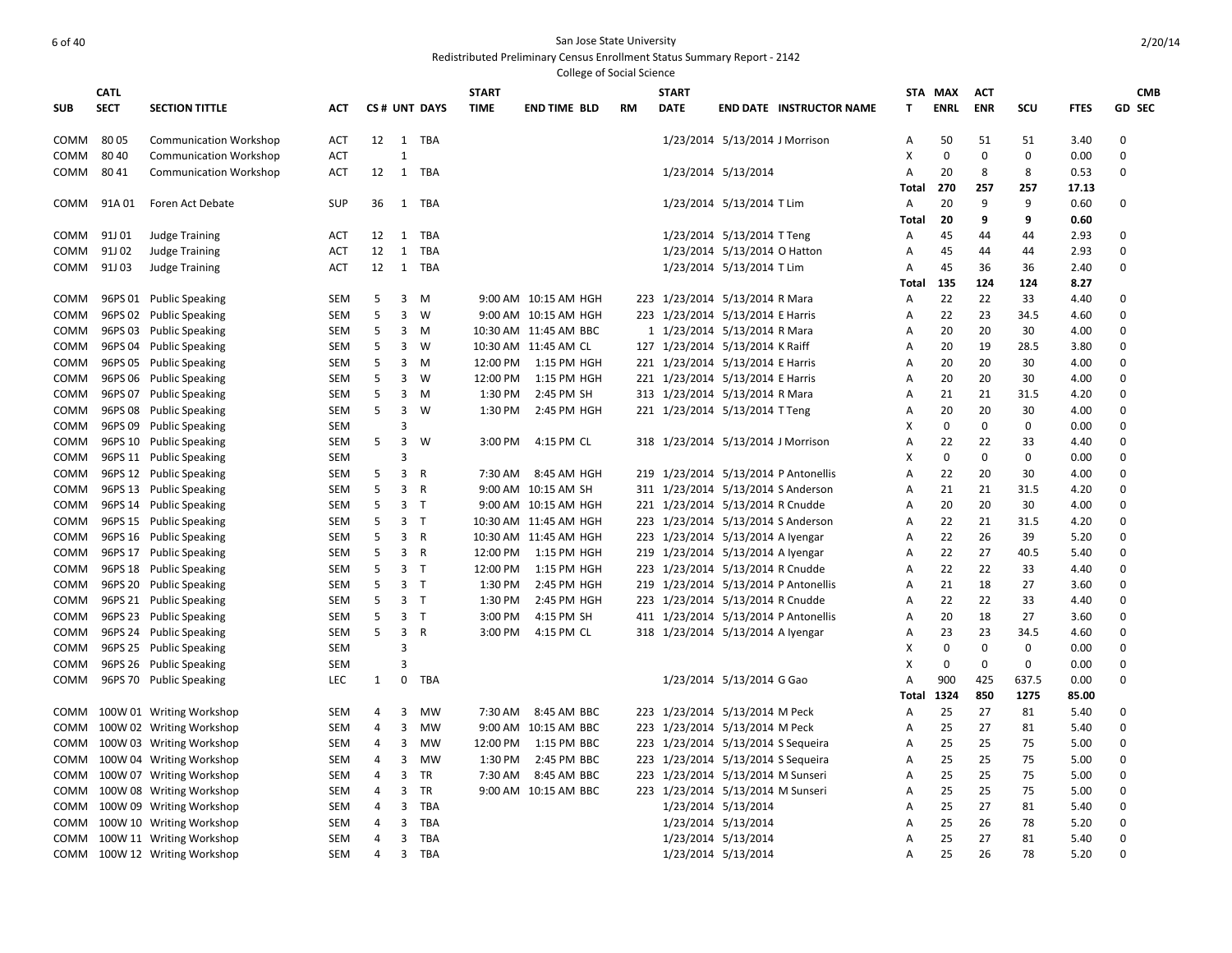|            |              |                                  |            |                |                |              |              | College of Social Science |    |                     |                                 |                |             |            |      |             |               |
|------------|--------------|----------------------------------|------------|----------------|----------------|--------------|--------------|---------------------------|----|---------------------|---------------------------------|----------------|-------------|------------|------|-------------|---------------|
|            | <b>CATL</b>  |                                  |            |                |                |              | <b>START</b> |                           |    | <b>START</b>        |                                 |                | STA MAX     | ACT        |      |             | <b>CMB</b>    |
| <b>SUB</b> | <b>SECT</b>  | <b>SECTION TITTLE</b>            | <b>ACT</b> |                |                | CS# UNT DAYS | <b>TIME</b>  | <b>END TIME BLD</b>       | RM | <b>DATE</b>         | <b>END DATE INSTRUCTOR NAME</b> | т              | <b>ENRL</b> | <b>ENR</b> | SCU  | <b>FTES</b> | <b>GD SEC</b> |
|            |              | COMM 100W 13 Writing Workshop    | SEM        | 4              | $\overline{3}$ | TBA          |              |                           |    | 1/23/2014 5/13/2014 |                                 | Α              | 25          | 27         | 81   | 5.40        | $\mathbf 0$   |
|            |              | COMM 100W 15 Writing Workshop    | SEM        | 4              | 3              | TBA          |              |                           |    | 1/23/2014 5/13/2014 |                                 | Α              | 25          | 27         | 81   | 5.40        | $\Omega$      |
| СОММ       |              | 100W 16 Writing Workshop         | SEM        | 4              | 3              | <b>TBA</b>   |              |                           |    | 1/23/2014 5/13/2014 |                                 | Α              | 25          | 25         | 75   | 5.00        | $\Omega$      |
| сомм       |              | 100W 80 Writing Workshop         | SEM        | $\overline{4}$ | 3              | TBA          |              |                           |    |                     | 1/23/2014 5/13/2014 B Lawhorne  | A              | 25          | 27         | 81   | 5.40        | $\Omega$      |
|            |              | COMM 100W 81 Writing Workshop    | SEM        | 4              | 3              | TBA          |              |                           |    |                     | 1/23/2014 5/13/2014 B Lawhorne  | Α              | 25          | 27         | 81   | 5.40        | $\Omega$      |
|            |              |                                  |            |                |                |              |              |                           |    |                     |                                 | Total          | 375         | 393        | 1179 | 78.60       |               |
|            |              | COMM 101C 01 Junior Seminar      | <b>LEC</b> | 3              | 4              | <b>TBA</b>   |              |                           |    | 1/23/2014 5/13/2014 |                                 | Α              | 27          | 29         | 116  | 7.73        | 0             |
|            | COMM 101C02  | Junior Seminar                   | <b>LEC</b> | 3              | $\overline{4}$ | <b>TBA</b>   |              |                           |    | 1/23/2014 5/13/2014 |                                 | A              | 27          | 26         | 104  | 6.93        | $\Omega$      |
|            | COMM 101C03  | Junior Seminar                   | <b>LEC</b> | 3              | 4              | <b>TBA</b>   |              |                           |    | 1/23/2014 5/13/2014 |                                 | A              | 25          | 25         | 100  | 6.67        | $\mathbf 0$   |
|            | COMM 101C04  | Junior Seminar                   | LEC        | 3              | 4              | TBA          |              |                           |    | 1/23/2014 5/13/2014 |                                 | A              | 27          | 27         | 108  | 7.20        | $\mathbf 0$   |
|            | COMM 101C 80 | Junior Seminar                   | <b>LEC</b> | 3              | $\overline{4}$ | <b>TBA</b>   |              |                           |    |                     | 1/23/2014 5/13/2014 S Hinerman  | $\overline{A}$ | 27          | 27         | 108  | 7.20        | 0             |
|            |              |                                  |            |                |                |              |              |                           |    |                     |                                 | Total          | 133         | 134        | 536  | 35.73       |               |
|            |              | COMM 105P 80 Comm Self & Soc     | SEM        | 3              | 4              | TBA          |              |                           |    |                     | 1/23/2014 5/13/2014 C Perez     | А              | 27          | 28         | 112  | 7.47        | $\mathbf 0$   |
|            |              |                                  |            |                |                |              |              |                           |    |                     |                                 | Total          | 27          | 28         | 112  | 7.47        |               |
|            | COMM 110F01  | Interpersonal Comm               | SEM        | 3              | 4              | <b>TBA</b>   |              |                           |    | 1/23/2014 5/13/2014 |                                 | Α              | 27          | 30         | 120  | 8.00        | 0             |
|            | COMM 110F 80 | <b>Interpersonal Comm</b>        | SEM        | 3              | 4              | <b>TBA</b>   |              |                           |    |                     | 1/23/2014 5/13/2014 K Werking   | Α              | 25          | 28         | 112  | 7.47        | $\Omega$      |
|            |              |                                  |            |                |                |              |              |                           |    |                     |                                 | Total          | 52          | 58         | 232  | 15.47       |               |
|            |              | COMM 111P 01 Interviewing        | <b>LEC</b> | 3              | 4              | TBA          |              |                           |    | 1/23/2014 5/13/2014 |                                 | Α              | 27          | 29         | 116  | 7.73        | 0             |
|            |              |                                  |            |                |                |              |              |                           |    |                     |                                 | Total          | 27          | 29         | 116  | 7.73        |               |
|            |              | COMM 114P 01 Bus & Prof Spking   | <b>LEC</b> | 3              |                | 4 TBA        |              |                           |    | 1/23/2014 5/13/2014 |                                 | Α              | 27          | 27         | 108  | 7.27        | $\mathbf{1}$  |
|            |              |                                  |            |                |                |              |              |                           |    |                     |                                 | Total          | 27          | 27         | 108  | 7.27        |               |
|            |              | COMM 116P 01 Mediation           | <b>LEC</b> | 3              |                | 4 TBA        |              |                           |    | 1/23/2014 5/13/2014 |                                 | Α              | 27          | 26         | 104  | 6.93        | 0             |
|            |              |                                  |            |                |                |              |              |                           |    |                     |                                 | Total          | 27          | 26         | 104  | 6.93        |               |
|            |              | COMM 120P 01 Pers & Pres Skills  | <b>LEC</b> | 3              |                | 4 TBA        |              |                           |    | 1/23/2014 5/13/2014 |                                 | A              | 25          | 25         | 100  | 6.73        | 1             |
|            |              |                                  |            |                |                |              |              |                           |    |                     |                                 | Total          | 25          | 25         | 100  | 6.73        |               |
|            |              | COMM 121P 01 Perf as Practice    | <b>LEC</b> | 3              | 4              | TBA          |              |                           |    | 1/23/2014 5/13/2014 |                                 | Α              | 27          | 28         | 112  | 7.47        | 0             |
|            |              |                                  |            |                |                |              |              |                           |    |                     |                                 | Total          | 27          | 28         | 112  | 7.47        |               |
|            |              | COMM 122F01 Perform Studies      | <b>LEC</b> | 3              |                | 4 TBA        |              |                           |    | 1/23/2014 5/13/2014 |                                 | Α              | 27          | 27         | 108  | 7.20        | $\Omega$      |
|            |              |                                  |            |                |                |              |              |                           |    |                     |                                 | Total          | 27          | 27         | 108  | 7.20        |               |
|            | COMM 123101  | Performance Ethno                | SEM        | 3              | $\overline{4}$ | TBA          |              |                           |    | 1/23/2014 5/13/2014 |                                 | A              | 25          | 29         | 116  | 7.73        | 0             |
|            |              |                                  |            |                |                |              |              |                           |    |                     |                                 | Total          | 25          | 29         | 116  | 7.73        |               |
|            |              | COMM 124P 01 Comm Training & Dev | <b>LEC</b> | 3              | 4              | TBA          |              |                           |    |                     | 1/23/2014 5/13/2014             | Α              | 27          | 27         | 108  | 7.27        | $\mathbf{1}$  |
|            |              |                                  |            |                |                |              |              |                           |    |                     |                                 | Total          | 27          | 27         | 108  | 7.27        |               |
|            |              | COMM 125P 01 Ensemble Perf       | ACT        | 20             | 4              | TBA          |              |                           |    | 1/23/2014 5/13/2014 |                                 | A              | 27          | 25         | 100  | 6.67        | $\Omega$      |
|            |              |                                  |            |                |                |              |              |                           |    |                     |                                 | Total          | 27          | 25         | 100  | 6.67        |               |
|            |              | COMM 131P 80 New/You Media       | LEC        | 4              | 4              | TBA          |              |                           |    |                     | 1/23/2014 5/13/2014 C Perez     | Α              | 27          | 26         | 104  | 6.93        | 0             |
|            |              |                                  |            |                |                |              |              |                           |    |                     |                                 | Total          | 27          | 26         | 104  | 6.93        |               |
|            | COMM 133F01  | <b>Ethical Prob Comm</b>         | <b>LEC</b> |                | 4              |              |              |                           |    |                     |                                 | Х              | $\mathbf 0$ | 0          | 0    | 0.00        | 0             |
|            | COMM 133F80  | <b>Ethical Prob Comm</b>         | LEC        | 3              | 4              | <b>TBA</b>   |              |                           |    |                     | 1/23/2014 5/13/2014 G Firenzi   | Α              | 25          | 25         | 100  | 6.67        | 0             |
|            |              |                                  |            |                |                |              |              |                           |    |                     |                                 | Total          | 25          | 25         | 100  | 6.67        |               |
|            |              | COMM 140P 01 Argument & Debate   | <b>LEC</b> | 3              | $\overline{4}$ | TBA          |              |                           |    | 1/23/2014 5/13/2014 |                                 | A              | 24          | 23         | 92   | 6.13        | 0             |
|            |              |                                  |            |                |                |              |              |                           |    |                     |                                 | Total          | 24          | 23         | 92   | 6.13        |               |
|            |              | COMM 141P 01 Small Group Comm    | LEC        | 3              | 4              | <b>TBA</b>   |              |                           |    | 1/23/2014 5/13/2014 |                                 | Α              | 27          | 30         | 120  | 8.00        | 0             |
|            |              |                                  |            |                |                |              |              |                           |    |                     |                                 | Total          | 27          | 30         | 120  | 8.00        |               |
|            | COMM 144F 01 | Organiza Communica               | <b>LEC</b> | 3              | 4              | <b>TBA</b>   |              |                           |    | 1/23/2014 5/13/2014 |                                 | Α              | 27          | 29         | 116  | 7.80        | 1             |
|            |              | COMM 144F 02 Organiza Communica  | <b>LEC</b> | 3              | $\overline{4}$ | TBA          |              |                           |    | 1/23/2014 5/13/2014 |                                 | $\overline{A}$ | 27          | 29         | 116  | 7.73        | $\Omega$      |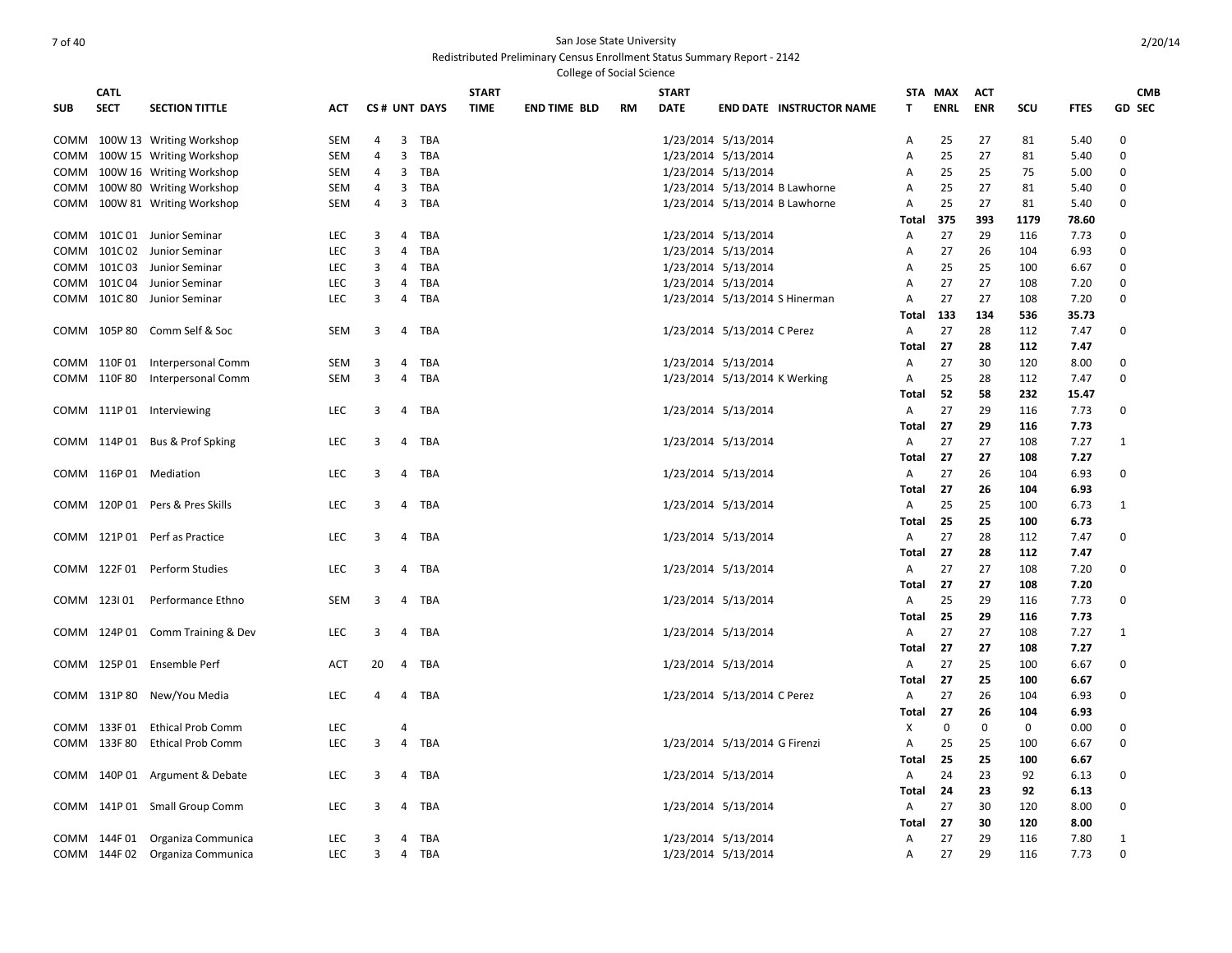|             |              |                                          |            |                |                |              |              | <b>College of Social Science</b> |           |                                |                               |                                           |                   |             |              |              |               |                              |            |
|-------------|--------------|------------------------------------------|------------|----------------|----------------|--------------|--------------|----------------------------------|-----------|--------------------------------|-------------------------------|-------------------------------------------|-------------------|-------------|--------------|--------------|---------------|------------------------------|------------|
|             | <b>CATL</b>  |                                          |            |                |                |              | <b>START</b> |                                  |           | <b>START</b>                   |                               |                                           | <b>STA</b>        | MAX         | <b>ACT</b>   |              |               |                              | <b>CMB</b> |
| <b>SUB</b>  | <b>SECT</b>  | <b>SECTION TITTLE</b>                    | <b>ACT</b> |                |                | CS# UNT DAYS | <b>TIME</b>  | <b>END TIME BLD</b>              | <b>RM</b> | <b>DATE</b>                    |                               | <b>END DATE INSTRUCTOR NAME</b>           | т                 | <b>ENRL</b> | <b>ENR</b>   | <b>SCU</b>   | <b>FTES</b>   | <b>GD SEC</b>                |            |
|             | COMM 144F 03 | Organiza Communica                       | <b>LEC</b> | 3              | 4              | <b>TBA</b>   |              |                                  |           |                                | 1/23/2014 5/13/2014           |                                           | A                 | 27          | 27           | 108          | 7.20          | $\Omega$                     |            |
|             |              |                                          |            |                |                |              |              |                                  |           |                                |                               |                                           | Total             | 81          | 85           | 340          | 22.73         |                              |            |
|             | COMM 145101  | <b>Rhet Criticism</b>                    | <b>LEC</b> | 3              | 4              | TBA          |              |                                  |           |                                | 1/23/2014 5/13/2014           |                                           | Α                 | 25          | 26           | 104          | 6.93          | $\Omega$                     |            |
|             | COMM 145180  | <b>Rhet Criticism</b>                    | <b>LEC</b> | 3              | $\overline{4}$ | TBA          |              |                                  |           |                                | 1/23/2014 5/13/2014 G Firenzi |                                           | Α                 | 25<br>50    | 27<br>53     | 108          | 7.20          | $\Omega$                     |            |
|             |              |                                          | <b>LEC</b> | 3              | 4              |              |              |                                  |           |                                |                               |                                           | Total             |             | 28           | 212<br>112   | 14.13<br>7.47 | $\Omega$                     |            |
|             | COMM 150101  | Org Com Inquiry                          |            |                |                | TBA          |              |                                  |           |                                | 1/23/2014 5/13/2014           |                                           | Α<br><b>Total</b> | 25<br>25    | 28           | 112          | 7.47          |                              |            |
|             | COMM 151180  | New Media/Methods                        | LEC        | 4              | 4              | TBA          |              |                                  |           |                                |                               | 1/23/2014 5/13/2014 T Coopman             | Α                 | 25          | 26           | 104          | 6.93          | $\Omega$                     |            |
|             |              |                                          |            |                |                |              |              |                                  |           |                                |                               |                                           | Total             | 25          | 26           | 104          | 6.93          |                              |            |
|             | COMM 152101  | Comm in Wrld Cultr                       | <b>LEC</b> | 3              | 4              | TBA          |              |                                  |           |                                | 1/23/2014 5/13/2014           |                                           | Α                 | 25          | 26           | 104          | 6.93          | $\mathbf 0$                  |            |
|             |              |                                          |            |                |                |              |              |                                  |           |                                |                               |                                           | <b>Total</b>      | 25          | 26           | 104          | 6.93          |                              |            |
|             | COMM 155101  | <b>Quantitative Comm</b>                 | LEC        | 3              | 4              | TBA          |              |                                  |           |                                | 1/23/2014 5/13/2014           |                                           | Α                 | 25          | 24           | 96           | 6.40          | $\Omega$                     |            |
|             | COMM 155102  | <b>Quantitative Comm</b>                 | <b>LEC</b> | 3              | 4              | TBA          |              |                                  |           |                                | 1/23/2014 5/13/2014           |                                           | Α                 | 25          | 27           | 108          | 7.20          | $\Omega$                     |            |
|             |              |                                          |            |                |                |              |              |                                  |           |                                |                               |                                           | Total             | 50          | 51           | 204          | 13.60         |                              |            |
| COMM        |              | 157SL 01 Comm Action & Serv              | LEC        | 2              | 3 T            |              | 3:00 PM      | 5:45 PM CL                       |           | 226 1/23/2014 5/13/2014 T Hart |                               |                                           | A                 | 30          | 27           | 81           | 5.40          | $\mathbf{0}$<br><sub>c</sub> |            |
| EDUC        |              | 157SL 01 Comm Action & Serv              | <b>LEC</b> | $\overline{2}$ | 3 <sub>T</sub> |              | 3:00 PM      | 5:45 PM CL                       |           | 226 1/23/2014 5/13/2014 T Hart |                               |                                           | Α                 | $\Omega$    | $\bf{0}$     | $\mathbf 0$  | 0.00          | $\mathbf{0}$<br>C            |            |
| ENGR        |              | 157SL 01 Comm Action & Serv              | <b>LEC</b> | $\overline{2}$ | 3 <sub>T</sub> |              | 3:00 PM      | 5:45 PM CL                       |           | 226 1/23/2014 5/13/2014 T Hart |                               |                                           | Α                 | $\Omega$    | $\Omega$     | $\mathbf{0}$ | 0.00          | $\mathbf{0}$<br>C            |            |
| HA          |              | 157SL 01 Comm Action & Serv              | LEC        | $\overline{2}$ | 3 <sub>1</sub> |              | 3:00 PM      | 5:45 PM CL                       |           | 226 1/23/2014 5/13/2014 T Hart |                               |                                           | A                 | $\Omega$    | $\Omega$     | $\mathbf{0}$ | 0.00          | 0 <sup>o</sup>               |            |
| SCI         |              | 157SL 01 Comm Action & Serv              | LEC        | 2              | 3 <sub>T</sub> |              | 3:00 PM      | 5:45 PM CL                       |           | 226 1/23/2014 5/13/2014 T Hart |                               |                                           | Α                 | $\Omega$    | $\Omega$     | $\Omega$     | 0.00          | $\mathbf 0$<br>C             |            |
| COMM        |              | 157SL 02 Comm Action & Serv              | <b>LEC</b> | $\overline{2}$ | 3 <sub>T</sub> |              | 3:00 PM      | 5:45 PM CL                       |           | 226 1/23/2014 5/13/2014 M Lu   |                               |                                           | Α                 | 30          | $\Omega$     | $\mathbf{0}$ | 0.00          | 0 <sup>o</sup>               |            |
| <b>ENGR</b> |              | 157SL 02 Comm Action & Serv              | LEC        | $\overline{2}$ | 3 <sub>T</sub> |              | 3:00 PM      | 5:45 PM CL                       |           | 226 1/23/2014 5/13/2014 M Lu   |                               |                                           | Α                 | $\Omega$    | $\Omega$     | $\mathbf{0}$ | 0.00          | $\mathbf{0}$<br>C            |            |
| ΗA          |              | 157SL 02 Comm Action & Serv              | <b>LEC</b> | 2              | 3 <sub>T</sub> |              | 3:00 PM      | 5:45 PM CL                       |           | 226 1/23/2014 5/13/2014 M Lu   |                               |                                           | A                 | $\Omega$    | $\Omega$     | $\mathbf{0}$ | 0.00          | 0 <sup>o</sup>               |            |
| SCI         |              | 157SL 02 Comm Action & Serv              | <b>LEC</b> | $\overline{2}$ | 3 <sub>T</sub> |              | 3:00 PM      | 5:45 PM CL                       |           | 226 1/23/2014 5/13/2014 M Lu   |                               |                                           | Α                 | $\Omega$    | $\Omega$     | $\mathbf{0}$ | 0.00          | $\mathbf{0}$<br>C            |            |
| COMM        |              | 157SL 03 Comm Action & Serv              | LEC        | $\overline{2}$ |                | $3 \quad W$  | 3:00 PM      | 5:45 PM SH                       |           | 311 1/23/2014 5/13/2014 M Lu   |                               |                                           | Α                 | 30          | $\Omega$     | $\mathbf{0}$ | 0.00          | 0 <sup>o</sup>               |            |
| <b>ENGR</b> |              | 157SL 03 Comm Action & Serv              | <b>LEC</b> | 2              | 3              | W            | 3:00 PM      | 5:45 PM SH                       |           | 311 1/23/2014 5/13/2014 M Lu   |                               |                                           | Α                 | $\Omega$    | $\Omega$     | $\mathbf{0}$ | 0.00          | $\mathbf{0}$<br>C            |            |
| НA          |              | 157SL 03 Comm Action & Serv              | <b>LEC</b> | 2              | $\overline{3}$ | W            | 3:00 PM      | 5:45 PM SH                       |           | 311 1/23/2014 5/13/2014 M Lu   |                               |                                           | A                 | $\mathbf 0$ | 0            | $\mathbf 0$  | 0.00          | $0\quad C$                   |            |
| SCI         |              | 157SL 03 Comm Action & Serv              | <b>LEC</b> | $\overline{2}$ | 3              | W            | 3:00 PM      | 5:45 PM SH                       |           | 311 1/23/2014 5/13/2014 M Lu   |                               |                                           | Α                 | $\Omega$    | $\mathbf{0}$ | $\mathbf{0}$ | 0.00          | $\mathbf{0}$<br>C            |            |
| COMM        |              | 157SL 04 Comm Action & Serv              | <b>LEC</b> | 2              | 3              | W            | 3:00 PM      | 5:45 PM SH                       |           |                                |                               | 347 1/23/2014 5/13/2014 V Lehmkuhl-Dakhwe | Α                 | 30          | $\mathbf{0}$ | $\mathbf{0}$ | 0.00          | 0 <sup>o</sup>               |            |
| <b>EDUC</b> |              | 157SL 04 Comm Action & Serv              | <b>LEC</b> | $\overline{2}$ | 3              | W            | 3:00 PM      | 5:45 PM SH                       |           |                                |                               | 347 1/23/2014 5/13/2014 V Lehmkuhl-Dakhwe | Α                 | $\mathbf 0$ | $\mathbf{0}$ | $\mathbf 0$  | 0.00          | $\mathbf{0}$<br>C            |            |
| ENGR        |              | 157SL 04 Comm Action & Serv              | LEC        | $\overline{2}$ | 3              | W            | 3:00 PM      | 5:45 PM SH                       |           |                                |                               | 347 1/23/2014 5/13/2014 V Lehmkuhl-Dakhwe | А                 | $\mathbf 0$ | $\mathbf{0}$ | $\mathbf 0$  | 0.00          | $0\quad C$                   |            |
| ΗA          |              | 157SL 04 Comm Action & Serv              | LEC        | $\overline{2}$ | 3              | W            | 3:00 PM      | 5:45 PM SH                       |           |                                |                               | 347 1/23/2014 5/13/2014 V Lehmkuhl-Dakhwe | А                 | $\Omega$    | $\mathbf{0}$ | $\mathbf{0}$ | 0.00          | $\mathbf 0$<br>C             |            |
|             |              |                                          |            |                |                |              |              |                                  |           |                                |                               |                                           | Total             | 120         | 27           | 81           | 5.40          |                              |            |
|             | COMM 161F80  | Comm & Culture                           | LEC        | 3              | $\overline{4}$ | TBA          |              |                                  |           |                                |                               | 1/23/2014 5/13/2014 S Hinerman            | Α                 | 25          | 24           | 96           | 6.40          | 0                            |            |
|             |              |                                          |            |                |                |              |              |                                  |           |                                |                               |                                           | Total             | 25          | 24           | 96           | 6.40          |                              |            |
| COMM        | 168B01       | Global Climate Change II                 | <b>LEC</b> | 1              | 3              | TR           | 1:30 PM      | 2:45 PM WSQ                      | 207       |                                |                               | 1/23/2014 5/13/2014 B Brockmann           | Α                 | 120         | 34           | 102          | 6.80          | $\mathbf{0}$<br>C            |            |
| GEOL        | 168B01       | Global Climate Change II                 | <b>LEC</b> | $\mathbf{1}$   | 3              | TR           | 1:30 PM      | 2:45 PM WSQ                      | 207       |                                |                               | 1/23/2014 5/13/2014 B Brockmann           | Α                 | 0           | 0            | $\mathbf 0$  | 0.00          | C<br>$\mathbf 0$             |            |
| HUM         | 168B 01      | Global Climate Change II                 | <b>LEC</b> | $\mathbf{1}$   | 3              | TR           | 1:30 PM      | 2:45 PM WSQ                      |           |                                |                               | 207 1/23/2014 5/13/2014 B Brockmann       | Α                 | $\Omega$    | $\mathbf{0}$ | $\mathbf 0$  | 0.00          | $\mathbf{0}$<br>C            | *          |
|             |              |                                          |            |                |                |              |              |                                  |           |                                |                               |                                           | Total             | 120         | 34           | 102          | 6.80          |                              |            |
| COMM        | 169180       | Media Respns Crit                        | <b>LEC</b> | 3              | 4              | TBA          |              |                                  |           |                                |                               | 1/23/2014 5/13/2014 S Hinerman            | Α                 | 25          | 25           | 100          | 6.67          | 0                            |            |
|             |              |                                          |            |                |                |              |              |                                  |           |                                |                               |                                           | Total             | 25          | 25           | 100          | 6.67          |                              |            |
|             | COMM 170F 80 | Persuasion                               | LEC        | 3              | 4              | TBA          |              |                                  |           |                                |                               | 1/23/2014 5/13/2014 S Coopman             | Α                 | 25          | 27           | 108          | 7.27          | 1                            |            |
|             |              |                                          |            |                |                |              |              |                                  |           |                                |                               |                                           | Total             | 25          | 27           | 108          | 7.27          |                              |            |
|             | COMM 172F01  | <b>Multicultural Comm</b>                | <b>LEC</b> | 3              | 4              | <b>TBA</b>   |              |                                  |           |                                | 1/23/2014 5/13/2014           |                                           | Α                 | 27          | 28           | 112          | 7.47          | 0                            |            |
|             |              |                                          |            |                |                |              |              |                                  |           |                                |                               |                                           | Total             | 27          | 28           | 112          | 7.47          |                              |            |
|             |              | COMM 173F 01 Comm & Global Understanding | <b>LEC</b> | 3              | 4              | TBA          |              |                                  |           |                                | 1/23/2014 5/13/2014           |                                           | A                 | 27          | 29           | 116          | 7.73          | $\Omega$                     |            |
|             |              |                                          |            |                |                |              |              |                                  |           |                                |                               |                                           | Total             | 27          | 29           | 116          | 7.73          |                              |            |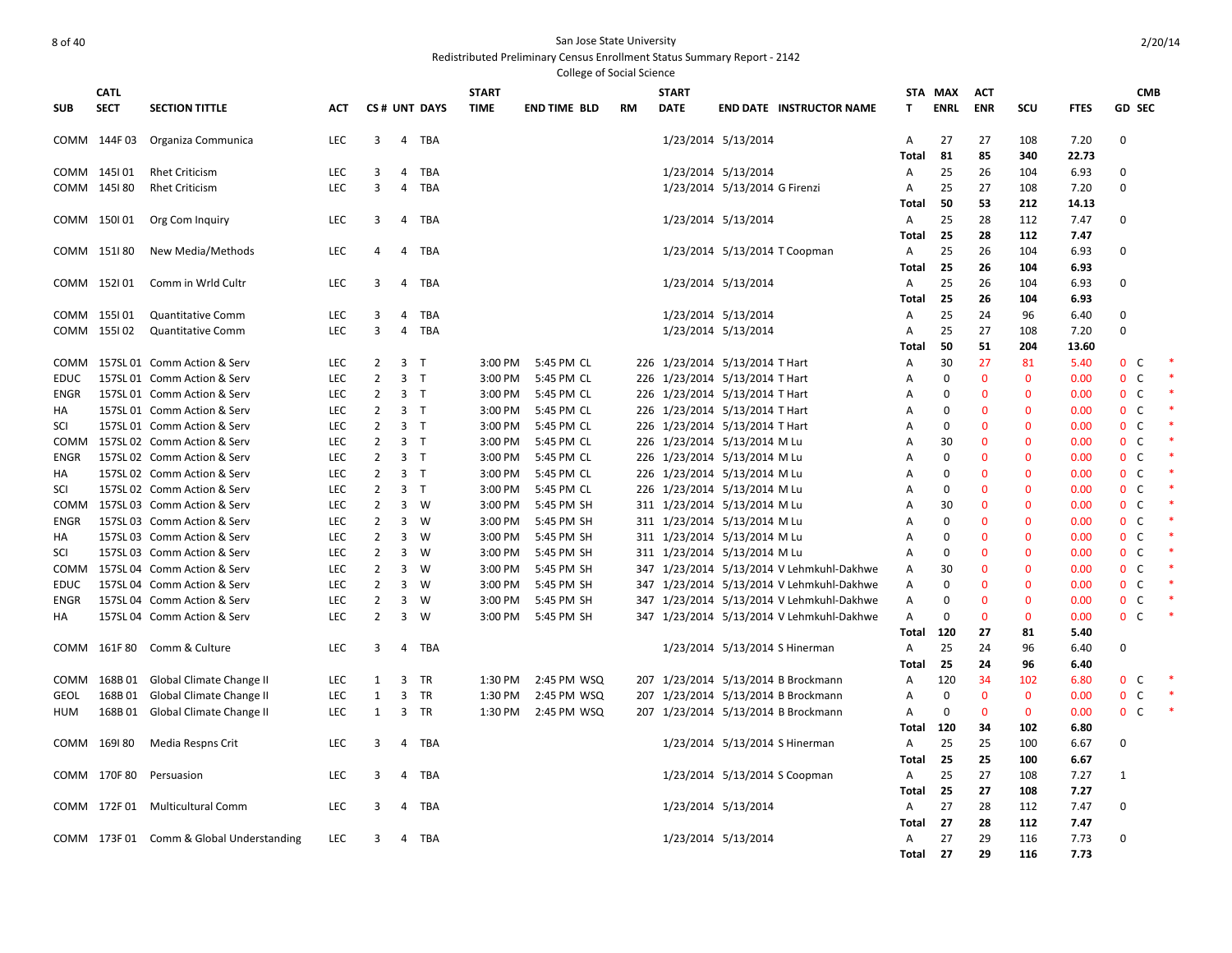| <b>CATL</b><br><b>START</b><br><b>START</b><br>STA MAX<br><b>ACT</b><br><b>CMB</b><br><b>SECT</b><br><b>SECTION TITTLE</b><br>CS# UNT DAYS<br><b>TIME</b><br><b>DATE</b><br><b>ENRL</b><br><b>ENR</b><br>SCU<br><b>FTES</b><br><b>GD SEC</b><br><b>SUB</b><br><b>ACT</b><br><b>END TIME BLD</b><br>RM<br><b>END DATE INSTRUCTOR NAME</b><br>т<br>COMM 174 80<br>Intercult & Inequal<br><b>LEC</b><br>4<br>$\overline{3}$<br>TBA<br>1/23/2014 5/13/2014 J Morrison<br>$\overline{A}$<br>27<br>26<br>78<br>5.25<br>$\mathbf{1}$<br>27<br>26<br>78<br>5.25<br>Total<br>COMM 176P 80<br>Comm & Gender<br><b>LEC</b><br>3<br>4<br>TBA<br>1/23/2014 5/13/2014 K Werking<br>27<br>26<br>104<br>6.93<br>$\Omega$<br>A<br>27<br>26<br>Total<br>104<br>6.93<br>COMM 17980<br>LEC<br>1/23/2014 5/13/2014 S Hinerman<br>27<br>27<br>81<br>5.40<br>0<br>Media & Resistance<br>4<br>3<br>TBA<br>A<br>27<br>27<br>81<br>5.40<br>Total<br>COMM 18001<br><b>SUP</b><br>TBA<br>1/23/2014 5/13/2014 T Coopman<br>5<br>1<br>0.07<br>0<br>Individual Study<br>36<br>1<br>1<br>A<br>18002<br>SUP<br>36<br>$\overline{2}$<br>TBA<br>3<br>$\overline{2}$<br>0.13<br>0<br>COMM<br>Individual Study<br>1/23/2014 5/13/2014 T Coopman<br>1<br>A<br>8<br>2<br>3<br>0.20<br>Total<br>COMM 181F80<br>LEC<br>25<br>100<br>New Media/World<br>TBA<br>1/23/2014 5/13/2014 T Coopman<br>25<br>6.67<br>0<br>3<br>4<br>Α<br>25<br>25<br>100<br>Total<br>6.67<br>COMM 18401<br><b>SUP</b><br>36<br>1 TBA<br>1/23/2014 5/13/2014<br>5<br>0<br>0<br>0.00<br>$\Omega$<br>Directed Reading<br>A<br>COMM 184 02<br><b>SUP</b><br>36<br>$\overline{2}$<br>TBA<br>1/23/2014 5/13/2014 T Coopman<br>5<br>$\overline{2}$<br>0.13<br>$\Omega$<br>Directed Reading<br>1<br>A<br>10<br>1<br>2<br>0.13<br>Total<br>1/23/2014 5/13/2014 T Hart<br>$\overline{2}$<br>$\overline{2}$<br>0.13<br>COMM 19001<br>Act Proj in Speech<br><b>SUP</b><br>36<br>1<br>TBA<br>20<br>$\Omega$<br>A<br>COMM 19002<br>Act Proj in Speech<br><b>SUP</b><br>36<br>$2^{\circ}$<br>TBA<br>1/23/2014 5/13/2014 T Hart<br>2<br>4<br>0.27<br>$\Omega$<br>A<br>16<br>COMM 19004<br>Act Proj in Speech<br><b>SUP</b><br>36<br>3 TBA<br>1/23/2014 5/13/2014 T Hart<br>10<br>1<br>3<br>0.20<br>$\Omega$<br>A<br>19005<br>Act Proj in Speech<br><b>SUP</b><br>$\overline{4}$<br>TBA<br>1/23/2014 5/13/2014 T Hart<br>5<br>$\overline{4}$<br>0.27<br>$\Omega$<br>COMM<br>36<br>A<br>1<br>5<br>$\Omega$<br>19006<br>Act Proj in Speech<br><b>SUP</b><br>36<br>6<br>TBA<br>1/23/2014 5/13/2014 T Hart<br>1<br>6<br>0.40<br>COMM<br>A<br>$\overline{7}$<br>Total<br>56<br>19<br>1.27<br><b>SUP</b><br>1/23/2014 5/13/2014 M Sunseri<br>45<br>2.93<br>0<br>COMM<br>191A 01<br>Foren Act Debate<br>36<br>1<br>TBA<br>A<br>44<br>44<br>1/23/2014 5/13/2014 M Sunseri<br>$\Omega$<br>191A02<br>Foren Act Debate<br><b>SUP</b><br>36<br>1<br>TBA<br>45<br>45<br>45<br>3.00<br>COMM<br>A<br>$\Omega$<br>191A03<br><b>SUP</b><br>1/23/2014 5/13/2014 T Lim<br>45<br>32<br>32<br>COMM<br>Foren Act Debate<br>36<br>1<br>TBA<br>2.13<br>A<br>1 TBA<br>1/23/2014 5/13/2014 T Lim<br>45<br>5<br>5<br>0.33<br>$\Omega$<br>191A 04 Foren Act Debate<br><b>SUP</b><br>36<br>COMM<br>A<br>180<br>126<br>126<br>8.40<br>Total<br>1/23/2014 5/13/2014 T Lim<br>45<br>20<br>20<br>COMM 191B 01 Ind Evnts Plat Spk<br><b>SUP</b><br>36<br>TBA<br>1.33<br>0<br>1<br>A<br>191B 02 Ind Evnts Plat Spk<br><b>SUP</b><br>1/23/2014 5/13/2014 T Lim<br>45<br>$\overline{4}$<br>0.27<br>$\mathbf 0$<br>COMM<br>36<br>1<br><b>TBA</b><br>4<br>A<br>0<br>191B 03 Ind Evnts Plat Spk<br><b>SUP</b><br>36<br>1/23/2014 5/13/2014<br>Χ<br>0<br>0<br>0<br>0.00<br>COMM<br>1<br><b>Total</b><br>90<br>24<br>24<br>1.60<br>COMM 191C 01 Ind Evnts Oral Int<br><b>SUP</b><br>TBA<br>1/23/2014 5/13/2014 T Lim<br>45<br>10<br>10<br>0.68<br>36<br>1<br>A<br>1<br><b>Total</b><br>45<br>10<br>10<br>0.68<br>COMM 191J01<br>TBA<br>1/23/2014 5/13/2014 B Brockmann<br>45<br>2.93<br>Speech Judging<br>SUP<br>36<br>1<br>44<br>44<br>0<br>A<br>COMM 191J02<br>Speech Judging<br><b>SUP</b><br>36<br>$\mathbf{1}$<br>TBA<br>1/23/2014 5/13/2014 T Lim<br>45<br>26<br>26<br>1.73<br>0<br>A<br>90<br>70<br>70<br>Total<br>4.67<br>COMM 19801<br>Comm Applied Activity<br><b>SUP</b><br>TBA<br>1/23/2014 5/13/2014 R Cnudde<br>45<br>16<br>16<br>1.07<br>0<br>36<br>1<br>Α<br>3<br>6<br>$\Omega$<br>COMM 19802<br><b>Comm Applied Activity</b><br><b>SUP</b><br>36<br>2 TBA<br>1/23/2014 5/13/2014 R Cnudde<br>16<br>0.40<br>A<br>COMM 19803<br><b>SUP</b><br>1/23/2014 5/13/2014 M Peck<br>45<br>10<br>$\Omega$<br>Comm Applied Activity<br>36<br>1 TBA<br>A<br>10<br>0.67<br>3<br>6<br>$\Omega$<br>COMM<br>19804<br><b>Comm Applied Activity</b><br><b>SUP</b><br>36<br>2 TBA<br>1/23/2014 5/13/2014 M Peck<br>16<br>0.40<br>A<br><b>SUP</b><br>1/23/2014 5/13/2014 T Hart<br>5<br>5<br>$\Omega$<br>COMM<br>198 05<br>Comm Applied Activity<br>36<br>1<br>TBA<br>A<br>45<br>0.33<br>$\mathbf 0$<br>COMM 198 06<br><b>SUP</b><br>36<br>2 TBA<br>1/23/2014 5/13/2014 T Hart<br>25<br>50<br>3.33<br>Comm Applied Activity<br>A<br>16<br>19807<br><b>SUP</b><br>2 TBA<br>1/23/2014 5/13/2014 T Lim<br>$\mathbf 0$<br>$\mathbf 0$<br>0.00<br>$\Omega$<br><b>Comm Applied Activity</b><br>36<br>16<br>COMM<br>A<br>$\mathbf 0$<br>19808<br><b>SUP</b><br>36<br>TBA<br>1/23/2014 5/13/2014 T Lim<br>20<br>0<br>0<br>0.00<br>COMM<br>Comm Applied Activity<br>1<br>A<br>19809<br>TBA<br>25<br>23<br>$\mathbf 0$<br>Comm Applied Activity<br><b>SUP</b><br>36<br>1<br>1/23/2014 5/13/2014 T Coopman<br>23<br>1.53<br>COMM<br>A<br>5<br>$\overline{2}$<br>$\Omega$<br>198 10<br><b>SUP</b><br>36<br>2 TBA<br>1/23/2014 5/13/2014 T Coopman<br>1<br>0.13<br>COMM<br>Comm Applied Activity<br>Α<br>249<br>7.87<br>86<br>118<br>Total<br>COMM 199C 01<br>LEC<br>3<br><b>TBA</b><br>1/23/2014 5/13/2014<br>27<br>27<br>108<br>7.20<br>$\Omega$<br>Senior Seminar<br>4<br>A |  |  |  |  | College of Social Science |  |  |  |  |  |
|-----------------------------------------------------------------------------------------------------------------------------------------------------------------------------------------------------------------------------------------------------------------------------------------------------------------------------------------------------------------------------------------------------------------------------------------------------------------------------------------------------------------------------------------------------------------------------------------------------------------------------------------------------------------------------------------------------------------------------------------------------------------------------------------------------------------------------------------------------------------------------------------------------------------------------------------------------------------------------------------------------------------------------------------------------------------------------------------------------------------------------------------------------------------------------------------------------------------------------------------------------------------------------------------------------------------------------------------------------------------------------------------------------------------------------------------------------------------------------------------------------------------------------------------------------------------------------------------------------------------------------------------------------------------------------------------------------------------------------------------------------------------------------------------------------------------------------------------------------------------------------------------------------------------------------------------------------------------------------------------------------------------------------------------------------------------------------------------------------------------------------------------------------------------------------------------------------------------------------------------------------------------------------------------------------------------------------------------------------------------------------------------------------------------------------------------------------------------------------------------------------------------------------------------------------------------------------------------------------------------------------------------------------------------------------------------------------------------------------------------------------------------------------------------------------------------------------------------------------------------------------------------------------------------------------------------------------------------------------------------------------------------------------------------------------------------------------------------------------------------------------------------------------------------------------------------------------------------------------------------------------------------------------------------------------------------------------------------------------------------------------------------------------------------------------------------------------------------------------------------------------------------------------------------------------------------------------------------------------------------------------------------------------------------------------------------------------------------------------------------------------------------------------------------------------------------------------------------------------------------------------------------------------------------------------------------------------------------------------------------------------------------------------------------------------------------------------------------------------------------------------------------------------------------------------------------------------------------------------------------------------------------------------------------------------------------------------------------------------------------------------------------------------------------------------------------------------------------------------------------------------------------------------------------------------------------------------------------------------------------------------------------------------------------------------------------------------------------------------------------------------------------------------------------------------------------------------------------------------------------------------------------------------------------------------------------------------------------------------------------------------------------------------------------------------------------------------------------------------------------------------------------------------------------------------------------------------------------------------------------------------------------------------------------------------------------------------------------------------------------------------------------------------------------------------------------------------------------------------------------------------------------------------------------------------------------------------------------------------------------------------------------------------------------------------------------------------------------------------------------------------------------------------------------------------------------------------------------------------------------------------------------------------------------------------------|--|--|--|--|---------------------------|--|--|--|--|--|
|                                                                                                                                                                                                                                                                                                                                                                                                                                                                                                                                                                                                                                                                                                                                                                                                                                                                                                                                                                                                                                                                                                                                                                                                                                                                                                                                                                                                                                                                                                                                                                                                                                                                                                                                                                                                                                                                                                                                                                                                                                                                                                                                                                                                                                                                                                                                                                                                                                                                                                                                                                                                                                                                                                                                                                                                                                                                                                                                                                                                                                                                                                                                                                                                                                                                                                                                                                                                                                                                                                                                                                                                                                                                                                                                                                                                                                                                                                                                                                                                                                                                                                                                                                                                                                                                                                                                                                                                                                                                                                                                                                                                                                                                                                                                                                                                                                                                                                                                                                                                                                                                                                                                                                                                                                                                                                                                                                                                                                                                                                                                                                                                                                                                                                                                                                                                                                                                                                                                   |  |  |  |  |                           |  |  |  |  |  |
|                                                                                                                                                                                                                                                                                                                                                                                                                                                                                                                                                                                                                                                                                                                                                                                                                                                                                                                                                                                                                                                                                                                                                                                                                                                                                                                                                                                                                                                                                                                                                                                                                                                                                                                                                                                                                                                                                                                                                                                                                                                                                                                                                                                                                                                                                                                                                                                                                                                                                                                                                                                                                                                                                                                                                                                                                                                                                                                                                                                                                                                                                                                                                                                                                                                                                                                                                                                                                                                                                                                                                                                                                                                                                                                                                                                                                                                                                                                                                                                                                                                                                                                                                                                                                                                                                                                                                                                                                                                                                                                                                                                                                                                                                                                                                                                                                                                                                                                                                                                                                                                                                                                                                                                                                                                                                                                                                                                                                                                                                                                                                                                                                                                                                                                                                                                                                                                                                                                                   |  |  |  |  |                           |  |  |  |  |  |
|                                                                                                                                                                                                                                                                                                                                                                                                                                                                                                                                                                                                                                                                                                                                                                                                                                                                                                                                                                                                                                                                                                                                                                                                                                                                                                                                                                                                                                                                                                                                                                                                                                                                                                                                                                                                                                                                                                                                                                                                                                                                                                                                                                                                                                                                                                                                                                                                                                                                                                                                                                                                                                                                                                                                                                                                                                                                                                                                                                                                                                                                                                                                                                                                                                                                                                                                                                                                                                                                                                                                                                                                                                                                                                                                                                                                                                                                                                                                                                                                                                                                                                                                                                                                                                                                                                                                                                                                                                                                                                                                                                                                                                                                                                                                                                                                                                                                                                                                                                                                                                                                                                                                                                                                                                                                                                                                                                                                                                                                                                                                                                                                                                                                                                                                                                                                                                                                                                                                   |  |  |  |  |                           |  |  |  |  |  |
|                                                                                                                                                                                                                                                                                                                                                                                                                                                                                                                                                                                                                                                                                                                                                                                                                                                                                                                                                                                                                                                                                                                                                                                                                                                                                                                                                                                                                                                                                                                                                                                                                                                                                                                                                                                                                                                                                                                                                                                                                                                                                                                                                                                                                                                                                                                                                                                                                                                                                                                                                                                                                                                                                                                                                                                                                                                                                                                                                                                                                                                                                                                                                                                                                                                                                                                                                                                                                                                                                                                                                                                                                                                                                                                                                                                                                                                                                                                                                                                                                                                                                                                                                                                                                                                                                                                                                                                                                                                                                                                                                                                                                                                                                                                                                                                                                                                                                                                                                                                                                                                                                                                                                                                                                                                                                                                                                                                                                                                                                                                                                                                                                                                                                                                                                                                                                                                                                                                                   |  |  |  |  |                           |  |  |  |  |  |
|                                                                                                                                                                                                                                                                                                                                                                                                                                                                                                                                                                                                                                                                                                                                                                                                                                                                                                                                                                                                                                                                                                                                                                                                                                                                                                                                                                                                                                                                                                                                                                                                                                                                                                                                                                                                                                                                                                                                                                                                                                                                                                                                                                                                                                                                                                                                                                                                                                                                                                                                                                                                                                                                                                                                                                                                                                                                                                                                                                                                                                                                                                                                                                                                                                                                                                                                                                                                                                                                                                                                                                                                                                                                                                                                                                                                                                                                                                                                                                                                                                                                                                                                                                                                                                                                                                                                                                                                                                                                                                                                                                                                                                                                                                                                                                                                                                                                                                                                                                                                                                                                                                                                                                                                                                                                                                                                                                                                                                                                                                                                                                                                                                                                                                                                                                                                                                                                                                                                   |  |  |  |  |                           |  |  |  |  |  |
|                                                                                                                                                                                                                                                                                                                                                                                                                                                                                                                                                                                                                                                                                                                                                                                                                                                                                                                                                                                                                                                                                                                                                                                                                                                                                                                                                                                                                                                                                                                                                                                                                                                                                                                                                                                                                                                                                                                                                                                                                                                                                                                                                                                                                                                                                                                                                                                                                                                                                                                                                                                                                                                                                                                                                                                                                                                                                                                                                                                                                                                                                                                                                                                                                                                                                                                                                                                                                                                                                                                                                                                                                                                                                                                                                                                                                                                                                                                                                                                                                                                                                                                                                                                                                                                                                                                                                                                                                                                                                                                                                                                                                                                                                                                                                                                                                                                                                                                                                                                                                                                                                                                                                                                                                                                                                                                                                                                                                                                                                                                                                                                                                                                                                                                                                                                                                                                                                                                                   |  |  |  |  |                           |  |  |  |  |  |
|                                                                                                                                                                                                                                                                                                                                                                                                                                                                                                                                                                                                                                                                                                                                                                                                                                                                                                                                                                                                                                                                                                                                                                                                                                                                                                                                                                                                                                                                                                                                                                                                                                                                                                                                                                                                                                                                                                                                                                                                                                                                                                                                                                                                                                                                                                                                                                                                                                                                                                                                                                                                                                                                                                                                                                                                                                                                                                                                                                                                                                                                                                                                                                                                                                                                                                                                                                                                                                                                                                                                                                                                                                                                                                                                                                                                                                                                                                                                                                                                                                                                                                                                                                                                                                                                                                                                                                                                                                                                                                                                                                                                                                                                                                                                                                                                                                                                                                                                                                                                                                                                                                                                                                                                                                                                                                                                                                                                                                                                                                                                                                                                                                                                                                                                                                                                                                                                                                                                   |  |  |  |  |                           |  |  |  |  |  |
|                                                                                                                                                                                                                                                                                                                                                                                                                                                                                                                                                                                                                                                                                                                                                                                                                                                                                                                                                                                                                                                                                                                                                                                                                                                                                                                                                                                                                                                                                                                                                                                                                                                                                                                                                                                                                                                                                                                                                                                                                                                                                                                                                                                                                                                                                                                                                                                                                                                                                                                                                                                                                                                                                                                                                                                                                                                                                                                                                                                                                                                                                                                                                                                                                                                                                                                                                                                                                                                                                                                                                                                                                                                                                                                                                                                                                                                                                                                                                                                                                                                                                                                                                                                                                                                                                                                                                                                                                                                                                                                                                                                                                                                                                                                                                                                                                                                                                                                                                                                                                                                                                                                                                                                                                                                                                                                                                                                                                                                                                                                                                                                                                                                                                                                                                                                                                                                                                                                                   |  |  |  |  |                           |  |  |  |  |  |
|                                                                                                                                                                                                                                                                                                                                                                                                                                                                                                                                                                                                                                                                                                                                                                                                                                                                                                                                                                                                                                                                                                                                                                                                                                                                                                                                                                                                                                                                                                                                                                                                                                                                                                                                                                                                                                                                                                                                                                                                                                                                                                                                                                                                                                                                                                                                                                                                                                                                                                                                                                                                                                                                                                                                                                                                                                                                                                                                                                                                                                                                                                                                                                                                                                                                                                                                                                                                                                                                                                                                                                                                                                                                                                                                                                                                                                                                                                                                                                                                                                                                                                                                                                                                                                                                                                                                                                                                                                                                                                                                                                                                                                                                                                                                                                                                                                                                                                                                                                                                                                                                                                                                                                                                                                                                                                                                                                                                                                                                                                                                                                                                                                                                                                                                                                                                                                                                                                                                   |  |  |  |  |                           |  |  |  |  |  |
|                                                                                                                                                                                                                                                                                                                                                                                                                                                                                                                                                                                                                                                                                                                                                                                                                                                                                                                                                                                                                                                                                                                                                                                                                                                                                                                                                                                                                                                                                                                                                                                                                                                                                                                                                                                                                                                                                                                                                                                                                                                                                                                                                                                                                                                                                                                                                                                                                                                                                                                                                                                                                                                                                                                                                                                                                                                                                                                                                                                                                                                                                                                                                                                                                                                                                                                                                                                                                                                                                                                                                                                                                                                                                                                                                                                                                                                                                                                                                                                                                                                                                                                                                                                                                                                                                                                                                                                                                                                                                                                                                                                                                                                                                                                                                                                                                                                                                                                                                                                                                                                                                                                                                                                                                                                                                                                                                                                                                                                                                                                                                                                                                                                                                                                                                                                                                                                                                                                                   |  |  |  |  |                           |  |  |  |  |  |
|                                                                                                                                                                                                                                                                                                                                                                                                                                                                                                                                                                                                                                                                                                                                                                                                                                                                                                                                                                                                                                                                                                                                                                                                                                                                                                                                                                                                                                                                                                                                                                                                                                                                                                                                                                                                                                                                                                                                                                                                                                                                                                                                                                                                                                                                                                                                                                                                                                                                                                                                                                                                                                                                                                                                                                                                                                                                                                                                                                                                                                                                                                                                                                                                                                                                                                                                                                                                                                                                                                                                                                                                                                                                                                                                                                                                                                                                                                                                                                                                                                                                                                                                                                                                                                                                                                                                                                                                                                                                                                                                                                                                                                                                                                                                                                                                                                                                                                                                                                                                                                                                                                                                                                                                                                                                                                                                                                                                                                                                                                                                                                                                                                                                                                                                                                                                                                                                                                                                   |  |  |  |  |                           |  |  |  |  |  |
|                                                                                                                                                                                                                                                                                                                                                                                                                                                                                                                                                                                                                                                                                                                                                                                                                                                                                                                                                                                                                                                                                                                                                                                                                                                                                                                                                                                                                                                                                                                                                                                                                                                                                                                                                                                                                                                                                                                                                                                                                                                                                                                                                                                                                                                                                                                                                                                                                                                                                                                                                                                                                                                                                                                                                                                                                                                                                                                                                                                                                                                                                                                                                                                                                                                                                                                                                                                                                                                                                                                                                                                                                                                                                                                                                                                                                                                                                                                                                                                                                                                                                                                                                                                                                                                                                                                                                                                                                                                                                                                                                                                                                                                                                                                                                                                                                                                                                                                                                                                                                                                                                                                                                                                                                                                                                                                                                                                                                                                                                                                                                                                                                                                                                                                                                                                                                                                                                                                                   |  |  |  |  |                           |  |  |  |  |  |
|                                                                                                                                                                                                                                                                                                                                                                                                                                                                                                                                                                                                                                                                                                                                                                                                                                                                                                                                                                                                                                                                                                                                                                                                                                                                                                                                                                                                                                                                                                                                                                                                                                                                                                                                                                                                                                                                                                                                                                                                                                                                                                                                                                                                                                                                                                                                                                                                                                                                                                                                                                                                                                                                                                                                                                                                                                                                                                                                                                                                                                                                                                                                                                                                                                                                                                                                                                                                                                                                                                                                                                                                                                                                                                                                                                                                                                                                                                                                                                                                                                                                                                                                                                                                                                                                                                                                                                                                                                                                                                                                                                                                                                                                                                                                                                                                                                                                                                                                                                                                                                                                                                                                                                                                                                                                                                                                                                                                                                                                                                                                                                                                                                                                                                                                                                                                                                                                                                                                   |  |  |  |  |                           |  |  |  |  |  |
|                                                                                                                                                                                                                                                                                                                                                                                                                                                                                                                                                                                                                                                                                                                                                                                                                                                                                                                                                                                                                                                                                                                                                                                                                                                                                                                                                                                                                                                                                                                                                                                                                                                                                                                                                                                                                                                                                                                                                                                                                                                                                                                                                                                                                                                                                                                                                                                                                                                                                                                                                                                                                                                                                                                                                                                                                                                                                                                                                                                                                                                                                                                                                                                                                                                                                                                                                                                                                                                                                                                                                                                                                                                                                                                                                                                                                                                                                                                                                                                                                                                                                                                                                                                                                                                                                                                                                                                                                                                                                                                                                                                                                                                                                                                                                                                                                                                                                                                                                                                                                                                                                                                                                                                                                                                                                                                                                                                                                                                                                                                                                                                                                                                                                                                                                                                                                                                                                                                                   |  |  |  |  |                           |  |  |  |  |  |
|                                                                                                                                                                                                                                                                                                                                                                                                                                                                                                                                                                                                                                                                                                                                                                                                                                                                                                                                                                                                                                                                                                                                                                                                                                                                                                                                                                                                                                                                                                                                                                                                                                                                                                                                                                                                                                                                                                                                                                                                                                                                                                                                                                                                                                                                                                                                                                                                                                                                                                                                                                                                                                                                                                                                                                                                                                                                                                                                                                                                                                                                                                                                                                                                                                                                                                                                                                                                                                                                                                                                                                                                                                                                                                                                                                                                                                                                                                                                                                                                                                                                                                                                                                                                                                                                                                                                                                                                                                                                                                                                                                                                                                                                                                                                                                                                                                                                                                                                                                                                                                                                                                                                                                                                                                                                                                                                                                                                                                                                                                                                                                                                                                                                                                                                                                                                                                                                                                                                   |  |  |  |  |                           |  |  |  |  |  |
|                                                                                                                                                                                                                                                                                                                                                                                                                                                                                                                                                                                                                                                                                                                                                                                                                                                                                                                                                                                                                                                                                                                                                                                                                                                                                                                                                                                                                                                                                                                                                                                                                                                                                                                                                                                                                                                                                                                                                                                                                                                                                                                                                                                                                                                                                                                                                                                                                                                                                                                                                                                                                                                                                                                                                                                                                                                                                                                                                                                                                                                                                                                                                                                                                                                                                                                                                                                                                                                                                                                                                                                                                                                                                                                                                                                                                                                                                                                                                                                                                                                                                                                                                                                                                                                                                                                                                                                                                                                                                                                                                                                                                                                                                                                                                                                                                                                                                                                                                                                                                                                                                                                                                                                                                                                                                                                                                                                                                                                                                                                                                                                                                                                                                                                                                                                                                                                                                                                                   |  |  |  |  |                           |  |  |  |  |  |
|                                                                                                                                                                                                                                                                                                                                                                                                                                                                                                                                                                                                                                                                                                                                                                                                                                                                                                                                                                                                                                                                                                                                                                                                                                                                                                                                                                                                                                                                                                                                                                                                                                                                                                                                                                                                                                                                                                                                                                                                                                                                                                                                                                                                                                                                                                                                                                                                                                                                                                                                                                                                                                                                                                                                                                                                                                                                                                                                                                                                                                                                                                                                                                                                                                                                                                                                                                                                                                                                                                                                                                                                                                                                                                                                                                                                                                                                                                                                                                                                                                                                                                                                                                                                                                                                                                                                                                                                                                                                                                                                                                                                                                                                                                                                                                                                                                                                                                                                                                                                                                                                                                                                                                                                                                                                                                                                                                                                                                                                                                                                                                                                                                                                                                                                                                                                                                                                                                                                   |  |  |  |  |                           |  |  |  |  |  |
|                                                                                                                                                                                                                                                                                                                                                                                                                                                                                                                                                                                                                                                                                                                                                                                                                                                                                                                                                                                                                                                                                                                                                                                                                                                                                                                                                                                                                                                                                                                                                                                                                                                                                                                                                                                                                                                                                                                                                                                                                                                                                                                                                                                                                                                                                                                                                                                                                                                                                                                                                                                                                                                                                                                                                                                                                                                                                                                                                                                                                                                                                                                                                                                                                                                                                                                                                                                                                                                                                                                                                                                                                                                                                                                                                                                                                                                                                                                                                                                                                                                                                                                                                                                                                                                                                                                                                                                                                                                                                                                                                                                                                                                                                                                                                                                                                                                                                                                                                                                                                                                                                                                                                                                                                                                                                                                                                                                                                                                                                                                                                                                                                                                                                                                                                                                                                                                                                                                                   |  |  |  |  |                           |  |  |  |  |  |
|                                                                                                                                                                                                                                                                                                                                                                                                                                                                                                                                                                                                                                                                                                                                                                                                                                                                                                                                                                                                                                                                                                                                                                                                                                                                                                                                                                                                                                                                                                                                                                                                                                                                                                                                                                                                                                                                                                                                                                                                                                                                                                                                                                                                                                                                                                                                                                                                                                                                                                                                                                                                                                                                                                                                                                                                                                                                                                                                                                                                                                                                                                                                                                                                                                                                                                                                                                                                                                                                                                                                                                                                                                                                                                                                                                                                                                                                                                                                                                                                                                                                                                                                                                                                                                                                                                                                                                                                                                                                                                                                                                                                                                                                                                                                                                                                                                                                                                                                                                                                                                                                                                                                                                                                                                                                                                                                                                                                                                                                                                                                                                                                                                                                                                                                                                                                                                                                                                                                   |  |  |  |  |                           |  |  |  |  |  |
|                                                                                                                                                                                                                                                                                                                                                                                                                                                                                                                                                                                                                                                                                                                                                                                                                                                                                                                                                                                                                                                                                                                                                                                                                                                                                                                                                                                                                                                                                                                                                                                                                                                                                                                                                                                                                                                                                                                                                                                                                                                                                                                                                                                                                                                                                                                                                                                                                                                                                                                                                                                                                                                                                                                                                                                                                                                                                                                                                                                                                                                                                                                                                                                                                                                                                                                                                                                                                                                                                                                                                                                                                                                                                                                                                                                                                                                                                                                                                                                                                                                                                                                                                                                                                                                                                                                                                                                                                                                                                                                                                                                                                                                                                                                                                                                                                                                                                                                                                                                                                                                                                                                                                                                                                                                                                                                                                                                                                                                                                                                                                                                                                                                                                                                                                                                                                                                                                                                                   |  |  |  |  |                           |  |  |  |  |  |
|                                                                                                                                                                                                                                                                                                                                                                                                                                                                                                                                                                                                                                                                                                                                                                                                                                                                                                                                                                                                                                                                                                                                                                                                                                                                                                                                                                                                                                                                                                                                                                                                                                                                                                                                                                                                                                                                                                                                                                                                                                                                                                                                                                                                                                                                                                                                                                                                                                                                                                                                                                                                                                                                                                                                                                                                                                                                                                                                                                                                                                                                                                                                                                                                                                                                                                                                                                                                                                                                                                                                                                                                                                                                                                                                                                                                                                                                                                                                                                                                                                                                                                                                                                                                                                                                                                                                                                                                                                                                                                                                                                                                                                                                                                                                                                                                                                                                                                                                                                                                                                                                                                                                                                                                                                                                                                                                                                                                                                                                                                                                                                                                                                                                                                                                                                                                                                                                                                                                   |  |  |  |  |                           |  |  |  |  |  |
|                                                                                                                                                                                                                                                                                                                                                                                                                                                                                                                                                                                                                                                                                                                                                                                                                                                                                                                                                                                                                                                                                                                                                                                                                                                                                                                                                                                                                                                                                                                                                                                                                                                                                                                                                                                                                                                                                                                                                                                                                                                                                                                                                                                                                                                                                                                                                                                                                                                                                                                                                                                                                                                                                                                                                                                                                                                                                                                                                                                                                                                                                                                                                                                                                                                                                                                                                                                                                                                                                                                                                                                                                                                                                                                                                                                                                                                                                                                                                                                                                                                                                                                                                                                                                                                                                                                                                                                                                                                                                                                                                                                                                                                                                                                                                                                                                                                                                                                                                                                                                                                                                                                                                                                                                                                                                                                                                                                                                                                                                                                                                                                                                                                                                                                                                                                                                                                                                                                                   |  |  |  |  |                           |  |  |  |  |  |
|                                                                                                                                                                                                                                                                                                                                                                                                                                                                                                                                                                                                                                                                                                                                                                                                                                                                                                                                                                                                                                                                                                                                                                                                                                                                                                                                                                                                                                                                                                                                                                                                                                                                                                                                                                                                                                                                                                                                                                                                                                                                                                                                                                                                                                                                                                                                                                                                                                                                                                                                                                                                                                                                                                                                                                                                                                                                                                                                                                                                                                                                                                                                                                                                                                                                                                                                                                                                                                                                                                                                                                                                                                                                                                                                                                                                                                                                                                                                                                                                                                                                                                                                                                                                                                                                                                                                                                                                                                                                                                                                                                                                                                                                                                                                                                                                                                                                                                                                                                                                                                                                                                                                                                                                                                                                                                                                                                                                                                                                                                                                                                                                                                                                                                                                                                                                                                                                                                                                   |  |  |  |  |                           |  |  |  |  |  |
|                                                                                                                                                                                                                                                                                                                                                                                                                                                                                                                                                                                                                                                                                                                                                                                                                                                                                                                                                                                                                                                                                                                                                                                                                                                                                                                                                                                                                                                                                                                                                                                                                                                                                                                                                                                                                                                                                                                                                                                                                                                                                                                                                                                                                                                                                                                                                                                                                                                                                                                                                                                                                                                                                                                                                                                                                                                                                                                                                                                                                                                                                                                                                                                                                                                                                                                                                                                                                                                                                                                                                                                                                                                                                                                                                                                                                                                                                                                                                                                                                                                                                                                                                                                                                                                                                                                                                                                                                                                                                                                                                                                                                                                                                                                                                                                                                                                                                                                                                                                                                                                                                                                                                                                                                                                                                                                                                                                                                                                                                                                                                                                                                                                                                                                                                                                                                                                                                                                                   |  |  |  |  |                           |  |  |  |  |  |
|                                                                                                                                                                                                                                                                                                                                                                                                                                                                                                                                                                                                                                                                                                                                                                                                                                                                                                                                                                                                                                                                                                                                                                                                                                                                                                                                                                                                                                                                                                                                                                                                                                                                                                                                                                                                                                                                                                                                                                                                                                                                                                                                                                                                                                                                                                                                                                                                                                                                                                                                                                                                                                                                                                                                                                                                                                                                                                                                                                                                                                                                                                                                                                                                                                                                                                                                                                                                                                                                                                                                                                                                                                                                                                                                                                                                                                                                                                                                                                                                                                                                                                                                                                                                                                                                                                                                                                                                                                                                                                                                                                                                                                                                                                                                                                                                                                                                                                                                                                                                                                                                                                                                                                                                                                                                                                                                                                                                                                                                                                                                                                                                                                                                                                                                                                                                                                                                                                                                   |  |  |  |  |                           |  |  |  |  |  |
|                                                                                                                                                                                                                                                                                                                                                                                                                                                                                                                                                                                                                                                                                                                                                                                                                                                                                                                                                                                                                                                                                                                                                                                                                                                                                                                                                                                                                                                                                                                                                                                                                                                                                                                                                                                                                                                                                                                                                                                                                                                                                                                                                                                                                                                                                                                                                                                                                                                                                                                                                                                                                                                                                                                                                                                                                                                                                                                                                                                                                                                                                                                                                                                                                                                                                                                                                                                                                                                                                                                                                                                                                                                                                                                                                                                                                                                                                                                                                                                                                                                                                                                                                                                                                                                                                                                                                                                                                                                                                                                                                                                                                                                                                                                                                                                                                                                                                                                                                                                                                                                                                                                                                                                                                                                                                                                                                                                                                                                                                                                                                                                                                                                                                                                                                                                                                                                                                                                                   |  |  |  |  |                           |  |  |  |  |  |
|                                                                                                                                                                                                                                                                                                                                                                                                                                                                                                                                                                                                                                                                                                                                                                                                                                                                                                                                                                                                                                                                                                                                                                                                                                                                                                                                                                                                                                                                                                                                                                                                                                                                                                                                                                                                                                                                                                                                                                                                                                                                                                                                                                                                                                                                                                                                                                                                                                                                                                                                                                                                                                                                                                                                                                                                                                                                                                                                                                                                                                                                                                                                                                                                                                                                                                                                                                                                                                                                                                                                                                                                                                                                                                                                                                                                                                                                                                                                                                                                                                                                                                                                                                                                                                                                                                                                                                                                                                                                                                                                                                                                                                                                                                                                                                                                                                                                                                                                                                                                                                                                                                                                                                                                                                                                                                                                                                                                                                                                                                                                                                                                                                                                                                                                                                                                                                                                                                                                   |  |  |  |  |                           |  |  |  |  |  |
|                                                                                                                                                                                                                                                                                                                                                                                                                                                                                                                                                                                                                                                                                                                                                                                                                                                                                                                                                                                                                                                                                                                                                                                                                                                                                                                                                                                                                                                                                                                                                                                                                                                                                                                                                                                                                                                                                                                                                                                                                                                                                                                                                                                                                                                                                                                                                                                                                                                                                                                                                                                                                                                                                                                                                                                                                                                                                                                                                                                                                                                                                                                                                                                                                                                                                                                                                                                                                                                                                                                                                                                                                                                                                                                                                                                                                                                                                                                                                                                                                                                                                                                                                                                                                                                                                                                                                                                                                                                                                                                                                                                                                                                                                                                                                                                                                                                                                                                                                                                                                                                                                                                                                                                                                                                                                                                                                                                                                                                                                                                                                                                                                                                                                                                                                                                                                                                                                                                                   |  |  |  |  |                           |  |  |  |  |  |
|                                                                                                                                                                                                                                                                                                                                                                                                                                                                                                                                                                                                                                                                                                                                                                                                                                                                                                                                                                                                                                                                                                                                                                                                                                                                                                                                                                                                                                                                                                                                                                                                                                                                                                                                                                                                                                                                                                                                                                                                                                                                                                                                                                                                                                                                                                                                                                                                                                                                                                                                                                                                                                                                                                                                                                                                                                                                                                                                                                                                                                                                                                                                                                                                                                                                                                                                                                                                                                                                                                                                                                                                                                                                                                                                                                                                                                                                                                                                                                                                                                                                                                                                                                                                                                                                                                                                                                                                                                                                                                                                                                                                                                                                                                                                                                                                                                                                                                                                                                                                                                                                                                                                                                                                                                                                                                                                                                                                                                                                                                                                                                                                                                                                                                                                                                                                                                                                                                                                   |  |  |  |  |                           |  |  |  |  |  |
|                                                                                                                                                                                                                                                                                                                                                                                                                                                                                                                                                                                                                                                                                                                                                                                                                                                                                                                                                                                                                                                                                                                                                                                                                                                                                                                                                                                                                                                                                                                                                                                                                                                                                                                                                                                                                                                                                                                                                                                                                                                                                                                                                                                                                                                                                                                                                                                                                                                                                                                                                                                                                                                                                                                                                                                                                                                                                                                                                                                                                                                                                                                                                                                                                                                                                                                                                                                                                                                                                                                                                                                                                                                                                                                                                                                                                                                                                                                                                                                                                                                                                                                                                                                                                                                                                                                                                                                                                                                                                                                                                                                                                                                                                                                                                                                                                                                                                                                                                                                                                                                                                                                                                                                                                                                                                                                                                                                                                                                                                                                                                                                                                                                                                                                                                                                                                                                                                                                                   |  |  |  |  |                           |  |  |  |  |  |
|                                                                                                                                                                                                                                                                                                                                                                                                                                                                                                                                                                                                                                                                                                                                                                                                                                                                                                                                                                                                                                                                                                                                                                                                                                                                                                                                                                                                                                                                                                                                                                                                                                                                                                                                                                                                                                                                                                                                                                                                                                                                                                                                                                                                                                                                                                                                                                                                                                                                                                                                                                                                                                                                                                                                                                                                                                                                                                                                                                                                                                                                                                                                                                                                                                                                                                                                                                                                                                                                                                                                                                                                                                                                                                                                                                                                                                                                                                                                                                                                                                                                                                                                                                                                                                                                                                                                                                                                                                                                                                                                                                                                                                                                                                                                                                                                                                                                                                                                                                                                                                                                                                                                                                                                                                                                                                                                                                                                                                                                                                                                                                                                                                                                                                                                                                                                                                                                                                                                   |  |  |  |  |                           |  |  |  |  |  |
|                                                                                                                                                                                                                                                                                                                                                                                                                                                                                                                                                                                                                                                                                                                                                                                                                                                                                                                                                                                                                                                                                                                                                                                                                                                                                                                                                                                                                                                                                                                                                                                                                                                                                                                                                                                                                                                                                                                                                                                                                                                                                                                                                                                                                                                                                                                                                                                                                                                                                                                                                                                                                                                                                                                                                                                                                                                                                                                                                                                                                                                                                                                                                                                                                                                                                                                                                                                                                                                                                                                                                                                                                                                                                                                                                                                                                                                                                                                                                                                                                                                                                                                                                                                                                                                                                                                                                                                                                                                                                                                                                                                                                                                                                                                                                                                                                                                                                                                                                                                                                                                                                                                                                                                                                                                                                                                                                                                                                                                                                                                                                                                                                                                                                                                                                                                                                                                                                                                                   |  |  |  |  |                           |  |  |  |  |  |
|                                                                                                                                                                                                                                                                                                                                                                                                                                                                                                                                                                                                                                                                                                                                                                                                                                                                                                                                                                                                                                                                                                                                                                                                                                                                                                                                                                                                                                                                                                                                                                                                                                                                                                                                                                                                                                                                                                                                                                                                                                                                                                                                                                                                                                                                                                                                                                                                                                                                                                                                                                                                                                                                                                                                                                                                                                                                                                                                                                                                                                                                                                                                                                                                                                                                                                                                                                                                                                                                                                                                                                                                                                                                                                                                                                                                                                                                                                                                                                                                                                                                                                                                                                                                                                                                                                                                                                                                                                                                                                                                                                                                                                                                                                                                                                                                                                                                                                                                                                                                                                                                                                                                                                                                                                                                                                                                                                                                                                                                                                                                                                                                                                                                                                                                                                                                                                                                                                                                   |  |  |  |  |                           |  |  |  |  |  |
|                                                                                                                                                                                                                                                                                                                                                                                                                                                                                                                                                                                                                                                                                                                                                                                                                                                                                                                                                                                                                                                                                                                                                                                                                                                                                                                                                                                                                                                                                                                                                                                                                                                                                                                                                                                                                                                                                                                                                                                                                                                                                                                                                                                                                                                                                                                                                                                                                                                                                                                                                                                                                                                                                                                                                                                                                                                                                                                                                                                                                                                                                                                                                                                                                                                                                                                                                                                                                                                                                                                                                                                                                                                                                                                                                                                                                                                                                                                                                                                                                                                                                                                                                                                                                                                                                                                                                                                                                                                                                                                                                                                                                                                                                                                                                                                                                                                                                                                                                                                                                                                                                                                                                                                                                                                                                                                                                                                                                                                                                                                                                                                                                                                                                                                                                                                                                                                                                                                                   |  |  |  |  |                           |  |  |  |  |  |
|                                                                                                                                                                                                                                                                                                                                                                                                                                                                                                                                                                                                                                                                                                                                                                                                                                                                                                                                                                                                                                                                                                                                                                                                                                                                                                                                                                                                                                                                                                                                                                                                                                                                                                                                                                                                                                                                                                                                                                                                                                                                                                                                                                                                                                                                                                                                                                                                                                                                                                                                                                                                                                                                                                                                                                                                                                                                                                                                                                                                                                                                                                                                                                                                                                                                                                                                                                                                                                                                                                                                                                                                                                                                                                                                                                                                                                                                                                                                                                                                                                                                                                                                                                                                                                                                                                                                                                                                                                                                                                                                                                                                                                                                                                                                                                                                                                                                                                                                                                                                                                                                                                                                                                                                                                                                                                                                                                                                                                                                                                                                                                                                                                                                                                                                                                                                                                                                                                                                   |  |  |  |  |                           |  |  |  |  |  |
|                                                                                                                                                                                                                                                                                                                                                                                                                                                                                                                                                                                                                                                                                                                                                                                                                                                                                                                                                                                                                                                                                                                                                                                                                                                                                                                                                                                                                                                                                                                                                                                                                                                                                                                                                                                                                                                                                                                                                                                                                                                                                                                                                                                                                                                                                                                                                                                                                                                                                                                                                                                                                                                                                                                                                                                                                                                                                                                                                                                                                                                                                                                                                                                                                                                                                                                                                                                                                                                                                                                                                                                                                                                                                                                                                                                                                                                                                                                                                                                                                                                                                                                                                                                                                                                                                                                                                                                                                                                                                                                                                                                                                                                                                                                                                                                                                                                                                                                                                                                                                                                                                                                                                                                                                                                                                                                                                                                                                                                                                                                                                                                                                                                                                                                                                                                                                                                                                                                                   |  |  |  |  |                           |  |  |  |  |  |
|                                                                                                                                                                                                                                                                                                                                                                                                                                                                                                                                                                                                                                                                                                                                                                                                                                                                                                                                                                                                                                                                                                                                                                                                                                                                                                                                                                                                                                                                                                                                                                                                                                                                                                                                                                                                                                                                                                                                                                                                                                                                                                                                                                                                                                                                                                                                                                                                                                                                                                                                                                                                                                                                                                                                                                                                                                                                                                                                                                                                                                                                                                                                                                                                                                                                                                                                                                                                                                                                                                                                                                                                                                                                                                                                                                                                                                                                                                                                                                                                                                                                                                                                                                                                                                                                                                                                                                                                                                                                                                                                                                                                                                                                                                                                                                                                                                                                                                                                                                                                                                                                                                                                                                                                                                                                                                                                                                                                                                                                                                                                                                                                                                                                                                                                                                                                                                                                                                                                   |  |  |  |  |                           |  |  |  |  |  |
|                                                                                                                                                                                                                                                                                                                                                                                                                                                                                                                                                                                                                                                                                                                                                                                                                                                                                                                                                                                                                                                                                                                                                                                                                                                                                                                                                                                                                                                                                                                                                                                                                                                                                                                                                                                                                                                                                                                                                                                                                                                                                                                                                                                                                                                                                                                                                                                                                                                                                                                                                                                                                                                                                                                                                                                                                                                                                                                                                                                                                                                                                                                                                                                                                                                                                                                                                                                                                                                                                                                                                                                                                                                                                                                                                                                                                                                                                                                                                                                                                                                                                                                                                                                                                                                                                                                                                                                                                                                                                                                                                                                                                                                                                                                                                                                                                                                                                                                                                                                                                                                                                                                                                                                                                                                                                                                                                                                                                                                                                                                                                                                                                                                                                                                                                                                                                                                                                                                                   |  |  |  |  |                           |  |  |  |  |  |
|                                                                                                                                                                                                                                                                                                                                                                                                                                                                                                                                                                                                                                                                                                                                                                                                                                                                                                                                                                                                                                                                                                                                                                                                                                                                                                                                                                                                                                                                                                                                                                                                                                                                                                                                                                                                                                                                                                                                                                                                                                                                                                                                                                                                                                                                                                                                                                                                                                                                                                                                                                                                                                                                                                                                                                                                                                                                                                                                                                                                                                                                                                                                                                                                                                                                                                                                                                                                                                                                                                                                                                                                                                                                                                                                                                                                                                                                                                                                                                                                                                                                                                                                                                                                                                                                                                                                                                                                                                                                                                                                                                                                                                                                                                                                                                                                                                                                                                                                                                                                                                                                                                                                                                                                                                                                                                                                                                                                                                                                                                                                                                                                                                                                                                                                                                                                                                                                                                                                   |  |  |  |  |                           |  |  |  |  |  |
|                                                                                                                                                                                                                                                                                                                                                                                                                                                                                                                                                                                                                                                                                                                                                                                                                                                                                                                                                                                                                                                                                                                                                                                                                                                                                                                                                                                                                                                                                                                                                                                                                                                                                                                                                                                                                                                                                                                                                                                                                                                                                                                                                                                                                                                                                                                                                                                                                                                                                                                                                                                                                                                                                                                                                                                                                                                                                                                                                                                                                                                                                                                                                                                                                                                                                                                                                                                                                                                                                                                                                                                                                                                                                                                                                                                                                                                                                                                                                                                                                                                                                                                                                                                                                                                                                                                                                                                                                                                                                                                                                                                                                                                                                                                                                                                                                                                                                                                                                                                                                                                                                                                                                                                                                                                                                                                                                                                                                                                                                                                                                                                                                                                                                                                                                                                                                                                                                                                                   |  |  |  |  |                           |  |  |  |  |  |
|                                                                                                                                                                                                                                                                                                                                                                                                                                                                                                                                                                                                                                                                                                                                                                                                                                                                                                                                                                                                                                                                                                                                                                                                                                                                                                                                                                                                                                                                                                                                                                                                                                                                                                                                                                                                                                                                                                                                                                                                                                                                                                                                                                                                                                                                                                                                                                                                                                                                                                                                                                                                                                                                                                                                                                                                                                                                                                                                                                                                                                                                                                                                                                                                                                                                                                                                                                                                                                                                                                                                                                                                                                                                                                                                                                                                                                                                                                                                                                                                                                                                                                                                                                                                                                                                                                                                                                                                                                                                                                                                                                                                                                                                                                                                                                                                                                                                                                                                                                                                                                                                                                                                                                                                                                                                                                                                                                                                                                                                                                                                                                                                                                                                                                                                                                                                                                                                                                                                   |  |  |  |  |                           |  |  |  |  |  |
|                                                                                                                                                                                                                                                                                                                                                                                                                                                                                                                                                                                                                                                                                                                                                                                                                                                                                                                                                                                                                                                                                                                                                                                                                                                                                                                                                                                                                                                                                                                                                                                                                                                                                                                                                                                                                                                                                                                                                                                                                                                                                                                                                                                                                                                                                                                                                                                                                                                                                                                                                                                                                                                                                                                                                                                                                                                                                                                                                                                                                                                                                                                                                                                                                                                                                                                                                                                                                                                                                                                                                                                                                                                                                                                                                                                                                                                                                                                                                                                                                                                                                                                                                                                                                                                                                                                                                                                                                                                                                                                                                                                                                                                                                                                                                                                                                                                                                                                                                                                                                                                                                                                                                                                                                                                                                                                                                                                                                                                                                                                                                                                                                                                                                                                                                                                                                                                                                                                                   |  |  |  |  |                           |  |  |  |  |  |
|                                                                                                                                                                                                                                                                                                                                                                                                                                                                                                                                                                                                                                                                                                                                                                                                                                                                                                                                                                                                                                                                                                                                                                                                                                                                                                                                                                                                                                                                                                                                                                                                                                                                                                                                                                                                                                                                                                                                                                                                                                                                                                                                                                                                                                                                                                                                                                                                                                                                                                                                                                                                                                                                                                                                                                                                                                                                                                                                                                                                                                                                                                                                                                                                                                                                                                                                                                                                                                                                                                                                                                                                                                                                                                                                                                                                                                                                                                                                                                                                                                                                                                                                                                                                                                                                                                                                                                                                                                                                                                                                                                                                                                                                                                                                                                                                                                                                                                                                                                                                                                                                                                                                                                                                                                                                                                                                                                                                                                                                                                                                                                                                                                                                                                                                                                                                                                                                                                                                   |  |  |  |  |                           |  |  |  |  |  |
|                                                                                                                                                                                                                                                                                                                                                                                                                                                                                                                                                                                                                                                                                                                                                                                                                                                                                                                                                                                                                                                                                                                                                                                                                                                                                                                                                                                                                                                                                                                                                                                                                                                                                                                                                                                                                                                                                                                                                                                                                                                                                                                                                                                                                                                                                                                                                                                                                                                                                                                                                                                                                                                                                                                                                                                                                                                                                                                                                                                                                                                                                                                                                                                                                                                                                                                                                                                                                                                                                                                                                                                                                                                                                                                                                                                                                                                                                                                                                                                                                                                                                                                                                                                                                                                                                                                                                                                                                                                                                                                                                                                                                                                                                                                                                                                                                                                                                                                                                                                                                                                                                                                                                                                                                                                                                                                                                                                                                                                                                                                                                                                                                                                                                                                                                                                                                                                                                                                                   |  |  |  |  |                           |  |  |  |  |  |
|                                                                                                                                                                                                                                                                                                                                                                                                                                                                                                                                                                                                                                                                                                                                                                                                                                                                                                                                                                                                                                                                                                                                                                                                                                                                                                                                                                                                                                                                                                                                                                                                                                                                                                                                                                                                                                                                                                                                                                                                                                                                                                                                                                                                                                                                                                                                                                                                                                                                                                                                                                                                                                                                                                                                                                                                                                                                                                                                                                                                                                                                                                                                                                                                                                                                                                                                                                                                                                                                                                                                                                                                                                                                                                                                                                                                                                                                                                                                                                                                                                                                                                                                                                                                                                                                                                                                                                                                                                                                                                                                                                                                                                                                                                                                                                                                                                                                                                                                                                                                                                                                                                                                                                                                                                                                                                                                                                                                                                                                                                                                                                                                                                                                                                                                                                                                                                                                                                                                   |  |  |  |  |                           |  |  |  |  |  |
|                                                                                                                                                                                                                                                                                                                                                                                                                                                                                                                                                                                                                                                                                                                                                                                                                                                                                                                                                                                                                                                                                                                                                                                                                                                                                                                                                                                                                                                                                                                                                                                                                                                                                                                                                                                                                                                                                                                                                                                                                                                                                                                                                                                                                                                                                                                                                                                                                                                                                                                                                                                                                                                                                                                                                                                                                                                                                                                                                                                                                                                                                                                                                                                                                                                                                                                                                                                                                                                                                                                                                                                                                                                                                                                                                                                                                                                                                                                                                                                                                                                                                                                                                                                                                                                                                                                                                                                                                                                                                                                                                                                                                                                                                                                                                                                                                                                                                                                                                                                                                                                                                                                                                                                                                                                                                                                                                                                                                                                                                                                                                                                                                                                                                                                                                                                                                                                                                                                                   |  |  |  |  |                           |  |  |  |  |  |
|                                                                                                                                                                                                                                                                                                                                                                                                                                                                                                                                                                                                                                                                                                                                                                                                                                                                                                                                                                                                                                                                                                                                                                                                                                                                                                                                                                                                                                                                                                                                                                                                                                                                                                                                                                                                                                                                                                                                                                                                                                                                                                                                                                                                                                                                                                                                                                                                                                                                                                                                                                                                                                                                                                                                                                                                                                                                                                                                                                                                                                                                                                                                                                                                                                                                                                                                                                                                                                                                                                                                                                                                                                                                                                                                                                                                                                                                                                                                                                                                                                                                                                                                                                                                                                                                                                                                                                                                                                                                                                                                                                                                                                                                                                                                                                                                                                                                                                                                                                                                                                                                                                                                                                                                                                                                                                                                                                                                                                                                                                                                                                                                                                                                                                                                                                                                                                                                                                                                   |  |  |  |  |                           |  |  |  |  |  |
|                                                                                                                                                                                                                                                                                                                                                                                                                                                                                                                                                                                                                                                                                                                                                                                                                                                                                                                                                                                                                                                                                                                                                                                                                                                                                                                                                                                                                                                                                                                                                                                                                                                                                                                                                                                                                                                                                                                                                                                                                                                                                                                                                                                                                                                                                                                                                                                                                                                                                                                                                                                                                                                                                                                                                                                                                                                                                                                                                                                                                                                                                                                                                                                                                                                                                                                                                                                                                                                                                                                                                                                                                                                                                                                                                                                                                                                                                                                                                                                                                                                                                                                                                                                                                                                                                                                                                                                                                                                                                                                                                                                                                                                                                                                                                                                                                                                                                                                                                                                                                                                                                                                                                                                                                                                                                                                                                                                                                                                                                                                                                                                                                                                                                                                                                                                                                                                                                                                                   |  |  |  |  |                           |  |  |  |  |  |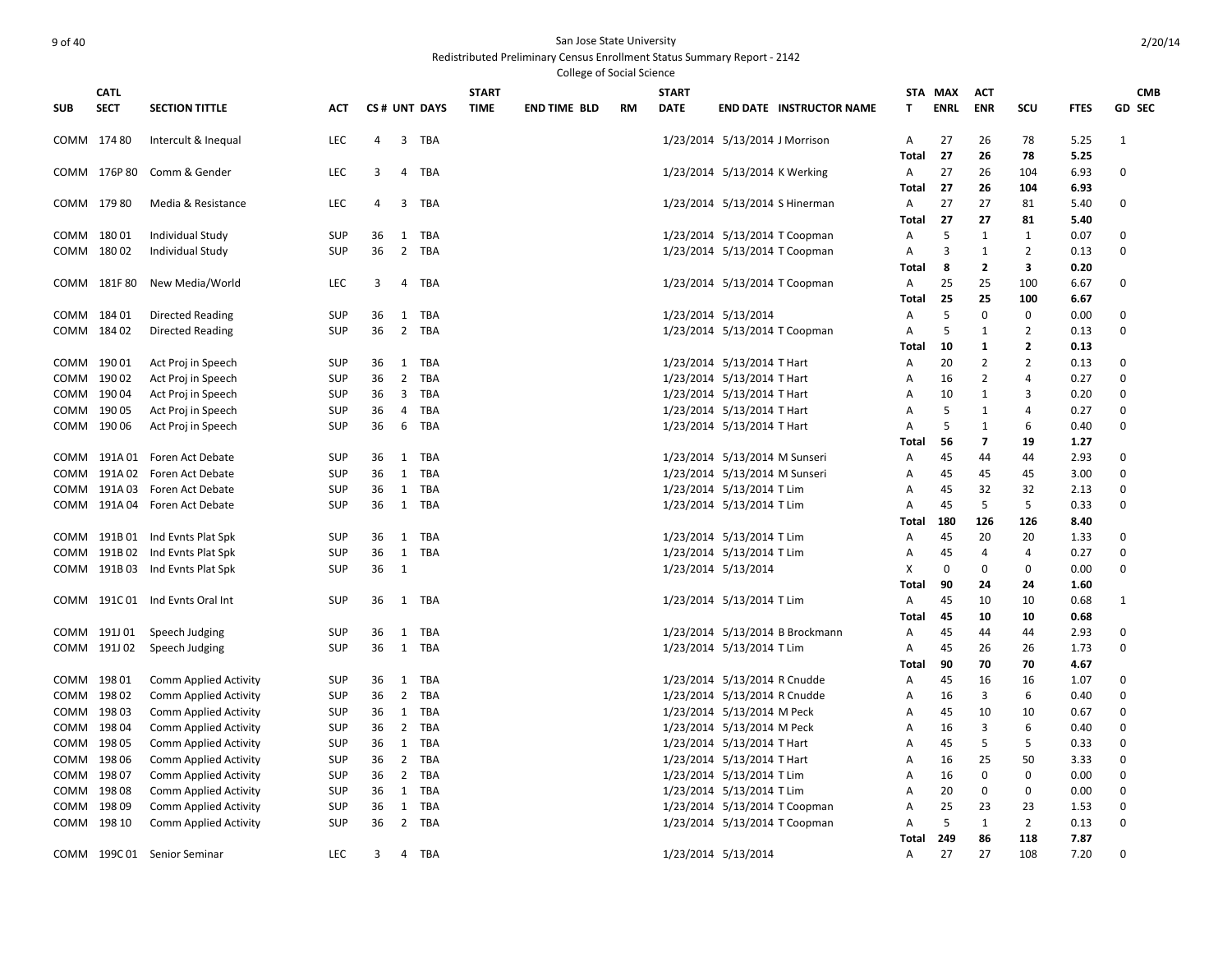|      |              |                               |            |    |                |              |              | <b>College of Social Science</b> |    |                     |                                     |                |             |                |                |             |                |            |
|------|--------------|-------------------------------|------------|----|----------------|--------------|--------------|----------------------------------|----|---------------------|-------------------------------------|----------------|-------------|----------------|----------------|-------------|----------------|------------|
|      | <b>CATL</b>  |                               |            |    |                |              | <b>START</b> |                                  |    | <b>START</b>        |                                     |                | STA MAX     | <b>ACT</b>     |                |             |                | <b>CMB</b> |
| SUB  | <b>SECT</b>  | <b>SECTION TITTLE</b>         | ACT        |    |                | CS# UNT DAYS | <b>TIME</b>  | <b>END TIME BLD</b>              | RM | <b>DATE</b>         | <b>END DATE INSTRUCTOR NAME</b>     | т              | <b>ENRL</b> | <b>ENR</b>     | scu            | <b>FTES</b> |                | GD SEC     |
|      | COMM 199C 02 | Senior Seminar                | LEC        | 3  | 4              | <b>TBA</b>   |              |                                  |    |                     | 1/23/2014 5/13/2014                 | A              | 27          | 27             | 108            | 7.20        | 0              |            |
| COMM | 199C 03      | Senior Seminar                | <b>LEC</b> | 3  | 4              | <b>TBA</b>   |              |                                  |    |                     | 1/23/2014 5/13/2014                 | A              | 27          | 28             | 112            | 7.47        | 0              |            |
|      | COMM 199C 80 | Senior Seminar                | <b>LEC</b> | 3  | 4              | <b>TBA</b>   |              |                                  |    |                     | 1/23/2014 5/13/2014 K Werking       | A              | 27          | 29             | 116            | 7.73        | 0              |            |
|      |              |                               |            |    |                |              |              |                                  |    |                     |                                     | Total          | 108         | 111            | 444            | 29.60       |                |            |
|      | COMM 20101   | Comm Methodologies            | SEM        | 5  | 3              | M            | 6:00 PM      | 8:45 PM HGH                      |    |                     | 219 1/23/2014 5/13/2014 R Halualani | A              | 15          | 16             | 48             | 4.00        | 16             |            |
|      |              |                               |            |    |                |              |              |                                  |    |                     |                                     | Total          | -15         | 16             | 48             | 4.00        |                |            |
|      |              | COMM 249R 01 Sem Phil of Comm | SEM        | -5 | 4              | TBA          |              |                                  |    |                     | 1/23/2014 5/13/2014                 | A              | 15          | 18             | 72             | 6.00        | 18             |            |
|      |              |                               |            |    |                |              |              |                                  |    |                     |                                     | Total          | 15          | 18             | 72             | 6.00        |                |            |
|      |              | COMM 255R 01 Sem Comm Theory  | <b>SEM</b> |    | 4              |              |              |                                  |    |                     |                                     | X              | $\mathbf 0$ | 0              | $\mathbf 0$    | 0.00        | $\mathbf 0$    |            |
|      |              |                               |            |    |                |              |              |                                  |    |                     |                                     | Total          | 0           | 0              | 0              | 0.00        |                |            |
| сомм | 28001        | Independent Study             | SUP        | 25 | 1              | TBA          |              |                                  |    |                     | 1/23/2014 5/13/2014 T Hart          | A              | 10          | $\overline{2}$ | $\overline{2}$ | 0.17        | $\overline{2}$ |            |
| сомм | 28002        | Independent Study             | <b>SUP</b> | 25 | $\overline{2}$ | TBA          |              |                                  |    |                     | 1/23/2014 5/13/2014 T Hart          | A              | 5           | 1              | $\overline{2}$ | 0.17        | 1              |            |
| сомм | 28003        | Independent Study             | SUP        | 25 | 3              | <b>TBA</b>   |              |                                  |    |                     | 1/23/2014 5/13/2014 T Hart          | A              | 2           | 1              | 3              | 0.20        | 0              |            |
| COMM | 28004        | Independent Study             | <b>SUP</b> | 25 | 1              | <b>TBA</b>   |              |                                  |    |                     | 1/23/2014 5/13/2014 T Hart          | $\overline{A}$ | 1           | $\mathbf{1}$   | $\mathbf{1}$   | 0.08        | 1              |            |
|      |              |                               |            |    |                |              |              |                                  |    |                     |                                     | Total          | 18          | 5              | 8              | 0.62        |                |            |
|      |              | COMM 285B 01 TA Practicum II  | <b>SUP</b> | 25 | $\overline{2}$ | <b>TBA</b>   |              |                                  |    |                     | 1/23/2014 5/13/2014 D Fassett       | A              | 10          | 6              | 12             | 1.00        | 6              |            |
|      |              |                               |            |    |                |              |              |                                  |    |                     |                                     | Total          | 10          | 6              | 12             | 1.00        |                |            |
|      | COMM 29701   | Adv Writing Workshop          | SEM        | 5  | 2 <sub>T</sub> |              | 6:00 PM      | 8:45 PM HGH                      |    |                     | 219 3/11/2014 5/13/2014 D Terry     | A              | 15          | 12             | 24             | 2.00        | 12             |            |
|      |              |                               |            |    |                |              |              |                                  |    |                     |                                     | Total          | 15          | 12             | 24             | 2.00        |                |            |
|      | COMM 298 01  | Master's Project              | <b>SUP</b> | 25 | 1              | TBA          |              |                                  |    |                     | 1/23/2014 5/13/2014                 | A              | 5           | 0              | 0              | 0.00        | 0              |            |
| сомм | 29802        | Master's Project              | <b>SUP</b> | 25 | $\overline{2}$ | <b>TBA</b>   |              |                                  |    | 1/23/2014 5/13/2014 |                                     | A              | 25          | 0              | 0              | 0.00        | 0              |            |
|      | COMM 298 03  | Master's Project              | SUP        | 25 | $\overline{4}$ | <b>TBA</b>   |              |                                  |    |                     | 1/23/2014 5/13/2014 T Hart          | A              | 1           | 1              | $\overline{4}$ | 0.33        | 1              |            |
|      | COMM 298 04  | Master's Project              | <b>SUP</b> | 25 | $\overline{4}$ | <b>TBA</b>   |              |                                  |    |                     | 1/23/2014 5/13/2014 T Hart          | A              | 1           | $\mathbf{1}$   | 4              | 0.33        | 1              |            |
|      |              |                               |            |    |                |              |              |                                  |    |                     |                                     | Total          | 32          | 2              | 8              | 0.67        |                |            |
| СОММ | 29901        | Master's Thesis               | <b>SUP</b> | 25 | 1              | <b>TBA</b>   |              |                                  |    |                     | 1/23/2014 5/13/2014                 | A              | 5           | 0              | 0              | 0.00        | $\mathbf 0$    |            |
| сомм | 299 02       | Master's Thesis               | SUP        | 25 | $\overline{2}$ | <b>TBA</b>   |              |                                  |    |                     | 1/23/2014 5/13/2014                 | Α              | 5           | 0              | 0              | 0.00        | $\mathbf 0$    |            |
| COMM | 29903        | Master's Thesis               | SUP        | 25 | 3              | <b>TBA</b>   |              |                                  |    |                     | 1/23/2014 5/13/2014                 | A              | 3           | 0              | 0              | 0.00        | 0              |            |
| сомм | 29904        | <b>Master's Thesis</b>        | <b>SUP</b> | 25 | 4              | <b>TBA</b>   |              |                                  |    |                     | 1/23/2014 5/13/2014 T Hart          | A              | 5           | $\mathbf{1}$   | $\overline{4}$ | 0.33        | 1              |            |
| сомм | 299 05       | Master's Thesis               | <b>SUP</b> | 25 | 6              | TBA          |              |                                  |    |                     | 1/23/2014 5/13/2014 T Hart          | A              | 3           | 1              | 6              | 0.50        | 1              |            |
|      |              |                               |            |    |                |              |              |                                  |    |                     |                                     | Total          | 21          | 2              | 10             | 0.83        |                |            |
| SPED |              | 184Y 01 Stdt Tchg II          | SUP        | 25 | 6              | TBA          |              |                                  |    | 1/23/2014 5/13/2014 |                                     | Α              | 0           | 0              | 0              | 0.00        | 0              |            |
|      |              |                               |            |    |                |              |              |                                  |    |                     |                                     | Total          | 0           | 0              | 0              | 0.00        |                |            |
| SPED | 242C 01      | Educ Internship               | <b>SUP</b> | 25 | 6              | TBA          |              |                                  |    | 1/23/2014 5/13/2014 |                                     | A              | 0           | 0              | 0              | 0.00        | 0              |            |
|      |              |                               |            |    |                |              |              |                                  |    |                     |                                     | Total          | 0           | 0              | $\Omega$       | 0.00        |                |            |

**Communication Studies Total 5237 4118 10823 724.92**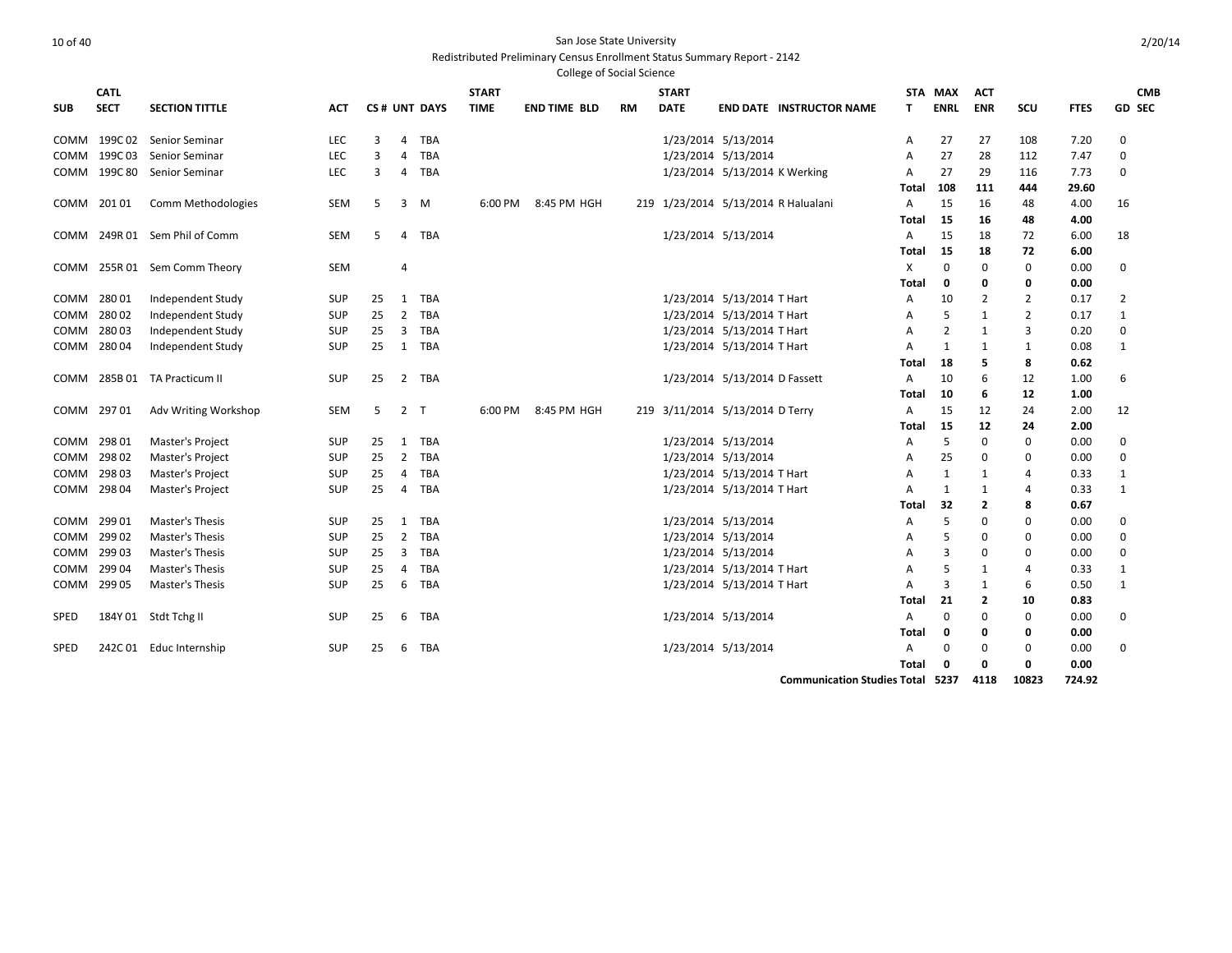|                  |                  |                       |            |                |                |              |              | College of Social Science |           |              |                                  |                                       |                |             |            |     |             |             |
|------------------|------------------|-----------------------|------------|----------------|----------------|--------------|--------------|---------------------------|-----------|--------------|----------------------------------|---------------------------------------|----------------|-------------|------------|-----|-------------|-------------|
|                  | <b>CATL</b>      |                       |            |                |                |              | <b>START</b> |                           |           | <b>START</b> |                                  |                                       |                | STA MAX     | ACT        |     |             | <b>CMB</b>  |
| <b>SUB</b>       | <b>SECT</b>      | <b>SECTION TITTLE</b> | <b>ACT</b> |                |                | CS# UNT DAYS | <b>TIME</b>  | <b>END TIME BLD</b>       | <b>RM</b> | <b>DATE</b>  |                                  | <b>END DATE INSTRUCTOR NAME</b>       | т              | <b>ENRL</b> | <b>ENR</b> | SCU | <b>FTES</b> | GD SEC      |
| <b>Economics</b> |                  |                       |            |                |                |              |              |                           |           |              |                                  |                                       |                |             |            |     |             |             |
|                  |                  |                       |            |                |                |              |              |                           |           |              |                                  |                                       |                |             |            |     |             |             |
| <b>ECON</b>      | 1A 01            | Prin of Econ          | <b>LEC</b> | $\overline{2}$ | 4              | MW           |              | 9:00 AM 10:15 AM DMH      |           |              | 160 1/23/2014 5/13/2014 S Jerbic |                                       | Α              | 35          | 46         | 138 | 12.27       | $\Omega$    |
| <b>ECON</b>      | 1A 02            | Prin of Econ          | <b>ACT</b> | 8              | $\mathbf 0$    | TBA          |              |                           |           |              | 1/23/2014 5/13/2014 S Jerbic     |                                       | $\overline{A}$ | 35          | 46         | 46  | 0.00        | $\mathbf 0$ |
| <b>ECON</b>      | 1A 03            | Prin of Econ          | <b>LEC</b> | $\overline{2}$ | 4              | MW           |              | 10:30 AM 11:45 AM DMH     |           |              | 160 1/23/2014 5/13/2014 S Jerbic |                                       | A              | 35          | 41         | 123 | 10.93       | $\mathbf 0$ |
| ECON             | 1A 04            | Prin of Econ          | ACT        | 8              | 0              | TBA          |              |                           |           |              | 1/23/2014 5/13/2014 S Jerbic     |                                       | A              | 35          | 41         | 41  | 0.00        | $\mathbf 0$ |
| ECON             | 1A 05            | Prin of Econ          | <b>LEC</b> | $\overline{2}$ | $\overline{4}$ | MW           | 12:00 PM     | 1:15 PM DMH               |           |              | 166 1/23/2014 5/13/2014 R Liu    |                                       | A              | 35          | 36         | 108 | 9.60        | $\mathbf 0$ |
| <b>ECON</b>      | 1A 06            | Prin of Econ          | ACT        | 8              | 0              | TBA          |              |                           |           |              | 1/23/2014 5/13/2014 R Liu        |                                       | A              | 35          | 36         | 36  | 0.00        | 0           |
| ECON             | 1A 07            | Prin of Econ          | <b>LEC</b> | $\overline{2}$ | $\overline{4}$ | MW           | 1:30 PM      | 2:45 PM DMH               |           |              | 166 1/23/2014 5/13/2014 R Liu    |                                       | Α              | 35          | 37         | 111 | 9.87        | $\mathbf 0$ |
| <b>ECON</b>      | 1A 08            | Prin of Econ          | <b>ACT</b> | 8              | $\mathbf 0$    | TBA          |              |                           |           |              | 1/23/2014 5/13/2014 R Liu        |                                       | A              | 35          | 37         | 37  | 0.00        | $\mathbf 0$ |
| ECON             | 1A 09            | Prin of Econ          | <b>LEC</b> | $\overline{2}$ | $\overline{4}$ | M            | 6:30 PM      | 9:15 PM DMH               |           |              | 166 1/23/2014 5/13/2014 N Malek  |                                       | A              | 35          | 40         | 120 | 10.67       | 0           |
| <b>ECON</b>      | 1A 10            | Prin of Econ          | <b>ACT</b> | 8              |                | 0 TBA        |              |                           |           |              | 1/23/2014 5/13/2014 N Malek      |                                       | Α              | 35          | 40         | 40  | 0.00        | $\mathbf 0$ |
| <b>ECON</b>      | 1A 11            | Prin of Econ          | <b>LEC</b> | $\overline{2}$ | $\overline{4}$ | F            | 10:30 AM     | 1:15 PM DMH               |           |              | 160 1/23/2014 5/13/2014 G Hanle  |                                       | A              | 35          | 39         | 117 | 10.47       | 1           |
| <b>ECON</b>      | 1A 12            | Prin of Econ          | <b>ACT</b> | 8              |                | 0 TBA        |              |                           |           |              | 1/23/2014 5/13/2014 G Hanle      |                                       | A              | 35          | 39         | 39  | 0.00        | 1           |
| <b>ECON</b>      | 1A 13            | Prin of Econ          | <b>LEC</b> | $\overline{2}$ | $\overline{4}$ | TR           |              | 9:00 AM 10:15 AM DMH      |           |              |                                  | 166 1/23/2014 5/13/2014 J Pogodzinski | Α              | 35          | 45         | 135 | 12.00       | $\mathbf 0$ |
| <b>ECON</b>      | 1A 14            | Prin of Econ          | <b>ACT</b> | 8              |                | 0 TBA        |              |                           |           |              |                                  | 1/23/2014 5/13/2014 J Pogodzinski     | Α              | 35          | 45         | 45  | 0.00        | $\mathbf 0$ |
| <b>ECON</b>      | 1A 15            | Prin of Econ          | <b>LEC</b> | $\overline{2}$ | $\overline{4}$ | <b>TR</b>    |              | 10:30 AM 11:45 AM DMH     |           |              |                                  | 166 1/23/2014 5/13/2014 J Pogodzinski | A              | 35          | 48         | 144 | 12.80       | 0           |
| <b>ECON</b>      | 1A 16            | Prin of Econ          | <b>ACT</b> | 8              | $\mathbf 0$    | TBA          |              |                           |           |              |                                  | 1/23/2014 5/13/2014 J Pogodzinski     | Α              | 35          | 48         | 48  | 0.00        | $\mathbf 0$ |
| <b>ECON</b>      | 1A 17            | Prin of Econ          | <b>LEC</b> | $\overline{2}$ | $\overline{4}$ | <b>TR</b>    | 12:00 PM     | 1:15 PM DMH               |           |              | 160 1/23/2014 5/13/2014 Y Shieh  |                                       | A              | 35          | 35         | 105 | 9.33        | $\mathbf 0$ |
| <b>ECON</b>      | 1A 18            | Prin of Econ          | ACT        | 8              | $\mathbf 0$    | TBA          |              |                           |           |              | 1/23/2014 5/13/2014 Y Shieh      |                                       | Α              | 35          | 35         | 35  | 0.00        | $\Omega$    |
| <b>ECON</b>      | 1A 41            | Prin of Econ          | <b>LEC</b> | $\overline{2}$ | $\overline{4}$ | TBA          |              |                           |           |              | 1/23/2014 5/13/2014 T Means      |                                       | A              | 35          | 28         | 84  | 7.47        | $\mathbf 0$ |
| ECON             | 1A 42            | Prin of Econ          | <b>ACT</b> | 8              | $\mathbf 0$    | TBA          |              |                           |           |              | 1/23/2014 5/13/2014 T Means      |                                       | A              | 35          | 28         | 28  | 0.00        | $\mathbf 0$ |
| <b>ECON</b>      | 1A 43            | Prin of Econ          | <b>LEC</b> | $\overline{2}$ | $\overline{4}$ | <b>TBA</b>   |              |                           |           |              | 1/23/2014 5/13/2014 Y Shieh      |                                       | Α              | 35          | 24         | 72  | 6.40        | 0           |
| <b>ECON</b>      | 1A 44            | Prin of Econ          | <b>ACT</b> | 8              | $\mathbf 0$    | TBA          |              |                           |           |              | 1/23/2014 5/13/2014 Y Shieh      |                                       | A              | 35          | 24         | 24  | 0.00        | $\mathbf 0$ |
| <b>ECON</b>      | 1A 45            | Prin of Econ          | <b>LEC</b> | $\overline{2}$ | $\overline{4}$ | <b>TBA</b>   |              |                           |           |              | 1/23/2014 5/13/2014 L Ortega     |                                       | A              | 35          | 27         | 81  | 7.20        | 0           |
| <b>ECON</b>      | 1A 46            | Prin of Econ          | <b>ACT</b> | 8              | $\mathbf 0$    | <b>TBA</b>   |              |                           |           |              | 1/23/2014 5/13/2014 L Ortega     |                                       | A              | 35          | 27         | 27  | 0.00        | $\mathbf 0$ |
| <b>ECON</b>      | 1A 81            | Prin of Econ          | <b>LEC</b> | $\overline{2}$ | $\overline{4}$ | <b>TBA</b>   |              |                           |           |              |                                  | 1/23/2014 5/13/2014 J Pogodzinski     | A              | 35          | 35         | 105 | 9.33        | $\mathbf 0$ |
| <b>ECON</b>      | 1A 82            | Prin of Econ          | <b>ACT</b> | 8              | $\mathbf 0$    | TBA          |              |                           |           |              |                                  | 1/23/2014 5/13/2014 J Pogodzinski     | Α              | 35          | 35         | 35  | 0.00        | $\Omega$    |
| <b>ECON</b>      | 1B01             | Prin of Econ          | <b>LEC</b> | $\overline{2}$ | $\overline{4}$ | <b>MW</b>    | 7:30 AM      | 8:45 AM DMH               |           |              | 166 1/23/2014 5/13/2014 N Nguyen |                                       | A              | 35          | 45         | 135 | 12.00       | $\mathbf 0$ |
| <b>ECON</b>      | 1B 02            | Prin of Econ          | <b>ACT</b> | 8              | $\mathbf 0$    | <b>TBA</b>   |              |                           |           |              | 1/23/2014 5/13/2014 N Nguyen     |                                       | A              | 35          | 45         | 45  | 0.00        | $\mathbf 0$ |
| ECON             | 1B03             | Prin of Econ          | <b>LEC</b> | $\overline{2}$ | 4              | MW           |              | 9:00 AM 10:15 AM DMH      |           |              | 166 1/23/2014 5/13/2014 M Brady  |                                       | Α              | 35          | 46         | 138 | 12.27       | $\Omega$    |
| <b>ECON</b>      | 1B04             | Prin of Econ          | <b>ACT</b> | 8              | $\mathbf 0$    | <b>TBA</b>   |              |                           |           |              | 1/23/2014 5/13/2014 M Brady      |                                       | Α              | 35          | 46         | 46  | 0.00        | $\mathbf 0$ |
| <b>ECON</b>      | 1B 05            | Prin of Econ          | <b>LEC</b> | $\overline{2}$ | 4              | MW           |              | 10:30 AM 11:45 AM DMH     |           |              | 166 1/23/2014 5/13/2014 G Lang   |                                       | A              | 35          | 39         | 117 | 10.40       | $\Omega$    |
| ECON             | 1B06             | Prin of Econ          | <b>ACT</b> | 8              | 0              | TBA          |              |                           |           |              | 1/23/2014 5/13/2014 G Lang       |                                       | Α              | 35          | 39         | 39  | 0.00        | $\mathbf 0$ |
| <b>ECON</b>      | 1B07             | Prin of Econ          | LEC        | $\overline{2}$ | $\overline{4}$ | MW           | 12:00 PM     | 1:15 PM DMH               |           |              | 160 1/23/2014 5/13/2014 G Lang   |                                       | Α              | 35          | 38         | 114 | 10.13       | $\mathbf 0$ |
| ECON             | 1B08             | Prin of Econ          | <b>ACT</b> | 8              | $\mathbf 0$    | TBA          |              |                           |           |              | 1/23/2014 5/13/2014 G Lang       |                                       | A              | 35          | 38         | 38  | 0.00        | $\mathbf 0$ |
| <b>ECON</b>      | 1B <sub>09</sub> | Prin of Econ          | <b>LEC</b> | $\overline{2}$ | $\overline{4}$ | MW           | 1:30 PM      | 2:45 PM DMH               |           |              | 160 1/23/2014 5/13/2014 G Cheng  |                                       | Α              | 35          | 36         | 108 | 9.60        | $\mathbf 0$ |
| <b>ECON</b>      | 1B 10            | Prin of Econ          | <b>ACT</b> | 8              | $\mathbf 0$    | TBA          |              |                           |           |              | 1/23/2014 5/13/2014 G Cheng      |                                       | Α              | 35          | 36         | 36  | 0.00        | $\mathbf 0$ |
| <b>ECON</b>      | 1B 11            | Prin of Econ          | <b>LEC</b> | $\overline{2}$ | $\overline{4}$ | W            | 6:30 PM      | 9:15 PM DMH               |           |              | 166 1/23/2014 5/13/2014 N Malek  |                                       | A              | 35          | 43         | 129 | 11.47       | $\mathbf 0$ |
| <b>ECON</b>      | 1B 12            | Prin of Econ          | <b>ACT</b> | 8              | $\mathbf 0$    | TBA          |              |                           |           |              | 1/23/2014 5/13/2014 N Malek      |                                       | Α              | 35          | 43         | 43  | 0.00        | $\mathbf 0$ |
| <b>ECON</b>      | 1B 13            | Prin of Econ          | <b>LEC</b> | $\overline{2}$ | $\overline{4}$ | F.           | 10:30 AM     | 1:15 PM CL                |           |              | 238 1/23/2014 5/13/2014 M Holian |                                       | Α              | 35          | 32         | 96  | 8.53        | $\mathbf 0$ |
| <b>ECON</b>      | 1B 14            | Prin of Econ          | ACT        | 8              |                | 0 TBA        |              |                           |           |              | 1/23/2014 5/13/2014 M Holian     |                                       | Α              | 35          | 32         | 32  | 0.00        | $\mathbf 0$ |
| <b>ECON</b>      | 1B 15            | Prin of Econ          | <b>LEC</b> | $\overline{2}$ | $\overline{4}$ | TR           |              | 9:00 AM 10:15 AM DMH      |           |              | 160 1/23/2014 5/13/2014 M Brady  |                                       | Α              | 35          | 44         | 132 | 11.73       | $\mathbf 0$ |
| <b>ECON</b>      | 1B 16            | Prin of Econ          | <b>ACT</b> | 8              | $\mathbf 0$    | TBA          |              |                           |           |              | 1/23/2014 5/13/2014 M Brady      |                                       | A              | 35          | 44         | 44  | 0.00        | $\mathbf 0$ |
| <b>ECON</b>      | 1B 17            | Prin of Econ          | <b>LEC</b> | 2              | $\overline{4}$ | TR           |              | 10:30 AM 11:45 AM DMH     |           |              | 160 1/23/2014 5/13/2014 J Estill |                                       | Α              | 35          | 36         | 108 | 9.60        | $\mathbf 0$ |
| <b>ECON</b>      | 1B 18            | Prin of Econ          | <b>ACT</b> | 8              | $\mathbf 0$    | TBA          |              |                           |           |              | 1/23/2014 5/13/2014 J Estill     |                                       | A              | 35          | 36         | 36  | 0.00        | $\Omega$    |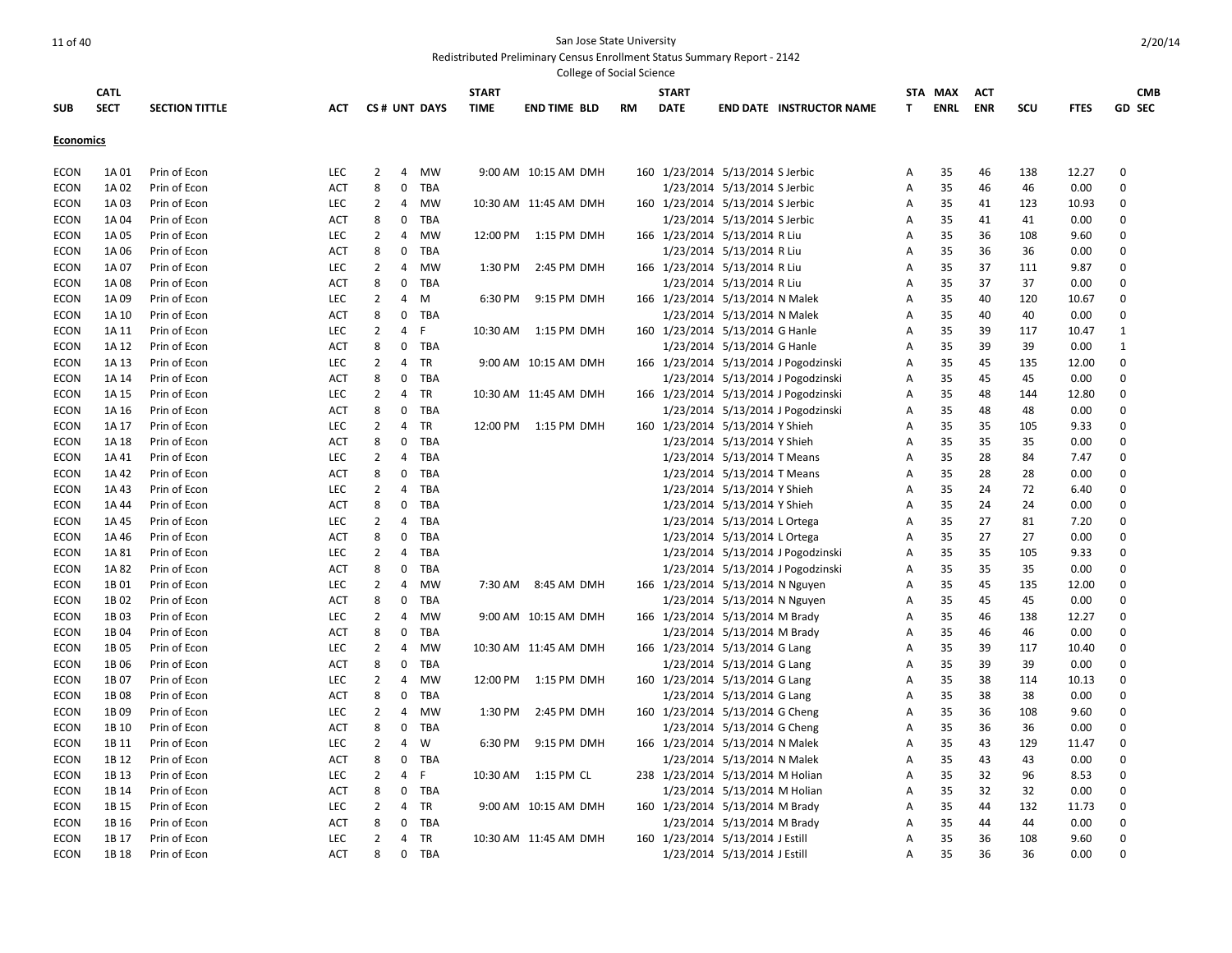|                     |                |                              |                          |                |                  |                  |              | <b>College of Social Science</b> |           |              |                                                                |                                       |                     |             |             |             |               |                   |  |
|---------------------|----------------|------------------------------|--------------------------|----------------|------------------|------------------|--------------|----------------------------------|-----------|--------------|----------------------------------------------------------------|---------------------------------------|---------------------|-------------|-------------|-------------|---------------|-------------------|--|
|                     | <b>CATL</b>    |                              |                          |                |                  |                  | <b>START</b> |                                  |           | <b>START</b> |                                                                |                                       | STA                 | MAX         | <b>ACT</b>  |             |               | <b>CMB</b>        |  |
| <b>SUB</b>          | <b>SECT</b>    | <b>SECTION TITTLE</b>        | <b>ACT</b>               |                |                  | CS# UNT DAYS     | <b>TIME</b>  | <b>END TIME BLD</b>              | <b>RM</b> | <b>DATE</b>  |                                                                | <b>END DATE INSTRUCTOR NAME</b>       | T                   | <b>ENRL</b> | <b>ENR</b>  | SCU         | <b>FTES</b>   | GD SEC            |  |
| <b>ECON</b>         | 1B 19          |                              | <b>LEC</b>               | $\overline{2}$ | $\overline{4}$   | <b>TR</b>        | 12:00 PM     |                                  |           |              |                                                                |                                       |                     |             |             |             |               | $\mathbf 0$       |  |
| <b>ECON</b>         | 1B 20          | Prin of Econ<br>Prin of Econ | <b>ACT</b>               | 8              | 0                | <b>TBA</b>       |              | 1:15 PM DMH                      |           |              | 166 1/23/2014 5/13/2014 R Ragan<br>1/23/2014 5/13/2014 R Ragan |                                       | A<br>$\overline{A}$ | 35<br>35    | 40<br>40    | 120<br>40   | 10.67<br>0.00 | 0                 |  |
|                     |                |                              |                          |                |                  |                  |              |                                  |           |              |                                                                |                                       |                     |             |             |             |               |                   |  |
| ECON<br><b>ECON</b> | 1B 21<br>1B 22 | Prin of Econ<br>Prin of Econ | <b>LEC</b><br><b>ACT</b> | $\overline{2}$ | 4<br>$\mathbf 0$ | TR<br><b>TBA</b> | 1:30 PM      | 2:45 PM DMH                      |           |              | 166 1/23/2014 5/13/2014 R Ragan                                |                                       | A                   | 35<br>35    | 33<br>33    | 99          | 8.80          | 0<br>0            |  |
| ECON                | 1B 41          | Prin of Econ                 | <b>LEC</b>               | 8              | $\overline{4}$   |                  |              |                                  |           |              | 1/23/2014 5/13/2014 R Ragan                                    |                                       | A<br>X              | $\Omega$    | 0           | 33<br>0     | 0.00<br>0.00  | 0                 |  |
| ECON                | 1B 42          | Prin of Econ                 | ACT                      |                | $\mathbf 0$      |                  |              |                                  |           |              |                                                                |                                       | Х                   | $\Omega$    | 0           | $\mathbf 0$ | 0.00          | $\mathbf 0$       |  |
| <b>ECON</b>         | 1B43           | Prin of Econ                 | LEC                      | 2              | 4                | TBA              |              |                                  |           |              | 1/23/2014 5/13/2014 T Means                                    |                                       | A                   | 35          | 15          | 45          | 4.00          | $\mathbf 0$       |  |
|                     |                | Prin of Econ                 |                          | 8              | $\mathbf 0$      | TBA              |              |                                  |           |              |                                                                |                                       |                     | 35          | 15          |             |               | $\Omega$          |  |
| ECON                | 1B 44<br>1B 81 | Prin of Econ                 | ACT<br><b>LEC</b>        | 2              | 4                | TBA              |              |                                  |           |              | 1/23/2014 5/13/2014 T Means<br>1/23/2014 5/13/2014 M Holian    |                                       | Α                   | 35          | 33          | 15<br>99    | 0.00<br>8.80  | 0                 |  |
| ECON<br>ECON        | 1B82           | Prin of Econ                 | <b>ACT</b>               | 8              | $\mathbf 0$      | TBA              |              |                                  |           |              | 1/23/2014 5/13/2014 M Holian                                   |                                       | A<br>A              | 35          | 33          | 33          | 0.00          | $\mathbf 0$       |  |
|                     |                |                              |                          |                |                  |                  |              |                                  |           |              |                                                                |                                       | Total               | 1820        | 1922        | 3844        | 256.33        |                   |  |
| <b>ECON</b>         | 2A 01          | Macro Online Lab             | <b>ACT</b>               | 8              |                  | 1 TBA            |              |                                  |           |              | 1/23/2014 5/13/2014 J Estill                                   |                                       | Α                   | 45          | 27          | 27          | 1.80          | 0                 |  |
|                     |                |                              |                          |                |                  |                  |              |                                  |           |              |                                                                |                                       | Total               | 45          | 27          | 27          | 1.80          |                   |  |
| <b>ECON</b>         | 2B 01          | Micro Online Lab             | <b>ACT</b>               | 8              |                  | 1 TBA            |              |                                  |           |              | 1/23/2014 5/13/2014 G Cheng                                    |                                       | A                   | 45          | 15          | 15          | 1.00          | 0                 |  |
|                     |                |                              |                          |                |                  |                  |              |                                  |           |              |                                                                |                                       | Total               | 45          | 15          | 15          | 1.00          |                   |  |
| <b>ECON</b>         |                | 100W 01 Wrtg Wsh/Econ Reps   | <b>SEM</b>               | 4              |                  | 3 MW             | 1:30 PM      | 2:45 PM DMH                      |           |              | 358 1/23/2014 5/13/2014 S Jerbic                               |                                       | Α                   | 35          | 29          | 87          | 5.80          | 0                 |  |
|                     |                |                              |                          |                |                  |                  |              |                                  |           |              |                                                                |                                       | Total               | -35         | 29          | 87          | 5.80          |                   |  |
| <b>ECON</b>         | 101 02         | Micr-Econ Analysis           | LEC                      | $\overline{2}$ | 3 <sub>T</sub>   |                  | 6:30 PM      | 9:15 PM DMH                      |           |              | 160 1/23/2014 5/13/2014 L Ortega                               |                                       | A                   | 35          | 38          | 114         | 7.80          | $\overline{4}$    |  |
|                     |                |                              |                          |                |                  |                  |              |                                  |           |              |                                                                |                                       | Total               | 35          | 38          | 114         | 7.80          |                   |  |
| <b>ECON</b>         | 102 01         | Macr-Econ Analysis           | <b>LEC</b>               | $\overline{2}$ |                  | 3 TR             | 3:00 PM      | 4:15 PM DMH                      |           |              | 166 1/23/2014 5/13/2014 J Hummel                               |                                       | A                   | 35          | 53          | 159         | 10.70         | $\overline{2}$    |  |
|                     |                |                              |                          |                |                  |                  |              |                                  |           |              |                                                                |                                       | Total               | -35         | 53          | 159         | 10.70         |                   |  |
| <b>ECON</b>         | 103 01         | Intro Econometrics           | <b>SEM</b>               | 4              | 4                | $\mathsf{T}$     | 3:00 PM      | 5:45 PM DMH                      |           |              | 160 1/23/2014 5/13/2014 T Means                                |                                       | Α                   | 35          | 37          | 111         | 9.93          | $\mathbf{1}$      |  |
| <b>ECON</b>         | 103 02         | Intro Econometrics           | <b>ACT</b>               | 13             | $\mathbf 0$      | $\mathsf{R}$     | 3:00 PM      | 5:45 PM DMH                      |           |              | 160 1/23/2014 5/13/2014 T Means                                |                                       | $\overline{A}$      | 35          | 37          | 37          | 0.00          | $\mathbf{1}$      |  |
|                     |                |                              |                          |                |                  |                  |              |                                  |           |              |                                                                |                                       | Total               | 70          | 74          | 148         | 9.93          |                   |  |
| <b>ECON</b>         | 104 01         | Math Meth for Econ           | <b>SEM</b>               | 4              | 3                | <b>MW</b>        | 4:45 PM      | 6:00 PM DMH                      |           |              | 160 1/23/2014 5/13/2014 R Liu                                  |                                       | $\overline{A}$      | 35          | 37          | 111         | 7.75          | $\overline{7}$    |  |
|                     |                |                              |                          |                |                  |                  |              |                                  |           |              |                                                                |                                       | Total               | -35         | 37          | 111         | 7.75          |                   |  |
| ECON                | 11201          | Econ Development             | LEC                      | 2              | 3                | TR               |              | 10:30 AM 11:45 AM DMH            |           |              | 358 1/23/2014 5/13/2014 C Haight                               |                                       | A                   | 35          | 48          | 144         | 9.70          | $\overline{2}$    |  |
|                     |                |                              |                          |                |                  |                  |              |                                  |           |              |                                                                |                                       | <b>Total</b>        | -35         | 48          | 144         | 9.70          |                   |  |
| ECON                | 113B01         | Econ Hist Europe             | <b>LEC</b>               | 2              | 3                | MW               |              | 10:30 AM 11:45 AM DMH            |           |              | 358 1/23/2014 5/13/2014 M Brady                                |                                       | A                   | 35          | 36          | 108         | 7.20          | $\mathbf{0}$<br>C |  |
| HIST                | 113B01         | Econ Hist Europe             | <b>LEC</b>               | $\overline{2}$ | 3                | MW               |              | 10:30 AM 11:45 AM DMH            |           |              | 358 1/23/2014 5/13/2014 M Brady                                |                                       | A                   | 0           | $\mathbf 0$ | $\mathbf 0$ | 0.00          | $\mathbf{0}$<br>C |  |
|                     |                |                              |                          |                |                  |                  |              |                                  |           |              |                                                                |                                       | Total               | 35          | 36          | 108         | 7.20          |                   |  |
| <b>ECON</b>         | 135 02         | Money & Banking              | <b>LEC</b>               | $\overline{2}$ | 3 R              |                  | 6:30 PM      | 9:15 PM DMH                      |           |              | 166 1/23/2014 5/13/2014 J Hummel                               |                                       | A                   | 35          | 40          | 120         | 8.25          | 5                 |  |
|                     |                |                              |                          |                |                  |                  |              |                                  |           |              |                                                                |                                       | Total               | 35          | 40          | 120         | 8.25          |                   |  |
| ECON                | 13601          | Internatl Econ               | LEC                      | $\overline{2}$ | 3                | TR               |              | 9:00 AM 10:15 AM DMH             |           |              | 358 1/23/2014 5/13/2014 C Haight                               |                                       | A                   | 35          | 39          | 117         | 7.80          | $\mathbf 0$       |  |
| ECON                | 13602          | Internatl Econ               | <b>LEC</b>               | $\overline{2}$ | 3                | TR               | 1:30 PM      | 2:45 PM DMH                      |           |              | 358 1/23/2014 5/13/2014 C Haight                               |                                       | A                   | 35          | 37          | 111         | 7.40          | $\mathbf 0$       |  |
|                     |                |                              |                          |                |                  |                  |              |                                  |           |              |                                                                |                                       | Total               | 70          | 76          | 228         | 15.20         |                   |  |
| ECON                | 137B01         | <b>Topic Corp Finance</b>    | LEC                      | 2              | $\overline{3}$   | MW               |              | 9:00 AM 10:15 AM DMH             |           |              | 358 1/23/2014 5/13/2014 N Nguyen                               |                                       | A                   | 35          | 39          | 117         | 7.80          | 0                 |  |
|                     |                |                              |                          |                |                  |                  |              |                                  |           |              |                                                                |                                       | Total               | -35         | 39          | 117         | 7.80          |                   |  |
| <b>ECON</b>         | 13902          | Prin of Invest               | LEC                      | $\overline{2}$ | 3 <sub>T</sub>   |                  | 6:30 PM      | 9:15 PM DMH                      |           |              | 358 1/23/2014 5/13/2014 W Gibson                               |                                       | A                   | 35          | 38          | 114         | 7.75          | 3                 |  |
|                     |                |                              |                          |                |                  |                  |              |                                  |           |              |                                                                |                                       | Total               | 35          | 38          | 114         | 7.75          |                   |  |
| <b>ECON</b>         | 15101          | Labor Econ                   | <b>LEC</b>               | $\overline{2}$ | 3                | MW               | 12:00 PM     | 1:15 PM DMH                      |           |              | 358 1/23/2014 5/13/2014 F Foldvary                             |                                       | A                   | 35          | 36          | 108         | 7.25          | $\mathbf{1}$      |  |
|                     |                |                              |                          |                |                  |                  |              |                                  |           |              |                                                                |                                       | <b>Total</b>        | 35          | 36          | 108         | 7.25          |                   |  |
| <b>ECON</b>         | 15801          | Econ of Entrepr              | <b>LEC</b>               | 2              | 3                | TR               | 12:00 PM     | 1:15 PM DMH                      |           |              | 358 1/23/2014 5/13/2014 J Estill                               |                                       | A                   | 35          | 32          | 96          | 6.50          | $\overline{2}$    |  |
|                     |                |                              |                          |                |                  |                  |              |                                  |           |              |                                                                |                                       | <b>Total</b>        | 35          | 32          | 96          | 6.50          |                   |  |
| ECON                | 165 01         | <b>Regional Economics</b>    | <b>LEC</b>               | 2              |                  | 3 TR             | 1:30 PM      | 2:45 PM DMH                      |           |              |                                                                | 160 1/23/2014 5/13/2014 J Pogodzinski | A                   | 35          | 42          | 126         | 8.50          | 2                 |  |
|                     |                |                              |                          |                |                  |                  |              |                                  |           |              |                                                                |                                       | Total               | 35          | 42          | 126         | 8.50          |                   |  |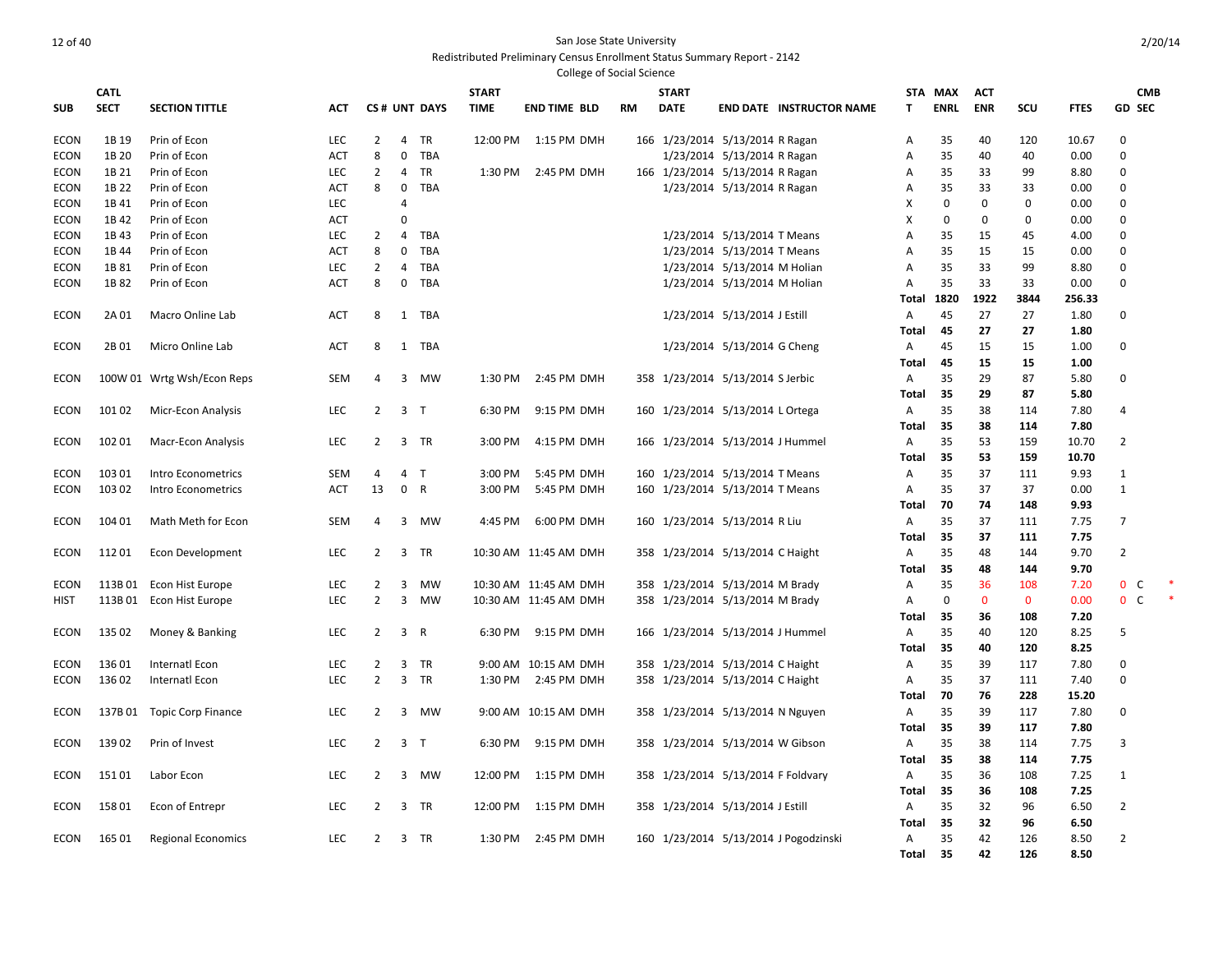|             |             |                          |            |    |                |              |              | <b>College of Social Science</b> |    |                                    |                              |                                 |                             |             |            |              |             |                |
|-------------|-------------|--------------------------|------------|----|----------------|--------------|--------------|----------------------------------|----|------------------------------------|------------------------------|---------------------------------|-----------------------------|-------------|------------|--------------|-------------|----------------|
|             | <b>CATL</b> |                          |            |    |                |              | <b>START</b> |                                  |    | <b>START</b>                       |                              |                                 |                             | STA MAX     | <b>ACT</b> |              |             | <b>CMB</b>     |
| <b>SUB</b>  | <b>SECT</b> | <b>SECTION TITTLE</b>    | АСТ        |    |                | CS# UNT DAYS | <b>TIME</b>  | <b>END TIME BLD</b>              | RM | <b>DATE</b>                        |                              | <b>END DATE INSTRUCTOR NAME</b> | Т                           | <b>ENRL</b> | <b>ENR</b> | SCU          | <b>FTES</b> | GD SEC         |
| ECON        | 18001       | <b>Indiv Studies</b>     | SUP        | 36 | 4              | <b>TBA</b>   |              |                                  |    |                                    | 1/23/2014 5/13/2014          |                                 | Α                           | 0           | 0          | $\mathbf 0$  | 0.00        | 0              |
| ECON        | 18002       | <b>Indiv Studies</b>     | <b>SUP</b> | 36 | 1              | <b>TBA</b>   |              |                                  |    |                                    | 1/23/2014 5/13/2014 T Means  |                                 | Α                           | 10          | 10         | 10           | 0.67        | $\mathbf 0$    |
| <b>ECON</b> | 18003       | <b>Indiv Studies</b>     | <b>SUP</b> | 36 | 3              | <b>TBA</b>   |              |                                  |    |                                    | 1/23/2014 5/13/2014 C Haight |                                 | Α                           | 5           | 1          | 3            | 0.20        | $\mathbf 0$    |
| ECON        | 18004       | <b>Indiv Studies</b>     | <b>SUP</b> | 36 | 3              | TBA          |              |                                  |    |                                    | 1/23/2014 5/13/2014          |                                 | A                           | 5           | 0          | 0            | 0.00        | 0              |
| ECON        | 18005       | <b>Indiv Studies</b>     | <b>SUP</b> | 36 | 3              | <b>TBA</b>   |              |                                  |    |                                    | 1/23/2014 5/13/2014          |                                 | Α                           | 5           | 0          | 0            | 0.00        | $\mathbf 0$    |
| <b>ECON</b> | 18006       | <b>Indiv Studies</b>     | <b>SUP</b> | 36 | 3              | <b>TBA</b>   |              |                                  |    |                                    | 1/23/2014 5/13/2014          |                                 | Α                           | 1           | 0          | 0            | 0.00        | $\mathbf 0$    |
| ECON        | 18007       | Indiv Studies            | <b>SUP</b> | 36 | 3              | <b>TBA</b>   |              |                                  |    |                                    | 1/23/2014 5/13/2014          |                                 | A                           | 5           | 0          | 0            | 0.00        | $\mathbf 0$    |
|             |             |                          |            |    |                |              |              |                                  |    |                                    |                              |                                 | Total                       | 31          | 11         | 13           | 0.87        |                |
| ECON        | 18501       | Appld Econ Intrn         | <b>SUP</b> | 36 | 3              | TBA          |              |                                  |    |                                    | 1/23/2014 5/13/2014 C Haight |                                 | Α                           | $\mathbf 0$ | 0          | 0            | 0.00        | 0              |
| ECON        | 18502       | Appld Econ Intrn         | <b>SUP</b> | 36 | 3              | <b>TBA</b>   |              |                                  |    |                                    | 1/23/2014 5/13/2014 C Haight |                                 | A                           | 5           | $\Omega$   | 0            | 0.00        | $\mathbf 0$    |
|             |             |                          |            |    |                |              |              |                                  |    |                                    |                              |                                 | Total                       | 5           | 0          | 0            | 0.00        |                |
| ECON        | 200 01      | Sem Law and Econ         | <b>SEM</b> | 5  |                | 3 M          | 6:30 PM      | 9:15 PM DMH                      |    | 160 1/23/2014 5/13/2014 F Foldvary |                              |                                 | A                           | 15          | 13         | 39           | 3.20        | 12             |
|             |             |                          |            |    |                |              |              |                                  |    |                                    |                              |                                 | Total                       | -15         | 13         | 39           | 3.20        |                |
| ECON        | 202 02      | <b>Macro Analysis</b>    | SEM        | -5 | 3              | $\top$       | 6:30 PM      | 9:15 PM DMH                      |    | 166 1/23/2014 5/13/2014 J Hummel   |                              |                                 | A                           | 15          | 16         | 48           | 3.95        | 15             |
|             |             |                          |            |    |                |              |              |                                  |    |                                    |                              |                                 | <b>Total</b>                | 15          | 16         | 48           | 3.95        |                |
| ECON        | 203 02      | Sem Econometr Meth       | <b>SEM</b> | 5  | 3 R            |              | 6:30 PM      | 9:15 PM DMH                      |    | 160 1/23/2014 5/13/2014 T Means    |                              |                                 | A                           | 15          | 13         | 39           | 3.20        | 12             |
|             |             |                          |            |    |                |              |              |                                  |    |                                    |                              |                                 | <b>Total</b>                | 15          | 13         | 39           | 3.20        |                |
| <b>ECON</b> | 205B 01     | Workshop in Policy       | <b>SEM</b> | 5  | 3              | <b>TR</b>    | 4:45 PM      | 6:00 PM DMH                      |    | 358 1/23/2014 5/13/2014 C Haight   |                              |                                 | A                           | 15          | 20         | 60           | 5.00        | 20             |
|             |             |                          |            |    |                |              |              |                                  |    |                                    |                              |                                 | Total                       | 15          | 20         | 60           | 5.00        |                |
| ECON        | 22101       | Indus Organization       | SEM        | 5  | 3              | W            | 6:30 PM      | 9:15 PM DMH                      |    | 358 1/23/2014 5/13/2014 M Holian   |                              |                                 | Α                           | 15          | 14         | 42           | 3.45        | 13             |
|             |             |                          |            |    |                |              |              |                                  |    |                                    |                              |                                 | Total                       | 15          | 14         | 42           | 3.45        |                |
| <b>ECON</b> | 285 01      | Applied Econ Intrn       | <b>SUP</b> | 25 | 6              | <b>TBA</b>   |              |                                  |    |                                    | 1/23/2014 5/13/2014 C Haight |                                 | Α                           | $\mathbf 0$ | 0          | 0            | 0.00        | 0              |
| <b>ECON</b> | 285 02      | Applied Econ Intrn       | <b>SUP</b> | 25 | 3              | <b>TBA</b>   |              |                                  |    |                                    | 1/23/2014 5/13/2014 C Haight |                                 | A                           | 5           | 1          | 3            | 0.25        | 1              |
| ECON        | 28503       | Applied Econ Intrn       | <b>SUP</b> | 25 | 6              | TBA          |              |                                  |    |                                    | 1/23/2014 5/13/2014 C Haight |                                 | A                           | 5           | 0          | $\mathbf 0$  | 0.00        | $\mathbf 0$    |
|             |             |                          |            |    |                |              |              |                                  |    |                                    |                              |                                 | Total                       | 10          | 1          | 3            | 0.25        |                |
| <b>ECON</b> | 298 01      | Spec Study               | <b>SUP</b> | 25 | 3              | <b>TBA</b>   |              |                                  |    |                                    | 1/23/2014 5/13/2014          |                                 | A                           | 0           | 0          | 0            | 0.00        | $\mathbf 0$    |
| ECON        | 29802       | Spec Study               | <b>SUP</b> | 25 | 3              | <b>TBA</b>   |              |                                  |    |                                    | 1/23/2014 5/13/2014 C Haight |                                 | A                           | 5           | 2          | 6            | 0.50        | $\overline{2}$ |
| <b>ECON</b> | 29803       | Spec Study               | <b>SUP</b> | 25 | $\overline{3}$ | <b>TBA</b>   |              |                                  |    |                                    | 1/23/2014 5/13/2014 M Holian |                                 | Α                           | 5           | 1          | 3            | 0.25        | 1              |
| <b>ECON</b> | 298 04      | <b>Spec Study</b>        | <b>SUP</b> | 25 | $\overline{3}$ | <b>TBA</b>   |              |                                  |    |                                    | 1/23/2014 5/13/2014 L Ortega |                                 | Α                           | 5           | 1          | 3            | 0.25        | $\mathbf{1}$   |
| ECON        | 298 05      | Spec Study               | <b>SUP</b> | 25 | 3              | <b>TBA</b>   |              |                                  |    |                                    | 1/23/2014 5/13/2014          |                                 | A                           | 5           | 0          | 0            | 0.00        | $\mathbf 0$    |
| ECON        | 298 06      | Spec Study               | <b>SUP</b> | 25 | 3              | <b>TBA</b>   |              |                                  |    |                                    | 1/23/2014 5/13/2014          |                                 | A                           | 5           | 0          | 0            | 0.00        | 0              |
| ECON        | 298 07      | Spec Study               | <b>SUP</b> | 25 | 1              | <b>TBA</b>   |              |                                  |    |                                    | 1/23/2014 5/13/2014          |                                 | A                           | 5           | 0          | 0            | 0.00        | $\mathbf 0$    |
|             |             |                          |            |    |                |              |              |                                  |    |                                    |                              |                                 | Total                       | 30          | 4          | 12           | 1.00        |                |
| ECON        | 298E01      | Comp Exam                | <b>SUP</b> | 25 | 1              | <b>TBA</b>   |              |                                  |    |                                    | 1/23/2014 5/13/2014 G Cheng  |                                 | Α                           | 30          | 10         | 10           | 0.83        | 10             |
|             |             |                          |            |    |                |              |              |                                  |    |                                    |                              |                                 | Total                       | 30          | 10         | 10           | 0.83        |                |
| ECON        | 299 01      | <b>MA Thesis Project</b> | SUP        | 25 | 6              | <b>TBA</b>   |              |                                  |    |                                    | 1/23/2014 5/13/2014          |                                 | A                           | 0           | $\Omega$   | $\mathbf{0}$ | 0.00        | 0              |
| ECON        | 29902       | <b>MA Thesis Project</b> | <b>SUP</b> | 25 | $\overline{4}$ | <b>TBA</b>   |              |                                  |    |                                    | 1/23/2014 5/13/2014          |                                 | A                           | 1           | 0          | 0            | 0.00        | $\Omega$       |
|             |             |                          |            |    |                |              |              |                                  |    |                                    |                              |                                 | Total                       | 1           | $\Omega$   | 0            | 0.00        |                |
|             |             |                          |            |    |                |              |              |                                  |    |                                    |                              |                                 | <b>Economics Total 2652</b> |             | 2684       | 5932         | 401.02      |                |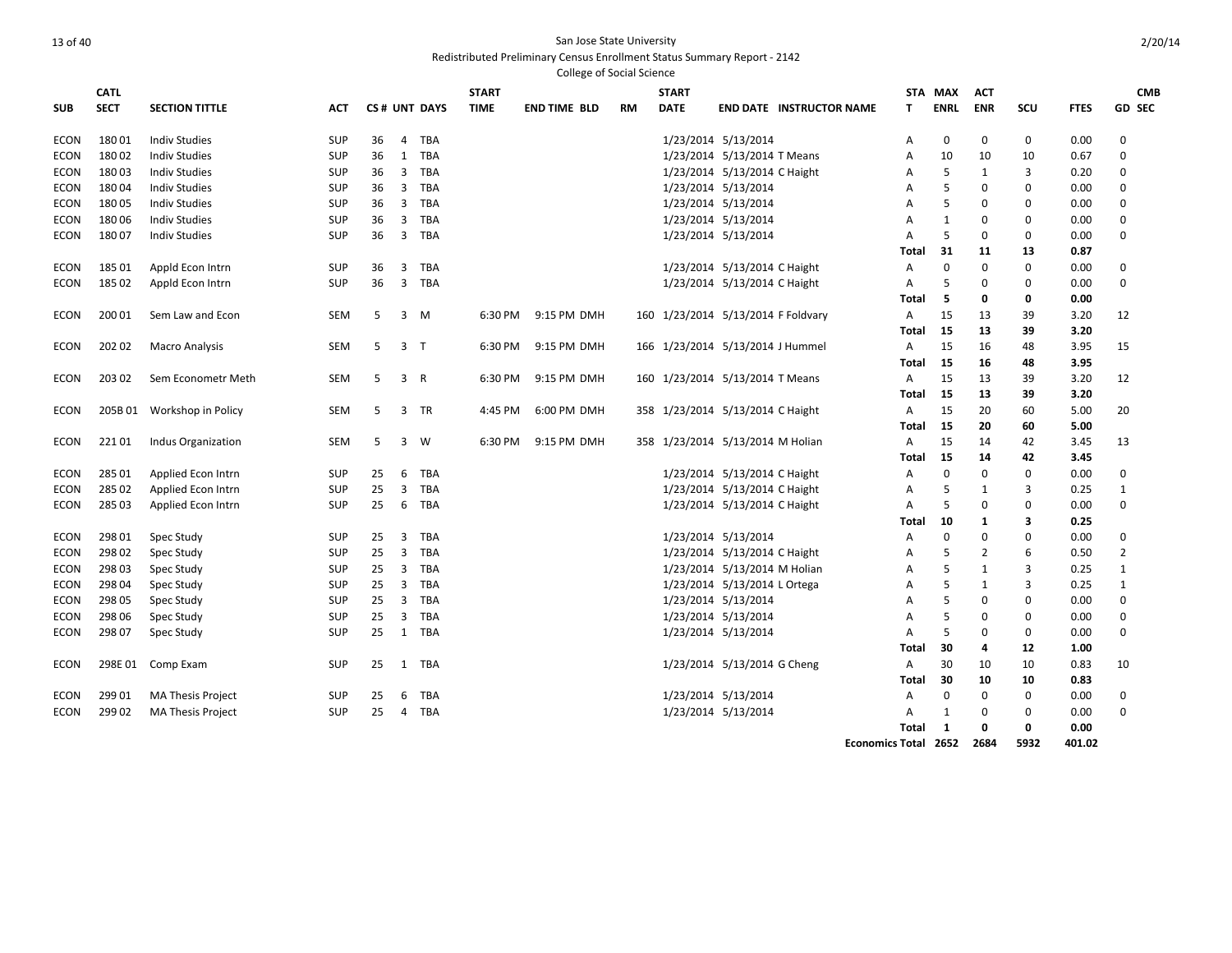|             |                              |                           |            |                |                |              |              | College of Social Science |      |                                    |                               |                                         |              |             |             |             |             |                   |            |
|-------------|------------------------------|---------------------------|------------|----------------|----------------|--------------|--------------|---------------------------|------|------------------------------------|-------------------------------|-----------------------------------------|--------------|-------------|-------------|-------------|-------------|-------------------|------------|
|             | <b>CATL</b>                  |                           |            |                |                |              | <b>START</b> |                           |      | <b>START</b>                       |                               |                                         |              | STA MAX     | ACT         |             |             |                   | <b>CMB</b> |
| <b>SUB</b>  | <b>SECT</b>                  | <b>SECTION TITTLE</b>     | ACT        |                |                | CS# UNT DAYS | <b>TIME</b>  | <b>END TIME BLD</b>       | RM   | <b>DATE</b>                        |                               | <b>END DATE INSTRUCTOR NAME</b>         | T.           | <b>ENRL</b> | <b>ENR</b>  | scu         | <b>FTES</b> | <b>GD SEC</b>     |            |
|             |                              |                           |            |                |                |              |              |                           |      |                                    |                               |                                         |              |             |             |             |             |                   |            |
|             | <b>Environmental Studies</b> |                           |            |                |                |              |              |                           |      |                                    |                               |                                         |              |             |             |             |             |                   |            |
| <b>ENVS</b> | 101                          | Intro Environ Iss         | <b>LEC</b> | 1              | 3              | MW           | 1:30 PM      | 2:45 PM DMH               |      | 164 1/23/2014 5/13/2014 A Marquez  |                               |                                         | А            | 40          | 41          | 123         | 8.20        | 0                 |            |
| <b>ENVS</b> | 102                          | Intro Environ Iss         | <b>LEC</b> | 1              | 3              | TR           |              | 12:00 PM 1:15 PM DMH      |      | 234 1/23/2014 5/13/2014 A Marquez  |                               |                                         | Α            | 40          | 40          | 120         | 8.00        | 0                 |            |
| <b>ENVS</b> | 104                          | Intro Environ Iss         | <b>LEC</b> | 1              | 3              | TBA          |              |                           |      |                                    | 1/23/2014 5/13/2014 K Cushing |                                         | Α            | 80          | 75          | 225         | 15.00       | 0                 |            |
| <b>ENVS</b> | 1 0 5                        | Intro Environ Iss         | <b>LEC</b> | 1              | 3              | M            | 6:00 PM      | 8:45 PM DMH               |      | 164 1/23/2014 5/13/2014 J Denver   |                               |                                         | Α            | 40          | 42          | 126         | 8.40        | 0                 |            |
|             |                              |                           |            |                |                |              |              |                           |      |                                    |                               |                                         | Total        | 200         | 198         | 594         | 39.60       |                   |            |
| <b>ENVS</b> | 1001                         | Life Chang Planet         | <b>LEC</b> | 1              | $\overline{3}$ | TR           |              | 10:30 AM 11:45 AM DMH     |      |                                    |                               | 164 1/23/2014 5/13/2014 R Lazzeri-Aerts | Α            | 40          | 47          | 141         | 9.40        | 0                 |            |
| <b>ENVS</b> | 1002                         | Life Chang Planet         | <b>LEC</b> | 1              | 3              | <b>TR</b>    |              | 1:30 PM 2:45 PM DMH       |      |                                    |                               | 164 1/23/2014 5/13/2014 R Lazzeri-Aerts | Α            | 40          | 48          | 144         | 9.60        | 0                 |            |
| <b>ENVS</b> | 1003                         | Life Chang Planet         | <b>LEC</b> |                | 3              |              |              |                           |      |                                    |                               |                                         | X            | 0           | $\mathbf 0$ | 0           | 0.00        | 0                 |            |
|             |                              |                           |            |                |                |              |              |                           |      |                                    |                               |                                         | Total        | 80          | 95          | 285         | 19.00       |                   |            |
| <b>ENVS</b> |                              | 100W 01 Env Res and Writ  | SEM        | $\overline{4}$ | $\overline{3}$ | MW           |              | 10:30 AM 11:45 AM DMH     |      | 164 1/23/2014 5/13/2014 S Bane     |                               |                                         | Α            | 25          | 25          | 75          | 5.00        | 0                 |            |
|             |                              |                           |            |                |                |              |              |                           |      |                                    |                               |                                         | Total        | 25          | 25          | 75          | 5.00        |                   |            |
| <b>ENVS</b> | 10701                        | Env Econ & Policy         | <b>LEC</b> | 1              | 3              | TR           |              | 12:00 PM 1:15 PM DMH      |      |                                    |                               | 164 1/23/2014 5/13/2014 A Gershenson    | Α            | 40          | 42          | 126         | 8.45        | $\mathbf{1}$<br>C |            |
| <b>ECON</b> | 10701                        | Env Econ & Policy         | <b>LEC</b> | 1              | 3              | TR           | 12:00 PM     | 1:15 PM DMH               |      |                                    |                               | 164 1/23/2014 5/13/2014 A Gershenson    | A            | $\mathbf 0$ | $\mathbf 0$ | $\mathbf 0$ | 0.00        | $\mathbf{0}$<br>C |            |
|             |                              |                           |            |                |                |              |              |                           |      |                                    |                               |                                         | Total        | 40          | 42          | 126         | 8.45        |                   |            |
| <b>ENVS</b> | 11001                        | <b>Resource Analysis</b>  | LEC        | 2              | 4              | M            | 3:00 PM      | 5:45 PM DMH               |      | 164 1/23/2014 5/13/2014 W Russell  |                               |                                         | Α            | 40          | 39          | 117         | 10.47       | $\mathbf{1}$      |            |
| <b>ENVS</b> | 11002                        | <b>Resource Analysis</b>  | LAB        | 16             | 0              | MW           |              | 10:30 AM 11:45 AM WSQ     |      | 208 1/23/2014 5/13/2014 W Russell  |                               |                                         | Α            | 20          | 19          | 19          | 0.00        | $\Omega$          |            |
| <b>ENVS</b> | 11003                        | <b>Resource Analysis</b>  | LAB        | 16             | $\mathbf 0$    | MW           | 1:30 PM      | 2:45 PM WSQ               |      | 208 1/23/2014 5/13/2014 W Russell  |                               |                                         | A            | 20          | 20          | 20          | 0.00        | 1                 |            |
|             |                              |                           |            |                |                |              |              |                           |      |                                    |                               |                                         | Total        | 80          | 78          | 156         | 10.47       |                   |            |
| <b>ENVS</b> | 11701                        | <b>Human Ecology</b>      | SEM        | 5              | 3              | MW           |              | 10:30 AM 11:45 AM ENG     |      | 327 1/23/2014 5/13/2014 G Klee     |                               |                                         | Α            | 30          | 24          | 72          | 4.85        | 1                 |            |
|             |                              |                           |            |                |                |              |              |                           |      |                                    |                               |                                         | Total        | 30          | 24          | 72          | 4.85        |                   |            |
| <b>ENVS</b> | 11901                        | Energy & Environ          | <b>LEC</b> |                | 3              |              |              |                           |      |                                    |                               |                                         | X            | 0           | $\mathbf 0$ | 0           | 0.00        | 0                 |            |
| ENGR        | 11901                        | Energy & Environ          | LEC        |                | 3              |              |              |                           |      |                                    |                               |                                         | Χ            | 0           | $\mathbf 0$ | 0           | 0.00        | 0                 |            |
| <b>ENVS</b> | 11902                        | Energy & Environ          | <b>LEC</b> | $\overline{2}$ | $\overline{3}$ | TR           | 4:30 PM      | 5:45 PM SH                |      |                                    |                               | 311 1/23/2014 5/13/2014 D Mulvaney      | Α            | 40          | 36          | 108         | 7.20        | $\mathbf{0}$<br>C |            |
| <b>ENGR</b> | 11902                        | Energy & Environ          | LEC        | $\overline{2}$ |                | 3 TR         | 4:30 PM      | 5:45 PM SH                |      |                                    |                               | 311 1/23/2014 5/13/2014 D Mulvaney      | Α            | 0           | $\mathbf 0$ | $\mathbf 0$ | 0.00        | $\mathbf{0}$<br>C |            |
|             |                              |                           |            |                |                |              |              |                           |      |                                    |                               |                                         | Total        | 40          | 36          | 108         | 7.20        |                   |            |
| <b>ENVS</b> | 124 01                       | Intro Env Law             | <b>LEC</b> | 1              | 3 F            |              | 1:30 PM      | 4:15 PM DMH               |      | 164 1/23/2014 5/13/2014 T Trumbull |                               |                                         | Α            | 40          | 43          | 129         | 8.65        | $1\quad C$        |            |
| <b>POLS</b> | 124 01                       | Intro Env Law             | <b>LEC</b> | 1              | 3 F            |              | 1:30 PM      | 4:15 PM DMH               |      | 164 1/23/2014 5/13/2014 T Trumbull |                               |                                         | A            | 0           | $\bf{0}$    | $\mathbf 0$ | 0.00        | $\mathbf{0}$<br>C |            |
|             |                              |                           |            |                |                |              |              |                           |      |                                    |                               |                                         | <b>Total</b> | 40          | 43          | 129         | 8.65        |                   |            |
| <b>ENVS</b> | 12801                        | <b>Water Res Mgt</b>      | LEC        | $\overline{2}$ |                | 3 M          | 3:00 PM      | 5:45 PM CL                |      | 243 1/23/2014 5/13/2014 K Cushing  |                               |                                         | Α            | 25          | 27          | 81          | 5.40        | 0                 |            |
|             |                              |                           |            |                |                |              |              |                           |      |                                    |                               |                                         | Total        | 25          | 27          | 81          | 5.40        |                   |            |
| <b>ENVS</b> | 13301                        | Sustainable Energy        | LEC        | $\overline{2}$ |                | 3 TR         | 3:00 PM      | 4:15 PM CL                |      |                                    |                               | 111 1/23/2014 5/13/2014 D Mulvaney      | Α            | 22          | 21          | 63          | 4.25        | 1                 |            |
|             |                              |                           |            |                |                |              |              |                           |      |                                    |                               |                                         | Total        | 22          | 21          | 63          | 4.25        |                   |            |
| <b>ENVS</b> | 13702                        | Green Build Des Issues    | <b>LEC</b> | $\overline{2}$ | 3              | M            | 3:00 PM      | 5:45 PM DMH               | 149A |                                    | 1/23/2014 5/13/2014 J Denver  |                                         | Α            | 40          | 37          | 111         | 7.40        | 0                 |            |
|             |                              |                           |            |                |                |              |              |                           |      |                                    |                               |                                         | Total        | 40          | 37          | 111         | 7.40        |                   |            |
| <b>ENVS</b> | 144 01                       | Calif Wetland Controv     | LEC        |                | $\overline{4}$ |              |              |                           |      |                                    |                               |                                         | X            | $\mathbf 0$ | $\mathbf 0$ | 0           | 0.00        | 0                 |            |
| <b>ENVS</b> | 144 02                       | Calif Wetland Controv     | ACT        |                | 0              |              |              |                           |      |                                    |                               |                                         | Χ            | 0           | $\mathbf 0$ | 0           | 0.00        | 0                 |            |
| <b>ENVS</b> | 144 03                       | Calif Wetland Controv     | <b>LEC</b> | $\overline{2}$ | 4              | MW           |              | 12:00 PM 12:50 PM BBC     |      | 123 1/23/2014 5/13/2014 G Klee     |                               |                                         | Α            | 22          | 19          | 38          | 5.07        | 0                 |            |
| <b>ENVS</b> | 144 04                       | Calif Wetland Controv     | <b>ACT</b> | 13             | 0              | TBA          |              |                           |      |                                    | 1/23/2014 5/13/2014 G Klee    |                                         | Α            | 22          | 19          | 38          | 0.00        | 0                 |            |
|             |                              |                           |            |                |                |              |              |                           |      |                                    |                               |                                         | <b>Total</b> | 44          | 38          | 76          | 5.07        |                   |            |
| <b>ENVS</b> | 14801                        | Recycl & Resource Mgmt    | LEC        | $\overline{2}$ |                | 3 TR         |              | 10:30 AM 11:45 AM CL      |      |                                    |                               | 243 1/23/2014 5/13/2014 B Olszewski     | Α            | 30          | 23          | 69          | 4.60        | 0                 |            |
|             |                              |                           |            |                |                |              |              |                           |      |                                    |                               |                                         | Total        | 30          | 23          | 69          | 4.60        |                   |            |
| <b>ENVS</b> | 152 80                       | <b>Global Environment</b> | <b>LEC</b> | 2              | 3              | TBA          |              |                           |      |                                    |                               | 1/23/2014 5/13/2014 B Olszewski         | Α            | 22          | 23          | 69          | 4.60        | $\mathbf{0}$<br>C |            |
| <b>PKG</b>  | 152 80                       | <b>Global Environment</b> | <b>LEC</b> | $\overline{2}$ | 3              | TBA          |              |                           |      |                                    |                               | 1/23/2014 5/13/2014 B Olszewski         | Α            | 0           | $\mathbf 0$ | $\mathbf 0$ | 0.00        | $\mathbf{0}$<br>C | $\ast$     |
| <b>ENVS</b> | 15281                        | <b>Global Environment</b> | <b>LEC</b> | $\overline{2}$ | 3              | TBA          |              |                           |      |                                    |                               | 1/23/2014 5/13/2014 B Olszewski         | Α            | 35          | 26          | 78          | 5.20        | $\mathbf{0}$<br>C |            |
|             |                              |                           |            |                |                |              |              |                           |      |                                    |                               |                                         |              |             |             |             |             |                   |            |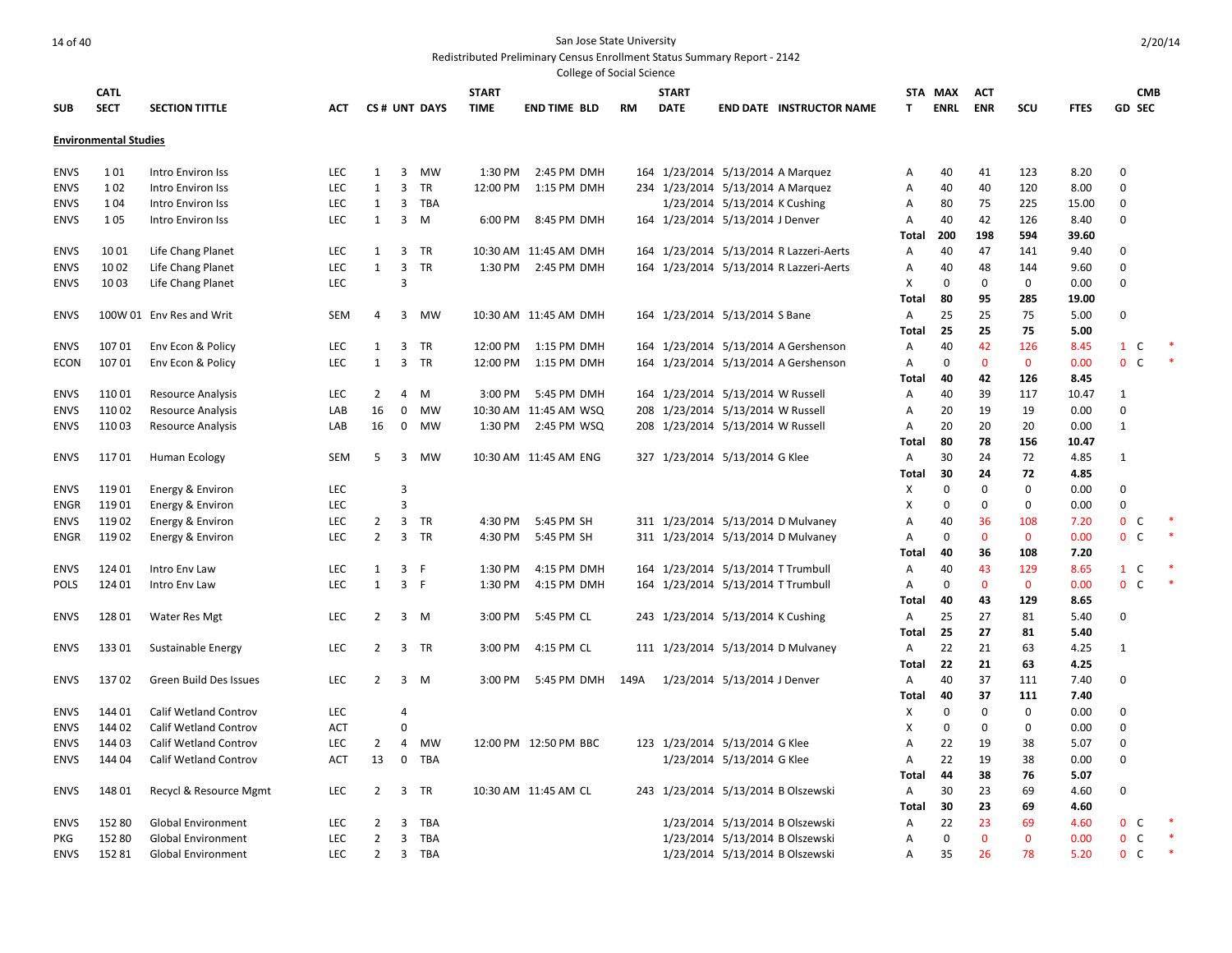|             |                  |                                  |            |                |                |              |                    | <b>College of Social Science</b> |     |                                    |                                |                                         |                         |             |                               |                     |              |                              |            |  |
|-------------|------------------|----------------------------------|------------|----------------|----------------|--------------|--------------------|----------------------------------|-----|------------------------------------|--------------------------------|-----------------------------------------|-------------------------|-------------|-------------------------------|---------------------|--------------|------------------------------|------------|--|
|             | <b>CATL</b>      |                                  |            |                |                |              | <b>START</b>       |                                  |     | <b>START</b>                       |                                |                                         |                         | STA MAX     | <b>ACT</b>                    |                     |              |                              | <b>CMB</b> |  |
| <b>SUB</b>  | <b>SECT</b>      | <b>SECTION TITTLE</b>            | <b>ACT</b> |                |                | CS# UNT DAYS | <b>TIME</b>        | <b>END TIME BLD</b>              | RM  | <b>DATE</b>                        |                                | <b>END DATE INSTRUCTOR NAME</b>         | T.                      | <b>ENRL</b> | <b>ENR</b>                    | SCU                 | <b>FTES</b>  | <b>GD SEC</b>                |            |  |
|             |                  |                                  |            |                |                |              |                    |                                  |     |                                    |                                |                                         |                         | $\mathbf 0$ | $\mathbf{0}$                  |                     |              |                              |            |  |
| <b>PKG</b>  | 15281            | <b>Global Environment</b>        | <b>LEC</b> | $\overline{2}$ | 3              | TBA          |                    |                                  |     |                                    |                                | 1/23/2014 5/13/2014 B Olszewski         | $\overline{A}$<br>Total | 57          | 49                            | $\mathbf{0}$<br>147 | 0.00<br>9.80 | $\mathbf{0}$<br>C            |            |  |
| <b>ENVS</b> | 15401            | Sustainable Agriculture          | <b>LEC</b> | 3              | 4              | <b>MW</b>    | 1:30 PM            | 2:45 PM DH                       |     | 243 1/23/2014 5/13/2014 R O'Malley |                                |                                         | Α                       | 25          | 25                            | 75                  | 6.67         | $\mathbf 0$                  |            |  |
| <b>ENVS</b> | 154 02           | Sustainable Agriculture          | ACT        | $\overline{7}$ | $\mathbf 0$    | W            | 3:00 PM            | 6:15 PM WSQ                      |     | 115 1/23/2014 5/13/2014 R O'Malley |                                |                                         | $\overline{A}$          | 25          | 25                            | 25                  | 0.00         | $\mathbf 0$                  |            |  |
|             |                  |                                  |            |                |                |              |                    |                                  |     |                                    |                                |                                         | Total                   | 50          | 50                            | 100                 | 6.67         |                              |            |  |
| <b>ENVS</b> | 15801            | <b>Environmental Education</b>   | <b>LEC</b> | $\overline{2}$ | 3 <sub>T</sub> |              | 3:00 PM            | 5:45 PM DMH                      |     |                                    |                                | 164 1/23/2014 5/13/2014 R Lazzeri-Aerts | A                       | 25          | 28                            | 84                  | 5.60         | $\mathbf 0$                  |            |  |
|             |                  |                                  |            |                |                |              |                    |                                  |     |                                    |                                |                                         | <b>Total</b>            | 25          | 28                            | 84                  | 5.60         |                              |            |  |
| <b>ENVS</b> |                  | 168B 01 Global Climate Change II | <b>LEC</b> | $\mathbf{1}$   |                | 3 TR         | 1:30 PM            | 2:45 PM WSQ                      | 207 |                                    |                                | 1/23/2014 5/13/2014 B Brockmann         | Α                       | $\mathbf 0$ | 33                            | 99                  | 6.60         | $\mathbf{0}$<br>C            |            |  |
|             |                  |                                  |            |                |                |              |                    |                                  |     |                                    |                                |                                         | Total                   | $\mathbf 0$ | 33                            | 99                  | 6.60         |                              |            |  |
| <b>ENVS</b> | 17301            | <b>Sust Forest Manage</b>        | <b>LEC</b> | 2              | $\overline{4}$ | F.           | 10:30 AM           | 1:15 PM DMH                      |     | 164 1/23/2014 5/13/2014 W Russell  |                                |                                         | Α                       | 22          | 25                            | 75                  | 6.73         | $\mathbf{1}$                 |            |  |
| <b>ENVS</b> | 17302            | <b>Sust Forest Manage</b>        | ACT        | 7              | $\mathbf{0}$   | TBA          |                    |                                  |     |                                    | 1/23/2014 5/13/2014 W Russell  |                                         | A                       | 22          | 25                            | 25                  | 0.00         | $\mathbf{1}$                 |            |  |
|             |                  |                                  |            |                |                |              |                    |                                  |     |                                    |                                |                                         | Total                   | 44          | 50                            | 100                 | 6.73         |                              |            |  |
| <b>ENVS</b> | 18101            | <b>Envir Res Center</b>          | ACT        | 13             | 1 R            |              | 4:30 PM            | 7:15 PM DMH                      |     | 164 1/23/2014 5/13/2014 L Trulio   |                                |                                         | $\overline{A}$          | 10          | 11                            | 11                  | 0.73         | $\mathbf 0$                  |            |  |
| <b>ENVS</b> | 18102            | <b>Envir Res Center</b>          | <b>ACT</b> | 13             | 2 R            |              | 4:30 PM            | 7:15 PM DMH                      |     | 164 1/23/2014 5/13/2014 L Trulio   |                                |                                         | Α                       | 10          | $\overline{7}$                | 7                   | 0.93         | $\Omega$                     |            |  |
| <b>ENVS</b> | 18103            | <b>Envir Res Center</b>          | <b>ACT</b> | 13             | 3 R            |              | 4:30 PM            | 7:15 PM DMH                      | 164 | 1/23/2014 5/13/2014 L Trulio       |                                |                                         | $\overline{A}$          | 10          | 15                            | 15                  | 3.00         | $\mathbf 0$                  |            |  |
|             |                  |                                  |            |                |                |              |                    |                                  |     |                                    |                                |                                         | Total                   | 30          | 33                            | 33                  | 4.67         |                              |            |  |
| <b>ENVS</b> | 18501            | <b>Envir Impact Anal</b>         | <b>LEC</b> | 2              | 4              | F            | 10:30 AM           | 1:15 PM CL                       | 243 | 1/23/2014 5/13/2014 A Marquez      |                                |                                         | $\overline{A}$          | 22          | 19                            | 76                  | 5.27         | $\overline{3}$<br>C          |            |  |
| URBP        | 18501            | Envir Impact Anal                | <b>LEC</b> | $\overline{2}$ | 4              | F            | 10:30 AM           | 1:15 PM CL                       | 243 | 1/23/2014 5/13/2014 A Marquez      |                                |                                         | A                       | $\mathbf 0$ | $\mathbf{0}$                  | $\Omega$            | 0.00         | C<br>$\mathbf{0}$            |            |  |
| <b>ENVS</b> | 18502            | <b>Envir Impact Anal</b>         | ACT        | 13             | 0              | <b>TBA</b>   |                    |                                  |     |                                    | 1/23/2014 5/13/2014 L Trulio   |                                         | $\overline{A}$          | 22          | 19                            | $\Omega$            | 0.00         | C<br>3                       |            |  |
| URBP        | 18502            | Envir Impact Anal                | ACT        | 13             | $\mathbf{0}$   | TBA          |                    |                                  |     |                                    | 1/23/2014 5/13/2014 L Trulio   |                                         | A                       | $\mathbf 0$ | $\mathbf{0}$                  | $\Omega$            | 0.00         | $\mathsf{C}$<br>$\mathbf{0}$ |            |  |
| <b>ENVS</b> | 185 03           | Envir Impact Anal                | <b>LEC</b> | 2              | 4              | TR           | 1:30 PM            | 2:45 PM SH                       |     | 411 1/23/2014 5/13/2014 A Marquez  |                                |                                         | Α                       | 22          | 20                            | 80                  | 5.33         | $\mathbf 0$<br>C             |            |  |
| URBP        | 185 03           | Envir Impact Anal                | <b>LEC</b> | $\overline{2}$ | 4              | <b>TR</b>    | 1:30 PM            | 2:45 PM SH                       |     | 411 1/23/2014 5/13/2014 A Marquez  |                                |                                         | Α                       | $\mathbf 0$ | $\mathbf 0$                   | $\Omega$            | 0.00         | $\mathbf{0}$<br>C            |            |  |
| <b>ENVS</b> | 18504            | Envir Impact Anal                | ACT        | 13             | 0              | <b>TBA</b>   |                    |                                  |     |                                    | 1/23/2014 5/13/2014 R O'Malley |                                         | Α                       | 22          | 20                            | $\Omega$            | 0.00         | C<br>0                       |            |  |
| URBP        | 18504            | Envir Impact Anal                | <b>ACT</b> | 13             | 0              | <b>TBA</b>   |                    |                                  |     |                                    | 1/23/2014 5/13/2014 R O'Malley |                                         | Α                       | $\mathbf 0$ | $\mathbf{0}$                  | $\mathbf{0}$        | 0.00         | $\mathbf{0}$<br>C            |            |  |
|             |                  |                                  |            |                |                |              |                    |                                  |     |                                    |                                |                                         | Total                   | 88          | 78                            | 156                 | 10.60        |                              |            |  |
| <b>ENVS</b> | 19101            | <b>Adv Environ Restor</b>        | <b>LEC</b> | $\overline{2}$ | 4              | <b>MW</b>    |                    | 12:00 PM 1:15 PM DMH             |     | 164 1/23/2014 5/13/2014 S Bane     |                                |                                         | Α                       | 25          | 14                            | 42                  | 3.73         | 0                            |            |  |
| <b>ENVS</b> | 19102            | <b>Adv Environ Restor</b>        | <b>ACT</b> | 13             | 0              | <b>TBA</b>   |                    |                                  |     |                                    | 1/23/2014 5/13/2014 S Bane     |                                         | A                       | 25          | 14                            | 14                  | 0.00         | $\mathbf 0$                  |            |  |
|             |                  |                                  |            |                |                |              |                    |                                  |     |                                    |                                |                                         | Total                   | 50          | 28                            | 56                  | 3.73         |                              |            |  |
| <b>ENVS</b> | 19301            | Supr Proj & Res                  | <b>SUP</b> | 36             | 1 R            |              | 5:00 PM            | 6:00 PM WSQ                      |     |                                    |                                | 115 1/23/2014 5/13/2014 B Olszewski     | Α                       | 10          | 6                             | 6                   | 0.40         | $\mathbf 0$                  |            |  |
| <b>ENVS</b> | 19302            | Supr Proj & Res                  | <b>SUP</b> | 36             | 2 R            |              | 5:00 PM            | 6:00 PM WSQ                      |     |                                    |                                | 115 1/23/2014 5/13/2014 B Olszewski     | Α                       | 10          | 4                             | 8                   | 0.53         | $\Omega$                     |            |  |
| <b>ENVS</b> | 19303            | Supr Proj & Res                  | <b>SUP</b> | 36             | 3 R            |              | 5:00 PM            | 6:00 PM WSQ                      |     |                                    |                                | 115 1/23/2014 5/13/2014 B Olszewski     | Α<br>$\overline{A}$     | 10<br>10    | 10<br>$\mathbf{1}$            | 30                  | 2.00         | $\mathbf 0$<br>$\mathbf{1}$  |            |  |
| <b>ENVS</b> | 19304            | Supr Proj & Res                  | SUP        | 36             | 4 R            |              | 5:00 PM            | 6:00 PM WSQ                      |     |                                    |                                | 115 1/23/2014 5/13/2014 B Olszewski     |                         |             |                               | 4                   | 0.33         | $\mathbf 0$                  |            |  |
| <b>ENVS</b> | 193 05<br>193 06 | Supr Proj & Res                  | <b>SUP</b> | 36<br>36       | 5 R<br>6 R     |              | 5:00 PM<br>5:00 PM | 6:00 PM WSQ                      |     |                                    |                                | 115 1/23/2014 5/13/2014 B Olszewski     | Α                       | 10<br>10    | $\overline{2}$<br>$\mathbf 0$ | 10<br>$\mathbf 0$   | 0.67<br>0.00 | $\mathbf 0$                  |            |  |
| <b>ENVS</b> |                  | Supr Proj & Res                  | SUP        |                |                |              |                    | 6:00 PM WSQ                      |     |                                    |                                | 115 1/23/2014 5/13/2014 B Olszewski     | A<br>Total              | 60          | 23                            | 58                  | 3.93         |                              |            |  |
| <b>ENVS</b> | 19401            | <b>Environment Intern</b>        | <b>SUP</b> | 36             | 1 M            |              |                    | 9:00 AM 10:15 AM WSQ             |     | 115 1/23/2014 5/13/2014 G Klee     |                                |                                         | Α                       | 10          | $\overline{2}$                | $\overline{2}$      | 0.13         | $\mathbf 0$                  |            |  |
| <b>ENVS</b> | 19402            | <b>Environment Intern</b>        | <b>SUP</b> | 36             |                | 2 M          |                    | 9:00 AM  10:15 AM  WSQ           |     | 115 1/23/2014 5/13/2014 G Klee     |                                |                                         | $\overline{A}$          | 10          | $\overline{2}$                | $\overline{4}$      | 0.27         | $\Omega$                     |            |  |
| <b>ENVS</b> | 19403            | <b>Environment Intern</b>        | <b>SUP</b> | 36             |                | $3 \, M$     |                    | 9:00 AM 10:15 AM WSQ             |     | 115 1/23/2014 5/13/2014 G Klee     |                                |                                         | $\overline{A}$          | 10          | 13                            | 39                  | 2.60         | $\mathbf 0$                  |            |  |
| <b>ENVS</b> | 19404            | <b>Environment Intern</b>        | <b>SUP</b> | 36             | 4              | M            |                    | 9:00 AM 10:15 AM WSQ             |     | 115 1/23/2014 5/13/2014 G Klee     |                                |                                         | $\overline{A}$          | 10          | $\overline{4}$                | 16                  | 1.07         | $\Omega$                     |            |  |
| <b>ENVS</b> | 194 05           | <b>Environment Intern</b>        | <b>SUP</b> | 36             |                | 5 M          |                    | 9:00 AM 10:15 AM WSQ             |     | 115 1/23/2014 5/13/2014 G Klee     |                                |                                         | Α                       | 10          | $\overline{2}$                | 10                  | 0.67         | $\mathbf 0$                  |            |  |
| <b>ENVS</b> | 194 06           | Environment Intern               | <b>SUP</b> | 36             | 6              | M            |                    | 9:00 AM 10:15 AM WSQ             |     | 115 1/23/2014 5/13/2014 G Klee     |                                |                                         | A                       | 10          | $\overline{4}$                | 24                  | 1.60         | $\Omega$                     |            |  |
| <b>ENVS</b> | 19407            | <b>Environment Intern</b>        | <b>SUP</b> | 36             | $7^{\circ}$    | M            |                    | 9:00 AM 10:15 AM WSQ             |     | 115 1/23/2014 5/13/2014 G Klee     |                                |                                         | A                       | 10          | $\mathbf 0$                   | 0                   | 0.00         | $\mathbf 0$                  |            |  |
| <b>ENVS</b> | 194 08           | <b>Environment Intern</b>        | <b>SUP</b> | 36             | 8              | M            |                    | 9:00 AM 10:15 AM WSQ             |     | 115 1/23/2014 5/13/2014 G Klee     |                                |                                         | A                       | 10          | $\mathbf 0$                   | $\Omega$            | 0.00         | $\Omega$                     |            |  |
| <b>ENVS</b> | 19409            | <b>Environment Intern</b>        | <b>SUP</b> | 36             |                | 9 M          |                    | 9:00 AM 10:15 AM WSQ             |     | 115 1/23/2014 5/13/2014 G Klee     |                                |                                         | Α                       | 10          | 1                             | 9                   | 0.60         | $\mathbf 0$                  |            |  |
|             |                  |                                  |            |                |                |              |                    |                                  |     |                                    |                                |                                         | <b>Total</b>            | 90          | 28                            | 104                 | 6.93         |                              |            |  |
| <b>ENVS</b> | 195 01           | Inst Asst Env Stud               | <b>SUP</b> | 36             |                | 3 TBA        |                    |                                  |     |                                    | 1/23/2014 5/13/2014 L Trulio   |                                         | $\overline{A}$          | 12          | 5                             | 15                  | 1.00         | $\Omega$                     |            |  |
|             |                  |                                  |            |                |                |              |                    |                                  |     |                                    |                                |                                         |                         |             |                               |                     |              |                              |            |  |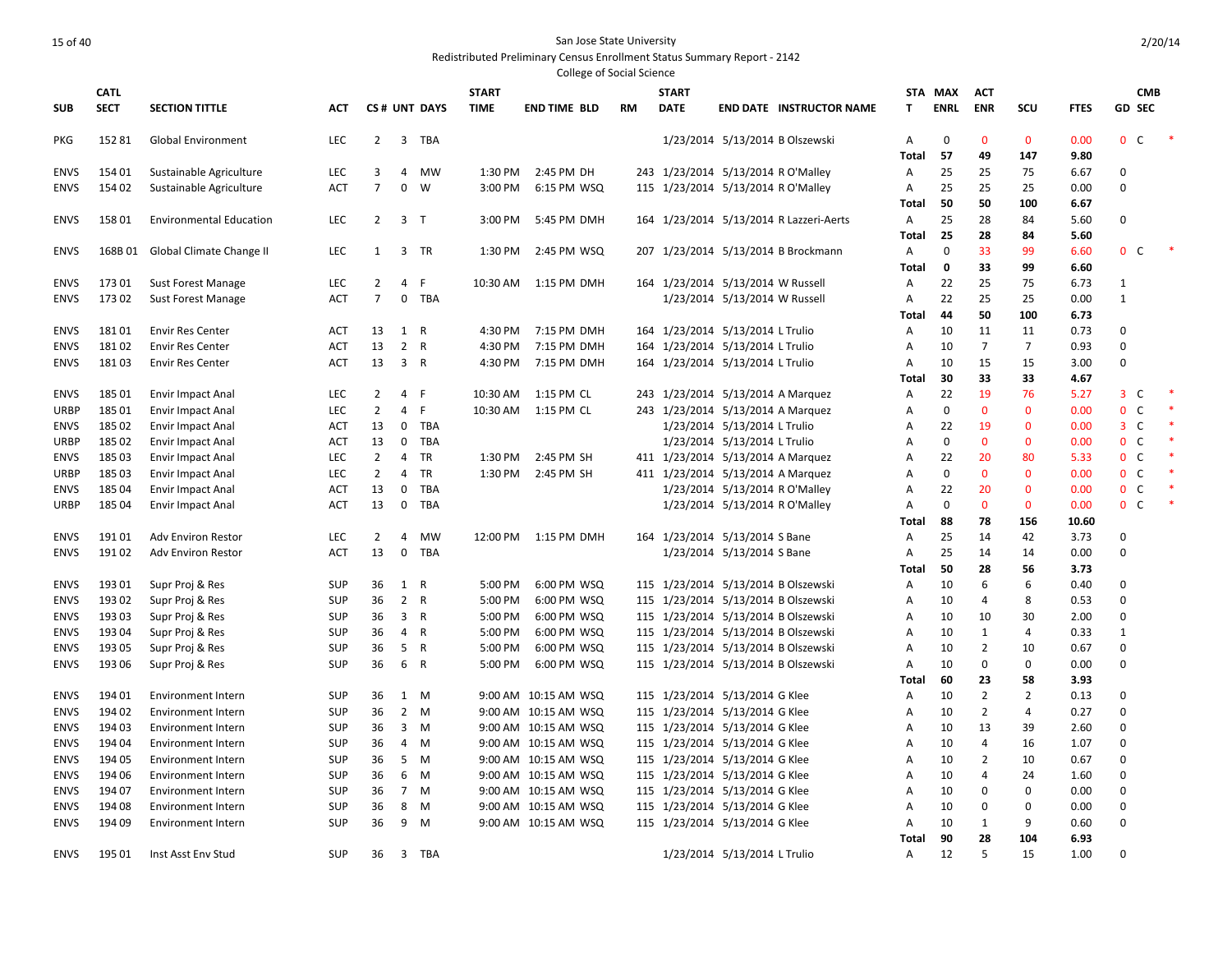|             |             |                          |            |    |                |              |              | <b>College of Social Science</b> |           |                                    |                                  |       |                       |              |                |             |                |
|-------------|-------------|--------------------------|------------|----|----------------|--------------|--------------|----------------------------------|-----------|------------------------------------|----------------------------------|-------|-----------------------|--------------|----------------|-------------|----------------|
|             | <b>CATL</b> |                          |            |    |                |              | <b>START</b> |                                  |           | <b>START</b>                       |                                  |       | STA MAX               | <b>ACT</b>   |                |             | <b>CMB</b>     |
| <b>SUB</b>  | <b>SECT</b> | <b>SECTION TITTLE</b>    | <b>ACT</b> |    |                | CS# UNT DAYS | <b>TIME</b>  | <b>END TIME BLD</b>              | <b>RM</b> | <b>DATE</b>                        | <b>END DATE INSTRUCTOR NAME</b>  | т     | <b>ENRL</b>           | <b>ENR</b>   | SCU            | <b>FTES</b> | <b>GD SEC</b>  |
|             |             |                          |            |    |                |              |              |                                  |           |                                    |                                  | Total | 12                    | 5            | 15             | 1.00        |                |
| <b>ENVS</b> | 198 01      | Sr Sem                   | <b>SEM</b> | 5  | 3              | W            | 3:00 PM      | 5:45 PM DMH                      |           | 164 1/23/2014 5/13/2014 K Cushing  |                                  | A     | 20                    | 18           | 54             | 3.60        | 0              |
| <b>ENVS</b> | 19802       | Sr Sem                   | <b>SEM</b> | 5  | 3              | R            | 3:00 PM      | 5:45 PM CL                       |           | 127 1/23/2014 5/13/2014 K Cushing  |                                  | A     | 20                    | 20           | 60             | 4.00        | $\mathbf 0$    |
|             |             |                          |            |    |                |              |              |                                  |           |                                    |                                  | Total | 40                    | 38           | 114            | 7.60        |                |
| <b>ENVS</b> | 200 01      | Sem Env Methods          | SEM        | 5  | 3              | т            | 6:00 PM      | 8:45 PM WSQ                      |           | 115 1/23/2014 5/13/2014 L Trulio   |                                  | A     | 10                    | 10           | 30             | 2.45        | 9              |
|             |             |                          |            |    |                |              |              |                                  |           |                                    |                                  | Total | 10                    | 10           | 30             | 2.45        |                |
| <b>ENVS</b> | 21001       | <b>Environ Topics</b>    | <b>SUP</b> |    | 1              |              |              |                                  |           |                                    |                                  | X     | 0                     | $\Omega$     | 0              | 0.00        | $\mathbf 0$    |
| <b>ENVS</b> | 21002       | <b>Environ Topics</b>    | <b>SUP</b> |    | $\overline{2}$ |              |              |                                  |           |                                    |                                  | x     | 0                     | 0            | 0              | 0.00        | 0              |
| <b>ENVS</b> | 21003       | <b>Environ Topics</b>    | SUP        |    | $\overline{3}$ |              |              |                                  |           |                                    |                                  | X     | 0                     | $\Omega$     | 0              | 0.00        | $\mathbf 0$    |
| <b>ENVS</b> | 21004       | <b>Environ Topics</b>    | SUP        | 25 | 1              | MW           | 12:00 PM     | 1:15 PM SH                       |           | 311 1/23/2014 5/13/2014 R O'Malley |                                  | A     | 8                     | 4            | 4              | 0.33        | $\overline{4}$ |
| <b>ENVS</b> | 21005       | <b>Environ Topics</b>    | <b>SUP</b> | 25 | $\overline{2}$ | MW           | 12:00 PM     | 1:15 PM                          |           |                                    | 1/23/2014 5/13/2014 R O'Malley   | A     | 8                     | $\mathbf{1}$ | $\overline{2}$ | 0.17        | 1              |
| <b>ENVS</b> | 210 06      | <b>Environ Topics</b>    | <b>SUP</b> | 25 | 3              | <b>MW</b>    | 12:00 PM     | 1:15 PM SH                       |           | 311 1/23/2014 5/13/2014 R O'Malley |                                  | А     | 8                     | 3            | 9              | 0.75        | 3              |
|             |             |                          |            |    |                |              |              |                                  |           |                                    |                                  | Total | 24                    | 8            | 15             | 1.25        |                |
| <b>ENVS</b> | 285 01      | Grad Internship          | <b>SUP</b> | 25 | 3              | TBA          |              |                                  |           |                                    | 1/23/2014 5/13/2014 R O'Malley   | A     | $\overline{2}$        | 4            | 12             | 1.00        | 4              |
| <b>ENVS</b> | 285 02      | Grad Internship          | SUP        | 25 | 6              | <b>TBA</b>   |              |                                  |           |                                    | 1/23/2014 5/13/2014 R O'Malley   | A     | $\overline{2}$        | 0            | 0              | 0.00        | 0              |
|             |             |                          |            |    |                |              |              |                                  |           |                                    |                                  | Total | 4                     | 4            | 12             | 1.00        |                |
| <b>ENVS</b> | 295 01      | Grad Teach Asst          | <b>SUP</b> | 25 | 3              | TBA          |              |                                  |           |                                    | 1/23/2014 5/13/2014 R O'Malley   | A     | $\boldsymbol{\Delta}$ | 1            | 3              | 0.25        | 1              |
|             |             |                          |            |    |                |              |              |                                  |           |                                    |                                  | Total | 4                     | 1            | 3              | 0.25        |                |
| <b>ENVS</b> | 29701       | Research & Proposals     | <b>SEM</b> | 5  | 3              | W            | 6:00 PM      | 8:45 PM WSQ                      |           | 115 1/23/2014 5/13/2014 W Russell  |                                  | A     | 10                    | 9            | 27             | 2.20        | 8              |
|             |             |                          |            |    |                |              |              |                                  |           |                                    |                                  | Total | 10                    | 9            | 27             | 2.20        |                |
| <b>ENVS</b> | 29901       | <b>MS Thesis/Project</b> | SUP        | 25 | $\mathbf{1}$   | TBA          |              |                                  |           |                                    | 1/23/2014 5/13/2014 R O'Malley   | A     | $\overline{2}$        | 1            | 1              | 0.08        | 1              |
| <b>ENVS</b> | 299 02      | <b>MS Thesis/Project</b> | SUP        | 25 | $\overline{2}$ | <b>TBA</b>   |              |                                  |           |                                    | 1/23/2014 5/13/2014 R O'Malley   | A     | $\overline{2}$        | 1            | 2              | 0.17        | $\mathbf{1}$   |
| <b>ENVS</b> | 29903       | MS Thesis/Project        | <b>SUP</b> | 25 | 3              | <b>TBA</b>   |              |                                  |           |                                    | 1/23/2014 5/13/2014 R O'Malley   | A     | 3                     | 5            | 15             | 1.25        | 5              |
| <b>ENVS</b> | 29904       | <b>MS Thesis/Project</b> | SUP        | 25 | $\overline{4}$ | TBA          |              |                                  |           |                                    | 1/23/2014 5/13/2014 R O'Malley   | A     | $\overline{2}$        | 1            | 4              | 0.33        | 1              |
| <b>ENVS</b> | 299 05      | MS Thesis/Project        | <b>SUP</b> | 25 | 5              | <b>TBA</b>   |              |                                  |           |                                    | 1/23/2014 5/13/2014 R O'Malley   | A     | $\overline{2}$        | 0            | 0              | 0.00        | $\pmb{0}$      |
| <b>ENVS</b> | 299 06      | MS Thesis/Project        | <b>SUP</b> | 25 | 6              | <b>TBA</b>   |              |                                  |           |                                    | 1/23/2014 5/13/2014 R O'Malley   | А     | $\overline{2}$        | 2            | 12             | 1.00        | 2              |
|             |             |                          |            |    |                |              |              |                                  |           |                                    |                                  | Total | 13                    | 10           | 34             | 2.83        |                |
|             |             |                          |            |    |                |              |              |                                  |           |                                    | Environmental Studies Total 1307 |       |                       | 1172         | 3132           | 213.78      |                |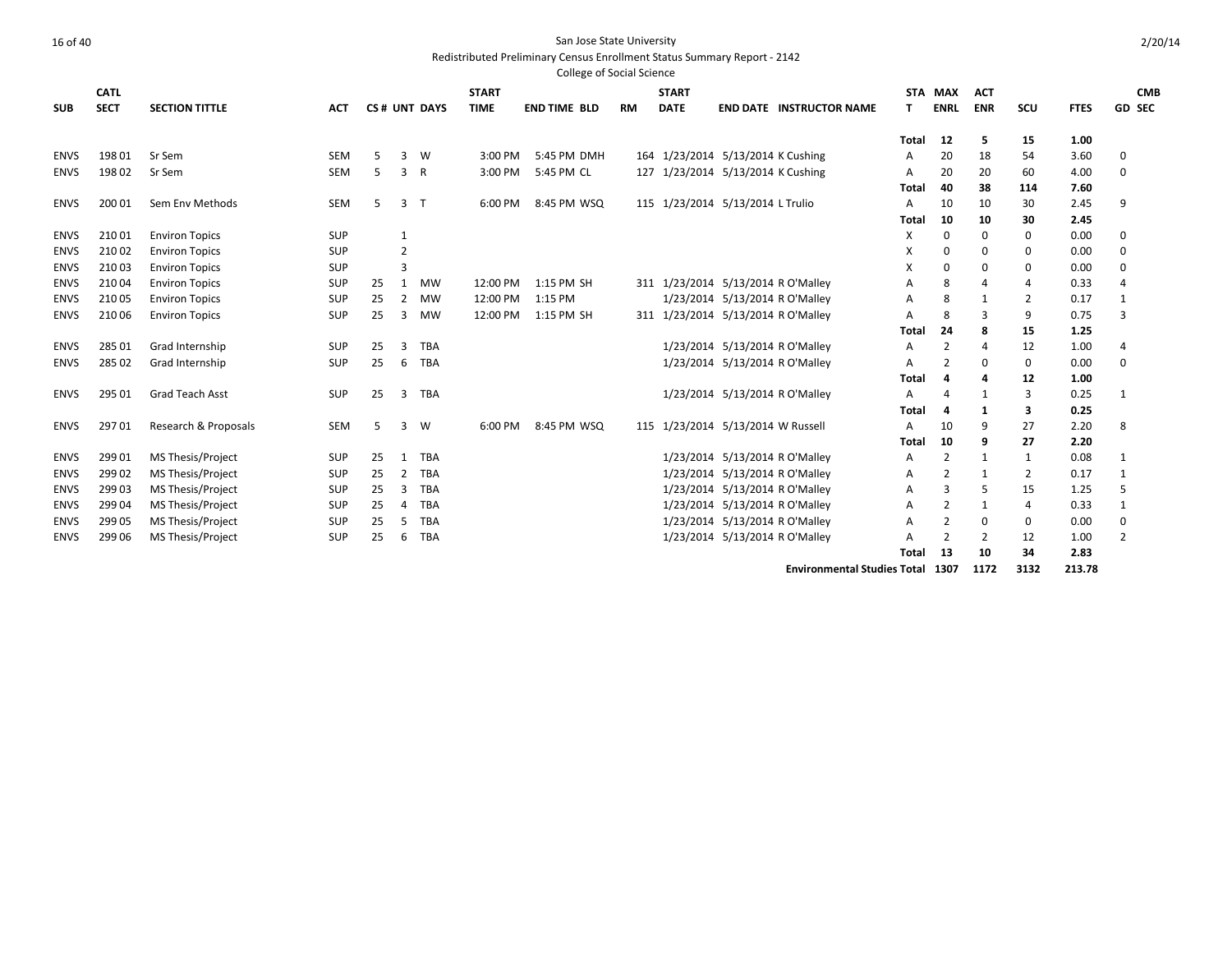|                     |                |                                          |            |                                  |                                  |              |              | College of Social Science |    |                                                                      |                             |                                      |              |                         |             |                    |              |                     |                   |  |
|---------------------|----------------|------------------------------------------|------------|----------------------------------|----------------------------------|--------------|--------------|---------------------------|----|----------------------------------------------------------------------|-----------------------------|--------------------------------------|--------------|-------------------------|-------------|--------------------|--------------|---------------------|-------------------|--|
|                     | <b>CATL</b>    |                                          |            |                                  |                                  |              | <b>START</b> |                           |    | <b>START</b>                                                         |                             |                                      |              | STA MAX                 | <b>ACT</b>  |                    |              |                     | <b>CMB</b>        |  |
| <b>SUB</b>          | <b>SECT</b>    | <b>SECTION TITTLE</b>                    | ACT        |                                  |                                  | CS# UNT DAYS | <b>TIME</b>  | <b>END TIME BLD</b>       | RM | <b>DATE</b>                                                          |                             | <b>END DATE INSTRUCTOR NAME</b>      | T            | <b>ENRL</b>             | <b>ENR</b>  | scu                | <b>FTES</b>  |                     | <b>GD SEC</b>     |  |
| Geography           |                |                                          |            |                                  |                                  |              |              |                           |    |                                                                      |                             |                                      |              |                         |             |                    |              |                     |                   |  |
|                     |                |                                          |            |                                  |                                  |              |              |                           |    |                                                                      |                             |                                      |              |                         |             |                    |              |                     |                   |  |
| GEOG                | 101            | Geog Natural Env                         | LEC        | $\overline{2}$                   | 3                                | MW           |              | 10:30 AM 11:45 AM SCI     |    | 164 1/23/2014 5/13/2014 G Pereira                                    |                             |                                      | Α            | 120                     | 120         | 360                | 24.00        | $\mathbf 0$         |                   |  |
| <b>GEOG</b>         | 102            | Geog Natural Env                         | <b>LEC</b> | $\overline{2}$                   | $\overline{3}$                   | MW           |              | 9:00 AM 10:15 AM DMH      |    | 165 1/23/2014 5/13/2014 G Pereira                                    |                             |                                      | Α            | 35                      | 35          | 105                | 7.00         | $\mathbf 0$         |                   |  |
| GEOG                | 103            | Geog Natural Env                         | <b>LEC</b> | $\overline{2}$                   | 3                                |              |              |                           |    |                                                                      | 1/23/2014 5/13/2014         |                                      | X            | $\mathbf 0$             | $\mathbf 0$ | 0                  | 0.00         | 0                   |                   |  |
| <b>GEOG</b>         | 104            | Geog Natural Env                         | <b>LEC</b> | $\overline{2}$                   | 3                                | TR           |              | 9:00 AM 10:15 AM CL       |    | 224 1/23/2014 5/13/2014 E Collins                                    |                             |                                      | Α            | 35                      | 24          | 72                 | 4.80         | 0                   |                   |  |
|                     |                |                                          |            |                                  |                                  |              |              |                           |    |                                                                      |                             |                                      | Total        | 190                     | 179         | 537                | 35.80        |                     |                   |  |
| <b>GEOG</b>         | 1001           | <b>Cultural Geography</b>                | <b>LEC</b> | $\overline{2}$                   | $\overline{3}$                   | TR           |              | 10:30 AM 11:45 AM CL      |    |                                                                      |                             | 224 1/23/2014 5/13/2014 E O'Halloran | Α            | 40                      | 40          | 120                | 8.00         | 0                   |                   |  |
| GEOG                | 1002           | <b>Cultural Geography</b>                | LEC        | $\overline{2}$                   | $\overline{3}$                   | TBA          |              |                           |    |                                                                      |                             | 1/23/2014 5/13/2014 E O'Halloran     | Α            | 30                      | 30          | 90                 | 6.00         | 0                   |                   |  |
|                     |                |                                          |            |                                  |                                  |              |              |                           |    |                                                                      |                             |                                      | Total        | 70                      | 70          | 210                | 14.00        |                     |                   |  |
| <b>GEOG</b>         |                | 100W 01 Writing Workshop                 | <b>SEM</b> | 5                                | 3                                | TR           |              | 12:00 PM 1:15 PM CL       |    | 303 1/23/2014 5/13/2014 R Taketa                                     |                             |                                      | Α            | 25                      | 20          | 60                 | 4.00         | $\mathbf 0$         | C                 |  |
| <b>GLST</b>         |                | 100W 01 Writing Workshop                 | SEM        | 5                                | $\overline{3}$                   | TR           |              | 12:00 PM 1:15 PM CL       |    | 303 1/23/2014 5/13/2014 R Taketa                                     |                             |                                      | A            | $\mathbf 0$             | $\mathbf 0$ | $\mathbf{0}$       | 0.00         | $\mathbf 0$         | $\mathsf{C}$      |  |
|                     |                |                                          |            |                                  |                                  |              |              |                           |    |                                                                      |                             |                                      | Total        | 25                      | 20          | 60                 | 4.00         |                     |                   |  |
| <b>GEOG</b>         | 10101          | Global Geography                         | <b>LEC</b> | 1                                | 3                                | MW           |              | 9:00 AM 10:15 AM CL       |    |                                                                      |                             | 224 1/23/2014 5/13/2014 K Rohrmeier  | Α            | 40                      | 36          | 108                | 7.20         | 0                   |                   |  |
| <b>GEOG</b>         | 101 02         | Global Geography                         | <b>LEC</b> | 1                                | 3                                | MW           |              | 10:30 AM 11:45 AM CL      |    | 224 1/23/2014 5/13/2014 M Kelley                                     |                             |                                      | Α            | 40                      | 40          | 120                | 8.00         | 0                   |                   |  |
| <b>GEOG</b>         | 101 03         | <b>Global Geography</b>                  | <b>LEC</b> | 1                                | 3                                |              |              |                           |    |                                                                      | 1/23/2014 5/13/2014         |                                      | X            | $\mathbf 0$             | $\mathbf 0$ | 0                  | 0.00         | 0                   |                   |  |
| GEOG                | 10104          | <b>Global Geography</b>                  | LEC        | 1                                | $\overline{3}$                   | TR           |              | 12:00 PM 1:15 PM CL       |    | 224 1/23/2014 5/13/2014 M Kelley                                     |                             |                                      | A            | 40                      | 38          | 114                | 7.60         | $\mathbf 0$         |                   |  |
| <b>GEOG</b>         | 101 05         | Global Geography                         | LEC        | 1                                | $\overline{3}$                   | <b>TBA</b>   |              |                           |    |                                                                      | 1/23/2014 5/13/2014 T Orf   |                                      | Α            | 30                      | 30          | 90                 | 6.00         | 0                   |                   |  |
| <b>GEOG</b>         | 101 06         | Global Geography                         | <b>LEC</b> |                                  | 3                                |              |              |                           |    |                                                                      |                             |                                      | X            | $\mathbf 0$             | $\mathbf 0$ | 0                  | 0.00         | 0                   |                   |  |
| <b>GEOG</b>         | 10107          | Global Geography                         | <b>LEC</b> | 1                                | $\overline{3}$                   | MW           |              | 12:00 PM 1:15 PM CL       |    |                                                                      |                             | 224 1/23/2014 5/13/2014 K Rohrmeier  | Α            | 35                      | 36          | 108                | 7.20         | 0                   |                   |  |
| <b>GEOG</b>         | 10108          | Global Geography                         | <b>LEC</b> | 1                                | 3                                | MW           | 3:00 PM      | 4:15 PM CL                |    | 224 1/23/2014 5/13/2014 R Taketa                                     |                             |                                      | A            | 35                      | 25          | 75                 | 5.00         | 0                   |                   |  |
|                     |                |                                          |            |                                  |                                  |              |              |                           |    |                                                                      |                             |                                      | Total        | 220                     | 205         | 615                | 41.00        |                     |                   |  |
| GEOG                | 10701          | Mapping the World                        | <b>LEC</b> | $\overline{2}$                   | 3                                | TR           | 1:30 PM      | 2:45 PM CL                |    | 224 1/23/2014 5/13/2014 M Kelley                                     |                             |                                      | Α            | 25                      | 21          | 63                 | 4.20         | $\mathbf 0$         |                   |  |
|                     |                |                                          |            |                                  |                                  |              |              |                           |    |                                                                      |                             |                                      | Total        | 25                      | 21          | 63                 | 4.20         |                     |                   |  |
| <b>GEOG</b>         | 11201          | Nat Cult Terr Disp                       | <b>LEC</b> |                                  | 3                                |              |              |                           |    |                                                                      |                             |                                      | X            | $\mathbf 0$             | $\mathbf 0$ | $\mathbf 0$        | 0.00         | $\mathbf 0$         |                   |  |
| <b>GEOG</b>         | 11202          | Nat Cult Terr Disp                       | LEC        | $\overline{2}$                   | 3                                | TR           | 1:30 PM      | 2:45 PM CL                |    | 243 1/23/2014 5/13/2014 P Karim                                      |                             |                                      | A            | 30                      | 29          | 87                 | 5.80         | $\mathbf 0$         |                   |  |
| GEOG                | 11203          | Nat Cult Terr Disp                       | LEC        |                                  | 3                                |              |              |                           |    |                                                                      |                             |                                      | X            | $\mathbf 0$             | $\mathbf 0$ | $\mathbf 0$        | 0.00         | 0                   |                   |  |
|                     |                |                                          |            |                                  |                                  |              |              |                           |    |                                                                      |                             |                                      | Total        | 30                      | 29          | 87                 | 5.80         |                     |                   |  |
| <b>GEOG</b>         | 115 01         | Geog Global Econ                         | <b>LEC</b> | $\overline{2}$                   | 3 <sub>T</sub>                   |              | 3:00 PM      | 5:45 PM CL                |    |                                                                      |                             | 224 1/23/2014 5/13/2014 K Richardson | Α            | 30                      | 20          | 60                 | 4.05         | $\mathbf{1}$        |                   |  |
|                     |                |                                          |            |                                  |                                  |              |              |                           |    |                                                                      |                             |                                      | Total        | 30                      | 20          | 60                 | 4.05         |                     |                   |  |
| <b>GEOG</b>         | 12101          | Pop & Global Change                      | LEC        | $\overline{2}$<br>$\overline{2}$ | 3                                | MW           | 1:30 PM      | 2:45 PM CL                |    | 224 1/23/2014 5/13/2014 G Pereira                                    |                             |                                      | Α            | 30<br>$\mathbf 0$       | 32          | 96<br>$\mathbf{0}$ | 6.45         | $\mathbf{1}$        | C<br>$\mathsf{C}$ |  |
| <b>ENVS</b>         | 12101          | Pop & Global Change                      | LEC        |                                  |                                  | 3 MW         | 1:30 PM      | 2:45 PM CL                |    | 224 1/23/2014 5/13/2014 G Pereira                                    |                             |                                      | A            |                         | $\mathbf 0$ |                    | 0.00         | $\mathbf 0$         |                   |  |
|                     |                |                                          |            |                                  |                                  |              |              |                           |    |                                                                      |                             |                                      | Total        | 30                      | 32          | 96                 | 6.45         |                     |                   |  |
| GEOG                | 17101<br>17102 | Maps & GIS                               | <b>LEC</b> | $\overline{2}$                   | 3 <sub>T</sub>                   |              | 6:00 PM      | 7:50 PM CL                |    | 224 1/23/2014 5/13/2014 R Taketa                                     |                             |                                      | Α            | 20<br>20                | 15<br>9     | 30<br>9            | 3.45         | 9<br>$\overline{4}$ |                   |  |
| GEOG<br><b>GEOG</b> | 17103          | Maps & GIS                               | LAB        | 15<br>15                         | 0 <sub>T</sub><br>0 <sub>T</sub> |              | 3:00 PM      | 8:00 PM 10:50 PM WSQ      |    | 113 1/23/2014 5/13/2014 R Taketa<br>113 1/23/2014 5/13/2014 R Taketa |                             |                                      | Α<br>Α       | 15                      | 6           | 6                  | 0.00<br>0.00 | 5                   |                   |  |
|                     |                | Maps & GIS                               | LAB        |                                  |                                  |              |              | 5:45 PM WSQ               |    |                                                                      |                             |                                      | Total        | 55                      | 30          | 45                 | 3.45         |                     |                   |  |
|                     |                |                                          | LEC        |                                  | 3                                |              |              |                           |    |                                                                      |                             |                                      |              | 0                       | 0           | $\Omega$           |              | $\Omega$            |                   |  |
| GEOG<br><b>GEOG</b> | 17201<br>17202 | Cart Compl & Prsnt<br>Cart Compl & Prsnt | LAB        |                                  | 0                                |              |              |                           |    |                                                                      |                             |                                      | х<br>X       | 0                       | 0           | $\Omega$           | 0.00<br>0.00 | $\mathbf 0$         |                   |  |
|                     |                |                                          |            |                                  |                                  |              |              |                           |    |                                                                      |                             |                                      | <b>Total</b> | 0                       | 0           | 0                  | 0.00         |                     |                   |  |
| <b>GEOG</b>         | 17301          | Cart Dyn Int Map                         | <b>LEC</b> |                                  | 3                                |              |              |                           |    |                                                                      |                             |                                      | X            | $\mathbf 0$             | $\mathbf 0$ | $\Omega$           | 0.00         | $\mathbf 0$         |                   |  |
| GEOG                | 17302          | Cart Dyn Int Map                         | LAB        |                                  | 0                                |              |              |                           |    |                                                                      |                             |                                      | X            | $\mathbf 0$             | $\mathbf 0$ | $\Omega$           | 0.00         | $\mathbf 0$         |                   |  |
|                     |                |                                          |            |                                  |                                  |              |              |                           |    |                                                                      |                             |                                      | Total        | 0                       | $\mathbf 0$ | $\Omega$           | 0.00         |                     |                   |  |
| GEOG                | 18001          | <b>Indiv Studies</b>                     | SUP        | 36                               | $\overline{3}$                   | TBA          |              |                           |    |                                                                      | 1/23/2014 5/13/2014 M Davis |                                      | Α            | $\overline{2}$          | 3           | 9                  | 0.75         | 3                   |                   |  |
| <b>GEOG</b>         | 18002          | <b>Indiv Studies</b>                     | <b>SUP</b> | 36                               | $\overline{4}$                   | TBA          |              |                           |    |                                                                      | 1/23/2014 5/13/2014 M Davis |                                      | Α            | 1                       | $\mathbf 0$ | $\Omega$           | 0.00         | $\mathbf 0$         |                   |  |
|                     |                |                                          |            |                                  |                                  |              |              |                           |    |                                                                      |                             |                                      | Total        | $\overline{\mathbf{3}}$ | 3           | q                  | 0.75         |                     |                   |  |
|                     |                |                                          |            |                                  |                                  |              |              |                           |    |                                                                      |                             |                                      |              |                         |             |                    |              |                     |                   |  |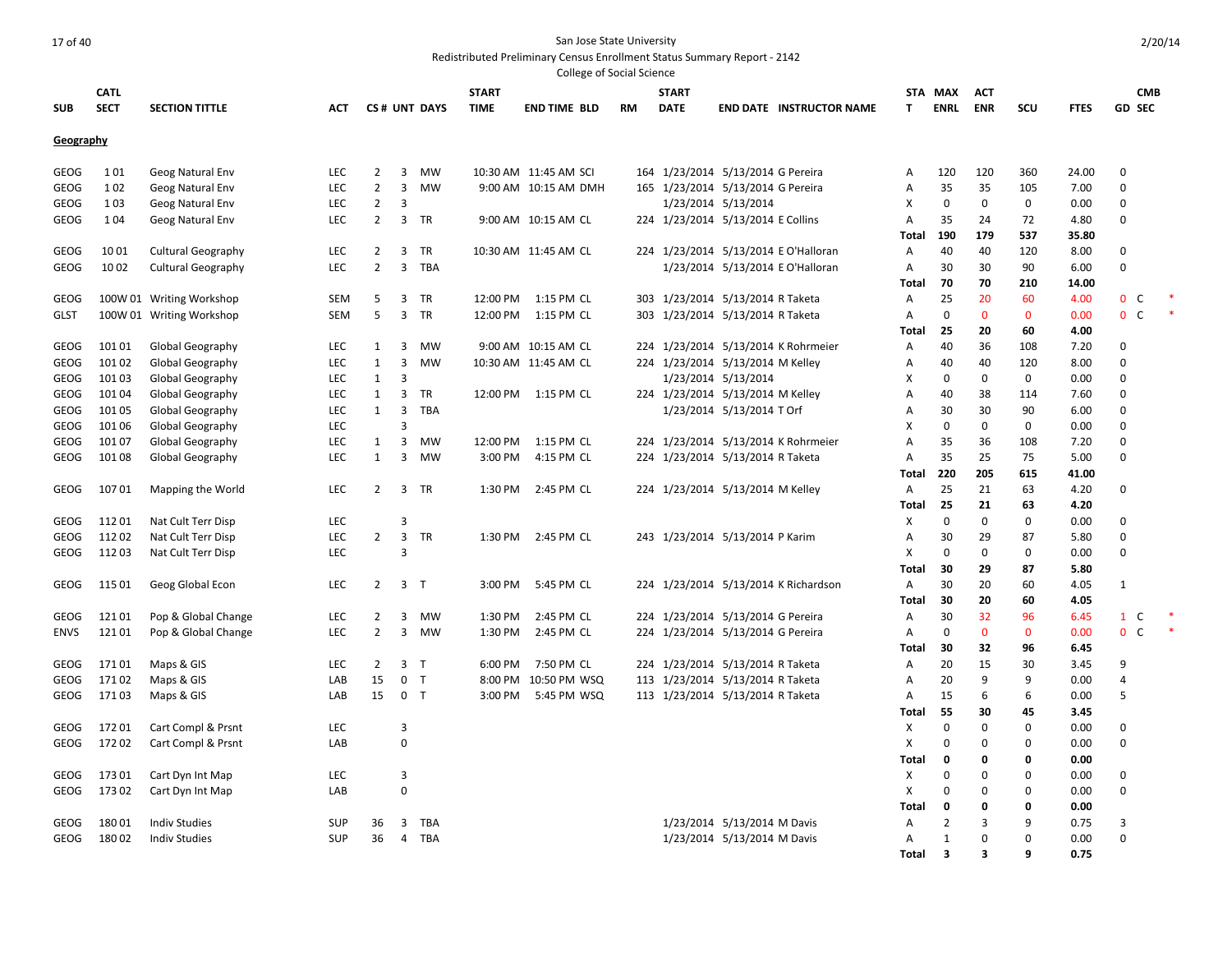|             |             |                       |            |    |                |              |              | <b>College of Social Science</b> |           |              |                                      |                        |             |             |              |             |               |
|-------------|-------------|-----------------------|------------|----|----------------|--------------|--------------|----------------------------------|-----------|--------------|--------------------------------------|------------------------|-------------|-------------|--------------|-------------|---------------|
|             | <b>CATL</b> |                       |            |    |                |              | <b>START</b> |                                  |           | <b>START</b> |                                      |                        | STA MAX     | <b>ACT</b>  |              |             | <b>CMB</b>    |
| <b>SUB</b>  | <b>SECT</b> | <b>SECTION TITTLE</b> | <b>ACT</b> |    |                | CS# UNT DAYS | <b>TIME</b>  | <b>END TIME BLD</b>              | <b>RM</b> | <b>DATE</b>  | <b>END DATE INSTRUCTOR NAME</b>      |                        | <b>ENRL</b> | <b>ENR</b>  | SCU          | <b>FTES</b> | <b>GD SEC</b> |
| GEOG        | 18601       | Field Physical        | <b>SUP</b> | 36 | $\overline{3}$ | W            | 3:00 PM      | 5:45 PM MH                       |           |              | 322 1/23/2014 5/13/2014 K Richardson | A                      | 25          | 15          | 45           | 3.10        | 2             |
|             |             |                       |            |    |                |              |              |                                  |           |              |                                      | Total                  | 25          | 15          | 45           | 3.10        |               |
| <b>GEOG</b> | 19701       | Geog Internship       | <b>SUP</b> | 36 | 3              | <b>TBA</b>   |              |                                  |           |              | 1/23/2014 5/13/2014 M Davis          | A                      |             | 3           | 9            | 0.65        | 1             |
| GEOG        | 19702       | Geog Internship       | <b>SUP</b> | 36 | -5             | TBA          |              |                                  |           |              | 1/23/2014 5/13/2014 M Davis          | A                      |             | 0           | 0            | 0.00        | 0             |
|             |             |                       |            |    |                |              |              |                                  |           |              |                                      | Total                  | 2           |             | 9            | 0.65        |               |
| <b>GEOG</b> | 23901       | Sem: Geog Info Tech   | SEM        |    | $\overline{3}$ |              |              |                                  |           |              |                                      | X                      | 0           | 0           | $\mathbf 0$  | 0.00        | 0             |
| GEOG        | 23902       | Sem: Geog Info Tech   | SEM        | 5  | $\overline{3}$ | M            | 6:00 PM      | 8:45 PM WSQ                      |           |              | 111 1/23/2014 5/13/2014 R Taketa     | A                      | 10          | 9           | 27           | 2.25        | 9             |
|             |             |                       |            |    |                |              |              |                                  |           |              |                                      | Total                  | 10          | 9           | 27           | 2.25        |               |
| <b>GEOG</b> | 298 01      | Special Study         | <b>SUP</b> | 25 | 3              | <b>TBA</b>   |              |                                  |           |              | 1/23/2014 5/13/2014 R Taketa         | Α                      |             |             | 3            | 0.25        | 1             |
| GEOG        | 298 02      | Special Study         | <b>SUP</b> | 25 | 4              | <b>TBA</b>   |              |                                  |           |              | 1/23/2014 5/13/2014 R Taketa         | A                      |             | 0           | 0            | 0.00        | 0             |
|             |             |                       |            |    |                |              |              |                                  |           |              |                                      | <b>Total</b>           | 2           | 1           | 3            | 0.25        |               |
| GEOG        | 29901       | MA Thesis/Project     | <b>SUP</b> | 25 |                | <b>TBA</b>   |              |                                  |           |              | 1/23/2014 5/13/2014 R Taketa         | A                      |             | 0           | $\mathbf{0}$ | 0.00        | 0             |
| <b>GEOG</b> | 29902       | MA Thesis/Project     | <b>SUP</b> | 25 | 3              | <b>TBA</b>   |              |                                  |           |              | 1/23/2014 5/13/2014 R Taketa         | A                      |             | $\mathbf 0$ | 0            | 0.00        | $\mathbf 0$   |
| <b>GEOG</b> | 299 03      | MA Thesis/Project     | SUP        | 25 | 6              | <b>TBA</b>   |              |                                  |           |              | 1/23/2014 5/13/2014 R Taketa         | Α                      | 3           |             | 6            | 0.50        | 1             |
|             |             |                       |            |    |                |              |              |                                  |           |              |                                      | <b>Total</b>           | 5           | 1           | 6            | 0.50        |               |
| <b>GLST</b> | 164 01      | Global Citizenship    | SEM        | .5 | 3              | M            | 3:00 PM      | 5:45 PM CL                       |           |              | 226 1/23/2014 5/13/2014 M Davis      | A                      | 40          | 32          | 96           | 6.45        |               |
|             |             |                       |            |    |                |              |              |                                  |           |              |                                      | Total                  | 40          | 32          | 96           | 6.45        |               |
|             |             |                       |            |    |                |              |              |                                  |           |              |                                      | <b>Geography Total</b> | 762         | 670         | 1968         | 132.70      |               |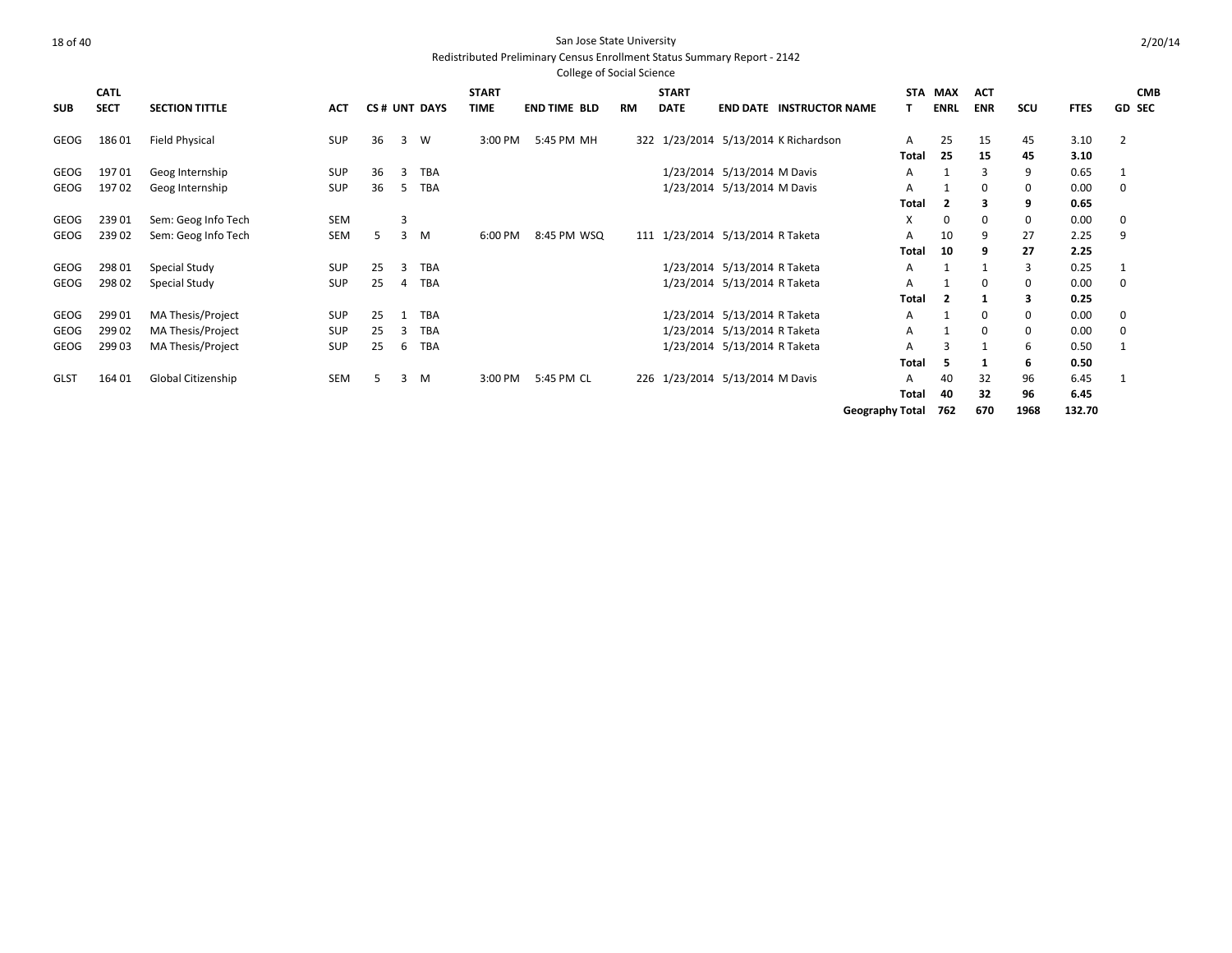College of Social Science

|                            |                  |                                   |                          |                |                                 |                    | College of Social Science  |    |                                       |                     |                                    |                                |             |             |            |               |                                     |  |
|----------------------------|------------------|-----------------------------------|--------------------------|----------------|---------------------------------|--------------------|----------------------------|----|---------------------------------------|---------------------|------------------------------------|--------------------------------|-------------|-------------|------------|---------------|-------------------------------------|--|
|                            | <b>CATL</b>      |                                   |                          |                |                                 | <b>START</b>       |                            |    | <b>START</b>                          |                     |                                    |                                | STA MAX     | <b>ACT</b>  |            |               | <b>CMB</b>                          |  |
| <b>SUB</b>                 | <b>SECT</b>      | <b>SECTION TITTLE</b>             | ACT                      |                | CS# UNT DAYS                    | <b>TIME</b>        | <b>END TIME BLD</b>        | RM | <b>DATE</b>                           |                     | <b>END DATE INSTRUCTOR NAME</b>    | T                              | <b>ENRL</b> | <b>ENR</b>  | SCU        | <b>FTES</b>   | <b>GD SEC</b>                       |  |
| History                    |                  |                                   |                          |                |                                 |                    |                            |    |                                       |                     |                                    |                                |             |             |            |               |                                     |  |
| <b>HIST</b>                | 1A01             | World History to 1500             | LEC                      | $2^{\circ}$    | 3 <sub>T</sub>                  | 6:00 PM            | 8:45 PM DMH                |    | 163 1/23/2014 5/13/2014 B Kline       |                     |                                    | Α                              | 30          | 24          | 72         | 4.80          | $\mathbf 0$                         |  |
|                            |                  |                                   |                          |                |                                 |                    |                            |    |                                       |                     |                                    | Total                          | 30          | 24          | 72         | 4.80          |                                     |  |
| <b>HIST</b>                | 1B01             | World History from 1500           | LEC                      | $\overline{2}$ | $\overline{3}$<br>MW            |                    | 10:30 AM 11:45 AM DMH      |    | 165 1/23/2014 5/13/2014 A Katsev      |                     |                                    | A                              | 30          | 29          | 87         | 5.80          | $\mathbf 0$                         |  |
|                            |                  |                                   |                          |                |                                 |                    |                            |    |                                       |                     |                                    | Total                          | 30          | 29          | 87         | 5.80          |                                     |  |
| <b>HIST</b>                | 10A 01           | Western Civilizatn                | <b>LEC</b>               | $\overline{2}$ | $\overline{3}$<br><b>MW</b>     | 1:30 PM            | 2:45 PM CL                 |    | 303 1/23/2014 5/13/2014 A Katsev      |                     |                                    | Α                              | 30          | 30          | 90         | 6.00          | 0                                   |  |
| <b>HIST</b>                | 10B01            | Western Civilizatn                | <b>LEC</b>               | $\overline{2}$ | $\overline{3}$<br>TR            | 12:00 PM           | 1:15 PM DMH                |    | 163 1/23/2014 5/13/2014 R Cirivilleri |                     |                                    | Α                              | 30          | 23          | 69         | 4.60          | $\mathbf 0$                         |  |
|                            |                  |                                   |                          |                |                                 |                    |                            |    |                                       |                     |                                    | Total                          | 60          | 53          | 159        | 10.60         |                                     |  |
| <b>HIST</b>                | 15B01            | U.S. Hist/Govt                    | <b>LEC</b>               | 3              | 3<br>MW                         |                    | 9:00 AM 10:15 AM DMH       |    | 150 1/23/2014 5/13/2014 I Jerke       |                     |                                    | Α                              | 85          | 43          | 129        | 8.60          | $\mathbf{0}$<br>C                   |  |
| <b>HIST</b>                | 15B02            | U.S. Hist/Govt                    | <b>LEC</b>               | 3              | $\overline{3}$<br>MW            |                    | 10:30 AM 11:45 AM DMH      |    | 150 1/23/2014 5/13/2014 I Jerke       |                     |                                    | Α                              | 85          | 42          | 126        | 8.40          | $\mathbf{0}$<br>C                   |  |
| <b>HIST</b>                | 15B03            | U.S. Hist/Govt                    | <b>LEC</b>               | 3              | 3<br><b>MW</b>                  | 12:00 PM           | 1:15 PM DMH                |    | 150 1/23/2014 5/13/2014 M Wilson      |                     |                                    | Α                              | 85          | 43          | 129        | 8.60          | $\mathbf{0}$<br>C                   |  |
| <b>HIST</b><br><b>HIST</b> | 15B 04<br>15B 05 | U.S. Hist/Govt<br>U.S. Hist/Govt  | <b>LEC</b><br><b>LEC</b> | 3<br>3         | $\overline{3}$<br>MW<br>3<br>MW | 1:30 PM<br>3:00 PM | 2:45 PM DMH<br>4:15 PM DMH |    | 150 1/23/2014 5/13/2014 I Jerke       |                     | 150 1/23/2014 5/13/2014 L Guardino | Α<br>A                         | 85<br>85    | 41<br>42    | 123<br>126 | 8.20<br>8.40  | 0 <sup>o</sup><br>$\mathbf{0}$<br>C |  |
| <b>HIST</b>                | 15B 06           | U.S. Hist/Govt                    | <b>LEC</b>               | 3              | $\overline{3}$<br>M             | 6:00 PM            | 8:45 PM DMH                |    | 150 1/23/2014 5/13/2014 M Wilson      |                     |                                    | $\overline{A}$                 | 85          | 42          | 126        | 8.40          | $\mathsf{C}$<br>$\mathbf{0}$        |  |
| HIST                       | 15B 07           | U.S. Hist/Govt                    | <b>LEC</b>               | 3              | $\overline{3}$<br><b>TR</b>     | 7:30 AM            | 8:45 AM DMH                |    | 150 1/23/2014 5/13/2014 R Cirivilleri |                     |                                    | A                              | 85          | 42          | 126        | 8.40          | $\mathsf{C}$<br>$\mathbf{0}$        |  |
| <b>HIST</b>                | 15B08            | U.S. Hist/Govt                    | <b>LEC</b>               | 3              | 3<br>TR                         |                    | 9:00 AM 10:15 AM DMH       |    | 150 1/23/2014 5/13/2014 R Cirivilleri |                     |                                    | Α                              | 85          | 43          | 129        | 8.60          | 0 <sup>o</sup>                      |  |
| <b>HIST</b>                | 15B 09           | U.S. Hist/Govt                    | <b>LEC</b>               | 3              | $\overline{3}$<br><b>TR</b>     |                    | 10:30 AM 11:45 AM DMH      |    |                                       |                     | 150 1/23/2014 5/13/2014 M McBane   | Α                              | 85          | 42          | 126        | 8.40          | $\mathbf{0}$<br>C                   |  |
| HIST                       | 15B 10           | U.S. Hist/Govt                    | <b>LEC</b>               | 3              | $\overline{3}$<br>TR            | 12:00 PM           | 1:15 PM DMH                |    |                                       |                     | 150 1/23/2014 5/13/2014 M McBane   | A                              | 85          | 42          | 126        | 8.40          | 0 <sup>o</sup>                      |  |
| HIST                       | 15B 11           | U.S. Hist/Govt                    | <b>LEC</b>               | 3              | $\overline{3}$<br><b>TR</b>     | 1:30 PM            | 2:45 PM DMH                |    | 150 1/23/2014 5/13/2014 R Cirivilleri |                     |                                    | A                              | 85          | 42          | 126        | 8.40          | $\mathbf{0}$<br>C                   |  |
| <b>HIST</b>                | 15B 12           | U.S. Hist/Govt                    | <b>LEC</b>               | 3              | $\overline{3}$<br>TR            | 3:00 PM            | 4:15 PM DMH                |    | 150 1/23/2014 5/13/2014 I Jerke       |                     |                                    | Α                              | 85          | 42          | 126        | 8.40          | $\mathbf{0}$<br>C                   |  |
|                            |                  |                                   |                          |                |                                 |                    |                            |    |                                       |                     |                                    | <b>Total</b>                   | 1020        | 506         | 1518       | 101.20        |                                     |  |
| <b>HIST</b>                | 5001             | <b>Historical Process</b>         | <b>SEM</b>               | 4              | $\overline{3}$<br>MW            |                    | 9:00 AM 10:15 AM DMH       |    | 167 1/23/2014 5/13/2014 A Katsev      |                     |                                    | $\overline{A}$                 | 25          | 24          | 72         | 4.80          | 0                                   |  |
| HIST                       | 50 02            | <b>Historical Process</b>         | <b>SEM</b>               | 4              | $\overline{3}$<br>M             | 3:00 PM            | 5:45 PM DMH                |    | 167 1/23/2014 5/13/2014 A Katsev      |                     |                                    | $\overline{A}$                 | 25          | 25          | 75         | 5.00          | 0                                   |  |
| HIST                       | 5003             | <b>Historical Process</b>         | <b>SEM</b>               | $\overline{4}$ | $\overline{3}$<br>W             | 3:00 PM            | 5:45 PM DMH                |    |                                       |                     | 167 1/23/2014 5/13/2014 E Narveson | Α                              | 25<br>75    | 25<br>74    | 75<br>222  | 5.00          | $\mathbf 0$                         |  |
| <b>HIST</b>                | 99 01            | <b>History Fundamentals</b>       | <b>SEM</b>               | 5              | 3<br>MW                         | 12:00 PM           | 1:15 PM DMH                |    |                                       |                     | 167 1/23/2014 5/13/2014 L Guardino | <b>Total</b><br>$\overline{A}$ | 25          | 25          | 75         | 14.80<br>5.00 | 0                                   |  |
|                            |                  |                                   |                          |                |                                 |                    |                            |    |                                       |                     |                                    | Total                          | 25          | 25          | 75         | 5.00          |                                     |  |
| <b>HIST</b>                |                  | 100W 01 History Writers' Workshop | <b>SEM</b>               | 4              | 3<br>MW                         |                    | 10:30 AM 11:45 AM DMH      |    | 167 1/23/2014 5/13/2014 M Wilson      |                     |                                    | Α                              | 25          | 27          | 81         | 5.40          | $\mathbf 0$                         |  |
|                            |                  |                                   |                          |                |                                 |                    |                            |    |                                       |                     |                                    | Total                          | 25          | 27          | 81         | 5.40          |                                     |  |
| <b>HIST</b>                | 102 01           | Historiography                    | <b>LEC</b>               | $\overline{2}$ | TBA<br>4                        |                    |                            |    |                                       | 1/23/2014 5/13/2014 |                                    | A                              | 20          | 30          | 120        | 8.13          | $\overline{2}$                      |  |
|                            |                  |                                   |                          |                |                                 |                    |                            |    |                                       |                     |                                    | Total                          | 20          | 30          | 120        | 8.13          |                                     |  |
| HIST                       | 11401            | <b>Ancient West</b>               | <b>LEC</b>               | $\overline{2}$ | 4<br>TBA                        |                    |                            |    |                                       | 1/23/2014 5/13/2014 |                                    | A                              | 30          | 26          | 104        | 6.93          | $\mathbf 0$                         |  |
|                            |                  |                                   |                          |                |                                 |                    |                            |    |                                       |                     |                                    | Total                          | 30          | 26          | 104        | 6.93          |                                     |  |
| <b>HIST</b>                | 121B01           | Med. Worlds 11-15c                | LEC                      | $\overline{2}$ | TBA<br>4                        |                    |                            |    |                                       | 1/23/2014 5/13/2014 |                                    | A                              | 30          | 28          | 112        | 7.53          | 1                                   |  |
|                            |                  |                                   |                          |                |                                 |                    |                            |    |                                       |                     |                                    | Total                          | 30          | 28          | 112        | 7.53          |                                     |  |
| HIST                       | 126 01           | Adv Topic Medieval                | <b>LEC</b>               | $2^{\circ}$    | TBA<br>4                        |                    |                            |    |                                       | 1/23/2014 5/13/2014 |                                    | A                              | 30          | 23          | 92         | 6.13          | $\mathbf 0$                         |  |
|                            |                  |                                   |                          |                |                                 |                    |                            |    |                                       |                     |                                    | Total                          | 30          | 23          | 92         | 6.13          |                                     |  |
| <b>HIST</b>                | 13201            | Adv Topics World                  | LEC                      | $\overline{2}$ | TBA<br>4                        |                    |                            |    |                                       | 1/23/2014 5/13/2014 |                                    | Α                              | 30<br>30    | 27<br>27    | 108<br>108 | 7.20<br>7.20  | $\mathbf 0$                         |  |
| <b>HIST</b>                | 14301            | Europe, 1750-1900                 | <b>LEC</b>               | $\overline{2}$ | TBA<br>$\overline{4}$           |                    |                            |    |                                       | 1/23/2014 5/13/2014 |                                    | Total<br>A                     | 30          | 29          | 116        | 8.07          | 5                                   |  |
|                            |                  |                                   |                          |                |                                 |                    |                            |    |                                       |                     |                                    | Total                          | 30          | 29          | 116        | 8.07          |                                     |  |
| <b>HIST</b>                | 146 01           | Adv Topic Euro Hist               | LEC                      | $2^{\circ}$    | TBA<br>$\overline{4}$           |                    |                            |    |                                       | 1/23/2014 5/13/2014 |                                    | Α                              | 30          | 27          | 108        | 7.33          | $\overline{2}$                      |  |
| <b>HIST</b>                | 14602            | Adv Topic Euro Hist               | <b>LEC</b>               |                | $\overline{4}$                  |                    |                            |    |                                       |                     |                                    | X                              | $\mathbf 0$ | $\mathbf 0$ | 0          | 0.00          | $\pmb{0}$                           |  |
|                            |                  |                                   |                          |                |                                 |                    |                            |    |                                       |                     |                                    | Total                          | 30          | 27          | 108        | 7.33          |                                     |  |
| <b>HIST</b>                | 15501            | 20th Century World                | LEC                      | $2^{\circ}$    | MW<br>$\overline{3}$            |                    | 9:00 AM 10:15 AM DMH       |    |                                       |                     | 163 1/23/2014 5/13/2014 E Reynolds | Α                              | 30          | 31          | 93         | 6.20          | $\mathbf 0$                         |  |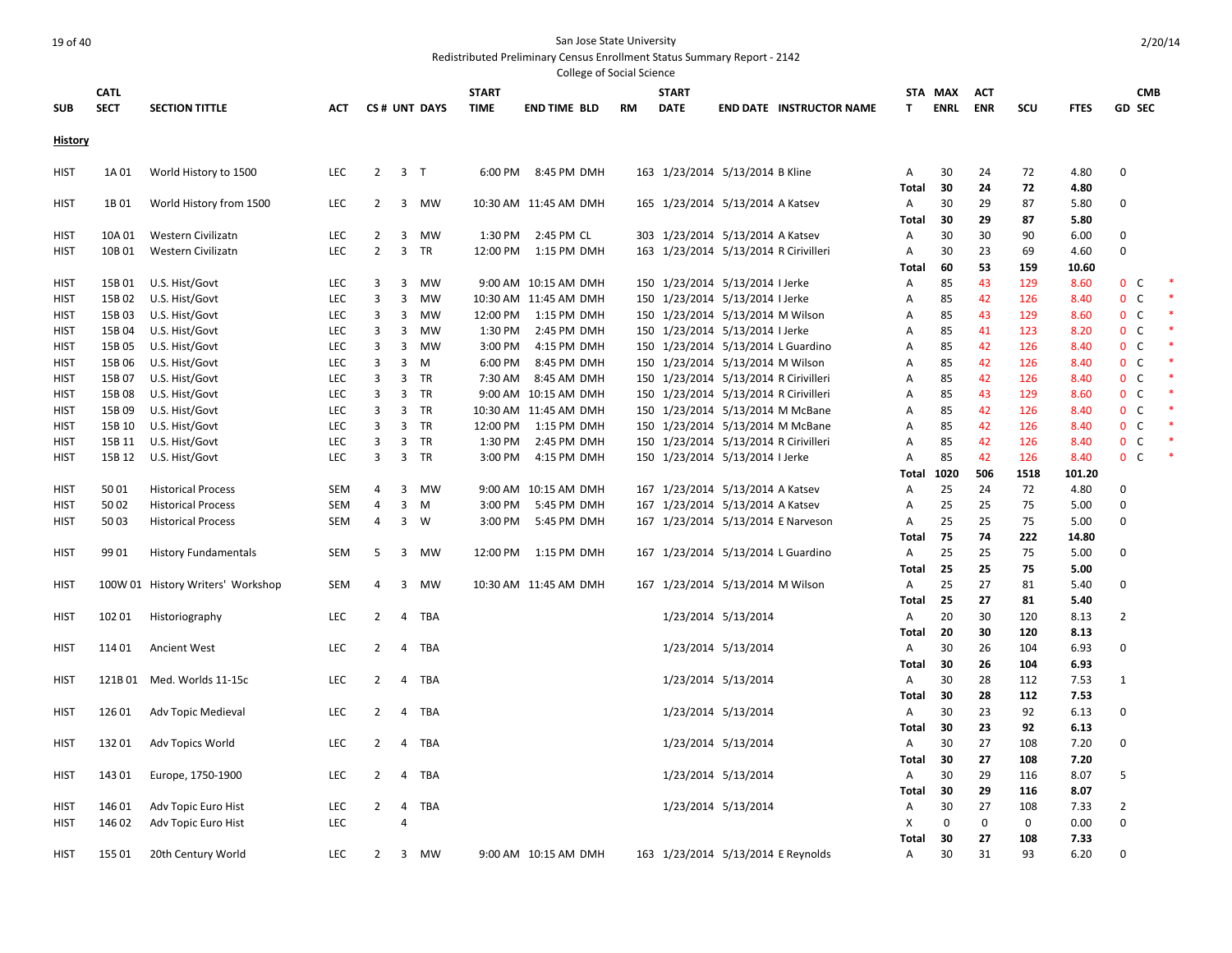|             |             |                           |            |                |                |              |              | College of Social Science |    |              |                                   |                    |                |               |                   |              |               |
|-------------|-------------|---------------------------|------------|----------------|----------------|--------------|--------------|---------------------------|----|--------------|-----------------------------------|--------------------|----------------|---------------|-------------------|--------------|---------------|
|             | <b>CATL</b> |                           |            |                |                |              | <b>START</b> |                           |    | <b>START</b> |                                   |                    | STA MAX        | <b>ACT</b>    |                   |              | <b>CMB</b>    |
| <b>SUB</b>  | <b>SECT</b> | <b>SECTION TITTLE</b>     | ACT        |                |                | CS# UNT DAYS | <b>TIME</b>  | <b>END TIME BLD</b>       | RM | <b>DATE</b>  | <b>END DATE INSTRUCTOR NAME</b>   | т                  | <b>ENRL</b>    | <b>ENR</b>    | scu               | <b>FTES</b>  | <b>GD SEC</b> |
|             |             |                           |            |                |                |              |              |                           |    |              |                                   | Total              | 30             | 31            | 93                | 6.20         |               |
| <b>HIST</b> | 16301       | Modern Latin Am           | <b>LEC</b> | $\overline{2}$ | 4              | TBA          |              |                           |    |              | 1/23/2014 5/13/2014               | A                  | 30             | 28            | 112               | 8.07         | 9             |
|             |             |                           |            |                |                |              |              |                           |    |              |                                   | Total              | 30             | 28            | 112               | 8.07         |               |
| HIST        | 17001       | <b>Topics Amer Hist</b>   | <b>LEC</b> | $\overline{2}$ | 3              | TBA          |              |                           |    |              | 1/23/2014 5/13/2014 R Chopra      | A                  | 30             | 31            | 93                | 6.20         | $\mathbf 0$   |
| HIST        | 17002       | <b>Topics Amer Hist</b>   | <b>LEC</b> | $\overline{2}$ | 3              | MW           | 1:30 PM      | 2:45 PM CCB               |    |              | 102 1/23/2014 5/13/2014 S Millner | Α                  | 30             | 27            | 81                | 5.40         | $\mathbf 0$   |
| HIST        | 17003       | <b>Topics Amer Hist</b>   | <b>LEC</b> | $\overline{2}$ | $\overline{3}$ | M            | 3:00 PM      | 5:45 PM DMH               |    |              | 163 1/23/2014 5/13/2014 M McBane  | A                  | 30             | 28            | 84                | 5.60         | $\mathbf 0$   |
| HIST        | 17004       | <b>Topics Amer Hist</b>   | <b>LEC</b> | $\overline{2}$ | 3              | W            | 3:00 PM      | 5:45 PM DMH               |    |              | 163 1/23/2014 5/13/2014 R Chopra  | A                  | 30             | 29            | 87                | 5.80         | 0             |
| HIST        | 17005       | <b>Topics Amer Hist</b>   | <b>LEC</b> | $\overline{2}$ | 3              | M            | 6:00 PM      | 8:45 PM DMH               |    |              | 231 1/23/2014 5/13/2014 G Vasquez | A                  | 30             | 31            | 93                | 6.20         | 0             |
|             |             |                           |            |                |                |              |              |                           |    |              |                                   | Total              | 150            | 146           | 438               | 29.20        |               |
| HIST        | 17301       | New World Encount         | <b>LEC</b> | $\overline{2}$ | $\overline{4}$ | TBA          |              |                           |    |              | 1/23/2014 5/13/2014               | A                  | 30             | 22            | 88                | 6.33         | 7             |
|             |             |                           |            |                |                |              |              |                           |    |              |                                   | <b>Total</b>       | 30             | 22            | 88                | 6.33         |               |
| HIST        | 17801       | U.S. 1920-1950            | <b>LEC</b> | $\overline{2}$ | $\overline{4}$ | TBA          |              |                           |    |              | 1/23/2014 5/13/2014               | A                  | 30             | 28            | 112               | 7.67         | 3             |
|             |             |                           |            |                |                |              |              |                           |    |              |                                   | Total              | 30             | 28            | 112               | 7.67         |               |
| HIST        | 18001       | <b>Indiv Studies</b>      | <b>SUP</b> | 36             | 1              | TBA          |              |                           |    |              | 1/23/2014 5/13/2014 M Pickering   | A                  | 5              | $\mathbf{1}$  | 1                 | 0.07         | 0             |
| <b>HIST</b> | 18002       | <b>Indiv Studies</b>      | <b>SUP</b> | 36             | 1              | <b>TBA</b>   |              |                           |    |              | 1/23/2014 5/13/2014 S Millner     | A                  | $\mathbf{1}$   | $\mathbf{1}$  | $\mathbf{1}$      | 0.08         | 1             |
| HIST        | 18003       | <b>Indiv Studies</b>      | <b>SUP</b> | 36             | $\overline{3}$ | TBA          |              |                           |    |              | 1/23/2014 5/13/2014 E Reynolds    | A                  | 1              | 1             | 3                 | 0.20         | $\mathbf 0$   |
|             |             |                           |            |                |                |              |              |                           |    |              |                                   | <b>Total</b>       | $\overline{7}$ | 3             | 5                 | 0.35         |               |
| HIST        | 18101       | Adv Topics Am Hist        | <b>LEC</b> | $\overline{2}$ | $\overline{4}$ | TBA          |              |                           |    |              | 1/23/2014 5/13/2014               | A                  | 30             | 22            | 88                | 5.93         | 1             |
|             |             |                           |            |                |                |              |              |                           |    |              |                                   | Total              | 30             | 22            | 88                | 5.93         |               |
| HIST        | 18401       | Directed Reading          | <b>SUP</b> | 36             | 4              | TBA          |              |                           |    |              | 1/23/2014 5/13/2014               | A                  | 0              | $\Omega$      | $\mathbf 0$       | 0.00         | 0             |
|             |             |                           |            |                |                |              |              |                           |    |              |                                   | Total              | 0              | 0             | 0                 | 0.00         |               |
| HIST        | 18801       | Hist Women in U.S.        | <b>LEC</b> | $2^{\circ}$    | $\overline{3}$ | TR           | 1:30 PM      | 2:45 PM DMH               |    |              | 163 1/23/2014 5/13/2014 P Hill    | A                  | 30             | 26            | 78                | 5.35         | 3             |
|             |             |                           |            |                |                |              |              |                           |    |              |                                   | Total              | 30             | 26            | 78                | 5.35         |               |
| HIST        | 205 01      | <b>Topics in History</b>  | <b>SEM</b> | 5              | 3              | <b>TBA</b>   |              |                           |    |              | 1/23/2014 5/13/2014 R Chopra      | A                  | 3              | 1             | 3                 | 0.25         | 1             |
|             |             |                           |            |                |                |              |              |                           |    |              |                                   | Total              | 3              | 1             | 3                 | 0.25         |               |
| <b>HIST</b> | 209 01      | Col Anc Med Europe        | <b>SEM</b> | 5              | 4              | TBA          |              |                           |    |              | 1/23/2014 5/13/2014               | A                  | 15             | 6             | 24                | 2.00         | 6             |
|             |             |                           |            |                |                |              |              |                           |    |              |                                   | Total              | 15             | 6             | 24                | 2.00         |               |
| <b>HIST</b> |             | 210A 01 Collog Colon Am   | SEM        | 5              | 4              | TBA          |              |                           |    |              | 1/23/2014 5/13/2014               | A                  | 15             | 12            | 48                | 4.00         | 12            |
|             |             |                           |            |                |                |              |              |                           |    |              |                                   | Total              | -15            | 12            | 48                | 4.00         |               |
| HIST        | 240 01      | Sem Pre 20C Europe        | <b>LEC</b> | $\overline{2}$ | 4              | TBA          |              |                           |    |              | 1/23/2014 5/13/2014               | A                  | 15             | 17            | 68                | 5.33         | 12            |
|             |             |                           |            |                |                |              |              |                           |    |              |                                   | Total              | 15             | 17            | 68                | 5.33         |               |
| <b>HIST</b> | 28001       | <b>Recent Amer Hist</b>   | SEM        | 5              | $\overline{4}$ | TBA          |              |                           |    |              | 1/23/2014 5/13/2014               | A                  | 15             | 14            | 56                | 4.53         | 12            |
|             |             |                           |            |                |                |              |              |                           |    |              |                                   | Total              | 15             | 14            | 56                | 4.53         |               |
| <b>HIST</b> | 299 01      | <b>Masters Thesis</b>     | <b>SUP</b> | 25             | 6              | TBA          |              |                           |    |              | 1/23/2014 5/13/2014               | A                  | $\mathbf 0$    | 0             | 0                 | 0.00         | $\mathbf 0$   |
| HIST        | 29902       | <b>Masters Thesis</b>     | <b>SUP</b> | 25             | $\overline{3}$ | TBA          |              |                           |    |              | 1/23/2014 5/13/2014 P Hill        | A                  | 3<br>3         | 1             | 3                 | 0.25         | $\mathbf{1}$  |
| <b>HIST</b> | 29903       | <b>Masters Thesis</b>     | <b>SUP</b> | 25             | 6              | <b>TBA</b>   |              |                           |    |              | 1/23/2014 5/13/2014 J Bernhardt   | A                  |                | 1             | 6                 | 0.50         | $\mathbf 1$   |
| <b>HIST</b> | 29904       | <b>Masters Thesis</b>     | <b>SUP</b> | 25             | 6              | TBA          |              |                           |    |              | 1/23/2014 5/13/2014 G Vasquez     | A                  | 3              | 1             | 6                 | 0.50         | 1             |
| <b>JWSS</b> | 18001       | <b>Individual Studies</b> | <b>SUP</b> | 36             | $\overline{3}$ | TBA          |              |                           |    |              |                                   | Total<br>A         | 9<br>5         | 3<br>$\Omega$ | 15<br>$\mathbf 0$ | 1.25<br>0.00 | $\mathbf 0$   |
|             |             |                           |            |                |                |              |              |                           |    |              | 1/23/2014 5/13/2014               | Total              | 5              | 0             | 0                 | 0.00         |               |
|             |             |                           |            |                |                |              |              |                           |    |              |                                   | History Total 1879 |                | 1287          | 4202              | 285.40       |               |
|             |             |                           |            |                |                |              |              |                           |    |              |                                   |                    |                |               |                   |              |               |

2/20/14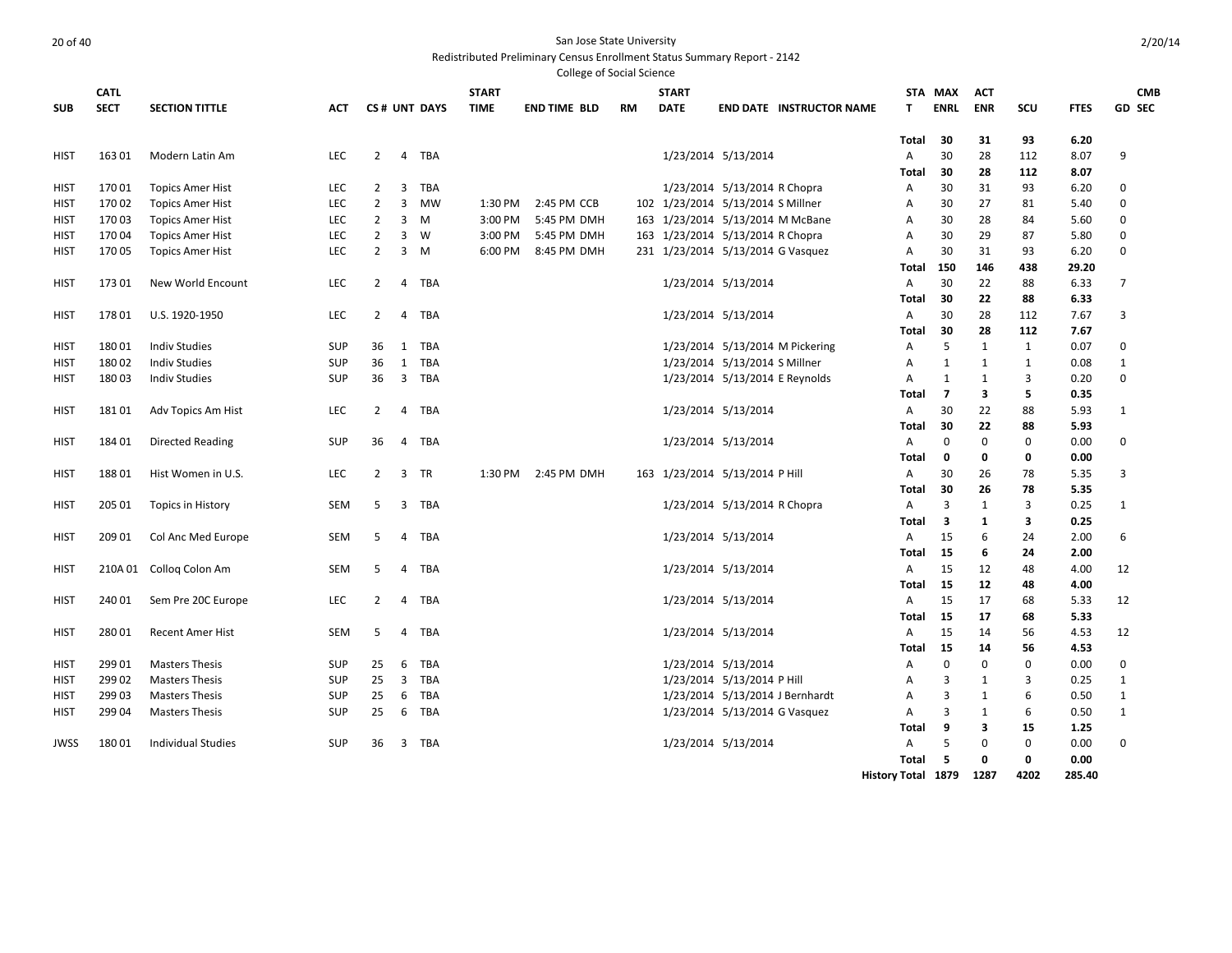| 21 of 40    |                             |                          |            |    |                     |              | San Jose State University                                                |           |              |                             |                                      |              |              |              |             |             | 2/20/14       |
|-------------|-----------------------------|--------------------------|------------|----|---------------------|--------------|--------------------------------------------------------------------------|-----------|--------------|-----------------------------|--------------------------------------|--------------|--------------|--------------|-------------|-------------|---------------|
|             |                             |                          |            |    |                     |              | Redistributed Preliminary Census Enrollment Status Summary Report - 2142 |           |              |                             |                                      |              |              |              |             |             |               |
|             |                             |                          |            |    |                     |              | <b>College of Social Science</b>                                         |           |              |                             |                                      |              |              |              |             |             |               |
|             | <b>CATL</b>                 |                          |            |    |                     | <b>START</b> |                                                                          |           | <b>START</b> |                             |                                      | STA          | MAX          | <b>ACT</b>   |             |             | <b>CMB</b>    |
| <b>SUB</b>  | <b>SECT</b>                 | <b>SECTION TITTLE</b>    | <b>ACT</b> |    | <b>CS# UNT DAYS</b> | <b>TIME</b>  | <b>END TIME BLD</b>                                                      | <b>RM</b> | <b>DATE</b>  |                             | <b>END DATE INSTRUCTOR NAME</b>      |              | <b>ENRL</b>  | <b>ENR</b>   | scu         | <b>FTES</b> | <b>GD SEC</b> |
|             | <b>Int'l Global Studies</b> |                          |            |    |                     |              |                                                                          |           |              |                             |                                      |              |              |              |             |             |               |
| <b>GLST</b> | 1A 01                       | Intro to Global Studies  | LEC        |    | 3                   |              |                                                                          |           |              |                             |                                      | X.           | $\mathbf 0$  | $\mathbf 0$  | $\mathbf 0$ | 0.00        | $\mathbf 0$   |
|             |                             |                          |            |    |                     |              |                                                                          |           |              |                             |                                      | Total        | $\mathbf{0}$ | $\mathbf{0}$ | 0           | 0.00        |               |
| <b>GLST</b> | 17901                       | Seminar Global Studies   | <b>LEC</b> | 3  | R<br>3              | 3:00 PM      | 5:45 PM CL                                                               |           |              |                             | 224 1/23/2014 5/13/2014 K Richardson | A            | 30           | 19           | 57          | 3.80        | $\mathbf 0$   |
|             |                             |                          |            |    |                     |              |                                                                          |           |              |                             |                                      | Total        | 30           | 19           | 57          | 3.80        |               |
| <b>GLST</b> | 18901                       | <b>Global Experience</b> | <b>SUP</b> | 48 | TBA<br>3            |              |                                                                          |           |              | 1/23/2014 5/13/2014 M Davis |                                      | A            | 10           | 10           | 30          | 2.00        | $\mathbf 0$   |
|             |                             |                          |            |    |                     |              |                                                                          |           |              |                             |                                      | <b>Total</b> | 10           | 10           | 30          | 2.00        |               |
|             |                             |                          |            |    |                     |              |                                                                          |           |              |                             | Int'l Global Studies Total           |              | 40           | 29           | 87          | 5.80        |               |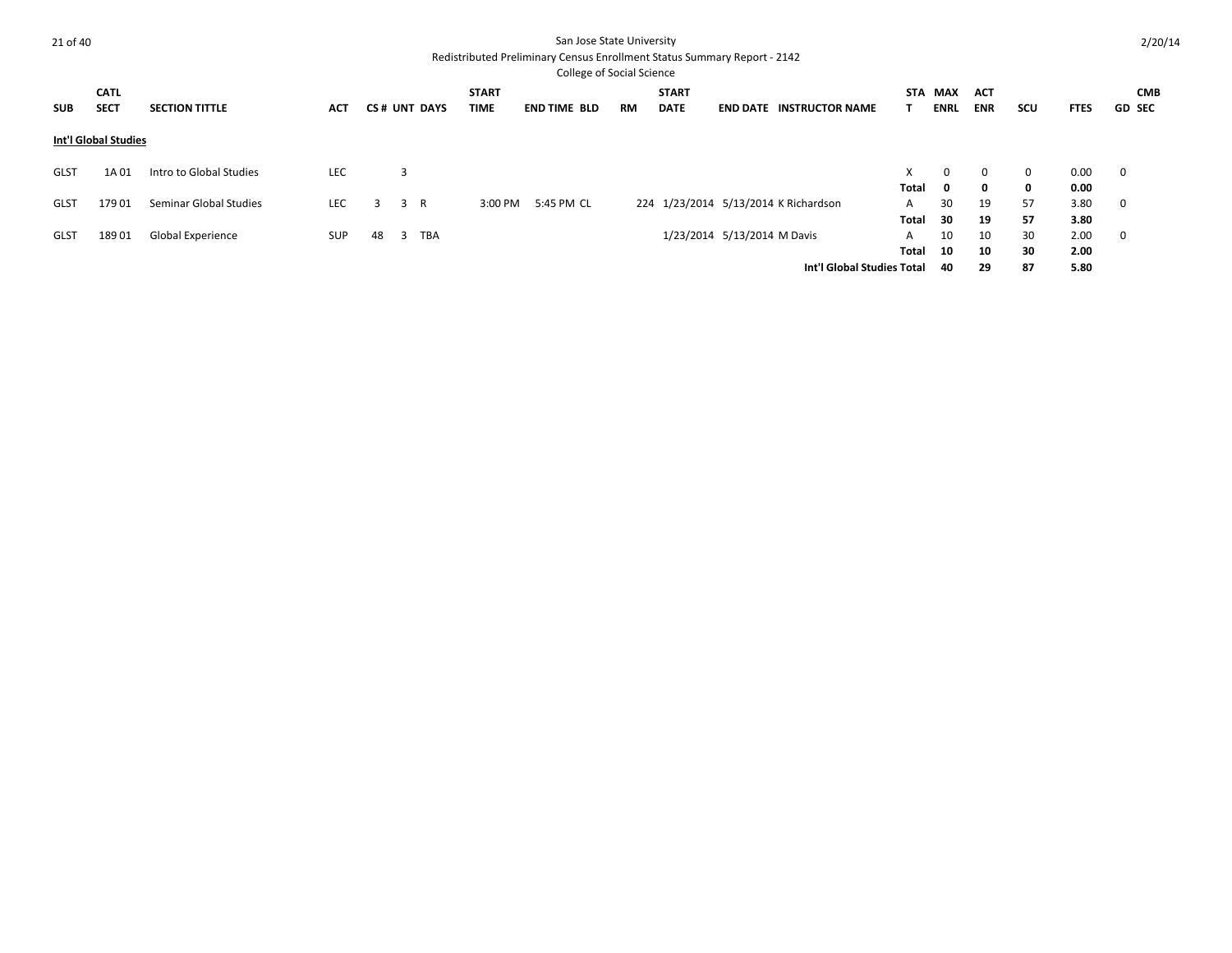|            |                                 |                             |            |                |                         |              |              | <b>College of Social Science</b> |    |                                    |                               |                                           |                |             |              |              |             |                         |  |
|------------|---------------------------------|-----------------------------|------------|----------------|-------------------------|--------------|--------------|----------------------------------|----|------------------------------------|-------------------------------|-------------------------------------------|----------------|-------------|--------------|--------------|-------------|-------------------------|--|
|            | <b>CATL</b>                     |                             |            |                |                         |              | <b>START</b> |                                  |    | <b>START</b>                       |                               |                                           |                | STA MAX     | <b>ACT</b>   |              |             | <b>CMB</b>              |  |
| <b>SUB</b> | <b>SECT</b>                     | <b>SECTION TITTLE</b>       | ACT        |                |                         | CS# UNT DAYS | <b>TIME</b>  | <b>END TIME BLD</b>              | RM | <b>DATE</b>                        |                               | <b>END DATE INSTRUCTOR NAME</b>           | T              | <b>ENRL</b> | <b>ENR</b>   | SCU          | <b>FTES</b> | <b>GD SEC</b>           |  |
|            | <b>Mexican American Studies</b> |                             |            |                |                         |              |              |                                  |    |                                    |                               |                                           |                |             |              |              |             |                         |  |
| MAS        | 10B 01                          | Mex Am US Hist/Gov          | LEC        | 2              | 3                       | MW           |              | 9:00 AM 10:15 AM CL              |    |                                    |                               | 226 1/23/2014 5/13/2014 J Covarrubias     | A              | 72          | 76           | 228          | 15.20       | $\mathbf 0$             |  |
| MAS        | 10B 02                          | Mex Am US Hist/Gov          | LEC        | $\overline{2}$ | 3                       | MW           |              | 10:30 AM 11:45 AM CL             |    |                                    |                               | 226 1/23/2014 5/13/2014 J Covarrubias     | Α              | 72          | 77           | 231          | 15.40       | 0                       |  |
| MAS        | 10B 03                          | Mex Am US Hist/Gov          | LEC        | $\overline{2}$ | 3                       | MW           |              | 9:00 AM 10:15 AM DMH             |    |                                    |                               | 164 1/23/2014 5/13/2014 M Callahan        | A              | 45          | 29           | 87           | 5.80        | 0                       |  |
| MAS        | 10B 04                          | Mex Am US Hist/Gov          | LEC        | $\overline{2}$ | 3                       | MW           |              | 10:30 AM 11:45 AM SH             |    | 435 1/23/2014 5/13/2014 M Barrera  |                               |                                           | Α              | 45          | 29           | 87           | 5.80        | 0                       |  |
| MAS        | 10B 05                          | Mex Am US Hist/Gov          | LEC        | $\overline{2}$ | 3                       | <b>TR</b>    |              | 9:00 AM 10:15 AM CL              |    |                                    |                               | 226 1/23/2014 5/13/2014 G Mora-Torres     | Α              | 72          | 76           | 228          | 15.20       | $\mathbf 0$             |  |
| MAS        | 10B 06                          | Mex Am US Hist/Gov          | <b>LEC</b> | $\overline{2}$ | 3                       | TR           |              | 10:30 AM 11:45 AM CL             |    |                                    |                               | 226 1/23/2014 5/13/2014 G Mora-Torres     | Α              | 72          | 70           | 210          | 14.00       | 0                       |  |
|            |                                 |                             |            |                |                         |              |              |                                  |    |                                    |                               |                                           | Total          | 378         | 357          | 1071         | 71.40       |                         |  |
| MAS        | 25 01                           | <b>Changing Majority</b>    | <b>LEC</b> | $\overline{2}$ | 3                       | MW           | 1:30 PM      | 2:45 PM SH                       |    | 242 1/23/2014 5/13/2014 R Wilson   |                               |                                           | Α              | 40          | $\mathbf 0$  | $\mathbf 0$  | 0.00        | $\mathbf{0}$<br>C       |  |
| AAS        | 25 01                           | <b>Changing Majority</b>    | LEC        | $\overline{2}$ | 3                       | MW           | 1:30 PM      | 2:45 PM SH                       |    | 242 1/23/2014 5/13/2014 R Wilson   |                               |                                           | $\overline{A}$ | $\Omega$    | $\mathbf{0}$ | $\mathbf{0}$ | 0.00        | $\mathbf 0$<br>C        |  |
| MAS        | 25 02                           | <b>Changing Majority</b>    | LEC        | $\overline{2}$ | $\overline{\mathbf{3}}$ | $\top$       | 6:00 PM      | 8:45 PM CL                       |    | 243 1/23/2014 5/13/2014 R Wilson   |                               |                                           | A              | 40          | $\mathbf 0$  | $\Omega$     | 0.00        | $\mathbf 0$<br><b>C</b> |  |
| AAS        | 25 02                           | <b>Changing Majority</b>    | LEC        | $\overline{2}$ | 3 <sub>T</sub>          |              | 6:00 PM      | 8:45 PM CL                       |    | 243 1/23/2014 5/13/2014 R Wilson   |                               |                                           | $\overline{A}$ | $\mathbf 0$ | $\mathbf{0}$ | $\Omega$     | 0.00        | $\mathbf 0$<br>C        |  |
|            |                                 |                             |            |                |                         |              |              |                                  |    |                                    |                               |                                           | Total          | 80          | 0            | $\Omega$     | 0.00        |                         |  |
| MAS        | 40 01                           | Chicano Theater             | <b>SEM</b> |                | 3                       |              |              |                                  |    |                                    |                               |                                           | X              | 0           | $\mathbf 0$  | $\Omega$     | 0.00        | $\Omega$                |  |
| MAS        | 40 02                           | Chicano Theater             | ACT        |                | $\pmb{0}$               |              |              |                                  |    |                                    |                               |                                           | Χ              | 0           | 0            | $\Omega$     | 0.00        | $\Omega$                |  |
| MAS        | 4003                            | Chicano Theater             | <b>SEM</b> |                | 3                       |              |              |                                  |    |                                    |                               |                                           | X              | $\mathbf 0$ | $\mathbf 0$  | $\Omega$     | 0.00        | $\mathbf 0$             |  |
|            |                                 |                             |            |                |                         |              |              |                                  |    |                                    |                               |                                           | Total          | 0           | 0            | $\Omega$     | 0.00        |                         |  |
| MAS        | 74 01                           | <b>Public Address</b>       | <b>SEM</b> | 4              | 3                       | <b>MW</b>    |              | 9:00 AM 10:15 AM CL              |    | 243 1/23/2014 5/13/2014 P Tabera   |                               |                                           | Α              | 25          | 23           | 69           | 4.60        | 0                       |  |
| MAS        | 74 02                           | <b>Public Address</b>       | <b>SEM</b> | 4              | 3                       | <b>MW</b>    |              | 12:00 PM 1:15 PM CL              |    |                                    |                               | 243 1/23/2014 5/13/2014 G Mora-Torres     | A              | 25          | 27           | 81           | 5.40        | $\pmb{0}$               |  |
| MAS        | 74 03                           | <b>Public Address</b>       | <b>SEM</b> | 4              | 3                       | <b>MW</b>    | 1:30 PM      | 2:45 PM CL                       |    | 243 1/23/2014 5/13/2014 K Rios     |                               |                                           | Α              | 25          | 25           | 75           | 5.00        | 0                       |  |
| MAS        | 74 04                           | <b>Public Address</b>       | SEM        | 4              | 3                       | MW           |              | 10:30 AM 11:45 AM HGH            |    | 217 1/23/2014 5/13/2014 P Tabera   |                               |                                           | A              | 25          | 24           | 72           | 4.80        | 0                       |  |
| MAS        | 74 05                           | <b>Public Address</b>       | <b>SEM</b> | 4              | 3                       | <b>TR</b>    |              | 10:30 AM 11:45 AM SH             |    | 413 1/23/2014 5/13/2014 K Rios     |                               |                                           | Α              | 25          | 24           | 72           | 4.80        | 0                       |  |
| MAS        | 74 06                           | <b>Public Address</b>       | SEM        | 4              | 3                       | TR           |              | 12:00 PM 1:15 PM DMH             |    | 347 1/23/2014 5/13/2014 L Juarez   |                               |                                           | A              | 25          | 25           | 75           | 5.00        | 0                       |  |
| MAS        | 74 07                           | <b>Public Address</b>       | <b>SEM</b> | 4              | 3                       | TR           | 1:30 PM      | 2:45 PM CL                       |    |                                    |                               | 238 1/23/2014 5/13/2014 J Curry-Rodriguez | Α              | 25          | 25           | 75           | 5.00        | 0                       |  |
| MAS        | 74 08                           | <b>Public Address</b>       | SEM        | 4              | 3                       | <b>TR</b>    |              | 9:00 AM 10:15 AM DMH             |    | 359 1/23/2014 5/13/2014 L Juarez   |                               |                                           | $\overline{A}$ | 25          | 25           | 75           | 5.00        | $\mathbf 0$             |  |
| MAS        | 74 09                           | <b>Public Address</b>       | <b>SEM</b> | $\overline{4}$ | 3                       | <b>TR</b>    |              | 10:30 AM 11:45 AM ENG            |    | 338 1/23/2014 5/13/2014 L Juarez   |                               |                                           | Α              | 25          | 25           | 75           | 5.00        | 0                       |  |
|            |                                 |                             |            |                |                         |              |              |                                  |    |                                    |                               |                                           | Total          | 225         | 223          | 669          | 44.60       |                         |  |
| MAS        | 115 01                          | Chicana/o Families          | <b>LEC</b> |                | 3                       |              |              |                                  |    |                                    |                               |                                           | X              | $\mathbf 0$ | $\mathbf 0$  | 0            | 0.00        | $\mathbf 0$             |  |
|            |                                 |                             |            |                |                         |              |              |                                  |    |                                    |                               |                                           | Total          | $\mathbf 0$ | $\mathbf 0$  | 0            | 0.00        |                         |  |
| MAS        | 13001                           | Chicna/o Amer Soc           | <b>LEC</b> | 2              | 3                       | MW           |              | 9:00 AM 10:15 AM HGH             |    |                                    |                               | 217 1/23/2014 5/13/2014 G Mora-Torres     | A              | 30          | 22           | 66           | 4.40        | $\mathbf 0$             |  |
| MAS        | 13003                           | Chicna/o Amer Soc           | <b>LEC</b> | $\overline{2}$ | 3                       | <b>TR</b>    |              | 9:00 AM 10:15 AM DMH             |    | 167 1/23/2014 5/13/2014 K Rios     |                               |                                           | A              | 30          | 23           | 69           | 4.65        | $\mathbf{1}$            |  |
|            |                                 |                             |            |                |                         |              |              |                                  |    |                                    |                               |                                           | Total          | 60          | 45           | 135          | 9.05        |                         |  |
| MAS        | 14401                           | Chicana/o Lit               | LEC        | 1              | 3                       | MW           | 1:30 PM      | 2:45 PM HGH                      |    | 116 1/23/2014 5/13/2014 M Barrera  |                               |                                           | A              | 30          | 24           | 72           | 4.90        | $\overline{2}$          |  |
|            |                                 |                             |            |                |                         |              |              |                                  |    |                                    |                               |                                           | <b>Total</b>   | 30          | 24           | 72           | 4.90        |                         |  |
| MAS        | 16001                           | <b>Gender and Sexuality</b> | <b>LEC</b> | $\overline{2}$ | 3                       | MW           |              | 12:00 PM 1:15 PM CL              |    | 303 1/23/2014 5/13/2014 K Rios     |                               |                                           | A              | 30          | 21           | 63           | 4.20        | $\mathbf 0$             |  |
| MAS        | 16002                           | Gender and Sexuality        | <b>LEC</b> | $\overline{2}$ | 3                       | TR           |              | 10:30 AM 11:45 AM CL             |    |                                    |                               | 117 1/23/2014 5/13/2014 J Curry-Rodriguez | A              | 30          | 13           | 39           | 2.60        | 0                       |  |
|            |                                 |                             |            |                |                         |              |              |                                  |    |                                    |                               |                                           | Total          | 60          | 34           | 102          | 6.80        |                         |  |
| MAS        | 17501                           | <b>Human Migrations</b>     | <b>LEC</b> |                | 3                       |              |              |                                  |    |                                    |                               |                                           | Χ              | $\mathbf 0$ | $\mathbf 0$  | 0            | 0.00        | 0                       |  |
|            |                                 |                             |            |                |                         |              |              |                                  |    |                                    |                               |                                           | Total          | 0           | 0            | 0            | 0.00        |                         |  |
| MAS        | 18001                           | <b>Indiv Studies</b>        | <b>SUP</b> | 36             | 4                       | <b>TBA</b>   |              |                                  |    |                                    | 1/23/2014 5/13/2014 M Barrera |                                           | A              | $\Omega$    | 0            | $\Omega$     | 0.00        | 0                       |  |
| MAS        | 18002                           | <b>Indiv Studies</b>        | <b>SUP</b> | 36             | 3                       | <b>TBA</b>   |              |                                  |    |                                    | 1/23/2014 5/13/2014 M Barrera |                                           | $\overline{A}$ | 36          | 4            | 12           | 0.80        | $\mathbf 0$             |  |
|            |                                 |                             |            |                |                         |              |              |                                  |    |                                    |                               |                                           | Total          | -36         | 4            | 12           | 0.80        |                         |  |
| MAS        | 215 01                          | Chicanas/os & Educ          | <b>SEM</b> | -5             | 3                       | <b>M</b>     | 6:00 PM      | 8:45 PM CL                       |    | 129 1/23/2014 5/13/2014 M Pizarro  |                               |                                           | $\overline{A}$ | 15          | 13           | 39           | 3.15        | 11                      |  |
|            |                                 |                             |            |                |                         |              |              |                                  |    |                                    |                               |                                           | Total          | 15          | 13           | 39           | 3.15        |                         |  |
| MAS        | 225 01                          | Am Inst & Ch Comm           | <b>SEM</b> | 6              | 3 <sub>T</sub>          |              | 6:00 PM      | 8:45 PM CL                       |    | 205 1/23/2014 5/13/2014 S Gallardo |                               |                                           | A              | 15          | 6            | 18           | 1.50        | 6                       |  |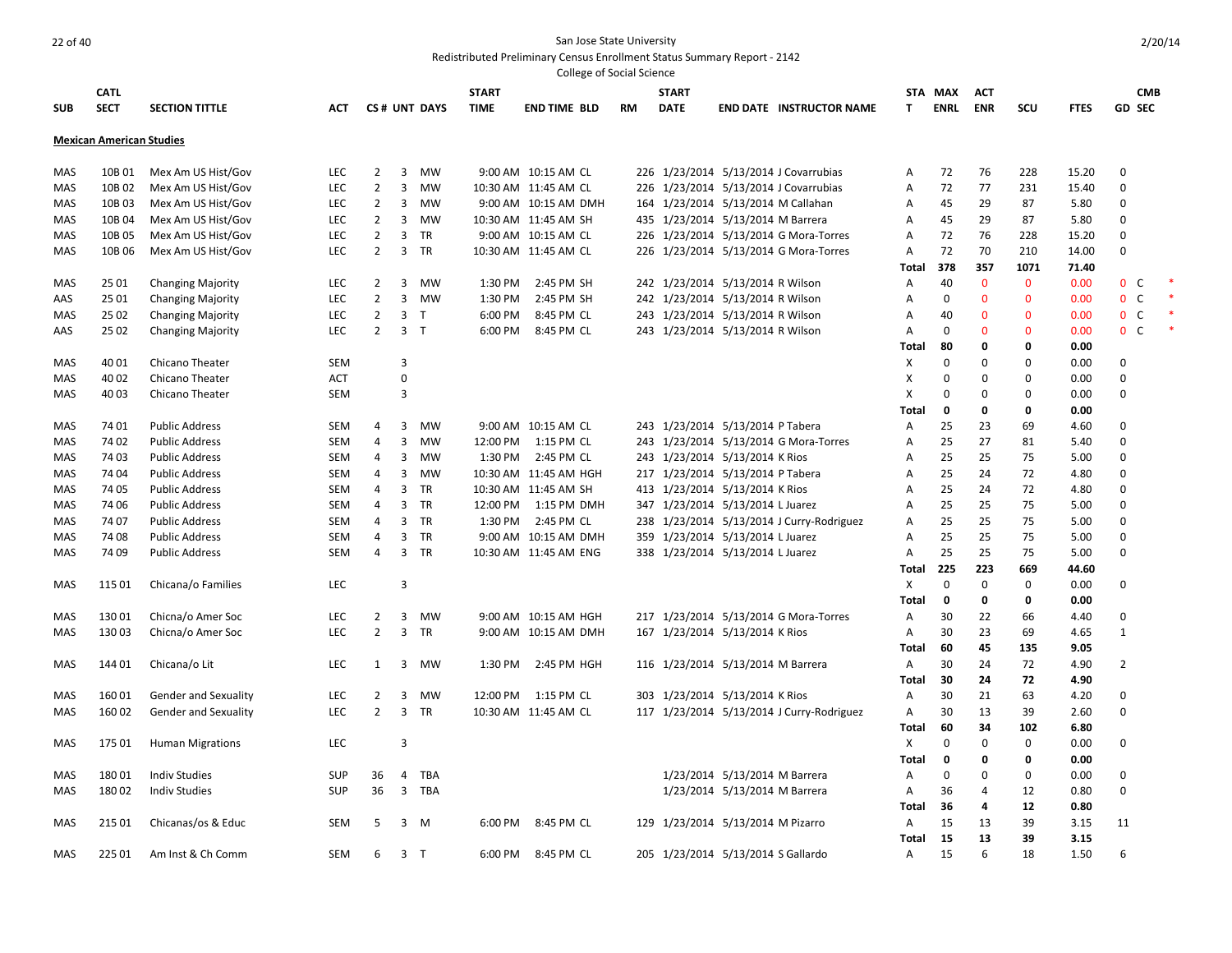|            |             |                        |            |    |    |              |              | <b>College of Social Science</b> |           |                                   |                               |                                           |            |             |            |             |             |             |               |
|------------|-------------|------------------------|------------|----|----|--------------|--------------|----------------------------------|-----------|-----------------------------------|-------------------------------|-------------------------------------------|------------|-------------|------------|-------------|-------------|-------------|---------------|
|            | <b>CATL</b> |                        |            |    |    |              | <b>START</b> |                                  |           | <b>START</b>                      |                               |                                           | <b>STA</b> | MAX         | <b>ACT</b> |             |             |             | <b>CMB</b>    |
| <b>SUB</b> | <b>SECT</b> | <b>SECTION TITTLE</b>  | ACT        |    |    | CS# UNT DAYS | TIME         | <b>END TIME BLD</b>              | <b>RM</b> | <b>DATE</b>                       |                               | <b>END DATE INSTRUCTOR NAME</b>           |            | <b>ENRL</b> | <b>ENR</b> | scu         | <b>FTES</b> |             | <b>GD SEC</b> |
|            |             |                        |            |    |    |              |              |                                  |           |                                   |                               |                                           | Total      | 15          | -6         | 18          | 1.50        |             |               |
| MAS        | 25201       | Comp Ethnic Studies    | <b>SEM</b> | 5. | 3  | W            | 6:00 PM      | 8:45 PM CL                       |           | 131 1/23/2014 5/13/2014 M Barrera |                               |                                           | A          | 15          | 5          | 15          | 1.25        | 5           |               |
|            |             |                        |            |    |    |              |              |                                  |           |                                   |                               |                                           | Total      | 15          | 5.         | 15          | 1.25        |             |               |
| <b>MAS</b> | 27502       | Research Methods       | <b>SEM</b> | 5. | 3S |              | 10:30 AM     | 3:00 PM CL                       |           |                                   |                               | 318 1/23/2014 5/13/2014 J Curry-Rodriguez | A          | 15          |            | 21          | 1.75        |             |               |
|            |             |                        |            |    |    |              |              |                                  |           |                                   |                               |                                           | Total      | 15          | 7          | 21          | 1.75        |             |               |
| MAS        | 298 01      | <b>Special Studies</b> | <b>SUP</b> | 25 | 6  | <b>TBA</b>   |              |                                  |           |                                   | 1/23/2014 5/13/2014 M Barrera |                                           | A          | $\mathbf 0$ | $\Omega$   | $\mathbf 0$ | 0.00        | $\mathbf 0$ |               |
| MAS        | 29802       | Special Studies        | <b>SUP</b> | 25 | 3  | <b>TBA</b>   |              |                                  |           |                                   | 1/23/2014 5/13/2014 M Barrera |                                           | A          | 25          | 5.         | 15          | 1.25        | 5           |               |
|            |             |                        |            |    |    |              |              |                                  |           |                                   |                               |                                           | Total      | 25          | 5.         | 15          | 1.25        |             |               |
| <b>MAS</b> | 299 01      | <b>MA Thesis</b>       | <b>SUP</b> | 25 | 6  | <b>TBA</b>   |              |                                  |           |                                   | 1/23/2014 5/13/2014 M Barrera |                                           | A          | $\mathbf 0$ | $\Omega$   | $\mathbf 0$ | 0.00        | 0           |               |
| MAS        | 29902       | <b>MA Thesis</b>       | <b>SUP</b> | 25 | -3 | <b>TBA</b>   |              |                                  |           |                                   | 1/23/2014 5/13/2014 M Barrera |                                           | A          | 15          | $\Omega$   | $\mathbf 0$ | 0.00        | 0           |               |
|            |             |                        |            |    |    |              |              |                                  |           |                                   |                               |                                           | Total      | 15          | 0          | $\mathbf 0$ | 0.00        |             |               |
|            |             |                        |            |    |    |              |              |                                  |           |                                   |                               | <b>Mexican American Studies Total</b>     |            | 969         | 723        | 2169        | 146.45      |             |               |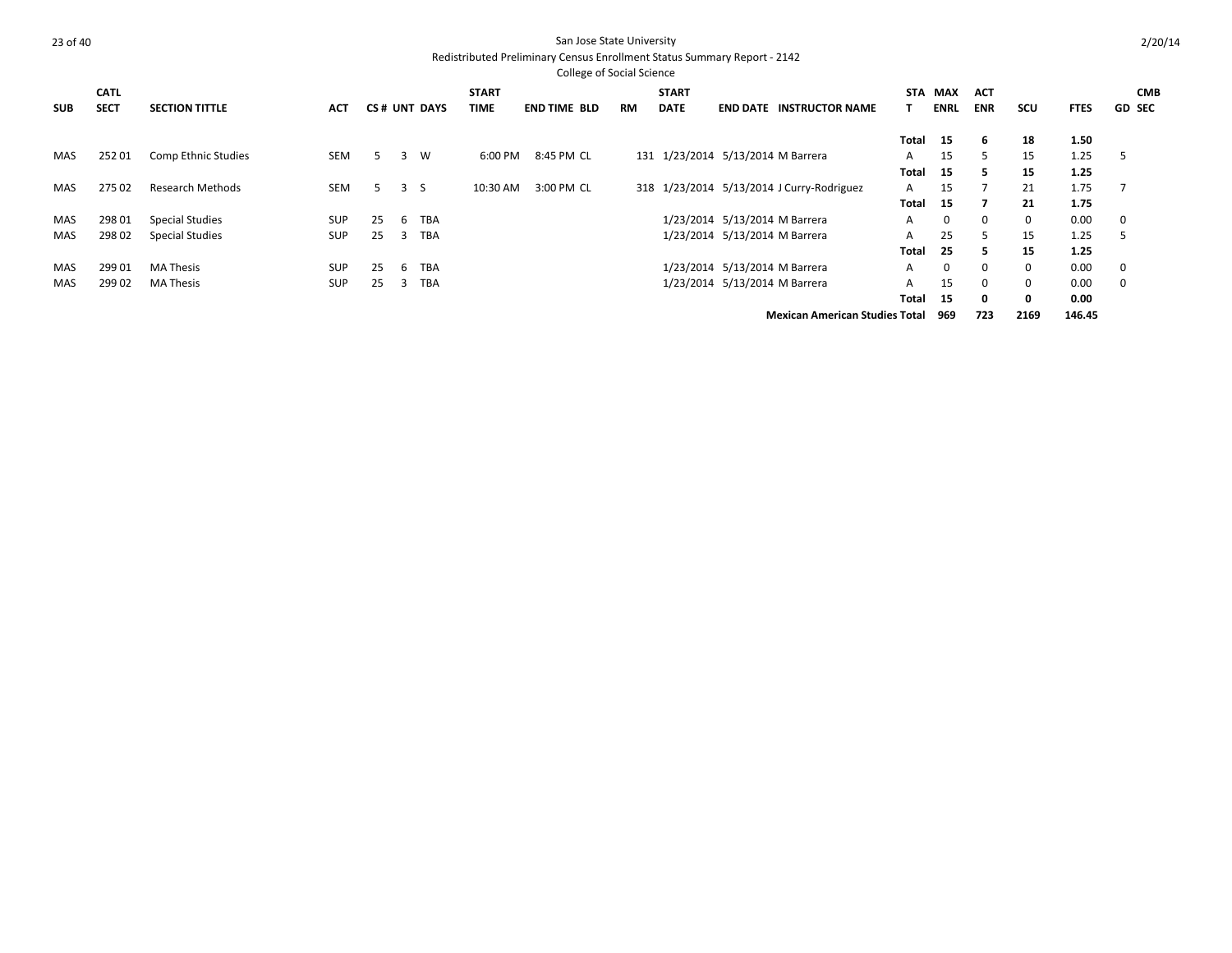.<br>College of Social Science

|             |                          |                            |            |                |                |                |              | Conced or bodier belence |      |              |                                   |                                           |                |             |                |             |             |                  |  |
|-------------|--------------------------|----------------------------|------------|----------------|----------------|----------------|--------------|--------------------------|------|--------------|-----------------------------------|-------------------------------------------|----------------|-------------|----------------|-------------|-------------|------------------|--|
|             | <b>CATL</b>              |                            |            |                |                |                | <b>START</b> |                          |      | <b>START</b> |                                   |                                           |                | STA MAX     | <b>ACT</b>     |             |             | <b>CMB</b>       |  |
| <b>SUB</b>  | <b>SECT</b>              | <b>SECTION TITTLE</b>      | <b>ACT</b> |                |                | CS# UNT DAYS   | <b>TIME</b>  | <b>END TIME BLD</b>      | RM   | <b>DATE</b>  |                                   | <b>END DATE INSTRUCTOR NAME</b>           | T              | <b>ENRL</b> | <b>ENR</b>     | scu         | <b>FTES</b> | <b>GD SEC</b>    |  |
|             |                          |                            |            |                |                |                |              |                          |      |              |                                   |                                           |                |             |                |             |             |                  |  |
|             | <b>Political Science</b> |                            |            |                |                |                |              |                          |      |              |                                   |                                           |                |             |                |             |             |                  |  |
|             |                          |                            |            |                |                |                |              |                          |      |              |                                   |                                           |                |             |                |             |             |                  |  |
| PADM        | 21001                    | Intro Pub Admin            | <b>SEM</b> | 5              |                | 3 M            | 6:00 PM      | 8:45 PM CL               |      |              | 306 1/23/2014 5/13/2014 F Edwards |                                           | Α              | 18          | 17             | 51          | 4.25        | 17               |  |
|             |                          |                            |            |                |                |                |              |                          |      |              |                                   |                                           | Total          | 18          | 17             | 51          | 4.25        |                  |  |
| PADM        | 21201                    | Admin Research             | <b>SEM</b> | 5              |                | 3 <sub>T</sub> | 6:00 PM      | 8:45 PM CL               |      |              | 306 1/23/2014 5/13/2014 P Haas    |                                           | A              | 18          | 17             | 51          | 4.25        | 17               |  |
|             |                          |                            |            |                |                |                |              |                          |      |              |                                   |                                           | Total          | 18          | 17             | 51          | 4.25        |                  |  |
| PADM        | 21301                    | Pol Analysis & Eval        | <b>SEM</b> | 5              |                | 3 <sub>T</sub> | 6:00 PM      | 8:45 PM DMH              | 149A |              | 1/23/2014 5/13/2014 F Edwards     |                                           | A              | 18          | 17             | 51          | 4.25        | 17               |  |
|             |                          |                            |            |                |                |                |              |                          |      |              |                                   |                                           | Total          | 18          | 17             | 51          | 4.25        |                  |  |
| PADM        | 214 01                   | Intro to Public Management | <b>SEM</b> | 5              | 3              | M              | 6:00 PM      | 8:45 PM DMH              |      |              |                                   | 161 1/23/2014 5/13/2014 D Goodrich        | Α              | 18          | 16             | 48          | 4.00        | 16 C             |  |
| <b>URBP</b> | 21401                    | Intro to Public Management | <b>SEM</b> | 5              | $\overline{3}$ | M              | 6:00 PM      | 8:45 PM DMH              |      |              |                                   | 161 1/23/2014 5/13/2014 D Goodrich        | A              | $\mathbf 0$ | $\mathbf 0$    | $\mathbf 0$ | 0.00        | $\mathbf 0$<br>C |  |
|             |                          |                            |            |                |                |                |              |                          |      |              |                                   |                                           | Total          | 18          | 16             | 48          | 4.00        |                  |  |
| PADM        | 21701                    | Org Theory                 | <b>SEM</b> |                | 3              |                |              |                          |      |              |                                   |                                           | X              | 0           | 0              | 0           | 0.00        | $\mathbf 0$      |  |
| PADM        | 21702                    | Org Theory                 | <b>SEM</b> | 5              | $\overline{3}$ | $\mathsf{T}$   | 6:00 PM      | 8:45 PM CL               |      |              | 127 1/23/2014 5/13/2014 D Shim    |                                           | A              | 18          | 13             | 39          | 3.25        | 13               |  |
|             |                          |                            |            |                |                |                |              |                          |      |              |                                   |                                           | Total          | 18          | 13             | 39          | 3.25        |                  |  |
| PADM        | 21801                    | <b>Public Budgeting</b>    | <b>SEM</b> |                | 3              |                |              |                          |      |              |                                   |                                           | Χ              | $\mathbf 0$ | 0              | 0           | 0.00        | $\mathbf 0$      |  |
| <b>PADM</b> | 21802                    | <b>Public Budgeting</b>    | <b>SEM</b> | 5              | $\overline{3}$ | $\mathsf{R}$   | 6:00 PM      | 8:45 PM CL               |      |              | 131 1/23/2014 5/13/2014 D Shim    |                                           | A              | 18          | 14             | 42          | 3.50        | 14               |  |
|             |                          |                            |            |                |                |                |              |                          |      |              |                                   |                                           | Total          | 18          | 14             | 42          | 3.50        |                  |  |
| PADM        | 21901                    | Pub Financial Adm          | <b>SEM</b> |                | 3              |                |              |                          |      |              |                                   |                                           | Χ              | $\Omega$    | $\Omega$       | $\Omega$    | 0.00        | $\mathbf 0$      |  |
| PADM        | 21902                    | Pub Financial Adm          | <b>SEM</b> | 5              | $\overline{3}$ | $\mathsf{R}$   |              | 6:00 PM 8:45 PM CL       |      |              | 129 1/23/2014 5/13/2014 T Tung    |                                           | A              | 18          | 12             | 36          | 3.00        | 12               |  |
|             |                          |                            |            |                |                |                |              |                          |      |              |                                   |                                           | Total          | 18          | 12             | 36          | 3.00        |                  |  |
| <b>PADM</b> | 22301                    | Law & Pub Admin            | <b>SEM</b> |                | 3              |                |              |                          |      |              |                                   |                                           | Х              | $\mathbf 0$ | $\mathbf 0$    | 0           | 0.00        | 0                |  |
| <b>PADM</b> | 22302                    | Law & Pub Admin            | <b>SEM</b> | 5              | 3              | W              | 6:00 PM      | 8:45 PM CL               |      |              | 129 1/23/2014 5/13/2014 K Nuger   |                                           | A              | 18          | 13             | 39          | 3.25        | 13               |  |
|             |                          |                            |            |                |                |                |              |                          |      |              |                                   |                                           | <b>Total</b>   | 18          | 13             | 39          | 3.25        |                  |  |
| PADM        | 28101                    | Pub Adm Internship         | <b>SUP</b> | 25             | $\overline{3}$ | W              | 3:00 PM      | 5:45 PM DMH              | 149A |              | 1/23/2014 5/13/2014 G Percival    |                                           | $\overline{A}$ | 5           | 5              | 15          | 1.25        | 5                |  |
|             |                          |                            |            |                |                |                |              |                          |      |              |                                   |                                           | Total          | -5          | 5              | 15          | 1.25        |                  |  |
| PADM        | 298 01                   | <b>Special Problems</b>    | <b>SUP</b> | 25             | 3              | TBA            |              |                          |      |              | 1/23/2014 5/13/2014 F Edwards     |                                           | A              | 10          | $\overline{7}$ | 21          | 1.75        | 7                |  |
| PADM        | 298 02                   | <b>Special Problems</b>    | <b>SUP</b> | 25             | $\overline{3}$ | TBA            |              |                          |      |              | 1/23/2014 5/13/2014 D Shim        |                                           | Α              | 10          | 3              | 9           | 0.75        | 3                |  |
| <b>PADM</b> | 298 03                   | <b>Special Problems</b>    | <b>SUP</b> | 25             | 3              | TBA            |              |                          |      |              | 1/23/2014 5/13/2014 G Percival    |                                           | A              | 10          | 1              | 3           | 0.25        | 1                |  |
| PADM        | 298 04                   | <b>Special Problems</b>    | <b>SUP</b> | 25             | 3              | <b>TBA</b>     |              |                          |      |              | 1/23/2014 5/13/2014 P Haas        |                                           | A              | 10          | 1              | 3           | 0.25        | 1                |  |
| PADM        | 298 05                   | <b>Special Problems</b>    | <b>SUP</b> | 25             | $\overline{3}$ | <b>TBA</b>     |              |                          |      |              | 1/23/2014 5/13/2014               |                                           | A              | 10          | $\mathbf 0$    | 0           | 0.00        | $\mathbf 0$      |  |
|             |                          |                            |            |                |                |                |              |                          |      |              |                                   |                                           | Total          | 50          | 12             | 36          | 3.00        |                  |  |
| <b>POLS</b> | 101                      | Amer Govt                  | <b>LEC</b> |                | $\overline{3}$ |                |              |                          |      |              |                                   |                                           | Χ              | $\mathbf 0$ | $\mathbf 0$    | 0           | 0.00        | 0                |  |
| <b>POLS</b> | 102                      | Amer Govt                  | <b>LEC</b> | $\overline{2}$ | 3              | <b>TR</b>      | 1:30 PM      | 2:45 PM DMH              | 149A |              | 1/23/2014 5/13/2014 D Shim        |                                           | A              | 35          | 35             | 105         | 7.00        | 0                |  |
| <b>POLS</b> | 103                      | Amer Govt                  | <b>LEC</b> | $\overline{2}$ | 3              | MW             | 1:30 PM      | 2:45 PM DMH              | 149A |              | 1/23/2014 5/13/2014 K Nuger       |                                           | A              | 35          | 38             | 114         | 7.60        | $\mathbf 0$      |  |
| <b>POLS</b> | 104                      | Amer Govt                  | <b>LEC</b> |                | $\overline{3}$ |                |              |                          |      |              |                                   |                                           | X              | $\mathbf 0$ | $\mathbf 0$    | 0           | 0.00        | 0                |  |
| <b>POLS</b> | 105                      | Amer Govt                  | <b>LEC</b> | $\overline{2}$ | 3              | <b>TR</b>      |              | 9:00 AM 10:15 AM HGH     |      |              |                                   | 217 1/23/2014 5/13/2014 M Currin-Percival | A              | 35          | 34             | 102         | 6.80        | 0                |  |
| <b>POLS</b> | 180                      | Amer Govt                  | <b>LEC</b> | $\overline{2}$ | 3              | TBA            |              |                          |      |              | 1/23/2014 5/13/2014 J Brent       |                                           | A              | 35          | 36             | 108         | 7.20        | 0                |  |
| <b>POLS</b> | 181                      | Amer Govt                  | <b>LEC</b> | $\overline{2}$ | 3              | TBA            |              |                          |      |              | 1/23/2014 5/13/2014 J Brent       |                                           | A              | 35          | 33             | 99          | 6.60        | $\mathbf 0$      |  |
|             |                          |                            |            |                |                |                |              |                          |      |              |                                   |                                           | Total          | 175         | 176            | 528         | 35.20       |                  |  |
| <b>POLS</b> | 201                      | Intro Comp Pol             | <b>LEC</b> |                | 3              |                |              |                          |      |              |                                   |                                           | Χ              | $\mathbf 0$ | 0              | 0           | 0.00        | 0                |  |
| <b>POLS</b> | 202                      | Intro Comp Pol             | LEC        | $\overline{2}$ | 3              | MW             |              | 10:30 AM 11:45 AM DMH    |      |              | 161 1/23/2014 5/13/2014 D Dudley  |                                           | A              | 35          | 35             | 105         | 7.00        | $\mathbf 0$      |  |
| <b>POLS</b> | 203                      | Intro Comp Pol             | <b>LEC</b> | $\overline{2}$ | $\overline{3}$ | TR             |              | 7:30 AM 8:45 AM DMH      |      |              | 162 1/23/2014 5/13/2014 S Pinnell |                                           | A              | 35          | 34             | 102         | 6.80        | $\mathbf 0$      |  |
|             |                          |                            |            |                |                |                |              |                          |      |              |                                   |                                           | Total          | 70          | 69             | 207         | 13.80       |                  |  |
| POLS        | 301                      | Intro Pol Thought          | LEC        | 3              | 3              | <b>TR</b>      |              | 9:00 AM 10:15 AM HGH     |      |              | 116 1/23/2014 5/13/2014 L Quill   |                                           | Α              | 35          | 36             | 108         | 7.20        | 0                |  |
| POLS        | 302                      | Intro Pol Thought          | <b>LEC</b> | 3              | $\overline{3}$ | <b>TR</b>      |              | 10:30 AM 11:45 AM HGH    |      |              | 116 1/23/2014 5/13/2014 L Quill   |                                           | Α              | 35          | 38             | 114         | 7.60        | $\mathbf 0$      |  |
|             |                          |                            |            |                |                |                |              |                          |      |              |                                   |                                           | Total          | 70          | 74             | 222         | 14.80       |                  |  |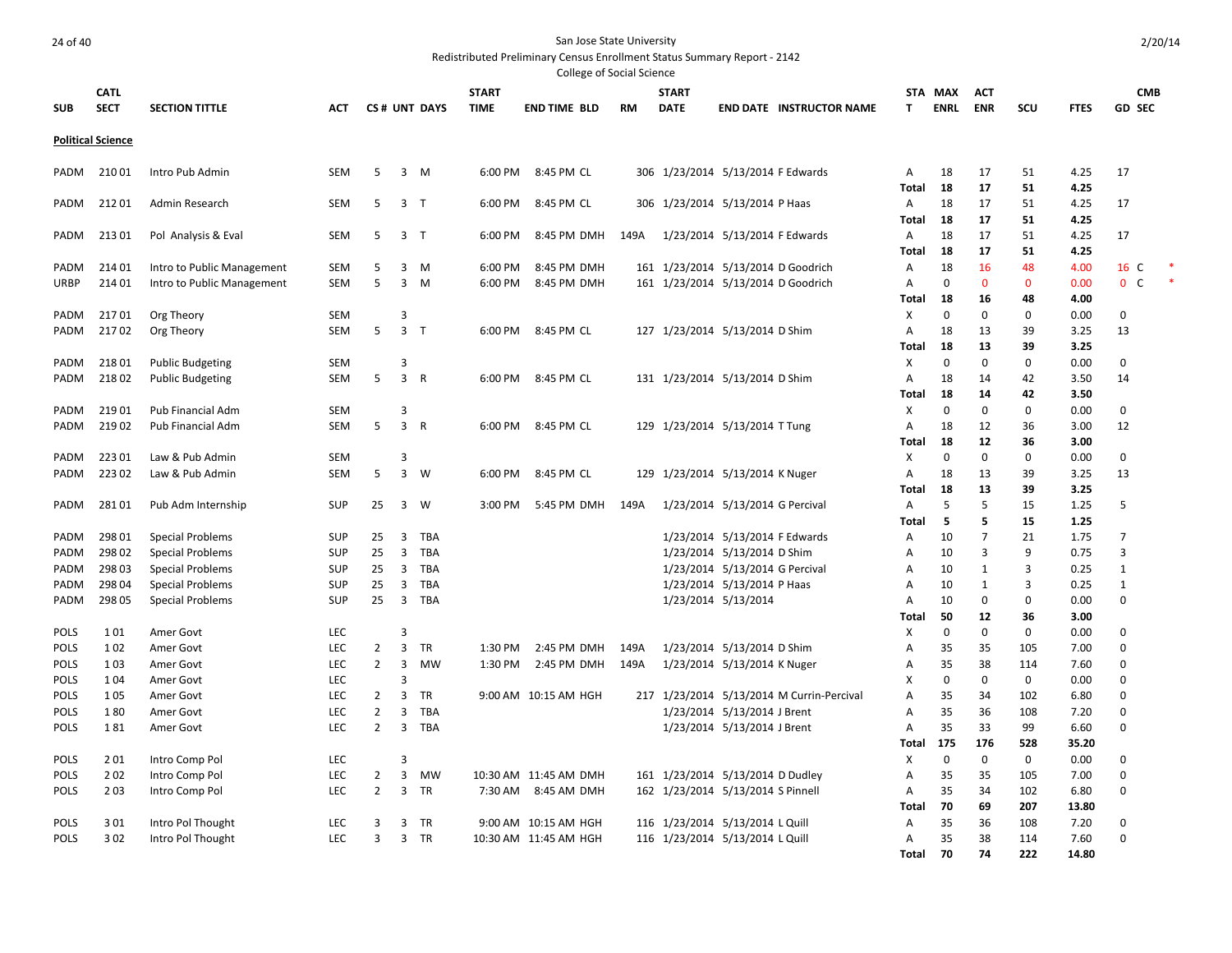|             |             |                              |            |                         |                |              |              | <b>College of Social Science</b> |           |                                       |                                |                                 |              |             |              |              |             |                |              |        |
|-------------|-------------|------------------------------|------------|-------------------------|----------------|--------------|--------------|----------------------------------|-----------|---------------------------------------|--------------------------------|---------------------------------|--------------|-------------|--------------|--------------|-------------|----------------|--------------|--------|
|             | <b>CATL</b> |                              |            |                         |                |              | <b>START</b> |                                  |           | <b>START</b>                          |                                |                                 | <b>STA</b>   | <b>MAX</b>  | <b>ACT</b>   |              |             |                | <b>CMB</b>   |        |
| <b>SUB</b>  | <b>SECT</b> | <b>SECTION TITTLE</b>        | <b>ACT</b> |                         |                | CS# UNT DAYS | <b>TIME</b>  | <b>END TIME BLD</b>              | <b>RM</b> | <b>DATE</b>                           |                                | <b>END DATE INSTRUCTOR NAME</b> | T.           | <b>ENRL</b> | <b>ENR</b>   | SCU          | <b>FTES</b> | <b>GD SEC</b>  |              |        |
| <b>POLS</b> | 401         | Intro Intl Rel               | LEC        | 2                       | 3              | MW           |              | 10:30 AM 11:45 AM DMH            | 149A      |                                       |                                | 1/23/2014 5/13/2014 K Sasikumar | A            | 35          | 33           | 99           | 6.60        | 0              |              |        |
| <b>POLS</b> | 402         | Intro Intl Rel               | <b>LEC</b> | $\overline{2}$          | $\overline{3}$ | TR           |              | 10:30 AM 11:45 AM DMH            | 149A      |                                       |                                | 1/23/2014 5/13/2014 K Sasikumar | Α            | 35          | 32           | 96           | 6.40        | 0              |              |        |
|             |             |                              |            |                         |                |              |              |                                  |           |                                       |                                |                                 | Total        | 70          | 65           | 195          | 13.00       |                |              |        |
| <b>POLS</b> | 15B01       | U.S. Hist/Govt               | <b>LEC</b> | 3                       | $\overline{3}$ | <b>MW</b>    |              | 9:00 AM 10:15 AM DMH             |           | 150 1/23/2014 5/13/2014 I Jerke       |                                |                                 | Α            | $\mathbf 0$ | 42           | 126          | 8.40        | 0 <sup>o</sup> |              | $\ast$ |
| <b>POLS</b> | 15B 02      | U.S. Hist/Govt               | <b>LEC</b> | $\overline{3}$          | 3              | MW           |              | 10:30 AM 11:45 AM DMH            |           | 150 1/23/2014 5/13/2014 I Jerke       |                                |                                 | Α            | 0           | 43           | 129          | 8.60        | $\mathbf 0$    | $\mathsf{C}$ | $\ast$ |
| <b>POLS</b> | 15B03       | U.S. Hist/Govt               | <b>LEC</b> | 3                       | 3              | MW           |              | 12:00 PM 1:15 PM DMH             |           | 150 1/23/2014 5/13/2014 M Wilson      |                                |                                 | A            | $\mathbf 0$ | 42           | 126          | 8.40        | 0 <sup>o</sup> |              | *      |
| <b>POLS</b> | 15B 04      | U.S. Hist/Govt               | <b>LEC</b> | 3                       | 3              | MW           | 1:30 PM      | 2:45 PM DMH                      |           | 150 1/23/2014 5/13/2014 I Jerke       |                                |                                 | A            | $\Omega$    | 42           | 126          | 8.40        | $\mathbf{0}$   | C            | *      |
| <b>POLS</b> | 15B 05      | U.S. Hist/Govt               | <b>LEC</b> | 3                       | $\overline{3}$ | MW           | 3:00 PM      | 4:15 PM DMH                      |           | 150 1/23/2014 5/13/2014 L Guardino    |                                |                                 | A            | $\mathbf 0$ | 42           | 126          | 8.40        | 0 <sup>o</sup> |              | *      |
| <b>POLS</b> | 15B 06      | U.S. Hist/Govt               | <b>LEC</b> | 3                       | 3              | M            | 6:00 PM      | 8:45 PM DMH                      |           | 150 1/23/2014 5/13/2014 M Wilson      |                                |                                 | Α            | $\Omega$    | 42           | 126          | 8.40        | 0              | $\mathsf{C}$ |        |
| <b>POLS</b> | 15B 07      | U.S. Hist/Govt               | <b>LEC</b> | 3                       |                | 3 TR         | 7:30 AM      | 8:45 AM DMH                      |           | 150 1/23/2014 5/13/2014 R Cirivilleri |                                |                                 | A            | $\Omega$    | 43           | 129          | 8.60        | 0 <sup>o</sup> |              |        |
| <b>POLS</b> | 15B 08      | U.S. Hist/Govt               | <b>LEC</b> | 3                       | 3              | <b>TR</b>    |              | 9:00 AM 10:15 AM DMH             |           | 150 1/23/2014 5/13/2014 R Cirivilleri |                                |                                 | A            | $\Omega$    | 42           | 126          | 8.40        | $\mathbf{0}$   | C            | $\ast$ |
| <b>POLS</b> | 15B 09      | U.S. Hist/Govt               | <b>LEC</b> | 3                       |                | 3 TR         |              | 10:30 AM 11:45 AM DMH            |           | 150 1/23/2014 5/13/2014 M McBane      |                                |                                 | Α            | $\Omega$    | 43           | 129          | 8.60        | 0 <sup>o</sup> |              |        |
| <b>POLS</b> | 15B 10      | U.S. Hist/Govt               | LEC.       | 3                       | 3              | <b>TR</b>    | 12:00 PM     | 1:15 PM DMH                      |           | 150 1/23/2014 5/13/2014 M McBane      |                                |                                 | Α            | $\Omega$    | 42           | 126          | 8.40        | 0              | $\mathsf{C}$ |        |
| <b>POLS</b> | 15B 11      | U.S. Hist/Govt               | <b>LEC</b> | 3                       | 3              | TR           | 1:30 PM      | 2:45 PM DMH                      |           | 150 1/23/2014 5/13/2014 R Cirivilleri |                                |                                 | Α            | $\Omega$    | 42           | 126          | 8.40        | $\mathbf{0}$   | $\mathsf{C}$ |        |
| <b>POLS</b> | 15B 12      | U.S. Hist/Govt               | <b>LEC</b> | $\overline{3}$          | $\overline{3}$ | <b>TR</b>    | 3:00 PM      | 4:15 PM DMH                      |           | 150 1/23/2014 5/13/2014 I Jerke       |                                |                                 | A            | $\Omega$    | 42           | 126          | 8.40        | $\mathbf{0}$   | C            |        |
|             |             |                              |            |                         |                |              |              |                                  |           |                                       |                                |                                 | Total        | 0           | 507          | 1521         | 101.40      |                |              |        |
| POLS        | 20 02       | Controv Legal Iss            | <b>LEC</b> |                         | 3              |              |              |                                  |           |                                       |                                |                                 | X            | $\mathbf 0$ | $\mathbf{0}$ | $\mathbf 0$  | 0.00        | $\Omega$       |              |        |
| <b>POLS</b> | 20 03       | Controv Legal Iss            | <b>LEC</b> | 3                       | 3              | MW           | 7:30 AM      | 8:45 AM DMH                      |           | 354 1/23/2014 5/13/2014 S Pinnell     |                                |                                 | A            | 30          | 29           | 87           | 5.80        | $\Omega$       |              |        |
| <b>POLS</b> | 20 04       | Controv Legal Iss            | <b>LEC</b> | 3                       | 3              | <b>MW</b>    |              | 10:30 AM 11:45 AM CL             |           | 243 1/23/2014 5/13/2014 S Benson      |                                |                                 | Α            | 30          | 30           | 90           | 6.00        | 0              |              |        |
| <b>POLS</b> | 2080        | Controv Legal Iss            | <b>LEC</b> |                         | 3              |              |              |                                  |           |                                       |                                |                                 | X            | $\mathbf 0$ | $\mathbf 0$  | 0            | 0.00        | 0              |              |        |
| <b>POLS</b> | 2081        | Controv Legal Iss            | LEC        | 3                       | 3              | <b>TBA</b>   |              |                                  |           |                                       | 1/23/2014 5/13/2014 J Brent    |                                 | Α            | 30          | 22           | 66           | 4.40        | $\mathbf 0$    |              |        |
| <b>POLS</b> | 2082        | Controv Legal Iss            | <b>LEC</b> | 3                       | 3              | <b>TBA</b>   |              |                                  |           |                                       | 1/23/2014 5/13/2014 S Gordon   |                                 | Α            | 30          | 29           | 87           | 5.80        | $\Omega$       |              |        |
|             |             |                              |            |                         |                |              |              |                                  |           |                                       |                                |                                 | Total        | 120         | 110          | 330          | 22.00       |                |              |        |
| <b>POLS</b> |             | 100W 01 Writing Workshop     | <b>SEM</b> | $\overline{4}$          | 3              | MW           |              | 9:00 AM 10:15 AM HGH             |           | 116 1/23/2014 5/13/2014 S Benson      |                                |                                 | Α            | 25          | 31           | 93           | 6.20        | $\Omega$       |              |        |
|             |             |                              |            |                         |                |              |              |                                  |           |                                       |                                |                                 | Total        | 25          | 31           | 93           | 6.20        |                |              |        |
| <b>POLS</b> | 103 01      | <b>Local Politics</b>        | <b>LEC</b> | $\overline{2}$          | 3              | M            | 6:00 PM      | 8:45 PM DMH                      | 149A      |                                       | 1/23/2014 5/13/2014 G Percival |                                 | Α            | 35          | 39           | 117          | 8.00        | 4              | C            |        |
| URBP        | 103 01      | <b>Local Politics</b>        | LEC        | $\overline{2}$          | $\overline{3}$ | M            | 6:00 PM      | 8:45 PM DMH                      | 149A      |                                       | 1/23/2014 5/13/2014 G Percival |                                 | Α            | $\mathbf 0$ | $\mathbf{0}$ | $\mathbf{0}$ | 0.00        | $\overline{0}$ | C            | $\ast$ |
|             |             |                              |            |                         |                |              |              |                                  |           |                                       |                                |                                 | Total        | 35          | 39           | 117          | 8.00        |                |              |        |
| <b>POLS</b> | 10701       | Pol & Pub Opinion            | <b>LEC</b> | 2                       | 3              | MW           | 3:00 PM      | 4:15 PM DMH                      |           | 161 1/23/2014 5/13/2014 M Jackson     |                                |                                 | Α            | 35          | 36           | 108          | 7.20        | 0              |              |        |
|             |             |                              |            |                         |                |              |              |                                  |           |                                       |                                |                                 | <b>Total</b> | 35          | 36           | 108          | 7.20        |                |              |        |
| POLS        | 109 01      | Women and Politics           | <b>LEC</b> | $\overline{2}$          | $\overline{3}$ | MW           | 1:30 PM      | 2:45 PM MH                       |           | 322 1/23/2014 5/13/2014 S Benson      |                                |                                 | Α            | 35          | 35           | 105          | 7.00        | 0              |              |        |
|             |             |                              |            |                         |                |              |              |                                  |           |                                       |                                |                                 | Total        | 35          | 35           | 105          | 7.00        |                |              |        |
| <b>POLS</b> | 12001       | U S Law and Society          | <b>LEC</b> | 2                       | 3              | MW           |              | 9:00 AM 10:15 AM DMH             |           | 161 1/23/2014 5/13/2014 K Nuger       |                                |                                 | Α            | 35          | 37           | 111          | 7.40        | $\mathbf 0$    |              |        |
|             |             |                              |            |                         |                |              |              |                                  |           |                                       |                                |                                 | <b>Total</b> | 35          | 37           | 111          | 7.40        |                |              |        |
| POLS        |             | 121A 01 Institutional Powers | <b>LEC</b> | $\overline{\mathbf{3}}$ |                | 3 TR         |              | 9:00 AM 10:15 AM CL              |           | 303 1/23/2014 5/13/2014 J Brent       |                                |                                 | Α            | 35          | 23           | 69           | 4.60        | 0              |              |        |
|             |             |                              |            |                         |                |              |              |                                  |           |                                       |                                |                                 | <b>Total</b> | 35          | 23           | 69           | 4.60        |                |              |        |
| <b>POLS</b> |             | 121C 01 Civil Rights         | <b>LEC</b> | $\overline{2}$          | 3              | MW           |              | 10:30 AM 11:45 AM DMH            |           | 208 1/23/2014 5/13/2014 K Nuger       |                                |                                 | Α            | 35          | 27           | 81           | 5.40        | 0              |              |        |
|             |             |                              |            |                         |                |              |              |                                  |           |                                       |                                |                                 | <b>Total</b> | 35          | 27           | 81           | 5.40        |                |              |        |
| <b>POLS</b> | 13001       | <b>Public Policy</b>         | <b>LEC</b> | $\mathbf{2}$            | 3              | <b>MW</b>    |              | 12:00 PM  1:15 PM DMH            | 149A      |                                       | 1/23/2014 5/13/2014 G Percival |                                 | Α            | 35          | 37           | 111          | 7.40        | 0              |              |        |
|             |             |                              |            |                         |                |              |              |                                  |           |                                       |                                |                                 | <b>Total</b> | 35          | 37           | 111          | 7.40        |                |              |        |
| <b>POLS</b> | 14101       | <b>Eurasian Politics</b>     | LEC        | $\overline{2}$          | 3              | <b>TR</b>    |              | 10:30 AM 11:45 AM CL             |           | 303 1/23/2014 5/13/2014 S Pinnell     |                                |                                 | Α            | 35          | 33           | 99           | 6.60        | $\mathbf 0$    |              |        |
|             |             |                              |            |                         |                |              |              |                                  |           |                                       |                                |                                 | Total        | 35          | 33           | 99           | 6.60        |                |              |        |
| <b>POLS</b> | 146 01      | Latin American Pol           | LEC        | 2                       | 3              | MW           |              | 12:00 PM 1:15 PM DMH             |           | 161 1/23/2014 5/13/2014 D Dudley      |                                |                                 | Α            | 35          | 36           | 108          | 7.20        | $\mathbf 0$    |              |        |
|             |             |                              |            |                         |                |              |              |                                  |           |                                       |                                |                                 | Total        | 35          | 36           | 108          | 7.20        |                |              |        |
| <b>POLS</b> | 15001       | War and Peace                | LEC        | $\overline{2}$          | 3              | TR           | 1:30 PM      | 2:45 PM DMH                      |           | 234 1/23/2014 5/13/2014 S Pinnell     |                                |                                 | A            | 35          | 37           | 111          | 7.40        | $\mathbf 0$    |              |        |
| POLS        | 15080       | War and Peace                | <b>LEC</b> | $\overline{2}$          |                | 3 TBA        |              |                                  |           |                                       |                                | 1/23/2014 5/13/2014 K Sasikumar | Α            | 35          | 36           | 108          | 7.20        | $\mathbf 0$    |              |        |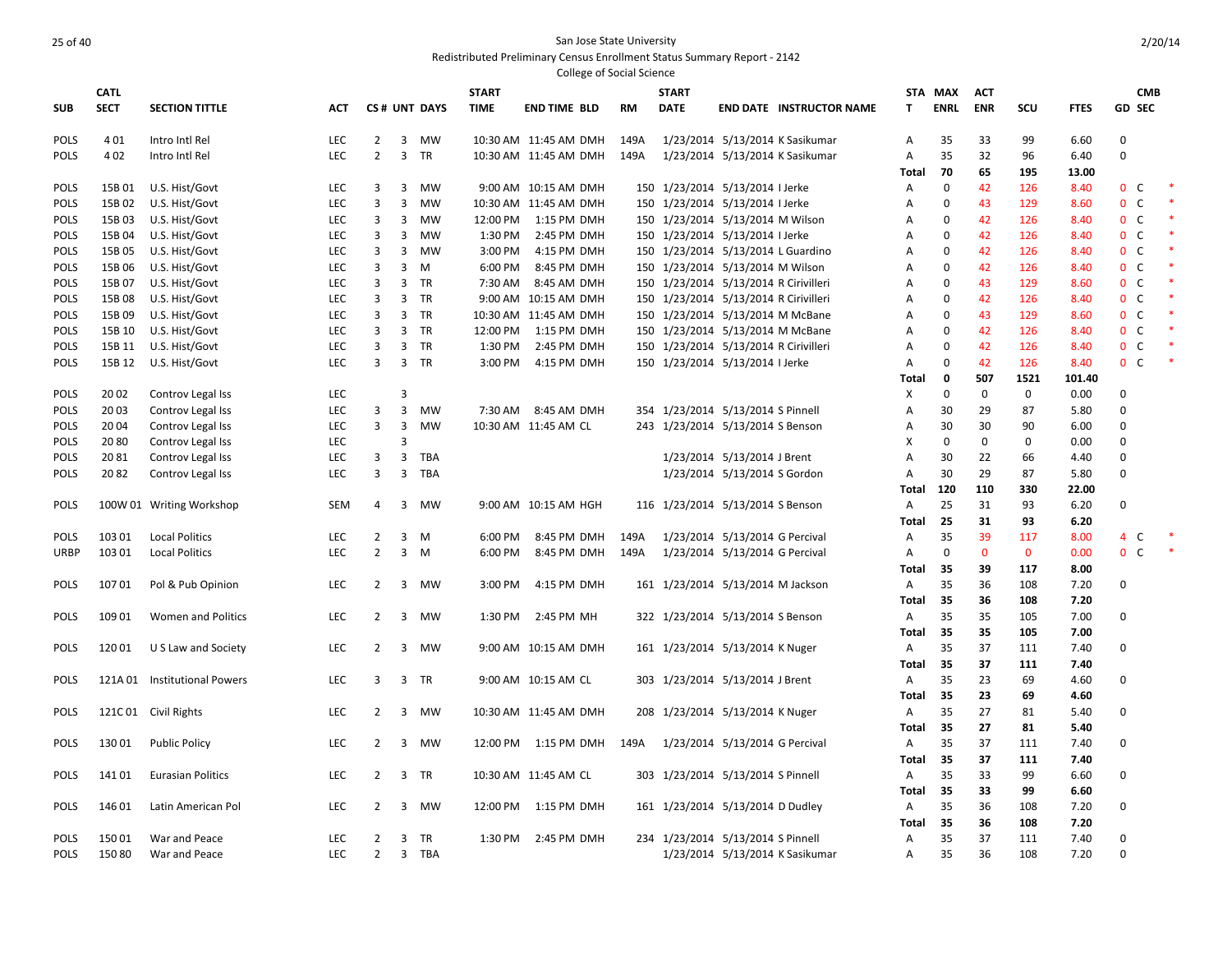|             |             |                           |            |                |                |              |              | <b>College of Social Science</b> |           |              |                                           |                                 |                |             |            |              |             |               |            |
|-------------|-------------|---------------------------|------------|----------------|----------------|--------------|--------------|----------------------------------|-----------|--------------|-------------------------------------------|---------------------------------|----------------|-------------|------------|--------------|-------------|---------------|------------|
|             | <b>CATL</b> |                           |            |                |                |              | <b>START</b> |                                  |           | <b>START</b> |                                           |                                 |                | STA MAX     | <b>ACT</b> |              |             |               | <b>CMB</b> |
| <b>SUB</b>  | <b>SECT</b> | <b>SECTION TITTLE</b>     | АСТ        |                |                | CS# UNT DAYS | <b>TIME</b>  | <b>END TIME BLD</b>              | <b>RM</b> | <b>DATE</b>  |                                           | <b>END DATE INSTRUCTOR NAME</b> | т              | <b>ENRL</b> | <b>ENR</b> | scu          | <b>FTES</b> | <b>GD SEC</b> |            |
|             |             |                           |            |                |                |              |              |                                  |           |              |                                           |                                 | Total          | -70         | 73         | 219          | 14.60       |               |            |
| <b>POLS</b> |             | 152B 01 Model UN          | <b>LEC</b> | $\overline{2}$ | 3              | <b>TR</b>    | 3:00 PM      | 4:15 PM HGH                      |           |              | 116 1/23/2014 5/13/2014 L Quill           |                                 | A              | 25          | 25         | 75           | 5.00        | 0             |            |
|             |             |                           |            |                |                |              |              |                                  |           |              |                                           |                                 | Total          | 25          | 25         | 75           | 5.00        |               |            |
| <b>POLS</b> |             | 160B 01 Modern Pol Though | <b>LEC</b> | 3              | 3              | <b>TR</b>    | 1:30 PM      | 2:45 PM HGH                      |           |              | 116 1/23/2014 5/13/2014 L Quill           |                                 | A              | 35          | 40         | 120          | 8.00        | $\Omega$      |            |
|             |             |                           |            |                |                |              |              |                                  |           |              |                                           |                                 | Total          | 35          | 40         | 120          | 8.00        |               |            |
| <b>POLS</b> | 16301       | Amer Pol Thought          | <b>LEC</b> | 3              | 3              | MW           |              | 10:30 AM 11:45 AM DMH            |           |              | 234 1/23/2014 5/13/2014 K Peter           |                                 | Α              | 35          | 34         | 102          | 6.80        | 0             |            |
|             |             |                           |            |                |                |              |              |                                  |           |              |                                           |                                 | Total          | 35          | 34         | 102          | 6.80        |               |            |
| <b>POLS</b> | 18001       | <b>Indiv Studies</b>      | SUP        | 36             | 3              | TBA          |              |                                  |           |              | 1/23/2014 5/13/2014 P Haas                |                                 | A              | 10          | 1          | 3            | 0.25        | 1             |            |
| <b>POLS</b> | 18002       | <b>Indiv Studies</b>      | <b>SUP</b> | 36             | 3              | TBA          |              |                                  |           |              | 1/23/2014 5/13/2014                       |                                 | Α              | 10          | 0          | 0            | 0.00        | $\mathbf 0$   |            |
| <b>POLS</b> | 18003       | <b>Indiv Studies</b>      | <b>SUP</b> | 36             | $\overline{3}$ | <b>TBA</b>   |              |                                  |           |              | 1/23/2014 5/13/2014                       |                                 | A              | 10          | 0          | 0            | 0.00        | $\Omega$      |            |
| <b>POLS</b> | 18004       | <b>Indiv Studies</b>      | <b>SUP</b> | 36             | 3              | <b>TBA</b>   |              |                                  |           |              | 1/23/2014 5/13/2014                       |                                 | A              | 10          | 0          | 0            | 0.00        | $\Omega$      |            |
| <b>POLS</b> | 18005       | <b>Indiv Studies</b>      | <b>SUP</b> | 36             | 3              | <b>TBA</b>   |              |                                  |           |              | 1/23/2014 5/13/2014                       |                                 | A              | 10          | 0          | 0            | 0.00        | $\Omega$      |            |
| <b>POLS</b> | 18006       | <b>Indiv Studies</b>      | <b>SUP</b> | 36             | $\overline{2}$ | <b>TBA</b>   |              |                                  |           |              | 1/23/2014 5/13/2014                       |                                 | A              | 10          | 0          | 0            | 0.00        | $\Omega$      |            |
| <b>POLS</b> | 18007       | <b>Indiv Studies</b>      | SUP        | 36             | 1              | <b>TBA</b>   |              |                                  |           |              | 1/23/2014 5/13/2014 D Shim                |                                 | A              | 10          | 1          | 1            | 0.08        | 1             |            |
| <b>POLS</b> | 18008       | <b>Indiv Studies</b>      | <b>SUP</b> | 36             | 1              | <b>TBA</b>   |              |                                  |           |              | 1/23/2014 5/13/2014 C Danopoulos          |                                 | A              | 10          | 1          | $\mathbf{1}$ | 0.07        | $\mathbf 0$   |            |
|             |             |                           |            |                |                |              |              |                                  |           |              |                                           |                                 | Total          | 80          | 3          | 5            | 0.40        |               |            |
| <b>POLS</b> | 18101       | Internships               | SEM        | 6              | 3              | W            | 3:00 PM      | 5:45 PM DMH                      | 149A      |              | 1/23/2014 5/13/2014 G Percival            |                                 | A              | 15          | 15         | 45           | 3.00        | 0             |            |
|             |             |                           |            |                |                |              |              |                                  |           |              |                                           |                                 | Total          | 15          | 15         | 45           | 3.00        |               |            |
| <b>POLS</b> | 18401       | <b>Directed Reading</b>   | <b>SUP</b> | 36             | 3              | <b>TBA</b>   |              |                                  |           |              | 1/23/2014 5/13/2014 C Danopoulos          |                                 | A              | 10          | 4          | 12           | 0.80        | $\Omega$      |            |
| <b>POLS</b> | 18402       | <b>Directed Reading</b>   | <b>SUP</b> | 36             | 3              | <b>TBA</b>   |              |                                  |           |              | 1/23/2014 5/13/2014 F Edwards             |                                 | A              | 10          | 2          | 6            | 0.40        | $\Omega$      |            |
| <b>POLS</b> | 18403       | Directed Reading          | <b>SUP</b> | 36             | 3              | TBA          |              |                                  |           |              | 1/23/2014 5/13/2014 L Quill               |                                 | A              | 10          | 1          | 3            | 0.20        | $\Omega$      |            |
| <b>POLS</b> | 18404       | <b>Directed Reading</b>   | <b>SUP</b> | 36             | $\overline{3}$ | <b>TBA</b>   |              |                                  |           |              | 1/23/2014 5/13/2014                       |                                 | A              | 10          | 0          | 0            | 0.00        | $\Omega$      |            |
| <b>POLS</b> | 184 05      | <b>Directed Reading</b>   | SUP        | 36             | 3              | <b>TBA</b>   |              |                                  |           |              | 1/23/2014 5/13/2014                       |                                 | A              | 10          | 0          | 0            | 0.00        | 0             |            |
| <b>POLS</b> | 184 06      | <b>Directed Reading</b>   | <b>SUP</b> | 36             | 1              | <b>TBA</b>   |              |                                  |           |              | 1/23/2014 5/13/2014 K Peter               |                                 | A              | 10          | 1          | 1            | 0.07        | 0             |            |
|             |             |                           |            |                |                |              |              |                                  |           |              |                                           |                                 | Total          | 60          | 8          | 22           | 1.47        |               |            |
| <b>POLS</b> | 19001       | Senior Seminar            | SEM        | .5.            | 3              | <b>MW</b>    |              | 9:00 AM 10:15 AM CL              |           |              | 303 1/23/2014 5/13/2014 F Edwards         |                                 | A              | 20          | 22         | 66           | 4.40        | $\mathbf 0$   |            |
| <b>POLS</b> | 19002       | Senior Seminar            | <b>SEM</b> | 5              | 3              | <b>MW</b>    |              | 1:30 PM 2:45 PM DMH              |           |              | 161 1/23/2014 5/13/2014 K Sasikumar       |                                 | $\overline{A}$ | 20          | 24         | 72           | 4.80        | 0             |            |
|             |             |                           |            |                |                |              |              |                                  |           |              |                                           |                                 | Total          | 40          | 46         | 138          | 9.20        |               |            |
| <b>POLS</b> | 190H 01     | <b>Honors Thesis</b>      | SUP        | 25             | 1              | <b>TBA</b>   |              |                                  |           |              | 1/23/2014 5/13/2014 F Edwards             |                                 | A              | -5          | 1          | 1            | 0.07        | 0             |            |
| <b>POLS</b> |             | 190H 02 Honors Thesis     | <b>SUP</b> | 25             | 1              | <b>TBA</b>   |              |                                  |           |              | 1/23/2014 5/13/2014 K Sasikumar           |                                 | A              | .5          | 5          | 5            | 0.33        | 0             |            |
|             |             |                           |            |                |                |              |              |                                  |           |              |                                           |                                 | Total          | 10          | 6          | 6            | 0.40        |               |            |
| <b>POLS</b> |             | 195A 01 Political Inquiry | <b>LEC</b> | 3              | 3              | <b>MW</b>    |              | 10:30 AM 11:45 AM CL             |           |              | 303 1/23/2014 5/13/2014 M Jackson         |                                 | A              | 35          | 36         | 108          | 7.20        | 0             |            |
| <b>POLS</b> | 195A 02     | Political Inquiry         | <b>LEC</b> |                | 3              |              |              |                                  |           |              |                                           |                                 | X              | 0           | 0          | $\mathbf 0$  | 0.00        | 0             |            |
| <b>POLS</b> |             | 195A 03 Political Inquiry | <b>LEC</b> | 3              | 3              | <b>TR</b>    | 12:00 PM     | 1:15 PM DMH                      |           |              | 359 1/23/2014 5/13/2014 M Currin-Percival |                                 | A              | 35          | 23         | 69           | 4.60        | $\Omega$      |            |
|             |             |                           |            |                |                |              |              |                                  |           |              |                                           |                                 | Total          | 70          | 59         | 177          | 11.80       |               |            |

**Political Science Total 1484 1780 5322 361.87**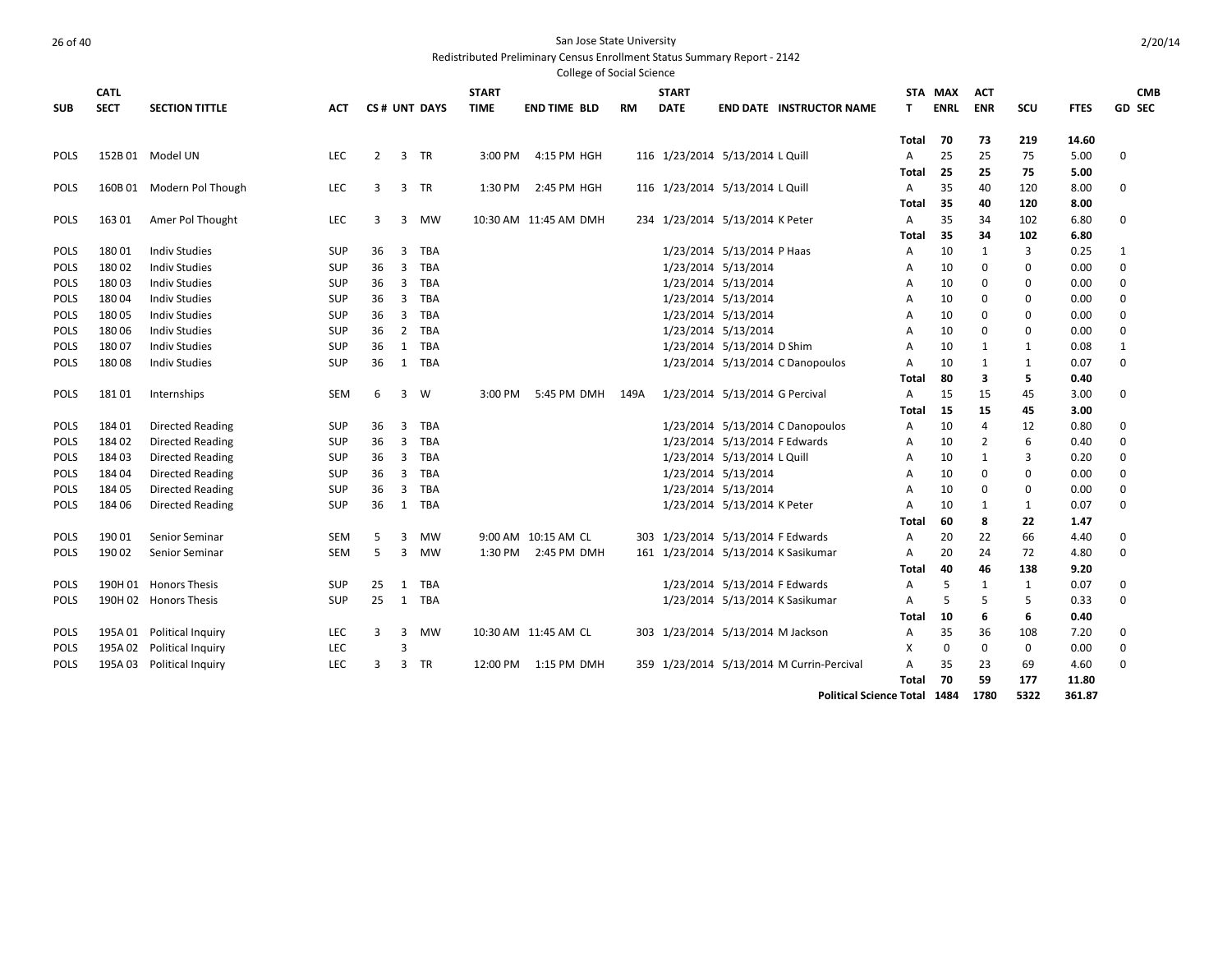|                            |                |                          |                          |                                  |        |                 |              | College of Social Science           |           |                                    |                                        |                |             |             |             |                |                            |               |
|----------------------------|----------------|--------------------------|--------------------------|----------------------------------|--------|-----------------|--------------|-------------------------------------|-----------|------------------------------------|----------------------------------------|----------------|-------------|-------------|-------------|----------------|----------------------------|---------------|
|                            | <b>CATL</b>    |                          |                          |                                  |        |                 | <b>START</b> |                                     |           | <b>START</b>                       |                                        |                | STA MAX     | <b>ACT</b>  |             |                |                            | <b>CMB</b>    |
| <b>SUB</b>                 | <b>SECT</b>    | <b>SECTION TITTLE</b>    | ACT                      |                                  |        | CS# UNT DAYS    | <b>TIME</b>  | <b>END TIME BLD</b>                 | <b>RM</b> | <b>DATE</b>                        | <b>END DATE INSTRUCTOR NAME</b>        | T              | <b>ENRL</b> | <b>ENR</b>  | SCU         | <b>FTES</b>    |                            | <b>GD SEC</b> |
| Psychology                 |                |                          |                          |                                  |        |                 |              |                                     |           |                                    |                                        |                |             |             |             |                |                            |               |
|                            |                |                          |                          |                                  |        |                 |              |                                     |           |                                    |                                        |                |             |             |             |                |                            |               |
| <b>PSYC</b>                | 101            | General Psychology       | LEC                      | $\overline{2}$                   | 3      | TR              | 12:00 PM     | 1:15 PM DMH                         |           |                                    | 356 1/23/2014 5/13/2014 L Castellano   | Α              | 40          | 46          | 138         | 9.20           | $\mathbf 0$                |               |
| <b>PSYC</b>                | 102            | General Psychology       | LEC                      | $\overline{2}$<br>$\overline{2}$ |        | 3 MW<br>T       | 9:00 AM      | 10:15 AM DMH                        |           |                                    | 348 1/23/2014 5/13/2014 S Del Chiaro   | Α              | 40          | 42          | 126         | 8.40           | $\mathbf 0$                |               |
| <b>PSYC</b>                | 103            | General Psychology       | LEC                      | $\overline{2}$                   | 3      |                 | 6:00 PM      | 8:45 PM DMH                         |           | 359 1/23/2014 5/13/2014 J Danese   |                                        | Α              | 35          | 32          | 96          | 6.40           | $\mathbf 0$<br>$\mathbf 0$ |               |
| <b>PSYC</b>                | 104            | General Psychology       | <b>LEC</b>               |                                  |        | $3 \, M$        | 6:00 PM      | 8:45 PM DMH                         |           |                                    | 355 1/23/2014 5/13/2014 S Macramalla   | Α              | 35          | 37          | 111         | 7.40           | $\mathbf 0$                |               |
| <b>PSYC</b>                | 105            | General Psychology       | <b>LEC</b>               | $\overline{2}$                   | 3      | MW              | 7:30 AM      | 8:45 AM DMH                         |           |                                    | 356 1/23/2014 5/13/2014 S Del Chiaro   | Α              | 35          | 34          | 102         | 6.80           |                            |               |
| <b>PSYC</b>                | 106            | General Psychology       | LEC<br>LEC               | $\overline{2}$<br>$\overline{2}$ | 3<br>3 | TR<br><b>MW</b> |              | 10:30 AM 11:45 AM SCI               |           | 164 1/23/2014 5/13/2014 G Feist    |                                        | Α              | 125<br>40   | 129<br>41   | 387<br>123  | 25.80<br>8.20  | $\mathbf 0$<br>$\mathbf 0$ |               |
| <b>PSYC</b>                | 107            | General Psychology       |                          | $\overline{2}$                   |        |                 | 3:00 PM      | 10:30 AM 11:45 AM DMH               |           | 359 1/23/2014 5/13/2014 N Rattan   |                                        | Α              |             |             |             |                | $\mathbf 0$                |               |
| <b>PSYC</b><br><b>PSYC</b> | 108            | General Psychology       | <b>LEC</b><br><b>LEC</b> | $\overline{2}$                   | 3      | TR<br>MW        |              | 4:15 PM DMH<br>9:00 AM 10:15 AM DMH |           | 353 1/23/2014 5/13/2014 J Still    |                                        | Α              | 40<br>40    | 42          | 126<br>126  | 8.40           | $\mathbf 0$                |               |
| <b>PSYC</b>                | 109            | General Psychology       | <b>LEC</b>               | $\overline{2}$                   | 3<br>3 | MW              | 1:30 PM      | 2:45 PM DMH                         |           | 359 1/23/2014 5/13/2014 N Rattan   |                                        | Α              | 40          | 42<br>42    | 126         | 8.40           | $\mathbf 0$                |               |
|                            | 1 1 0          | General Psychology       | LEC                      |                                  | 3      |                 |              |                                     |           | 355 1/23/2014 5/13/2014 D Schuster |                                        | Α<br>X         | 0           | $\mathbf 0$ | 0           | 8.40<br>0.00   | $\mathbf 0$                |               |
| <b>PSYC</b>                | 1 1 1          | General Psychology       |                          | $\overline{2}$                   |        |                 | 6:00 PM      |                                     |           |                                    |                                        |                |             |             |             |                | $\mathbf 0$                |               |
| <b>PSYC</b>                | 1 1 2<br>1 1 3 | General Psychology       | <b>LEC</b><br><b>LEC</b> | $\overline{2}$                   | 3      | R<br>TBA        |              | 8:45 PM DMH                         |           | 359 1/23/2014 5/13/2014 R Karlsson |                                        | A              | 35<br>35    | 35<br>39    | 105         | 7.00           | $\mathbf 0$                |               |
| <b>PSYC</b>                |                | General Psychology       |                          |                                  | 3      |                 |              |                                     |           |                                    | 1/23/2014 5/13/2014 S Snycerski        | Α<br>Total     | 540         | 561         | 117<br>1683 | 7.80<br>112.20 |                            |               |
| <b>PSYC</b>                | 3001           | Intro Psychbiology       | <b>LEC</b>               | $\overline{2}$                   | 3      | TR              | 3:00 PM      | 4:15 PM DMH                         |           | 356 1/23/2014 5/13/2014 S Trafalis |                                        | Α              | 42          | 44          | 132         | 8.80           | $\mathbf 0$                |               |
| <b>PSYC</b>                | 3003           | Intro Psychbiology       | LEC                      | $\overline{2}$                   | 3      | M               | 6:00 PM      | 8:45 PM DMH                         |           | 356 1/23/2014 5/13/2014 D Liston   |                                        | A              | 42          | 47          | 141         | 9.40           | $\mathbf 0$                |               |
| <b>PSYC</b>                | 3004           | Intro Psychbiology       | <b>LEC</b>               | $\overline{2}$                   | 3      | <b>MW</b>       | 3:00 PM      | 4:15 PM DMH                         |           | 359 1/23/2014 5/13/2014 N Rattan   |                                        | A              | 40          | 39          | 117         | 7.80           | $\mathbf 0$                |               |
|                            |                |                          |                          |                                  |        |                 |              |                                     |           |                                    |                                        | Total          | 124         | 130         | 390         | 26.00          |                            |               |
| <b>PSYC</b>                |                | 100W 01 Writing Workshop | SEM                      | 4                                | 3      | R               | 6:00 PM      | 8:45 PM DMH                         |           | 308 1/23/2014 5/13/2014 J Danese   |                                        | Α              | 22          | 21          | 63          | 4.20           | 0                          |               |
| <b>PSYC</b>                |                | 100W 02 Writing Workshop | SEM                      | $\overline{4}$                   | 3      | TR              | 3:00 PM      | 4:15 PM DMH                         |           | 347 1/23/2014 5/13/2014 V Hoffman  |                                        | $\overline{A}$ | 22          | 25          | 75          | 5.00           | $\mathbf 0$                |               |
| <b>PSYC</b>                |                | 100W 03 Writing Workshop | SEM                      | 4                                | 3      | <b>MW</b>       | 3:00 PM      | 4:15 PM DMH                         |           | 308 1/23/2014 5/13/2014 M Still    |                                        | A              | 22          | 23          | 69          | 4.60           | $\mathbf 0$                |               |
| <b>PSYC</b>                |                | 100W 04 Writing Workshop | SEM                      | 4                                | 3      | MW              | 12:00 PM     | 1:15 PM DMH                         |           | 347 1/23/2014 5/13/2014 J Fanos    |                                        | Α              | 22          | 25          | 75          | 5.00           | $\mathbf 0$                |               |
| <b>PSYC</b>                |                | 100W 05 Writing Workshop | SEM                      | 4                                | 3      | TR              | 1:30 PM      | 2:45 PM DMH                         |           | 339 1/23/2014 5/13/2014 V Hoffman  |                                        | Α              | 22          | 24          | 72          | 4.80           | $\mathbf 0$                |               |
| <b>PSYC</b>                |                | 100W 07 Writing Workshop | SEM                      | 4                                | 3      | TR              |              | 9:00 AM 10:15 AM DMH                |           | 347 1/23/2014 5/13/2014 S Pelaprat |                                        | $\overline{A}$ | 22          | 25          | 75          | 5.00           | $\mathbf 0$                |               |
| <b>PSYC</b>                |                | 100W 08 Writing Workshop | <b>SEM</b>               | 4                                | 3      | <b>MW</b>       | 1:30 PM      | 2:45 PM DMH                         |           | 347 1/23/2014 5/13/2014 J Fanos    |                                        | A              | 22          | 25          | 75          | 5.00           | $\mathbf 0$                |               |
| <b>PSYC</b>                |                | 100W 09 Writing Workshop | SEM                      | 4                                | 3      | T               | 4:30 PM      | 7:15 PM DMH                         |           | 308 1/23/2014 5/13/2014 J Fanos    |                                        | A              | 22          | 25          | 75          | 5.00           | $\mathbf 0$                |               |
|                            |                |                          |                          |                                  |        |                 |              |                                     |           |                                    |                                        | <b>Total</b>   | 176         | 193         | 579         | 38.60          |                            |               |
| <b>PSYC</b>                | 102 01         | Child Psych              | <b>LEC</b>               | $\overline{2}$                   | 3      | TR              |              | 10:30 AM 11:45 AM WSQ               |           | 207 1/23/2014 5/13/2014 M Alvarez  |                                        | Α              | 125         | 123         | 369         | 24.60          | $\mathbf 0$                |               |
| <b>PSYC</b>                | 102 02         | Child Psych              | LEC                      | $\overline{2}$                   | 3      | <b>MW</b>       | 12:00 PM     | 1:15 PM DMH                         |           |                                    | 353 1/23/2014 5/13/2014 L Jones-Hagata | A              | 45          | 49          | 147         | 9.80           | $\mathbf 0$                |               |
| <b>PSYC</b>                | 10203          | Child Psych              | <b>LEC</b>               | $\overline{2}$                   |        | 3 MW            | 3:00 PM      | 4:15 PM DMH                         |           |                                    | 353 1/23/2014 5/13/2014 L Jones-Hagata | A              | 45          | 53          | 159         | 10.60          | $\mathbf 0$                |               |
|                            |                |                          |                          |                                  |        |                 |              |                                     |           |                                    |                                        | <b>Total</b>   | 215         | 225         | 675         | 45.00          |                            |               |
| <b>PSYC</b>                | 11001          | Abnormal Psy             | <b>LEC</b>               | $\overline{2}$                   | 3      | <b>MW</b>       |              | 9:00 AM 10:15 AM DMH                |           |                                    | 356 1/23/2014 5/13/2014 G Callaghan    | Α              | 40          | 47          | 141         | 9.40           | 0                          |               |
| <b>PSYC</b>                | 11002          | Abnormal Psy             | <b>LEC</b>               | $\overline{2}$                   | 3      | $\mathsf{R}$    | 6:00 PM      | 8:45 PM DMH                         |           | 353 1/23/2014 5/13/2014 G Berg     |                                        | A              | 40          | 36          | 108         | 7.20           | $\mathbf 0$                |               |
| <b>PSYC</b>                | 11003          | Abnormal Psy             | LEC.                     | $\overline{2}$                   | 3      | MW              | 12:00 PM     | 1:15 PM DMH                         |           |                                    | 356 1/23/2014 5/13/2014 G Callaghan    | A              | 40          | 43          | 129         | 8.60           | $\mathbf 0$                |               |
| <b>PSYC</b>                | 11004          | Abnormal Psy             | <b>LEC</b>               | $\overline{2}$                   | 3      | TR              | 4:30 PM      | 5:45 PM DMH                         |           | 356 1/23/2014 5/13/2014 G Berg     |                                        | Α              | 40          | 43          | 129         | 8.60           | $\mathbf 0$                |               |
| <b>PSYC</b>                | 11005          | Abnormal Psy             | LEC                      | $\overline{2}$                   | 3      | <b>MW</b>       |              | 10:30 AM 11:45 AM DMH               |           | 356 1/23/2014 5/13/2014 N Wagner   |                                        | Α              | 40          | 40          | 120         | 8.00           | $\mathbf 0$                |               |
| <b>PSYC</b>                | 11006          | Abnormal Psy             | <b>LEC</b>               | $\overline{2}$                   | 3      | <b>TR</b>       |              | 10:30 AM 11:45 AM DMH               |           |                                    | 353 1/23/2014 5/13/2014 S Del Chiaro   | A              | 40          | 40          | 120         | 8.00           | $\mathbf 0$                |               |
| <b>PSYC</b>                | 11007          | Abnormal Psy             | <b>LEC</b>               | $\overline{2}$                   | 3      | <b>TR</b>       |              | 9:00 AM 10:15 AM DMH                |           |                                    | 353 1/23/2014 5/13/2014 S Del Chiaro   | A              | 40          | 40          | 120         | 8.00           | $\mathbf 0$                |               |
| <b>PSYC</b>                | 11008          | Abnormal Psy             | LEC.                     | $\overline{2}$                   | 3      | MW              | 3:00 PM      | 4:15 PM CL                          |           | 310 1/23/2014 5/13/2014 N Wagner   |                                        | A              | 40          | 33          | 99          | 6.60           | $\mathbf 0$                |               |
|                            |                |                          |                          |                                  |        |                 |              |                                     |           |                                    |                                        | <b>Total</b>   | 320         | 322         | 966         | 64.40          |                            |               |
| <b>PSYC</b>                | 11201          | Psych of Adoles          | <b>LEC</b>               | $\overline{2}$                   | 3      | <b>TR</b>       |              | 9:00 AM 10:15 AM DMH                |           | 355 1/23/2014 5/13/2014 M Alvarez  |                                        | Α              | 40          | 43          | 129         | 8.60           | $\mathbf 0$                |               |
| <b>PSYC</b>                | 11202          | Psych of Adoles          | <b>LEC</b>               | $\overline{2}$                   | 3      | <b>TR</b>       | 1:30 PM      | 2:45 PM DMH                         |           | 359 1/23/2014 5/13/2014 M Alvarez  |                                        | A              | 40          | 39          | 117         | 7.80           | $\mathbf 0$                |               |
| <b>PSYC</b>                | 11203          | Psych of Adoles          | LEC.                     | $\overline{2}$                   | 3      | MW              |              | 10:30 AM 11:45 AM DMH               |           | 353 1/23/2014 5/13/2014 R Arias    |                                        | Α              | 40          | 54          | 162         | 10.80          | $\Omega$                   |               |
|                            |                |                          |                          |                                  |        |                 |              |                                     |           |                                    |                                        | Total          | 120         | 136         | 408         | 27.20          |                            |               |
|                            |                |                          |                          |                                  |        |                 |              |                                     |           |                                    |                                        |                |             |             |             |                |                            |               |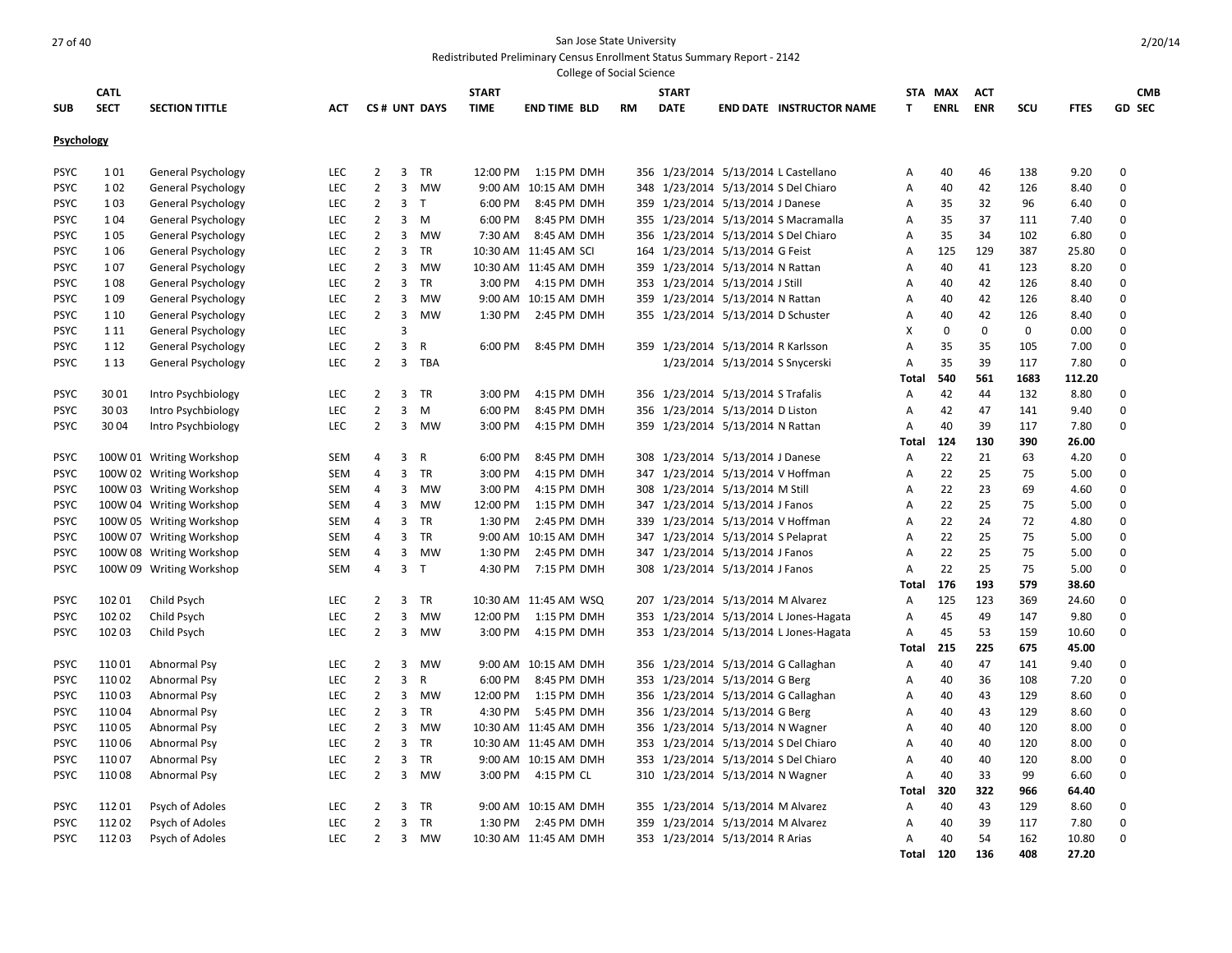|                            |                  |                                          |                   |                                  |                         |              |              | College of Social Science                    |           |                                                                       |                                |                                               |              |             |              |             |               |                   |        |
|----------------------------|------------------|------------------------------------------|-------------------|----------------------------------|-------------------------|--------------|--------------|----------------------------------------------|-----------|-----------------------------------------------------------------------|--------------------------------|-----------------------------------------------|--------------|-------------|--------------|-------------|---------------|-------------------|--------|
|                            | <b>CATL</b>      |                                          |                   |                                  |                         |              | <b>START</b> |                                              |           | <b>START</b>                                                          |                                |                                               | <b>STA</b>   | MAX         | <b>ACT</b>   |             |               | <b>CMB</b>        |        |
| <b>SUB</b>                 | <b>SECT</b>      | <b>SECTION TITTLE</b>                    | АСТ               |                                  |                         | CS# UNT DAYS | <b>TIME</b>  | <b>END TIME BLD</b>                          | <b>RM</b> | <b>DATE</b>                                                           |                                | <b>END DATE INSTRUCTOR NAME</b>               | T.           | <b>ENRL</b> | <b>ENR</b>   | SCU         | <b>FTES</b>   | GD SEC            |        |
|                            |                  |                                          |                   |                                  |                         |              |              |                                              |           |                                                                       |                                |                                               |              |             |              |             |               |                   |        |
| <b>PSYC</b>                | 11401            | Psych of Aging                           | <b>LEC</b>        | $\overline{2}$                   | $\overline{3}$          | TBA          |              |                                              |           |                                                                       |                                | 1/23/2014 5/13/2014 E Woodhead                | Α            | 35          | 38           | 114         | 7.60          | $\mathbf 0$<br>C  | $\ast$ |
| <b>GERO</b>                | 11401            | Psych of Aging                           | <b>LEC</b>        | $\overline{2}$                   | $\overline{\mathbf{3}}$ | TBA          |              |                                              |           |                                                                       |                                | 1/23/2014 5/13/2014 E Woodhead                | Α            | $\mathbf 0$ | $\mathbf 0$  | $\mathbf 0$ | 0.00          | $\mathbf 0$<br>C  | *      |
|                            |                  |                                          |                   |                                  |                         |              |              |                                              |           |                                                                       |                                |                                               | Total        | 35          | 38           | 114         | 7.60          |                   |        |
| <b>PSYC</b>                | 11701            | Psych Tests & Meas                       | <b>LEC</b>        | $\overline{2}$                   |                         | 3 MW         |              | 9:00 AM 10:15 AM HGH                         |           | 122 1/23/2014 5/13/2014 B Oliveira                                    |                                |                                               | Α            | 42          | 40           | 120         | 8.00          | 0                 |        |
| <b>PSYC</b>                | 11702            | Psych Tests & Meas                       | LEC               | $\overline{2}$                   | 3                       | <b>TR</b>    |              | 10:30 AM 11:45 AM DMH                        | 348       |                                                                       | 1/23/2014 5/13/2014 V Hoffman  |                                               | Α            | 42          | 61           | 183         | 12.20         | $\Omega$          |        |
| <b>PSYC</b>                | 11703            | Psych Tests & Meas                       | LEC               | $\overline{2}$                   | 3                       | W            | 6:00 PM      | 8:45 PM DMH                                  |           | 356 1/23/2014 5/13/2014 B Oliveira                                    |                                |                                               | Α            | 38          | 38           | 114         | 7.60          | $\Omega$          |        |
| <b>PSYC</b>                | 11704            | Psych Tests & Meas                       | <b>LEC</b>        | $\overline{2}$                   | 3                       | <b>MW</b>    | 7:30 AM      | 8:45 AM DMH                                  |           | 355 1/23/2014 5/13/2014 B Oliveira                                    |                                |                                               | A            | 38          | 38           | 114         | 7.60          | $\Omega$          |        |
|                            |                  |                                          |                   |                                  |                         |              |              |                                              |           |                                                                       |                                |                                               | Total        | 160         | 177          | 531         | 35.40         |                   |        |
| <b>PSYC</b>                | 120 10           | Adv Res Meth & Des                       | <b>LEC</b>        | 2                                | 4                       | TR           | 1:30 PM      | 2:45 PM CL                                   |           | 117 1/23/2014 5/13/2014 C Feria                                       |                                |                                               | A            | 48          | 48           | 144         | 12.80         | $\Omega$          |        |
| <b>PSYC</b>                | 120 11           | Adv Res Meth & Des                       | ACT               | $\overline{7}$                   | 0                       | $\mathsf{T}$ | 3:00 PM      | 5:00 PM DMH                                  |           | 339 1/23/2014 5/13/2014 C Feria                                       |                                |                                               | Α            | 24          | 24           | 24          | 0.00          | $\Omega$          |        |
| <b>PSYC</b>                | 120 12           | Adv Res Meth & Des                       | <b>ACT</b>        | $\overline{7}$                   | $\mathbf 0$             | $\mathsf{R}$ | 3:00 PM      | 5:00 PM DMH                                  | 339       | 1/23/2014 5/13/2014 C Feria                                           |                                |                                               | Α            | 24          | 24           | 24          | 0.00          | $\mathbf 0$       |        |
| <b>PSYC</b>                | 120 20           | Adv Res Meth & Des                       | <b>LEC</b>        | $\overline{2}$                   | $\overline{4}$          | TR           | 4:30 PM      | 5:45 PM DMH                                  |           | 347 1/23/2014 5/13/2014 S Trafalis                                    |                                |                                               | A            | 24          | 24           | 72          | 6.40          | 0                 |        |
| <b>PSYC</b>                | 120 21           | Adv Res Meth & Des                       | <b>ACT</b>        | $\overline{7}$                   | $\mathbf 0$             | T            | 6:00 PM      | 8:00 PM DMH                                  | 339       |                                                                       | 1/23/2014 5/13/2014 S Trafalis |                                               | Α            | 24          | 24           | 24          | 0.00          | $\mathbf 0$       |        |
| <b>PSYC</b>                | 120 30<br>120 31 | Adv Res Meth & Des                       | <b>LEC</b>        | $\overline{2}$<br>$\overline{7}$ | 4<br>0                  | MW           |              | 9:00 AM 10:15 AM CL<br>10:30 AM 12:30 PM DMH |           | 117 1/23/2014 5/13/2014 M Still                                       |                                |                                               | Α<br>А       | 48<br>24    | 48<br>24     | 144<br>24   | 12.80<br>0.00 | 0<br>$\mathbf 0$  |        |
| <b>PSYC</b><br><b>PSYC</b> | 120 32           | Adv Res Meth & Des<br>Adv Res Meth & Des | <b>ACT</b><br>ACT | 7                                | 0                       | M<br>W       |              | 10:30 AM 12:30 PM DMH                        |           | 339 1/23/2014 5/13/2014 M Still                                       |                                |                                               | Α            | 24          | 24           | 24          | 0.00          | 0                 |        |
| <b>PSYC</b>                | 12040            | Adv Res Meth & Des                       | <b>LEC</b>        | $\overline{2}$                   | 4                       | MW           | 3:00 PM      | 4:15 PM DMH                                  |           | 339 1/23/2014 5/13/2014 M Still<br>160 1/23/2014 5/13/2014 S Trafalis |                                |                                               | Α            | 48          | 46           | 138         | 12.27         | $\mathbf 0$       |        |
| <b>PSYC</b>                | 12041            | Adv Res Meth & Des                       | <b>ACT</b>        | $\overline{7}$                   | 0                       | M            | 4:30 PM      | 6:30 PM DMH                                  |           | 339 1/23/2014 5/13/2014 S Trafalis                                    |                                |                                               | Α            | 24          | 24           | 24          | 0.00          | $\mathbf 0$       |        |
| <b>PSYC</b>                | 12042            | Adv Res Meth & Des                       | <b>ACT</b>        | $\overline{7}$                   | $\mathbf 0$             | W            | 4:30 PM      | 6:30 PM DMH                                  |           | 339 1/23/2014 5/13/2014 S Trafalis                                    |                                |                                               | А            | 24          | 22           | 22          | 0.00          | $\mathbf 0$       |        |
|                            |                  |                                          |                   |                                  |                         |              |              |                                              |           |                                                                       |                                |                                               | Total        | 336         | 332          | 664         | 44.27         |                   |        |
| <b>PSYC</b>                | 121C 10          | Adv R Met: Clinical                      | <b>SEM</b>        |                                  | $\overline{2}$          |              |              |                                              |           |                                                                       |                                |                                               | X            | $\mathbf 0$ | $\mathbf 0$  | 0           | 0.00          | $\mathbf 0$       |        |
| <b>PSYC</b>                | 121C 11          | Adv R Met: Clinical                      | LAB               |                                  | 0                       |              |              |                                              |           |                                                                       |                                |                                               | X            | $\mathbf 0$ | $\mathbf 0$  | 0           | 0.00          | 0                 |        |
| <b>PSYC</b>                |                  | 121C 12 Adv R Met: Clinical              | <b>SEM</b>        | 4                                | $2^{\circ}$             | W            |              | 9:00 AM 10:00 AM DMH                         |           |                                                                       |                                | 308 1/23/2014 5/13/2014 R Schulz-Heik         | Α            | 24          | 24           | 24          | 3.20          | $\Omega$          |        |
| <b>PSYC</b>                | 121C 13          | Adv R Met: Clinical                      | LAB               | 16                               | $\mathbf 0$             | W            | 10:15 AM     | 1:00 PM DMH                                  |           |                                                                       |                                | 236 1/23/2014 5/13/2014 R Schulz-Heik         | Α            | 24          | 24           | 24          | 0.00          | $\mathbf 0$       |        |
|                            |                  |                                          |                   |                                  |                         |              |              |                                              |           |                                                                       |                                |                                               | Total        | 48          | 48           | 48          | 3.20          |                   |        |
| <b>PSYC</b>                | 12601            | Drugs + Brain & Beh                      | LEC               | $\overline{2}$                   | 3                       | MW           | 1:30 PM      | 2:45 PM DMH                                  |           | 359 1/23/2014 5/13/2014 S Snycerski                                   |                                |                                               | Α            | 35          | 35           | 105         | 7.00          | $\mathbf 0$<br>C  | $\ast$ |
| HS                         | 126 01           | Drugs + Brain & Beh                      | <b>LEC</b>        | $\overline{2}$                   | 3                       | MW           | 1:30 PM      | 2:45 PM DMH                                  |           | 359 1/23/2014 5/13/2014 S Snycerski                                   |                                |                                               | А            | $\mathbf 0$ | $\mathbf{0}$ | $\mathbf 0$ | 0.00          | $\mathbf 0$<br>C  | $\ast$ |
|                            |                  |                                          |                   |                                  |                         |              |              |                                              |           |                                                                       |                                |                                               | Total        | 35          | 35           | 105         | 7.00          |                   |        |
| <b>PSYC</b>                | 12901            | Neuroscience                             | LEC               | $\overline{2}$                   | 3                       | TR           | 3:00 PM      | 4:15 PM DMH                                  |           |                                                                       |                                | 355 1/23/2014 5/13/2014 C Chancellor-Freeland | Α            | 38          | 39           | 117         | 7.85          | $\mathbf{1}$<br>C | $\ast$ |
| <b>BIOL</b>                | 12901            | Neuroscience                             | <b>LEC</b>        | 2                                | 3                       | TR           | 3:00 PM      | 4:15 PM DMH                                  |           |                                                                       |                                | 355 1/23/2014 5/13/2014 C Chancellor-Freeland | Α            | 0           | $\mathbf 0$  | $\mathbf 0$ | 0.00          | $\mathbf 0$<br>C  | $\ast$ |
|                            |                  |                                          |                   |                                  |                         |              |              |                                              |           |                                                                       |                                |                                               | Total        | 38          | 39           | 117         | 7.85          |                   |        |
| <b>PSYC</b>                | 135 01           | Cognition                                | SEM               | 5                                | 3                       | W            | 6:00 PM      | 8:45 PM DMH                                  |           |                                                                       |                                | 355 1/23/2014 5/13/2014 S Macramalla          | Α            | 42          | 44           | 132         | 8.85          | $\mathbf{1}$      |        |
| <b>PSYC</b>                | 135 02           | Cognition                                | <b>SEM</b>        | 5                                | 3                       | <b>MW</b>    | 12:00 PM     | 1:15 PM DMH                                  |           |                                                                       |                                | 355 1/23/2014 5/13/2014 L Huntsman            | Α            | 42          | 40           | 120         | 8.05          | $\mathbf{1}$      |        |
|                            |                  |                                          |                   |                                  |                         |              |              |                                              |           |                                                                       |                                |                                               | Total        | 84          | 84           | 252         | 16.90         |                   |        |
| <b>PSYC</b>                | 13901            | Psy of Person                            | LEC               | 2                                | 3                       | <b>TR</b>    | 3:00 PM      | 4:15 PM DMH                                  |           | 359 1/23/2014 5/13/2014 C Kempel                                      |                                |                                               | Α            | 40          | 39           | 117         | 7.80          | $\Omega$          |        |
| <b>PSYC</b>                | 13902            | Psy of Person                            | LEC               | $\overline{2}$                   | 3                       | MW           | 7:30 AM      | 8:45 AM DMH                                  | 149A      |                                                                       | 1/23/2014 5/13/2014 N Wagner   |                                               | Α            | 40          | 43           | 129         | 8.60          | $\mathbf 0$       |        |
| <b>PSYC</b>                | 13903            | Psy of Person                            | <b>LEC</b>        | $\overline{2}$                   | 3                       | MW           | 1:30 PM      | 2:45 PM CL                                   |           | 226 1/23/2014 5/13/2014 N Wagner                                      |                                |                                               | Α            | 40          | 50           | 150         | 10.00         | $\mathbf 0$       |        |
|                            |                  |                                          |                   |                                  |                         |              |              |                                              |           |                                                                       |                                |                                               | Total        | 120         | 132          | 396         | 26.40         |                   |        |
| <b>PSYC</b>                | 14201            | Child Psychopathology                    | <b>LEC</b>        | $\overline{2}$                   | 3                       | TR           |              | 10:30 AM 11:45 AM DMH                        |           | 355 1/23/2014 5/13/2014 R Arias                                       |                                |                                               | Α            | 42          | 48           | 144         | 9.60          | $\mathbf 0$       |        |
| <b>PSYC</b>                | 14202            | Child Psychopathology                    | <b>LEC</b>        | $\overline{2}$                   | 3                       | TR           |              | 12:00 PM 1:15 PM DMH                         |           | 357 1/23/2014 5/13/2014 R Arias                                       |                                |                                               | Α            | 51          | 51           | 153         | 10.25         | $\mathbf{1}$      |        |
|                            |                  |                                          | <b>LEC</b>        | 2                                |                         | TR           | 7:30 AM      | 8:45 AM DMH                                  |           |                                                                       |                                |                                               | Total        | 93<br>42    | 99           | 297         | 19.85         | 0                 |        |
| <b>PSYC</b><br><b>PSYC</b> | 15401<br>154 02  | Social Psy                               | <b>LEC</b>        | $\overline{2}$                   | 3<br>3                  | TR           | 3:00 PM      | 4:15 PM CL                                   |           | 238 1/23/2014 5/13/2014 C Oyamot                                      |                                | 348 1/23/2014 5/13/2014 A Asuncion            | Α<br>Α       | 42          | 46<br>44     | 138<br>132  | 9.20<br>8.80  | $\mathbf 0$       |        |
| <b>PSYC</b>                | 154 03           | Social Psy<br>Social Psy                 | <b>LEC</b>        | 2                                | 3                       | TR           | 1:30 PM      | 2:45 PM DMH                                  |           | 355 1/23/2014 5/13/2014 A Asuncion                                    |                                |                                               | Α            | 42          | 43           | 129         | 8.60          | $\mathbf 0$       |        |
|                            |                  |                                          |                   |                                  |                         |              |              |                                              |           |                                                                       |                                |                                               | <b>Total</b> | 126         | 133          | 399         | 26.60         |                   |        |
| <b>PSYC</b>                | 15501            | Human Learning                           | LEC.              | 2                                |                         | 3 TR         |              | 12:00 PM 1:15 PM CL                          |           | 117 1/23/2014 5/13/2014 S Snycerski                                   |                                |                                               | Α            | 45          | 45           | 135         | 9.00          | $\Omega$          |        |
|                            |                  |                                          |                   |                                  |                         |              |              |                                              |           |                                                                       |                                |                                               |              |             |              |             |               |                   |        |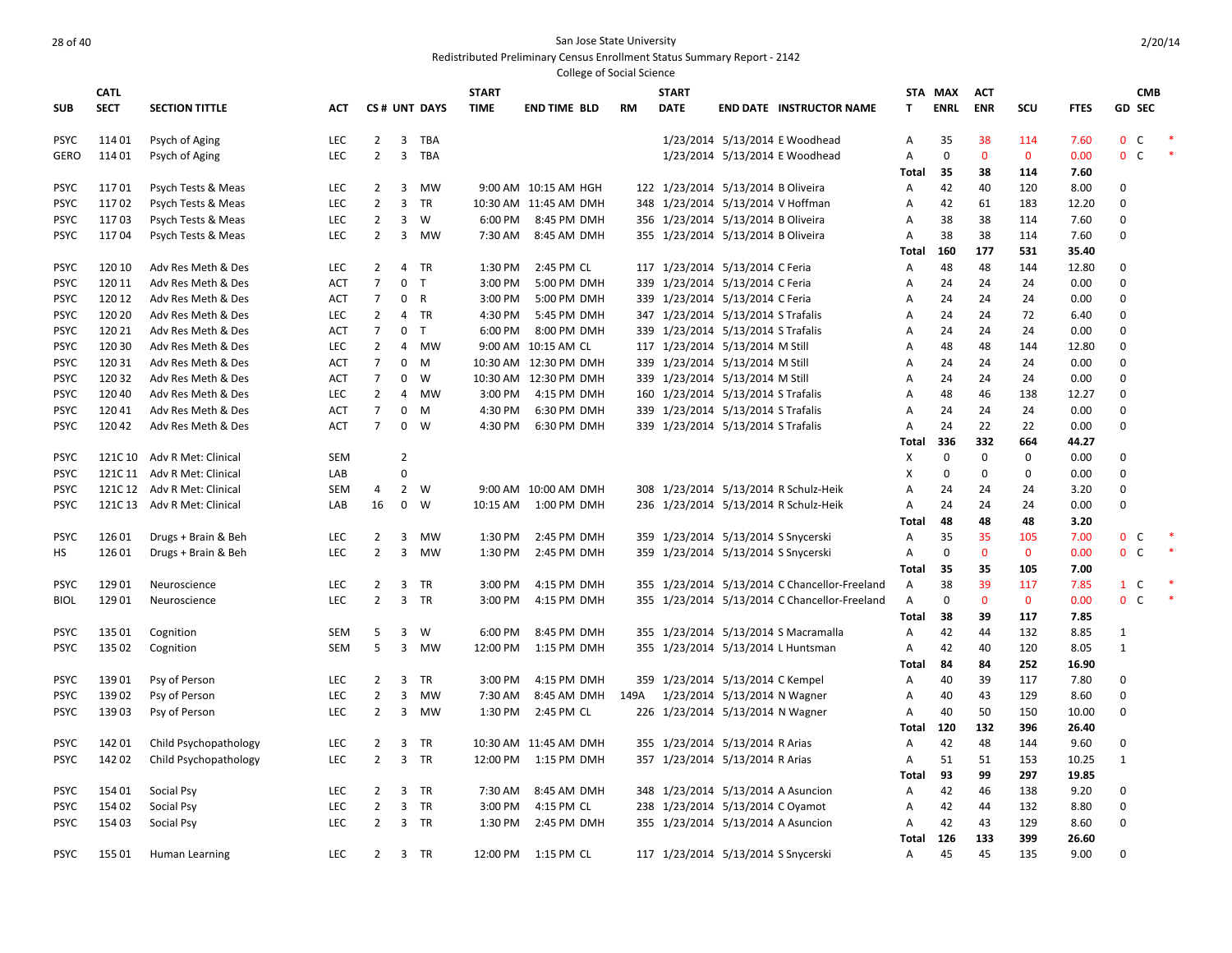|                            |             |                                              |            |                |                |              |              | <b>College of Social Science</b> |    |              |                                     |                                           |                                |                |                   |                    |              |                   |
|----------------------------|-------------|----------------------------------------------|------------|----------------|----------------|--------------|--------------|----------------------------------|----|--------------|-------------------------------------|-------------------------------------------|--------------------------------|----------------|-------------------|--------------------|--------------|-------------------|
|                            | <b>CATL</b> |                                              |            |                |                |              | <b>START</b> |                                  |    | <b>START</b> |                                     |                                           | <b>STA</b>                     | <b>MAX</b>     | <b>ACT</b>        |                    |              | <b>CMB</b>        |
| <b>SUB</b>                 | <b>SECT</b> | <b>SECTION TITTLE</b>                        | <b>ACT</b> |                |                | CS# UNT DAYS | <b>TIME</b>  | <b>END TIME BLD</b>              | RM | <b>DATE</b>  |                                     | <b>END DATE INSTRUCTOR NAME</b>           | T                              | <b>ENRL</b>    | <b>ENR</b>        | scu                | <b>FTES</b>  | <b>GD SEC</b>     |
|                            |             |                                              |            |                |                |              |              |                                  |    |              |                                     |                                           |                                |                |                   |                    |              |                   |
| <b>PSYC</b>                | 155 02      | Human Learning                               | <b>LEC</b> | 2              | 3              | MW           | 3:00 PM      | 4:15 PM DMH                      |    |              | 165 1/23/2014 5/13/2014 S Snycerski |                                           | A                              | 45             | 41                | 123                | 8.20         | 0                 |
|                            |             |                                              |            |                |                |              |              |                                  |    |              |                                     |                                           | Total                          | 90             | 86                | 258                | 17.20        |                   |
| <b>PSYC</b>                | 15801       | Perception                                   | <b>LEC</b> | 2              | 3              | MW           | 12:00 PM     | 1:15 PM DMH                      |    |              | 357 1/23/2014 5/13/2014 C Feria     |                                           | A                              | 40             | 43                | 129                | 8.70         | 2                 |
|                            |             |                                              |            |                |                |              |              |                                  |    |              |                                     |                                           | <b>Total</b>                   | 40             | 43                | 129                | 8.70         |                   |
| <b>PSYC</b>                | 16001       | <b>Clinical Psychology</b>                   | LEC        | 2              | 3              | <b>TR</b>    |              | 9:00 AM 10:15 AM DMH             |    |              | 348 1/23/2014 5/13/2014 J Gregg     |                                           | A                              | 45             | 48                | 144                | 9.60         | $\Omega$          |
| <b>PSYC</b>                | 16002       | <b>Clinical Psychology</b>                   | <b>LEC</b> | $\overline{2}$ | $\overline{3}$ | <b>TR</b>    | 1:30 PM      | 2:45 PM DMH                      |    |              | 356 1/23/2014 5/13/2014 J Gregg     |                                           | Α                              | 45             | 44                | 132                | 8.80         | $\Omega$          |
| <b>PSYC</b>                | 16003       | <b>Clinical Psychology</b>                   | <b>LEC</b> | 2              | 3              | MW           | 3:00 PM      | 4:15 PM DMH                      |    |              |                                     | 356 1/23/2014 5/13/2014 G Callaghan       | A                              | 45             | 46                | 138                | 9.20         | $\Omega$          |
|                            |             |                                              |            |                |                |              |              |                                  |    |              |                                     |                                           | Total                          | 135            | 138               | 414                | 27.60        |                   |
| <b>PSYC</b>                | 165 01      | Theory Meth Couns                            | LEC        | 3              | 3              | <b>TR</b>    | 4:30 PM      | 5:45 PM DMH                      |    |              | 355 1/23/2014 5/13/2014 E Herb      |                                           | $\overline{A}$                 | 35             | 35                | 105                | 7.00         | $\Omega$          |
| <b>PSYC</b>                | 165 02      | Theory Meth Couns                            | <b>LEC</b> | 3              | $\overline{3}$ | <b>TR</b>    | 3:00 PM      | 4:15 PM CL                       |    |              | 117 1/23/2014 5/13/2014 E Herb      |                                           | $\overline{A}$                 | 35             | 37                | 111                | 7.40         | $\Omega$          |
|                            |             |                                              |            |                |                |              |              |                                  |    |              |                                     |                                           | <b>Total</b>                   | 70             | 72                | 216                | 14.40        |                   |
| <b>PSYC</b>                | 16701       | Sports Psychology                            | <b>LEC</b> | 2              | 3              | <b>MW</b>    |              | 9:00 AM 10:15 AM SPXC            |    |              |                                     | 68 1/23/2014 5/13/2014 T Semerjian        | A                              | 40             | 47                | 141                | 9.45         | $1 \quad C$       |
| KIN                        | 16701       | Sports Psychology                            | <b>LEC</b> | $\overline{2}$ | 3              | <b>MW</b>    |              | 9:00 AM 10:15 AM SPXC            |    |              |                                     | 68 1/23/2014 5/13/2014 T Semerjian        | $\overline{A}$                 | $\Omega$       | $\mathbf{0}$      | $\mathbf{0}$       | 0.00         | $\mathbf{0}$<br>C |
|                            |             |                                              |            |                |                |              |              |                                  |    |              |                                     |                                           | Total                          | 40             | 47                | 141                | 9.45         |                   |
| <b>PSYC</b>                | 17001       | <b>Indus Psy</b>                             | <b>LEC</b> | 2              | $\overline{3}$ | TR           |              | 9:00 AM 10:15 AM DMH             |    |              | 356 1/23/2014 5/13/2014 A Rogers    |                                           | Α                              | 45             | 45                | 135                | 9.00         | 0                 |
|                            |             |                                              |            |                |                |              |              |                                  |    |              |                                     |                                           | Total                          | 45             | 45                | 135                | 9.00         |                   |
| <b>PSYC</b>                | 17301       | <b>Human Factors</b>                         | LEC        | 2              | 3              | TR           | 1:30 PM      | 2:45 PM CL                       |    |              | 226 1/23/2014 5/13/2014 J Still     |                                           | Α                              | 35             | 29                | 87                 | 5.80         | 0                 |
|                            |             |                                              |            |                |                |              |              |                                  |    |              |                                     |                                           | Total                          | -35            | 29                | 87                 | 5.80         |                   |
| <b>PSYC</b>                | 175 01      | <b>Management Psy</b>                        | LEC        | 2              | 3              | W            | 6:00 PM      | 8:45 PM DMH                      |    |              | 161 1/23/2014 5/13/2014 H Pila      |                                           | A                              | 35             | 34                | 102                | 6.85         | $\mathbf{1}$      |
| <b>PSYC</b>                | 18001       | <b>Indiv Studies</b>                         | <b>SUP</b> | 36             | $\overline{4}$ | <b>TBA</b>   |              |                                  |    |              |                                     | 1/23/2014 5/13/2014 C Chancellor-Freeland | <b>Total</b><br>$\overline{A}$ | 35<br>$\Omega$ | 34<br>$\mathbf 0$ | 102<br>$\mathbf 0$ | 6.85         | $\mathbf 0$       |
|                            | 18002       | <b>Indiv Studies</b>                         | <b>SUP</b> | 36             | 1              | TBA          |              |                                  |    |              |                                     |                                           | $\overline{A}$                 | 5              | 1                 | 1                  | 0.00<br>0.07 | $\Omega$          |
| <b>PSYC</b>                | 18003       |                                              | <b>SUP</b> |                | $\overline{2}$ | <b>TBA</b>   |              |                                  |    |              |                                     | 1/23/2014 5/13/2014 C Chancellor-Freeland | $\overline{A}$                 | 5              | $\overline{2}$    | $\overline{4}$     | 0.27         | $\Omega$          |
| <b>PSYC</b><br><b>PSYC</b> | 18004       | <b>Indiv Studies</b><br><b>Indiv Studies</b> | <b>SUP</b> | 36<br>36       | $2^{\circ}$    | TBA          |              |                                  |    |              | 1/23/2014 5/13/2014 D Schuster      | 1/23/2014 5/13/2014 M Van Selst           | A                              | 5              | 5                 | 10                 | 0.67         | $\mathbf{0}$      |
| <b>PSYC</b>                | 18005       | <b>Indiv Studies</b>                         | <b>SUP</b> | 36             | 3              | <b>TBA</b>   |              |                                  |    |              | 1/23/2014 5/13/2014 C Oyamot        |                                           | A                              | 5              | $\overline{2}$    | 6                  | 0.40         | $\mathbf 0$       |
| <b>PSYC</b>                | 18006       | <b>Indiv Studies</b>                         | <b>SUP</b> | 36             | 3              | <b>TBA</b>   |              |                                  |    |              | 1/23/2014 5/13/2014 J Fanos         |                                           | Α                              | 5              | 3                 | 9                  | 0.60         | $\mathbf 0$       |
| <b>PSYC</b>                | 18007       | <b>Indiv Studies</b>                         | <b>SUP</b> | 36             | $\overline{3}$ | <b>TBA</b>   |              |                                  |    |              | 1/23/2014 5/13/2014 S Laraway       |                                           | A                              | 5              | 5                 | 15                 | 1.00         | $\mathbf 0$       |
| <b>PSYC</b>                | 18008       | <b>Indiv Studies</b>                         | <b>SUP</b> | 36             | 3              | <b>TBA</b>   |              | <b>DMH</b>                       |    |              | 308 1/23/2014 5/13/2014 E Klaw      |                                           | Α                              | 20             | 1                 | 3                  | 0.20         | $\mathbf 0$       |
| <b>PSYC</b>                | 180 11      | <b>Indiv Studies</b>                         | <b>SUP</b> | 36             | 1              | <b>TBA</b>   |              |                                  |    |              |                                     | 1/23/2014 5/13/2014 M Van Selst           | Α                              | 5              | $\mathbf{1}$      | 1                  | 0.07         | $\mathbf 0$       |
| <b>PSYC</b>                | 180 12      | <b>Indiv Studies</b>                         | <b>SUP</b> | 36             | 3              | <b>TBA</b>   |              |                                  |    |              |                                     | 1/23/2014 5/13/2014 C Chancellor-Freeland | A                              | 5              | 5                 | 15                 | 1.00         | $\mathbf{0}$      |
| <b>PSYC</b>                | 180 13      | <b>Indiv Studies</b>                         | <b>SUP</b> |                | 3              |              |              |                                  |    |              |                                     |                                           | Х                              | $\Omega$       | $\Omega$          | $\Omega$           | 0.00         | $\Omega$          |
| <b>PSYC</b>                | 180 15      | <b>Indiv Studies</b>                         | <b>SUP</b> | 36             | $\overline{2}$ | <b>TBA</b>   |              |                                  |    |              | 1/23/2014 5/13/2014 S Laraway       |                                           | $\overline{A}$                 | 5              | $\overline{2}$    | 4                  | 0.27         | $\Omega$          |
| <b>PSYC</b>                | 180 20      | <b>Indiv Studies</b>                         | <b>SUP</b> | 36             | $\overline{2}$ | TBA          |              |                                  |    |              | 1/23/2014 5/13/2014 R Rogers        |                                           | Α                              | 5              | 2                 | 4                  | 0.27         | $\Omega$          |
| <b>PSYC</b>                | 180 31      | <b>Indiv Studies</b>                         | <b>SUP</b> | 36             | $\overline{2}$ | <b>TBA</b>   |              |                                  |    |              |                                     | 1/23/2014 5/13/2014 M Van Selst           | $\overline{A}$                 | 5              | 1                 | $\overline{2}$     | 0.13         | $\mathbf{0}$      |
|                            |             |                                              |            |                |                |              |              |                                  |    |              |                                     |                                           | Total                          | 75             | 30                | 74                 | 4.93         |                   |
| <b>PSYC</b>                | 18401       | <b>Directed Reading</b>                      | <b>SUP</b> | 36             | 4              | <b>TBA</b>   |              |                                  |    |              | 1/23/2014 5/13/2014                 |                                           | $\overline{A}$                 | $\Omega$       | $\mathbf 0$       | $\Omega$           | 0.00         | $\Omega$          |
| <b>PSYC</b>                | 18402       | <b>Directed Reading</b>                      | <b>SUP</b> | 36             | 1              | TBA          |              |                                  |    |              | 1/23/2014 5/13/2014 G Berg          |                                           | A                              | 3              | 1                 | 1                  | 0.07         | $\mathbf 0$       |
| <b>PSYC</b>                | 184 10      | <b>Directed Reading</b>                      | <b>SUP</b> | 36             | 1              | <b>TBA</b>   |              |                                  |    |              | 1/23/2014 5/13/2014                 |                                           | A                              | $\overline{3}$ | $\mathbf{0}$      | $\Omega$           | 0.00         | $\Omega$          |
| <b>PSYC</b>                | 184 14      | Directed Reading                             | <b>SUP</b> | 36             | $2^{\circ}$    | TBA          |              |                                  |    |              | 1/23/2014 5/13/2014 A Caffrey       |                                           | A                              | 3              | 1                 | $\overline{2}$     | 0.13         | 0                 |
| <b>PSYC</b>                | 184 15      | <b>Directed Reading</b>                      | <b>SUP</b> | 36             | 2              | <b>TBA</b>   |              |                                  |    |              | 1/23/2014 5/13/2014                 |                                           | A                              | 3              | $\mathbf 0$       | $\mathbf 0$        | 0.00         | $\Omega$          |
| <b>PSYC</b>                | 184 16      | <b>Directed Reading</b>                      | <b>SUP</b> | 36             | $\overline{4}$ | TBA          |              |                                  |    |              | 1/23/2014 5/13/2014                 |                                           | Α                              | 3              | 0                 | $\mathbf 0$        | 0.00         | $\mathbf 0$       |
| <b>PSYC</b>                | 184 17      | Directed Reading                             | SUP        | 36             | 3              | TBA          |              |                                  |    |              |                                     | 1/23/2014 5/13/2014 S Del Chiaro          | A                              | 5              | 8                 | 24                 | 1.60         | $\mathbf 0$       |
| <b>PSYC</b>                | 184 18      | <b>Directed Reading</b>                      | SUP        | 36             |                | 3 TBA        |              |                                  |    |              | 1/23/2014 5/13/2014 M Alvarez       |                                           | Α                              | 5              | 1                 | 3                  | 0.20         | 0                 |
|                            |             |                                              |            |                |                |              |              |                                  |    |              |                                     |                                           | Total                          | 25             | 11                | 30                 | 2.00         |                   |
| <b>PSYC</b>                | 18601       | Psych Field Wk                               | <b>SUP</b> | 36             | 4              | TBA          |              |                                  |    |              | 1/23/2014 5/13/2014                 |                                           | Α                              | $\Omega$       | $\mathbf 0$       | $\mathbf 0$        | 0.00         | $\mathbf 0$       |
| <b>PSYC</b>                | 18602       | Psych Field Wk                               | <b>SUP</b> | 36             | $\mathbf{1}$   | TBA          |              |                                  |    |              | 1/23/2014 5/13/2014                 |                                           | A                              | $\overline{3}$ | $\Omega$          | $\Omega$           | 0.00         | $\Omega$          |
|                            |             |                                              |            |                |                |              |              |                                  |    |              |                                     |                                           |                                |                |                   |                    |              |                   |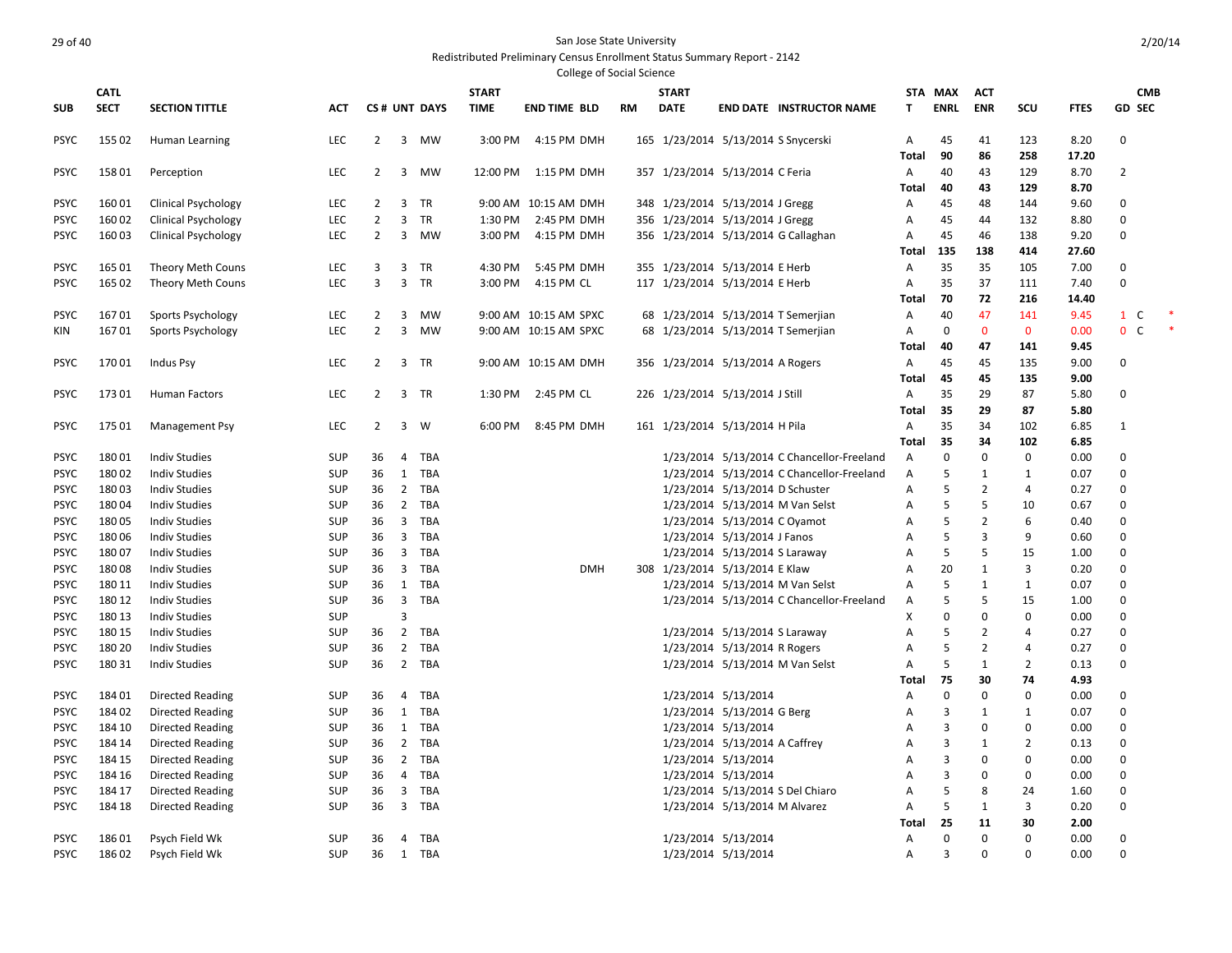|                            |                  |                                            |                          |                |                |                     |              | College of Social Science |           |                                    |                                                      |                                               |                |                |                |             |              |                |
|----------------------------|------------------|--------------------------------------------|--------------------------|----------------|----------------|---------------------|--------------|---------------------------|-----------|------------------------------------|------------------------------------------------------|-----------------------------------------------|----------------|----------------|----------------|-------------|--------------|----------------|
|                            | <b>CATL</b>      |                                            |                          |                |                |                     | <b>START</b> |                           |           | <b>START</b>                       |                                                      |                                               |                | STA MAX        | <b>ACT</b>     |             |              | <b>CMB</b>     |
| <b>SUB</b>                 | <b>SECT</b>      | <b>SECTION TITTLE</b>                      | <b>ACT</b>               |                |                | CS# UNT DAYS        | <b>TIME</b>  | <b>END TIME BLD</b>       | <b>RM</b> | <b>DATE</b>                        |                                                      | <b>END DATE INSTRUCTOR NAME</b>               | т              | <b>ENRL</b>    | <b>ENR</b>     | <b>SCU</b>  | <b>FTES</b>  | <b>GD SEC</b>  |
| <b>PSYC</b>                | 18603            | Psych Field Wk                             | <b>SUP</b>               | 36             | $\overline{2}$ | TBA                 |              |                           |           |                                    | 1/23/2014 5/13/2014                                  |                                               | Α              | 3              | $\Omega$       | 0           | 0.00         | $\mathbf 0$    |
| <b>PSYC</b>                | 18604            | Psych Field Wk                             | <b>SUP</b>               | 36             | 3              | TBA                 |              |                           |           |                                    | 1/23/2014 5/13/2014                                  |                                               | A              | 3              | $\Omega$       | 0           | 0.00         | $\mathbf 0$    |
|                            |                  |                                            |                          |                |                |                     |              |                           |           |                                    |                                                      |                                               | <b>Total</b>   | 9              | 0              | 0           | 0.00         |                |
| <b>PSYC</b>                | 19001            | <b>Current Issues Capstone</b>             | <b>SEM</b>               | 5              | 3              | $\mathsf{T}$        | 6:00 PM      | 8:45 PM DMH               |           | 353 1/23/2014 5/13/2014 G Berg     |                                                      |                                               | Α              | 22             | 24             | 72          | 4.80         | 0              |
| <b>PSYC</b>                | 19002            | <b>Current Issues Capstone</b>             | <b>SEM</b>               |                | 3              |                     |              |                           |           |                                    |                                                      |                                               | X              | $\mathbf 0$    | $\mathbf 0$    | $\mathbf 0$ | 0.00         | $\mathbf 0$    |
| <b>PSYC</b>                | 19003            | <b>Current Issues Capstone</b>             | SEM                      | 5              | 3              | м                   | 4:30 PM      | 7:15 PM DMH               |           | 359 1/23/2014 5/13/2014 J Fanos    |                                                      |                                               | Α              | 22             | 27             | 81          | 5.40         | $\mathbf 0$    |
| <b>PSYC</b>                | 190 04           | <b>Current Issues Capstone</b>             | SEM                      | 5              | 3              | W                   | 4:30 PM      | 7:15 PM DMH               |           | 359 1/23/2014 5/13/2014 J Fanos    |                                                      |                                               | Α              | 22             | 25             | 75          | 5.00         | $\mathbf 0$    |
| <b>PSYC</b>                | 19005            | <b>Current Issues Capstone</b>             | <b>SEM</b>               | 5              | 3              | TR                  | 1:30 PM      | 2:45 PM DMH               |           |                                    |                                                      | 167 1/23/2014 5/13/2014 C Chancellor-Freeland | A              | 22             | 18             | 54          | 3.60         | $\mathbf 0$    |
| <b>PSYC</b>                | 190 06           | <b>Current Issues Capstone</b>             | SEM                      | 5              | 3              | TR                  | 1:30 PM      | 2:45 PM SH                |           | 414 1/23/2014 5/13/2014 A Caffrey  |                                                      |                                               | Α              | 22             | 27             | 81          | 5.40         | $\mathbf 0$    |
| <b>PSYC</b>                | 190 07           | <b>Current Issues Capstone</b>             | <b>SEM</b>               | 5              | 3              | <b>MW</b>           | 1:30 PM      | 2:45 PM DMH               |           | 167 1/23/2014 5/13/2014 E Klaw     |                                                      |                                               | Α              | 22             | 19             | 57          | 3.80         | $\mathbf 0$    |
| <b>PSYC</b>                | 19008            | <b>Current Issues Capstone</b>             | <b>SEM</b>               | 5              | 3              | TR                  |              | 10:30 AM 11:45 AM BBC     |           | 123 1/23/2014 5/13/2014 J Gregg    |                                                      |                                               | A              | 30             | 30             | 90          | 6.00         | $\mathbf 0$    |
|                            |                  |                                            |                          |                |                |                     |              |                           |           |                                    |                                                      |                                               | Total          | 162            | 170            | 510         | 34.00        |                |
| <b>PSYC</b>                | 19101            | Psych of Prejudice                         | <b>LEC</b>               | $\overline{2}$ | 3              | <b>TR</b>           |              | 9:00 AM 10:15 AM DMH      |           |                                    |                                                      | 165 1/23/2014 5/13/2014 A Asuncion            | A              | 45             | 48             | 144         | 9.60         | $\mathbf 0$    |
| <b>PSYC</b>                | 19102            | Psych of Prejudice                         | <b>LEC</b>               | $\overline{2}$ | 3              | <b>MW</b>           | 1:30 PM      | 2:45 PM DMH               |           | 353 1/23/2014 5/13/2014 N Rattan   |                                                      |                                               | A              | 45             | 50             | 150         | 10.05        | $\mathbf{1}$   |
| <b>PSYC</b>                | 19104            | Psych of Prejudice                         | <b>LEC</b>               | $\overline{2}$ | 3              | MW                  | 3:00 PM      | 4:15 PM CL                |           | 117 1/23/2014 5/13/2014 C Foley    |                                                      |                                               | Α              | 45             | 44             | 132         | 8.80         | $\mathbf 0$    |
| <b>PSYC</b>                | 19105            | Psych of Prejudice                         | <b>LEC</b>               | $\overline{2}$ | 3              | <b>MW</b>           |              | 9:00 AM 10:15 AM DMH      |           | 353 1/23/2014 5/13/2014 R Arias    |                                                      |                                               | Α              | 45             | 51             | 153         | 10.20        | $\mathbf 0$    |
|                            |                  |                                            |                          |                |                |                     |              |                           |           |                                    |                                                      |                                               | Total          | 180            | 193            | 579         | 38.65        |                |
| <b>PSYC</b>                | 195 01           | Honors Sem in Psy                          | <b>SEM</b>               |                | 3              |                     |              |                           |           |                                    |                                                      |                                               | X              | $\mathbf 0$    | $\mathbf 0$    | 0           | 0.00         | $\mathbf 0$    |
| <b>PSYC</b>                | 195 02           | Honors Sem in Psy                          | SEM                      | 5              | 3              | <b>TR</b>           |              | 10:30 AM 11:45 AM DMH     |           |                                    |                                                      | 359 1/23/2014 5/13/2014 M Van Selst           | A              | 20             | 18             | 54          | 3.60         | $\mathbf 0$    |
|                            |                  |                                            |                          |                |                |                     |              |                           |           |                                    |                                                      |                                               | Total          | 20             | 18             | 54          | 3.60         |                |
| <b>PSYC</b>                | 19901            | Senior Hon Thesis                          | <b>SUP</b>               | 36             | 3              | TBA                 |              |                           |           |                                    |                                                      | 1/23/2014 5/13/2014 C Chancellor-Freeland     | Α              | 2              | 1              | 3           | 0.20         | $\mathbf 0$    |
| <b>PSYC</b>                | 19902            | Senior Hon Thesis                          | <b>SUP</b>               | 36             | 3              | <b>TBA</b>          |              |                           |           |                                    | 1/23/2014 5/13/2014                                  |                                               | A              | $\overline{2}$ | $\Omega$       | $\mathbf 0$ | 0.00         | $\mathbf 0$    |
| <b>PSYC</b>                | 19903            | Senior Hon Thesis                          | <b>SUP</b>               | 36             | 3              | TBA                 |              |                           |           |                                    | 1/23/2014 5/13/2014                                  |                                               | Α              | 2              | $\Omega$       | 0           | 0.00         | 0              |
| <b>PSYC</b>                | 19904            | Senior Hon Thesis                          | <b>SUP</b>               | 36             |                | 3 TBA               |              |                           |           |                                    | 1/23/2014 5/13/2014                                  |                                               | A              | 2              | $\Omega$       | $\mathbf 0$ | 0.00         | $\mathbf 0$    |
|                            |                  |                                            |                          |                |                |                     |              |                           |           |                                    |                                                      |                                               | Total          | 8              | 1              | 3           | 0.20         |                |
| <b>PSYC</b>                | 22001            | Sem Exper Psych                            | SEM                      | 5              |                | 3 TR                | 1:30 PM      | 2:45 PM DMH               |           | 308 1/23/2014 5/13/2014 G Feist    |                                                      |                                               | A              | 20             | 14             | 42          | 3.50         | 14             |
|                            |                  |                                            |                          |                |                |                     |              |                           |           |                                    |                                                      |                                               | <b>Total</b>   | 20             | 14             | 42          | 3.50         |                |
| <b>PSYC</b>                | 23001            | Sem Physio Psych                           | <b>SEM</b>               | 5              |                | 3 TR                |              | 9:00 AM 10:15 AM DMH      |           | 308 1/23/2014 5/13/2014 K Mc Clure |                                                      |                                               | A              | 12             | 14             | 42          | 3.50         | 14             |
|                            |                  |                                            |                          |                |                |                     |              |                           |           |                                    |                                                      |                                               | <b>Total</b>   | 12             | 14             | 42          | 3.50         |                |
| <b>PSYC</b>                | 24901            | I/O Psy Field Work                         | <b>SUP</b>               | 25             |                | 3 W                 | 6:00 PM      | 8:45 PM DMH               |           | 308 1/23/2014 5/13/2014 M Hosoda   |                                                      |                                               | $\overline{A}$ | 12             | 8              | 24          | 1.95         | $\overline{7}$ |
|                            |                  |                                            |                          |                |                |                     |              |                           |           |                                    |                                                      |                                               | Total          | 12             | 8              | 24          | 1.95         |                |
| <b>PSYC</b>                | 254 01           | Social Psy Seminar                         | <b>SEM</b>               | 5              | $\overline{3}$ | TR                  |              | 10:30 AM 11:45 AM DMH     |           | 308 1/23/2014 5/13/2014 C Oyamot   |                                                      |                                               | A              | 12             | 20             | 60          | 5.00         | 20             |
|                            |                  |                                            |                          |                |                |                     |              |                           |           |                                    |                                                      |                                               | Total          | 12             | 20             | 60          | 5.00         |                |
| <b>PSYC</b>                | 27101            | Sem App Psy H Res                          | SEM                      | 5              | 3              | MW                  | 4:30 PM      | 5:45 PM DMH               |           | 308 1/23/2014 5/13/2014 A Rogers   |                                                      |                                               | A              | 12             | 9              | 27          | 2.25         | 9              |
|                            |                  |                                            |                          |                |                |                     |              |                           |           |                                    |                                                      |                                               | <b>Total</b>   | 12             | 9              | 27          | 2.25         |                |
| <b>PSYC</b>                | 293 01           | Org Dev                                    | SEM                      | 5              | $\overline{3}$ | M                   | 6:00 PM      | 8:45 PM DMH               |           | 308 1/23/2014 5/13/2014 H Pila     |                                                      |                                               | A              | 12             | $\overline{7}$ | 21          | 1.75         | $\overline{7}$ |
|                            |                  |                                            |                          |                |                |                     |              |                           |           |                                    |                                                      |                                               | Total          | 12             | $\overline{7}$ | 21          | 1.75         |                |
| <b>PSYC</b>                | 298 01           | Special Prob                               | <b>SUP</b>               | 25             | 4              | <b>TBA</b>          |              |                           |           |                                    | 1/23/2014 5/13/2014                                  |                                               | Α              | $\mathbf 0$    | $\Omega$       | 0           | 0.00         | $\mathbf 0$    |
|                            |                  |                                            |                          |                |                |                     |              |                           |           |                                    |                                                      |                                               |                |                | 1              | 3           | 0.25         | $\mathbf{1}$   |
| <b>PSYC</b><br><b>PSYC</b> | 298 02<br>298 03 | <b>Special Prob</b><br>Special Prob        | <b>SUP</b><br><b>SUP</b> | 25<br>25       | 3              | <b>TBA</b><br>1 TBA |              |                           |           |                                    | 1/23/2014 5/13/2014 S Laraway<br>1/23/2014 5/13/2014 |                                               | A              | 4<br>4         | $\mathbf 0$    | 0           | 0.00         | $\mathbf 0$    |
| <b>PSYC</b>                | 298 05           | <b>Special Prob</b>                        | <b>SUP</b>               | 25             | 3              | TBA                 |              |                           |           |                                    | 1/23/2014 5/13/2014                                  |                                               | Α<br>Α         | 4              | $\Omega$       | 0           | 0.00         | $\mathbf 0$    |
|                            |                  |                                            |                          |                |                |                     |              |                           |           |                                    |                                                      |                                               | A              |                | $\Omega$       | 0           |              | $\mathbf 0$    |
| <b>PSYC</b><br><b>PSYC</b> | 298 09<br>298 10 | Special Prob                               | <b>SUP</b><br><b>SUP</b> | 25<br>25       | 3              | 2 TBA<br>TBA        |              |                           |           |                                    | 1/23/2014 5/13/2014<br>1/23/2014 5/13/2014           |                                               |                | 4<br>4         | $\mathbf 0$    | 0           | 0.00         | $\mathbf 0$    |
| <b>PSYC</b>                | 298 11           | Special Prob                               | <b>SUP</b>               | 25             | 3              | <b>TBA</b>          |              |                           |           |                                    | 1/23/2014 5/13/2014                                  |                                               | Α              | 4              | $\Omega$       | $\mathbf 0$ | 0.00<br>0.00 | $\mathbf 0$    |
| <b>PSYC</b>                | 298 12           | <b>Special Prob</b><br><b>Special Prob</b> | <b>SUP</b>               | 25             | 3              | TBA                 |              |                           |           |                                    | 1/23/2014 5/13/2014                                  |                                               | A<br>Α         | 4              | $\Omega$       | 0           | 0.00         | $\mathbf 0$    |
|                            |                  |                                            |                          |                |                |                     |              |                           |           |                                    |                                                      |                                               | Total          | 28             | $\mathbf{1}$   | 3           | 0.25         |                |
|                            |                  |                                            |                          |                |                |                     |              |                           |           |                                    |                                                      |                                               |                |                |                |             |              |                |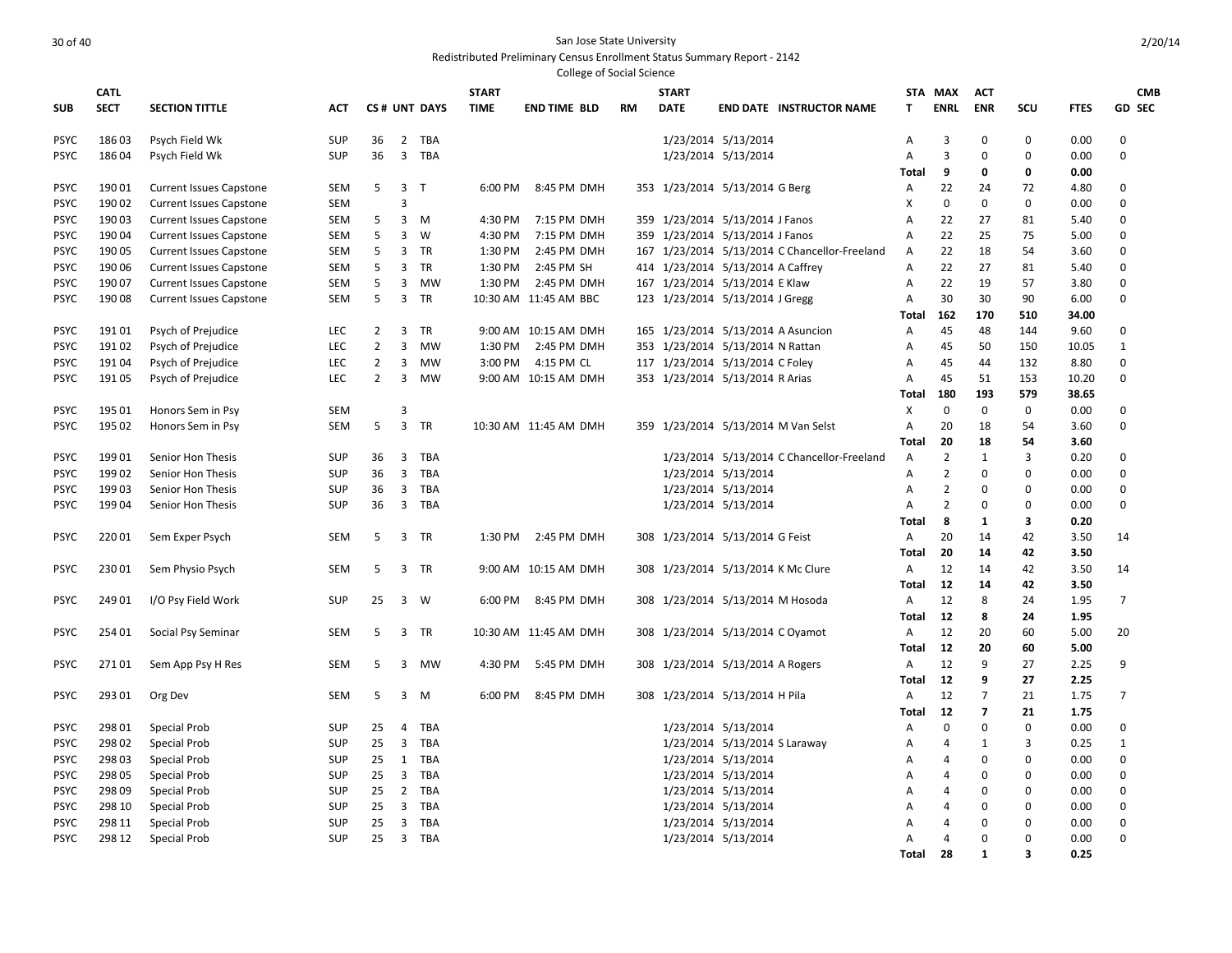|             |             |                          |            |                |                |              |              | <b>College of Social Science</b> |           |              |                                           |                |                |              |                |             |               |
|-------------|-------------|--------------------------|------------|----------------|----------------|--------------|--------------|----------------------------------|-----------|--------------|-------------------------------------------|----------------|----------------|--------------|----------------|-------------|---------------|
|             | <b>CATL</b> |                          |            |                |                |              | <b>START</b> |                                  |           | <b>START</b> |                                           |                | STA MAX        | <b>ACT</b>   |                |             | <b>CMB</b>    |
| <b>SUB</b>  | <b>SECT</b> | <b>SECTION TITTLE</b>    | АСТ        |                |                | CS# UNT DAYS | <b>TIME</b>  | <b>END TIME BLD</b>              | <b>RM</b> | <b>DATE</b>  | <b>END DATE INSTRUCTOR NAME</b>           | T              | <b>ENRL</b>    | <b>ENR</b>   | SCU            | <b>FTES</b> | <b>GD SEC</b> |
| <b>PSYC</b> | 29901       | <b>Masters Thesis</b>    | <b>SUP</b> | 25             | 6              | TBA          |              |                                  |           |              | 1/23/2014 5/13/2014                       | A              | 0              | 0            | $\mathbf 0$    | 0.00        | $\mathbf 0$   |
| <b>PSYC</b> | 29902       | <b>Masters Thesis</b>    | <b>SUP</b> | 25             | $\overline{3}$ | <b>TBA</b>   |              |                                  |           |              | 1/23/2014 5/13/2014 G Feist               | A              | 4              | $\mathbf{1}$ | 3              | 0.25        | $\mathbf{1}$  |
| <b>PSYC</b> | 29903       | <b>Masters Thesis</b>    | <b>SUP</b> | 25             | 3              | <b>TBA</b>   |              |                                  |           |              | 1/23/2014 5/13/2014 C Oyamot              | A              | 4              | $\mathbf{1}$ | 3              | 0.25        | $\mathbf{1}$  |
| <b>PSYC</b> | 29904       | <b>Masters Thesis</b>    | <b>SUP</b> | 25             | 3              | <b>TBA</b>   |              |                                  |           |              | 1/23/2014 5/13/2014 M Hosoda              | A              | 4              | 0            | $\mathbf 0$    | 0.00        | $\mathbf 0$   |
| <b>PSYC</b> | 29905       | <b>Masters Thesis</b>    | <b>SUP</b> | 25             | $\overline{3}$ | <b>TBA</b>   |              |                                  |           |              | 1/23/2014 5/13/2014 M Hosoda              | A              | $\overline{A}$ | 1            | 3              | 0.25        | $\mathbf{1}$  |
| <b>PSYC</b> | 299 06      | <b>Masters Thesis</b>    | <b>SUP</b> | 25             | $\overline{3}$ | <b>TBA</b>   |              |                                  |           |              | 1/23/2014 5/13/2014 C Chancellor-Freeland | A              | 4              | 3            | 9              | 0.75        | 3             |
| <b>PSYC</b> | 29907       | <b>Masters Thesis</b>    | <b>SUP</b> | 25             | $\overline{3}$ | <b>TBA</b>   |              |                                  |           |              | 1/23/2014 5/13/2014 R Cooper              | A              | $\overline{A}$ | 1            | $\overline{3}$ | 0.25        | $\mathbf{1}$  |
| <b>PSYC</b> | 29908       | <b>Masters Thesis</b>    | <b>SUP</b> | 25             | 3              | TBA          |              |                                  |           |              | 1/23/2014 5/13/2014 S Laraway             | A              | 4              | $\mathbf{1}$ | 3              | 0.25        | $\mathbf{1}$  |
| <b>PSYC</b> | 29909       | <b>Masters Thesis</b>    | <b>SUP</b> | 25             | 6              | TBA          |              |                                  |           |              | 1/23/2014 5/13/2014 C Oyamot              | A              | 5              | 1            | 6              | 0.50        | $\mathbf{1}$  |
| <b>PSYC</b> | 299 18      | <b>Masters Thesis</b>    | <b>SUP</b> | 25             | $\overline{2}$ | <b>TBA</b>   |              |                                  |           |              | 1/23/2014 5/13/2014 S Laraway             | A              | $\overline{4}$ | 3            | 6              | 0.50        | 3             |
| <b>PSYC</b> | 299 19      | <b>Masters Thesis</b>    | <b>SUP</b> | 25             | $\overline{2}$ | <b>TBA</b>   |              |                                  |           |              | 1/23/2014 5/13/2014                       | A              | $\overline{A}$ | 0            | 0              | 0.00        | $\Omega$      |
| PSYC        | 299 20      | <b>Masters Thesis</b>    | SUP        | 25             | 4              | <b>TBA</b>   |              |                                  |           |              | 1/23/2014 5/13/2014 A Rogers              | A              | 5              | 1            | 4              | 0.33        | 1             |
| <b>PSYC</b> | 299 21      | <b>Masters Thesis</b>    | <b>SUP</b> | 25             | 4              | <b>TBA</b>   |              |                                  |           |              | 1/23/2014 5/13/2014                       | A              | -5             | 0            | 0              | 0.00        | $\Omega$      |
| PSYC        | 299 22      | <b>Masters Thesis</b>    | SUP        | 25             | 6              | <b>TBA</b>   |              |                                  |           |              | 1/23/2014 5/13/2014 M Hosoda              | A              | 10             | 3            | 18             | 1.50        | 3             |
| <b>PSYC</b> | 299 23      | <b>Masters Thesis</b>    | <b>SUP</b> | 25             | 6              | <b>TBA</b>   |              |                                  |           |              | 1/23/2014 5/13/2014 A Rogers              | A              | 10             | 1            | 6              | 0.50        | $\mathbf{1}$  |
| <b>PSYC</b> | 299 24      | <b>Masters Thesis</b>    | <b>SUP</b> | 25             | 6              | <b>TBA</b>   |              |                                  |           |              | 1/23/2014 5/13/2014 H Tokunaga            | A              | $\overline{4}$ | 1            | 6              | 0.50        | 1             |
| <b>PSYC</b> | 299 25      | <b>Masters Thesis</b>    | <b>SUP</b> | 25             | 1              | <b>TBA</b>   |              |                                  |           |              | 1/23/2014 5/13/2014 A Rogers              | A              | 5              | 0            | 0              | 0.00        | $\mathbf 0$   |
| <b>PSYC</b> | 299 26      | <b>Masters Thesis</b>    | <b>SUP</b> | 25             | 6              | <b>TBA</b>   |              |                                  |           |              | 1/23/2014 5/13/2014 G Feist               | A              | 5              | 0            | 0              | 0.00        | $\Omega$      |
| <b>PSYC</b> | 299 27      | <b>Masters Thesis</b>    | <b>SUP</b> | 25             | 1              | <b>TBA</b>   |              |                                  |           |              | 1/23/2014 5/13/2014 M Hosoda              | A              | 5              | 0            | $\mathbf 0$    | 0.00        | $\Omega$      |
|             |             |                          |            |                |                |              |              |                                  |           |              |                                           | Total          | 90             | 18           | 70             | 5.83        |               |
| <b>STAT</b> | 95 01       | Elem Stat                | <b>LEC</b> | 2              | 3              | W            | 6:00 PM      | 8:45 PM DMH                      |           |              | 353 1/23/2014 5/13/2014 D Kalar           | A              | 40             | 50           | 150            | 10.05       | 1             |
| <b>STAT</b> | 95 02       | Elem Stat                | <b>LEC</b> |                | 3              |              |              |                                  |           |              |                                           | X              | 0              | $\Omega$     | $\mathbf 0$    | 0.00        | $\Omega$      |
| <b>STAT</b> | 95 03       | Elem Stat                | <b>LEC</b> |                | 3              |              |              |                                  |           |              |                                           | X              | 0              | $\Omega$     | $\mathbf 0$    | 0.00        | $\Omega$      |
| <b>STAT</b> | 95 04       | Elem Stat                | <b>LEC</b> | 2              | 3              | <b>TR</b>    | 1:30 PM      | 2:45 PM DMH                      |           |              | 348 1/23/2014 5/13/2014 C Kempel          | $\overline{A}$ | 40             | 43           | 129            | 8.60        | 0             |
| <b>STAT</b> | 95 05       | Elem Stat                | <b>LEC</b> | 2              | 3              | <b>MW</b>    | 1:30 PM      | 2:45 PM DMH                      |           |              | 356 1/23/2014 5/13/2014 S Macramalla      | A              | 40             | 50           | 150            | 10.00       | 0             |
| <b>STAT</b> | 95 06       | Elem Stat                | <b>LEC</b> | $\overline{2}$ | 3              | <b>MW</b>    | 12:00 PM     | 1:15 PM DMH                      |           |              | 163 1/23/2014 5/13/2014 A Rogers          | $\overline{A}$ | 40             | 44           | 132            | 8.80        | $\Omega$      |
| <b>STAT</b> | 95 07       | Elem Stat                | <b>LEC</b> | 2              | 3              | <b>MW</b>    | 1:30 PM      | 2:45 PM CL                       |           |              | 117 1/23/2014 5/13/2014 L Huntsman        | $\overline{A}$ | 40             | 37           | 111            | 7.45        | $\mathbf{1}$  |
| <b>STAT</b> | 95 08       | Elem Stat                | LEC        | $\overline{2}$ | 3              | <b>MW</b>    | 12:00 PM     | 1:15 PM SCI                      |           |              | 164 1/23/2014 5/13/2014 H Tokunaga        | A              | 125            | 126          | 378            | 25.20       | $\Omega$      |
| <b>STAT</b> | 95 09       | Elem Stat                | LEC        | $\overline{2}$ | 3              | <b>MW</b>    |              | 10:30 AM 11:45 AM WSQ            |           |              | 207 1/23/2014 5/13/2014 L Huntsman        | A              | 125            | 123          | 369            | 24.65       | $\mathbf{1}$  |
| <b>STAT</b> | 95 10       | Elem Stat                | LEC        | $\overline{2}$ | 3              | <b>TBA</b>   |              |                                  |           |              | 1/23/2014 5/13/2014 D Schuster            | A              | 70             | 49           | 147            | 9.85        | $\mathbf{1}$  |
|             |             |                          |            |                |                |              |              |                                  |           |              |                                           | Total          | 520            | 522          | 1566           | 104.60      |               |
| <b>STAT</b> | 115 01      | Interm Stat              | <b>LEC</b> | 2              | 3              | <b>MW</b>    | 3:00 PM      | 4:15 PM DMH                      | 226B      |              | 1/23/2014 5/13/2014 M Hosoda              | $\overline{A}$ | 35             | 41           | 123            | 8.20        | $\mathbf 0$   |
| <b>STAT</b> | 115 02      | Interm Stat              | <b>LEC</b> | 2              | 3              | <b>TR</b>    | 1:30 PM      | 2:45 PM DMH                      |           |              | 353 1/23/2014 5/13/2014 D Schuster        | $\overline{A}$ | 35             | 38           | 114            | 7.65        | 1             |
|             |             |                          |            |                |                |              |              |                                  |           |              |                                           | Total          | 70             | 79           | 237            | 15.85       |               |
| <b>STAT</b> | 235 01      | <b>Multivar Analysis</b> | <b>SEM</b> | 5              | 3              | MW           | 3:00 PM      | 4:15 PM DMH                      |           |              | 347 1/23/2014 5/13/2014 H Tokunaga        | $\overline{A}$ | 25             | 12           | 36             | 3.00        | 12            |
|             |             |                          |            |                |                |              |              |                                  |           |              |                                           | Total          | 25             | 12           | 36             | 3.00        |               |
| <b>STAT</b> | 245 01      | <b>Adv Statistics</b>    | <b>SEM</b> | 5              | 3              | <b>TR</b>    | 1:30 PM      | 2:45 PM DMH                      |           |              | 347 1/23/2014 5/13/2014 S Laraway         | $\overline{A}$ | 25             | 24           | 72             | 5.70        | 18            |
|             |             |                          |            |                |                |              |              |                                  |           |              |                                           | Total          | 25             | 24           | 72             | 5.70        |               |
|             |             |                          |            |                |                |              |              |                                  |           |              |                                           |                |                |              |                |             |               |

**Psychology Total 4377 4329 12556 844.03**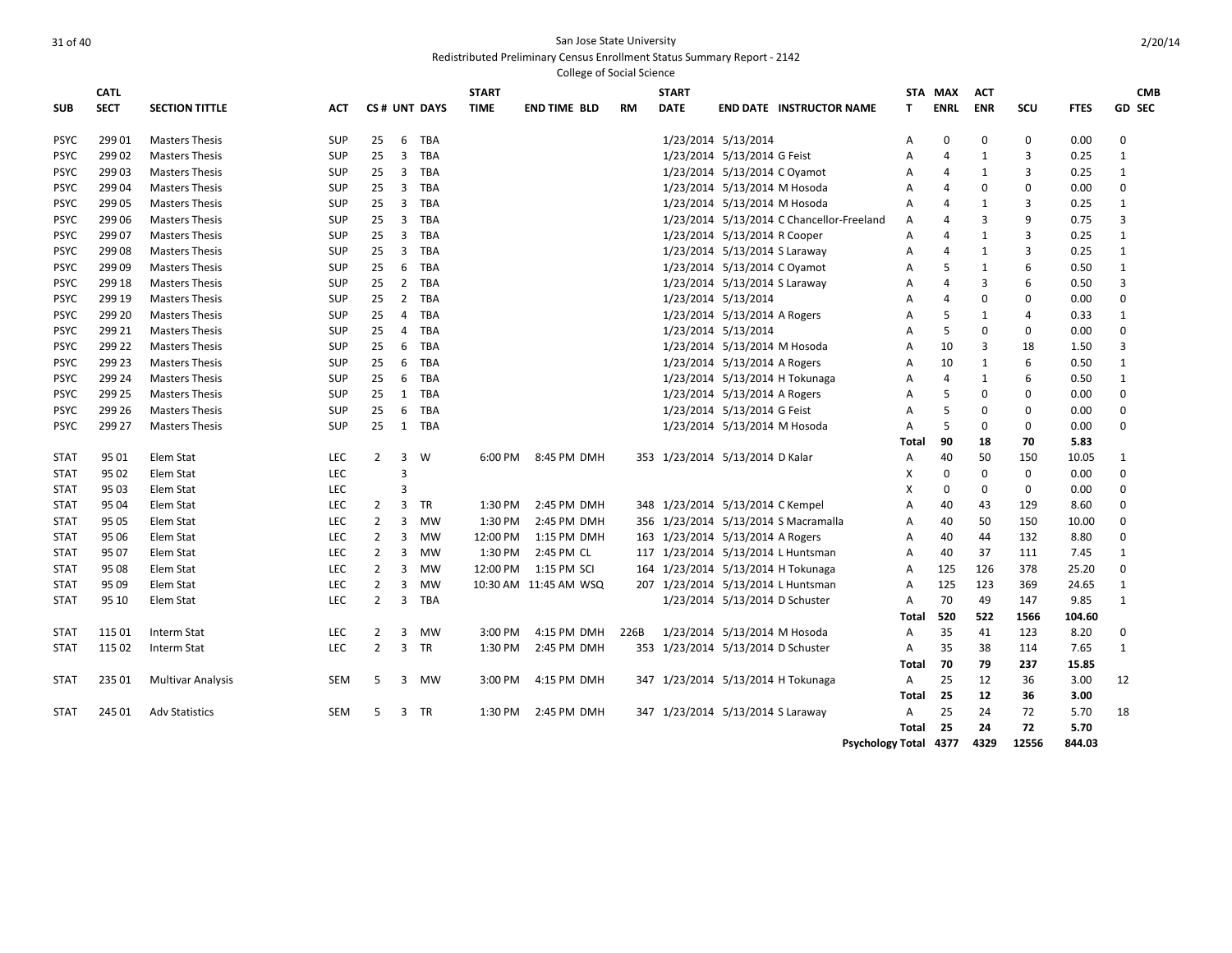|             |                        |                           |            |                |                |              |              | College of Social Science |    |                                    |                          |                                 |            |             |                   |                   |              |                                |            |        |
|-------------|------------------------|---------------------------|------------|----------------|----------------|--------------|--------------|---------------------------|----|------------------------------------|--------------------------|---------------------------------|------------|-------------|-------------------|-------------------|--------------|--------------------------------|------------|--------|
|             | <b>CATL</b>            |                           |            |                |                |              | <b>START</b> |                           |    | <b>START</b>                       |                          |                                 | STA        | <b>MAX</b>  | <b>ACT</b>        |                   |              |                                | <b>CMB</b> |        |
| <b>SUB</b>  | <b>SECT</b>            | <b>SECTION TITTLE</b>     | ACT        |                |                | CS# UNT DAYS | <b>TIME</b>  | <b>END TIME BLD</b>       | RM | <b>DATE</b>                        |                          | <b>END DATE INSTRUCTOR NAME</b> | T.         | <b>ENRL</b> | <b>ENR</b>        | SCU               | <b>FTES</b>  | <b>GD SEC</b>                  |            |        |
|             | <b>Social Sciences</b> |                           |            |                |                |              |              |                           |    |                                    |                          |                                 |            |             |                   |                   |              |                                |            |        |
|             |                        |                           |            |                |                |              |              |                           |    |                                    |                          |                                 |            |             |                   |                   |              |                                |            |        |
| AAS         | 2001                   | Wom of Color in US        | <b>LEC</b> | $\overline{2}$ |                | 3 MW         |              | 3:00 PM 4:15 PM CL        |    | 234 1/23/2014 5/13/2014 S Gallardo |                          |                                 | Α<br>Total | 0<br>0      | $\mathbf{0}$<br>0 | $\mathbf{0}$<br>0 | 0.00<br>0.00 | 0 <sup>o</sup>                 |            |        |
| AAS         | 33B 01                 | As Am US Hist/Pol         | <b>LEC</b> | $\overline{2}$ | 3              | MW           |              | 9:00 AM 10:15 AM ENG      |    | 343 1/23/2014 5/13/2014 S Doi      |                          |                                 | Α          | 90          | 93                | 279               | 18.60        | $\Omega$                       |            |        |
| AAS         | 33B 02                 | As Am US Hist/Pol         | <b>LEC</b> | $\overline{2}$ | 3              | MW           |              | 10:30 AM 11:45 AM ENG     |    | 343 1/23/2014 5/13/2014 J Franks   |                          |                                 | А          | 90          | 91                | 273               | 18.20        | $\Omega$                       |            |        |
| AAS         | 33B 03                 | As Am US Hist/Pol         | <b>LEC</b> | $\overline{2}$ | $\overline{3}$ | MW           |              | 12:00 PM   1:15 PM ENG    |    | 343 1/23/2014 5/13/2014 S Doi      |                          |                                 | Α          | 90          | 89                | 267               | 17.80        | 0                              |            |        |
| AAS         | 33B 04                 | As Am US Hist/Pol         | <b>LEC</b> | $\overline{2}$ | 3              | MW           | 1:30 PM      | 2:45 PM ENG               |    | 343 1/23/2014 5/13/2014 E Habal    |                          |                                 | A          | 90          | 89                | 267               | 17.80        | $\Omega$                       |            |        |
| AAS         | 33B 05                 | As Am US Hist/Pol         | <b>LEC</b> | $\overline{2}$ | $\overline{3}$ | MW           | 3:00 PM      | 4:15 PM ENG               |    | 343 1/23/2014 5/13/2014 A Yamato   |                          |                                 | Α          | 90          | 87                | 261               | 17.40        | $\Omega$                       |            |        |
| AAS         | 33B 06                 | As Am US Hist/Pol         | <b>LEC</b> | $\overline{2}$ |                | 3 TR         |              | 9:00 AM 10:15 AM ENG      |    | 343 1/23/2014 5/13/2014 J Franks   |                          |                                 | Α          | 90          | 89                | 267               | 17.80        | $\Omega$                       |            |        |
| AAS         | 33B07                  | As Am US Hist/Pol         | LEC        | $\overline{2}$ | 3              | <b>TR</b>    |              | 10:30 AM 11:45 AM ENG     |    | 343 1/23/2014 5/13/2014 S Choi     |                          |                                 | Α          | 90          | 88                | 264               | 17.60        | $\Omega$                       |            |        |
| AAS         | 33B08                  | As Am US Hist/Pol         | <b>LEC</b> | $\overline{2}$ |                | 3 TR         |              | 12:00 PM   1:15 PM ENG    |    | 343 1/23/2014 5/13/2014 S Choi     |                          |                                 | Α          | 90          | 90                | 270               | 18.00        | $\Omega$                       |            |        |
| AAS         | 33B09                  | As Am US Hist/Pol         | <b>LEC</b> | $\overline{2}$ |                | 3 TR         |              | 1:30 PM 2:45 PM ENG       |    | 343 1/23/2014 5/13/2014 A Yamato   |                          |                                 | Α          | 90          | 90                | 270               | 18.00        | $\Omega$                       |            |        |
|             |                        |                           |            |                |                |              |              |                           |    |                                    |                          |                                 | Total      | 810         | 806               | 2418              | 161.20       |                                |            |        |
| AAS         | 16001                  | Asian-Amer Women          | <b>LEC</b> |                | 3              |              |              |                           |    |                                    |                          |                                 | X          | 0           | $\mathbf{0}$      | $\mathbf 0$       | 0.00         | $\Omega$                       |            |        |
|             |                        |                           |            |                |                |              |              |                           |    |                                    |                          |                                 | Total      | 0           | 0                 | 0                 | 0.00         |                                |            |        |
| AAS         | 17501                  | Asian Am Comm             | <b>LEC</b> | $\overline{2}$ |                | 3 TR         |              | 10:30 AM 11:45 AM DMH     |    | 162 1/23/2014 5/13/2014 A Yamato   |                          |                                 | Α          | 35          | 36                | 108               | 7.20         | 0                              |            |        |
|             |                        |                           |            |                |                |              |              |                           |    |                                    |                          |                                 | Total      | 35          | 36                | 108               | 7.20         |                                |            |        |
| AAS         | 18001                  | <b>Individual Studies</b> | <b>SUP</b> | 36             | 4              | TBA          |              |                           |    |                                    | 1/23/2014 5/13/2014      |                                 | Α          | 0           | $\Omega$          | $\mathbf 0$       | 0.00         | 0                              |            |        |
| AAS         | 18031                  | Individual Studies        | <b>SUP</b> | 36             |                | 3 TBA        |              |                           |    |                                    | 1/23/2014 5/13/2014 H Do |                                 | A          | 3           | $\mathbf{1}$      | 3                 | 0.20         | $\Omega$                       |            |        |
|             |                        |                           |            |                |                |              |              |                           |    |                                    |                          |                                 | Total      | 3           | 1                 | 3                 | 0.20         |                                |            |        |
| AAS         | 190 01                 | Internship                | <b>SUP</b> | 36             |                | 3 TBA        |              |                           |    |                                    | 1/23/2014 5/13/2014      |                                 | Α          | 5           | $\mathbf{0}$      | $\Omega$          | 0.00         | 0                              |            |        |
|             |                        |                           |            |                |                |              |              |                           |    |                                    |                          |                                 | Total      | 5           | 0                 | 0                 | 0.00         |                                |            |        |
| SOCS        | 13701                  | CA Hist Soc Sci Pers      | <b>LEC</b> | $\overline{2}$ | $\overline{3}$ | MW           | 3:00 PM      | 4:15 PM DMH               |    | 357 1/23/2014 5/13/2014 S Millner  |                          |                                 | Α          | 40          | 26                | 78                | 5.20         | 0 <sup>o</sup>                 |            |        |
| ANTH        | 13701                  | CA Hist Soc Sci Pers      | LEC        | $\overline{2}$ | 3              | MW           | 3:00 PM      | 4:15 PM DMH               |    | 357 1/23/2014 5/13/2014 S Millner  |                          |                                 | Α          | 0           | $\mathbf{0}$      | $\mathbf{0}$      | 0.00         | $\mathbf{0}$<br>- C            |            |        |
| GEOG        | 13701                  | CA Hist Soc Sci Pers      | <b>LEC</b> | $\overline{2}$ | $\overline{3}$ | MW           | 3:00 PM      | 4:15 PM DMH               |    | 357 1/23/2014 5/13/2014 S Millner  |                          |                                 | Α          | 0           | $\mathbf 0$       | $\mathbf 0$       | 0.00         | 0 <sup>o</sup>                 |            |        |
| HIST        | 13701                  | CA Hist Soc Sci Pers      | <b>LEC</b> | $\overline{2}$ | 3              | MW           | 3:00 PM      | 4:15 PM DMH               |    | 357 1/23/2014 5/13/2014 S Millner  |                          |                                 | Α          | 0           | $\mathbf 0$       | $\mathbf{0}$      | 0.00         | 0 <sup>o</sup>                 |            |        |
| SOCS        | 13702                  | CA Hist Soc Sci Pers      | <b>LEC</b> | $\overline{2}$ |                | 3 TR         | 12:00 PM     | 1:15 PM HGH               |    | 122 1/23/2014 5/13/2014 W Rouse    |                          |                                 | Α          | 40          | 37                | 111               | 7.45         | $1 \quad C$                    |            |        |
| <b>ANTH</b> | 13702                  | CA Hist Soc Sci Pers      | <b>LEC</b> | $\overline{2}$ | $\overline{3}$ | TR           | 12:00 PM     | 1:15 PM HGH               |    | 122 1/23/2014 5/13/2014 W Rouse    |                          |                                 | A          | 0           | $\mathbf 0$       | $\mathbf{0}$      | 0.00         | 0 <sup>o</sup>                 |            |        |
| <b>GEOG</b> | 13702                  | CA Hist Soc Sci Pers      | LEC        | $\overline{2}$ | 3              | TR           | 12:00 PM     | 1:15 PM HGH               |    | 122 1/23/2014 5/13/2014 W Rouse    |                          |                                 | Α          | 0           | $\mathbf 0$       | $\mathbf 0$       | 0.00         | $0\quad C$                     |            |        |
| <b>HIST</b> | 13702                  | CA Hist Soc Sci Pers      | <b>LEC</b> | $\overline{2}$ | 3              | <b>TR</b>    | 12:00 PM     | 1:15 PM HGH               |    | 122 1/23/2014 5/13/2014 W Rouse    |                          |                                 | Α          | 0           | $\mathbf 0$       | $\mathbf 0$       | 0.00         | 0 <sup>o</sup>                 |            |        |
|             |                        |                           |            |                |                |              |              |                           |    |                                    |                          |                                 | Total      | 80          | 63                | 189               | 12.65        |                                |            |        |
| SOCS        | 138 01                 | US Hist Soc Sci Pers      | <b>LEC</b> | $\overline{2}$ | 3              | TR           | 1:30 PM      | 2:45 PM CL                |    | 303 1/23/2014 5/13/2014 E Habal    |                          |                                 | Α          | 40          | 40                | 120               | 8.00         | 0 <sup>o</sup>                 |            |        |
| ANTH        | 13801                  | US Hist Soc Sci Pers      | <b>LEC</b> | $\overline{2}$ | $\overline{3}$ | <b>TR</b>    | 1:30 PM      | 2:45 PM CL                |    | 303 1/23/2014 5/13/2014 E Habal    |                          |                                 | Α          | 0           | $\mathbf{0}$      | $\mathbf{0}$      | 0.00         | 0 <sup>o</sup>                 |            | $\ast$ |
| <b>GEOG</b> | 13801                  | US Hist Soc Sci Pers      | <b>LEC</b> | $\overline{2}$ | 3              | TR           | 1:30 PM      | 2:45 PM CL                |    | 303 1/23/2014 5/13/2014 E Habal    |                          |                                 | Α          | 0           | $\mathbf 0$       | $\mathbf 0$       | 0.00         | 0 <sup>o</sup>                 |            | $\ast$ |
| <b>HIST</b> | 13801                  | US Hist Soc Sci Pers      | <b>LEC</b> | $\overline{2}$ | $\overline{3}$ | <b>TR</b>    | 1:30 PM      | 2:45 PM CL                |    | 303 1/23/2014 5/13/2014 E Habal    |                          |                                 | Α          | 0           | $\mathbf{0}$      | $\mathbf{0}$      | 0.00         | 0 <sup>o</sup>                 |            |        |
| SOCS        | 13802                  | US Hist Soc Sci Pers      | <b>LEC</b> | $\overline{2}$ | 3              | W            | 3:00 PM      | 5:45 PM CL                |    | 303 1/23/2014 5/13/2014 E Habal    |                          |                                 | Α          | 40          | 32                | 96                | 6.40         | 0 <sup>o</sup>                 |            |        |
| <b>ANTH</b> | 13802                  | US Hist Soc Sci Pers      | <b>LEC</b> | $\overline{2}$ | 3              | W            | 3:00 PM      | 5:45 PM CL                |    | 303 1/23/2014 5/13/2014 E Habal    |                          |                                 | Α          | 0           | $\mathbf{0}$      | $\mathbf{0}$      | 0.00         | 0 <sup>o</sup>                 |            | $\ast$ |
| GEOG        | 13802                  | US Hist Soc Sci Pers      | <b>LEC</b> | $\overline{2}$ | 3              | W            | 3:00 PM      | 5:45 PM CL                |    | 303 1/23/2014 5/13/2014 E Habal    |                          |                                 | Α          | 0           | $\mathbf{0}$      | $\mathbf{0}$      | 0.00         | $0-$                           |            |        |
| HIST        | 13802                  | US Hist Soc Sci Pers      | <b>LEC</b> | $\overline{2}$ |                | 3 W          | 3:00 PM      | 5:45 PM CL                |    | 303 1/23/2014 5/13/2014 E Habal    |                          |                                 | Α          | 0           | $\mathbf{0}$      | $\mathbf{0}$      | 0.00         | 0 <sup>o</sup>                 |            |        |
|             |                        |                           |            |                |                |              |              |                           |    |                                    |                          |                                 | Total      | 80          | 72                | 216               | 14.40        |                                |            |        |
| SOCS        | 13901                  | Wrl Hist Soc Sci Pers     | <b>LEC</b> | 3              | 3              | MW           |              | 10:30 AM 11:45 AM HGH     |    | 122 1/23/2014 5/13/2014 G Smay     |                          |                                 | Α          | 30          | 33                | 99                | 6.60         | 0 <sup>o</sup>                 |            |        |
| <b>ANTH</b> | 13901                  | Wrl Hist Soc Sci Pers     | <b>LEC</b> | 3              | 3              | MW           |              | 10:30 AM 11:45 AM HGH     |    | 122 1/23/2014 5/13/2014 G Smay     |                          |                                 | Α          | 0           | $\mathbf{0}$      | $\mathbf{0}$      | 0.00         | 0 <sup>o</sup>                 |            | $\ast$ |
| GEOG        | 13901                  | Wrl Hist Soc Sci Pers     | <b>LEC</b> | 3              | 3              | MW           |              | 10:30 AM 11:45 AM HGH     |    | 122 1/23/2014 5/13/2014 G Smay     |                          |                                 | А          | 0           | $\mathbf 0$       | $\mathbf 0$       | 0.00         | 0 <sup>o</sup>                 |            | $\ast$ |
| HIST        | 13901                  | Wrl Hist Soc Sci Pers     | <b>LEC</b> | 3              | 3              | MW           |              | 10:30 AM 11:45 AM HGH     |    | 122 1/23/2014 5/13/2014 G Smay     |                          |                                 | A          | 0           | $\mathbf 0$       | $\mathbf{0}$      | 0.00         | 0 <sup>o</sup>                 |            |        |
| SOCS        | 13902                  | Wrl Hist Soc Sci Pers     | <b>LEC</b> | 3              |                | 3 TR         |              | 10:30 AM 11:45 AM HGH     |    | 122 1/23/2014 5/13/2014 M Wilson   |                          |                                 | A          | 30          | 27                | 81                | 5.40         | $\overline{\mathbf{0}}$<br>- C |            |        |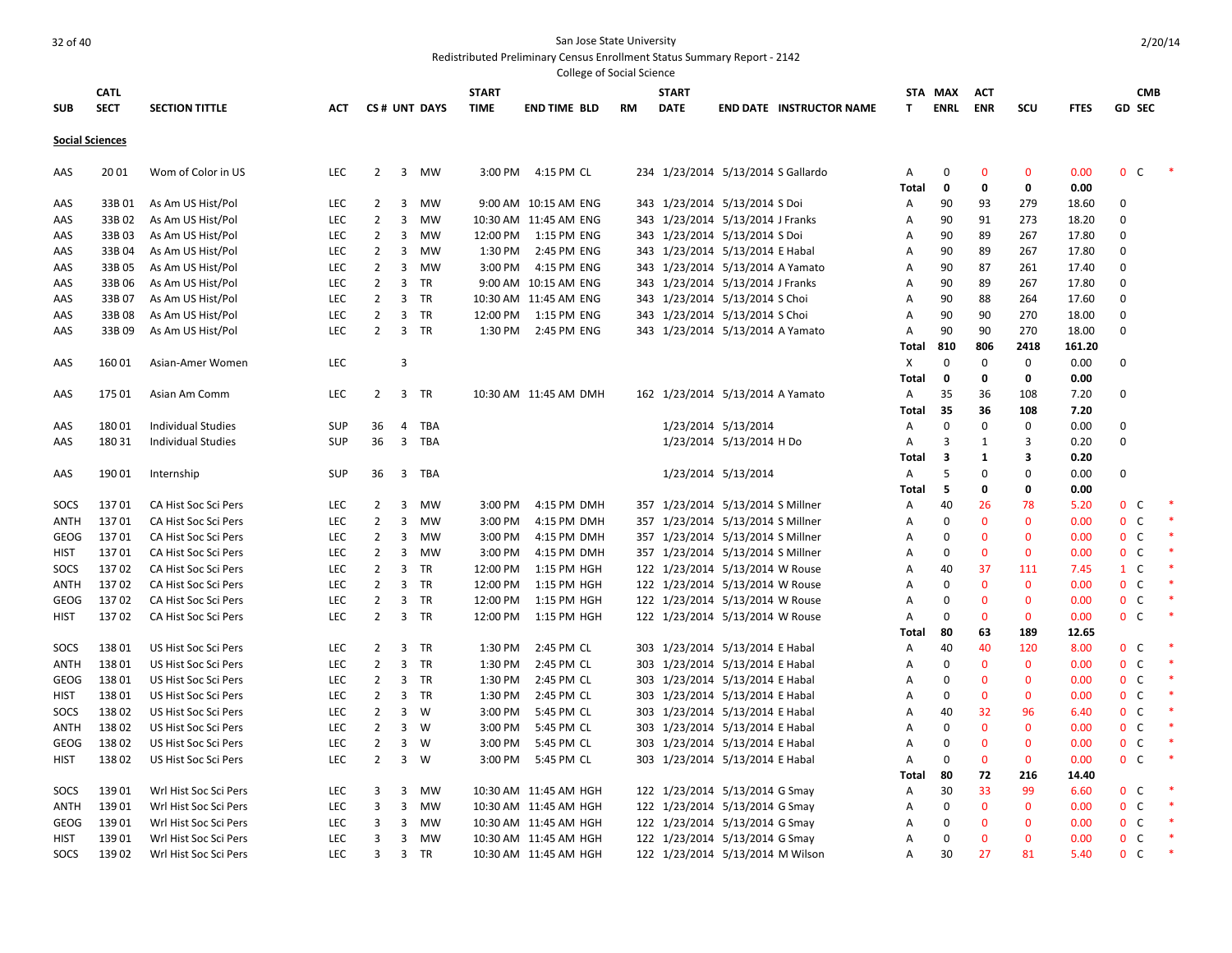|             |             |                                    |            |                |                |              |              | <b>College of Social Science</b> |     |                                    |                               |                                 |              |                |                |                |             |                   |            |        |
|-------------|-------------|------------------------------------|------------|----------------|----------------|--------------|--------------|----------------------------------|-----|------------------------------------|-------------------------------|---------------------------------|--------------|----------------|----------------|----------------|-------------|-------------------|------------|--------|
|             | <b>CATL</b> |                                    |            |                |                |              | <b>START</b> |                                  |     | <b>START</b>                       |                               |                                 | <b>STA</b>   | <b>MAX</b>     | <b>ACT</b>     |                |             |                   | <b>CMB</b> |        |
| <b>SUB</b>  | <b>SECT</b> | <b>SECTION TITTLE</b>              | <b>ACT</b> |                |                | CS# UNT DAYS | <b>TIME</b>  | <b>END TIME BLD</b>              | RM  | <b>DATE</b>                        |                               | <b>END DATE INSTRUCTOR NAME</b> | T.           | <b>ENRL</b>    | <b>ENR</b>     | SCU            | <b>FTES</b> | <b>GD SEC</b>     |            |        |
|             |             |                                    |            |                |                |              |              |                                  |     |                                    |                               |                                 |              |                |                |                |             |                   |            |        |
| <b>ANTH</b> | 13902       | Wrl Hist Soc Sci Pers              | <b>LEC</b> | 3              |                | 3 TR         |              | 10:30 AM 11:45 AM HGH            |     | 122 1/23/2014 5/13/2014 M Wilson   |                               |                                 | A            | $\mathbf 0$    | $\mathbf{0}$   | $\mathbf{0}$   | 0.00        | $0\quad C$        |            |        |
| GEOG        | 13902       | Wrl Hist Soc Sci Pers              | <b>LEC</b> | 3              | 3              | TR           |              | 10:30 AM 11:45 AM HGH            |     | 122 1/23/2014 5/13/2014 M Wilson   |                               |                                 | Α            | $\mathbf 0$    | $\mathbf 0$    | $\mathbf 0$    | 0.00        | $\mathbf{0}$<br>C |            |        |
| <b>HIST</b> | 13902       | Wrl Hist Soc Sci Pers              | <b>LEC</b> | $\overline{3}$ | 3              | <b>TR</b>    |              | 10:30 AM 11:45 AM HGH            |     | 122 1/23/2014 5/13/2014 M Wilson   |                               |                                 | A            | 0              | $\mathbf{0}$   | $\mathbf{0}$   | 0.00        | 0 <sup>o</sup>    |            |        |
|             |             |                                    |            |                |                |              |              |                                  |     |                                    |                               |                                 | Total        | 60             | 60             | 180            | 12.00       |                   |            |        |
| SOCS        | 17701       | Soci Education                     | <b>LEC</b> | 2              | 3 <sub>T</sub> |              | 3:00 PM      | 5:45 PM DMH                      |     | 227 1/23/2014 5/13/2014 M Alaniz   |                               |                                 | A            | 40             | 38             | 114            | 7.60        | 0 <sup>o</sup>    |            |        |
| SOCI        | 17701       | Soci Education                     | <b>LEC</b> | $\overline{2}$ | 3 <sub>T</sub> |              | 3:00 PM      | 5:45 PM DMH                      |     | 227 1/23/2014 5/13/2014 M Alaniz   |                               |                                 | Α            | 0              | $\mathbf{0}$   | $\mathbf{0}$   | 0.00        | $0-$              |            |        |
| SOCS        | 17702       | Soci Education                     | <b>LEC</b> | 2              | 3 R            |              | 3:00 PM      | 5:45 PM DMH                      |     | 227 1/23/2014 5/13/2014 M Alaniz   |                               |                                 | Α            | 40             | 29             | 87             | 5.85        | $1\quad C$        |            |        |
| SOCI        | 17702       | Soci Education                     | <b>LEC</b> | $\overline{2}$ | 3 R            |              | 3:00 PM      | 5:45 PM DMH                      |     | 227 1/23/2014 5/13/2014 M Alaniz   |                               |                                 | A            | 0              | $\mathbf{0}$   | $\mathbf{0}$   | 0.00        | $0-$              |            | $\ast$ |
|             |             |                                    |            |                |                |              |              |                                  |     |                                    |                               |                                 | Total        | 80             | 67             | 201            | 13.45       |                   |            |        |
| SOCS        | 18001       | <b>Indiv Studies</b>               | <b>SUP</b> | 36             |                | 3 TBA        |              |                                  |     |                                    | 1/23/2014 5/13/2014           |                                 | Α            | $\Omega$       | $\mathbf 0$    | $\mathbf 0$    | 0.00        | $\mathbf 0$       |            |        |
| SOCS        | 180 31      | <b>Indiv Studies</b>               | <b>SUP</b> | 36             | $\overline{3}$ | TBA          |              |                                  |     |                                    | 1/23/2014 5/13/2014 M Alaniz  |                                 | A            | 3              | $\overline{2}$ | 6              | 0.40        | $\mathbf 0$       |            |        |
|             |             |                                    |            |                |                |              |              |                                  |     |                                    |                               |                                 | <b>Total</b> | 3              | $\overline{2}$ | 6              | 0.40        |                   |            |        |
| SOCS        | 18501       | Teaching in Diverse Society        | <b>LEC</b> | $\overline{2}$ | 3              | MW           |              | 12:00 PM 1:15 PM DMH             | 359 |                                    | 1/23/2014 5/13/2014 M Pizarro |                                 | A            | 30             | 29             | 87             | 5.80        | $\mathbf{0}$<br>C |            |        |
| MAS         | 185 01      | <b>Teaching in Diverse Society</b> | LEC        | $\overline{2}$ | 3              | MW           |              | 12:00 PM 1:15 PM DMH             |     | 359 1/23/2014 5/13/2014 M Pizarro  |                               |                                 | A            | $\Omega$       | $\mathbf 0$    | $\mathbf{0}$   | 0.00        | $\mathbf{0}$<br>C |            |        |
|             |             |                                    |            |                |                |              |              |                                  |     |                                    |                               |                                 | Total        | 30             | 29             | 87             | 5.80        |                   |            |        |
| SOCS        | 19001       | Internship                         | <b>SUP</b> | 36             | 3              | TBA          |              |                                  |     |                                    | 1/23/2014 5/13/2014 M Alaniz  |                                 | Α            | 8              | 1              | 3              | 0.20        | $\Omega$          |            |        |
| SOCS        | 190 31      | Internship                         | <b>SUP</b> | 36             | 3              | <b>TBA</b>   |              |                                  |     |                                    | 1/23/2014 5/13/2014 M Alaniz  |                                 | A            | 3              | $\mathbf 0$    | $\mathbf 0$    | 0.00        | $\Omega$          |            |        |
|             |             |                                    |            |                |                |              |              |                                  |     |                                    |                               |                                 | <b>Total</b> | 11             | 1              | 3              | 0.20        |                   |            |        |
| <b>WOMS</b> | 5Q 01       | Gender Race Media                  | <b>SEM</b> | 4              | 3              | <b>MW</b>    |              | 9:00 AM 10:15 AM CL              |     | 111 1/23/2014 5/13/2014 S Gallardo |                               |                                 | A            | 25             | 24             | 72             | 4.80        | $\Omega$          |            |        |
|             |             |                                    |            |                |                |              |              |                                  |     |                                    |                               |                                 | Total        | 25             | 24             | 72             | 4.80        |                   |            |        |
| <b>WOMS</b> | 1001        | Women, Gender &Sex                 | <b>LEC</b> | 2              | 3              | TBA          |              |                                  |     |                                    | 1/23/2014 5/13/2014           |                                 | Α            | 35             | 32             | 96             | 6.40        | $\Omega$          |            |        |
| <b>WOMS</b> | 1002        | Women, Gender &Sex                 | <b>LEC</b> | $\overline{2}$ | 3              | TBA          |              |                                  |     |                                    | 1/23/2014 5/13/2014           |                                 | Α            | 35             | 25             | 75             | 5.00        | $\Omega$          |            |        |
|             |             |                                    |            |                |                |              |              |                                  |     |                                    |                               |                                 | Total        | 70             | 57             | 171            | 11.40       |                   |            |        |
| WOMS        | 2001        | Wom of Color in US                 | <b>LEC</b> | $\overline{2}$ |                | 3 MW         |              | 3:00 PM 4:15 PM CL               |     | 234 1/23/2014 5/13/2014 S Gallardo |                               |                                 | A            | 35             | 35             | 105            | 7.00        | 0 <sup>o</sup>    |            |        |
|             |             |                                    |            |                |                |              |              |                                  |     |                                    |                               |                                 | Total        | 35             | 35             | 105            | 7.00        |                   |            |        |
|             | WOMS 10101  | Study of Women                     | <b>LEC</b> | $\overline{2}$ |                | 3 TR         | 12:00 PM     | 1:15 PM DMH                      |     | 162 1/23/2014 5/13/2014 T Bakhru   |                               |                                 | A            | 35             | 33             | 99             | 6.60        | $\Omega$          |            |        |
|             |             |                                    |            |                |                |              |              |                                  |     |                                    |                               |                                 | <b>Total</b> | 35             | 33             | 99             | 6.60        |                   |            |        |
|             | WOMS 10201  | Global Women                       | <b>LEC</b> | $\overline{2}$ | $\overline{3}$ | M            | 4:30 PM      | 7:15 PM DMH                      |     | 162 1/23/2014 5/13/2014 T Bakhru   |                               |                                 | Α            | 35             | 34             | 102            | 6.80        | $\Omega$          |            |        |
|             | WOMS 10202  | Global Women                       | <b>LEC</b> | 2              | 3              | TR           | 1:30 PM      | 2:45 PM DMH                      |     | 162 1/23/2014 5/13/2014 T Bakhru   |                               |                                 | Α            | 35             | 32             | 96             | 6.40        | $\Omega$          |            |        |
|             | WOMS 10203  | Global Women                       | <b>LEC</b> | 2              |                | 3 TR         | 4:30 PM      | 5:45 PM DMH                      |     | 162 1/23/2014 5/13/2014 T Bakhru   |                               |                                 | A            | 35             | 33             | 99             | 6.60        | $\Omega$          |            |        |
|             |             |                                    |            |                |                |              |              |                                  |     |                                    |                               |                                 | <b>Total</b> | 105            | 99             | 297            | 19.80       |                   |            |        |
|             | WOMS 16001  | Gender, Race, and Class            | <b>LEC</b> |                | 3              |              |              |                                  |     |                                    |                               |                                 | X            | 0              | $\mathbf 0$    | $\mathbf 0$    | 0.00        | $\Omega$          |            |        |
|             |             |                                    |            |                |                |              |              |                                  |     |                                    |                               |                                 | <b>Total</b> | 0              | 0              | 0              | 0.00        |                   |            |        |
|             | WOMS 18001  | <b>Individual Studies</b>          | <b>SUP</b> | 36             | $\overline{3}$ | TBA          |              |                                  |     |                                    | 1/23/2014 5/13/2014           |                                 | A            | 0              | $\mathbf 0$    | 0              | 0.00        | $\Omega$          |            |        |
| WOMS .      | 180 11      | Individual Studies                 | <b>SUP</b> | 36             | 1              | <b>TBA</b>   |              |                                  |     |                                    | 1/23/2014 5/13/2014 S Gerami  |                                 | A            | 3              | $\overline{2}$ | $\overline{2}$ | 0.13        | $\Omega$          |            |        |
|             | WOMS 18031  | <b>Individual Studies</b>          | SUP        | 36             | $\overline{3}$ | TBA          |              |                                  |     |                                    | 1/23/2014 5/13/2014 S Gerami  |                                 | Α            | $\overline{3}$ | 0              | 0              | 0.00        | $\Omega$          |            |        |
|             | WOMS 18032  | <b>Individual Studies</b>          | <b>SUP</b> | 36             |                | 3 TBA        |              |                                  |     |                                    | 1/23/2014 5/13/2014 T Bakhru  |                                 | A            | 3              | 1              | 3              | 0.20        | $\Omega$          |            |        |
|             |             |                                    |            |                |                |              |              |                                  |     |                                    |                               |                                 | Total        | 9              | 3              | 5              | 0.33        |                   |            |        |
|             | WOMS 19001  | Internship                         | <b>SUP</b> | 36             | 3              | TBA          |              |                                  |     |                                    | 1/23/2014 5/13/2014           |                                 | A            | 5              | $\mathbf 0$    | $\mathbf 0$    | 0.00        | $\Omega$          |            |        |
|             | WOMS 190 11 | Internship                         | <b>SUP</b> | 36             |                | 1 TBA        |              |                                  |     |                                    | 1/23/2014 5/13/2014 S Gerami  |                                 | Α            | 3              | 0              | 0              | 0.00        | $\mathbf 0$       |            |        |
|             |             |                                    |            |                |                |              |              |                                  |     |                                    |                               |                                 | Total        | 8              | 0              | 0              | 0.00        |                   |            |        |
| SOCS        | 96 01       | Success Soc Sci                    | <b>LEC</b> |                | $\mathbf{1}$   |              |              |                                  |     |                                    |                               |                                 | Х            | $\Omega$       | 0              | 0              | 0.00        | $\Omega$          |            |        |
| SOCS        | 96 02       | Success Soc Sci                    | <b>LEC</b> |                | $\mathbf{1}$   |              |              |                                  |     |                                    |                               |                                 | Χ            | 0              | 0              | 0              | 0.00        | $\mathbf 0$       |            |        |
| SOCS        | 96 03       | Success Soc Sci                    | LEC        | 2              | 1 T            |              | 2:00 PM      | 2:50 PM CL                       |     | 240 1/23/2014 5/13/2014 H Do       |                               |                                 | A            | 30             | 28             | 28             | 1.87        | $\Omega$          |            |        |
| SOCS        | 96 04       | Success Soc Sci                    | <b>LEC</b> | 2              |                | 1 W          | 2:00 PM      | 2:50 PM CL                       |     | 240 1/23/2014 5/13/2014 H Do       |                               |                                 | Α            | 30             | 22             | 22             | 1.47        | $\Omega$          |            |        |
|             |             |                                    |            |                |                |              |              |                                  |     |                                    |                               |                                 | <b>Total</b> | 60             | 50             | 50             | 3.33        |                   |            |        |
|             |             |                                    |            |                |                |              |              |                                  |     |                                    |                               |                                 |              |                |                |                |             |                   |            |        |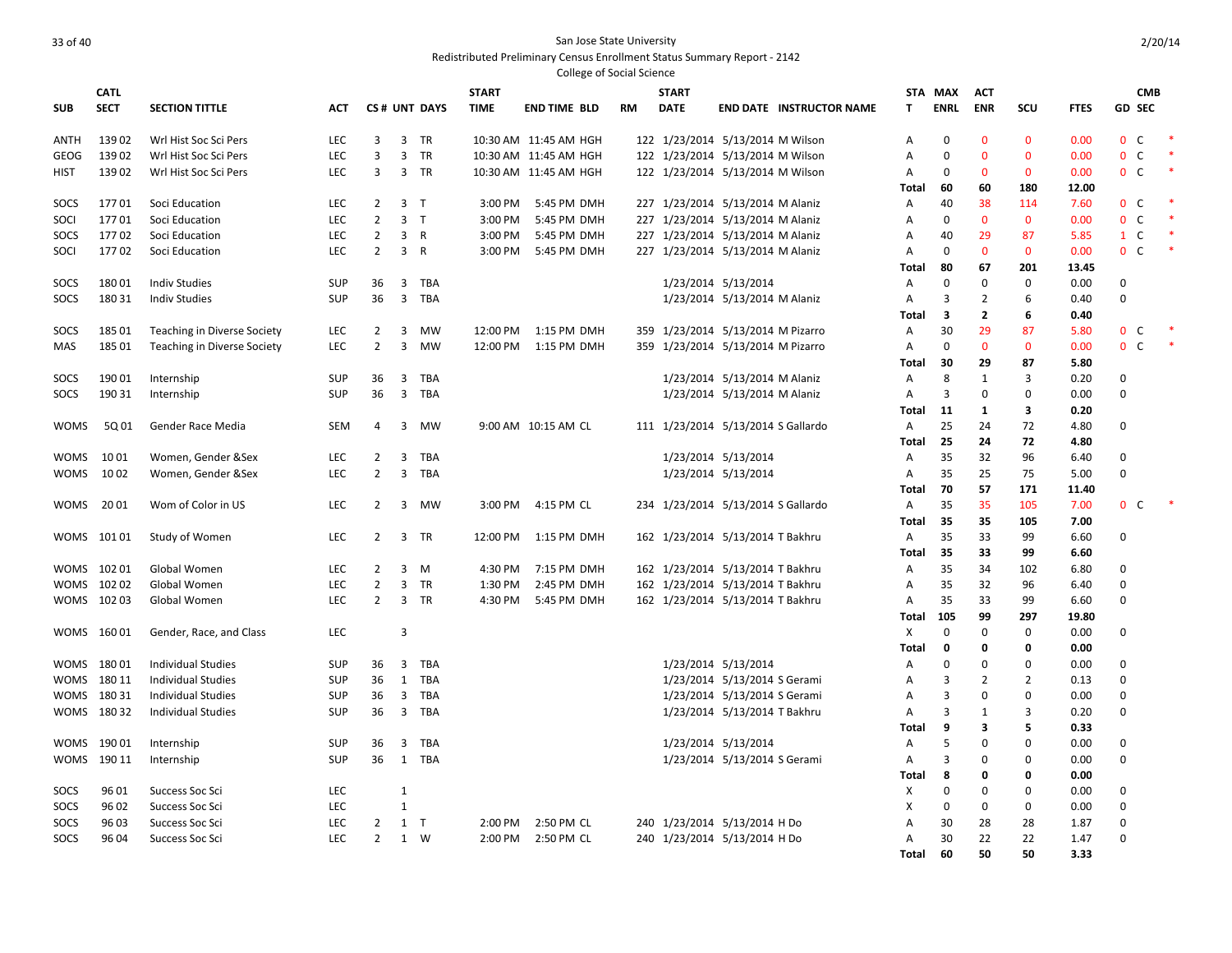| 34 of 40    |             |                       |            |    |   |              |              | San Jose State University<br>Redistributed Preliminary Census Enrollment Status Summary Report - 2142<br><b>College of Social Science</b> |    |              |                             |                                          |       |             |            |      |             | 2/20/14       |
|-------------|-------------|-----------------------|------------|----|---|--------------|--------------|-------------------------------------------------------------------------------------------------------------------------------------------|----|--------------|-----------------------------|------------------------------------------|-------|-------------|------------|------|-------------|---------------|
|             | <b>CATL</b> |                       |            |    |   |              | <b>START</b> |                                                                                                                                           |    | <b>START</b> |                             |                                          |       | STA MAX     | ACT        |      |             | <b>CMB</b>    |
| <b>SUB</b>  | <b>SECT</b> | <b>SECTION TITTLE</b> | <b>ACT</b> |    |   | CS# UNT DAYS | TIME         | <b>END TIME BLD</b>                                                                                                                       | RM | <b>DATE</b>  |                             | <b>END DATE INSTRUCTOR NAME</b>          |       | <b>ENRL</b> | <b>ENR</b> | scu  | <b>FTES</b> | <b>GD SEC</b> |
| SSED        |             | 184Y 01 Stdt Tchg II  | <b>SUP</b> | 25 |   | 4 TBA        |              |                                                                                                                                           |    |              | 1/23/2014 5/13/2014 W Rouse |                                          | A     | 25          |            | 20   | 1.33        | 0             |
|             |             |                       |            |    |   |              |              |                                                                                                                                           |    |              |                             |                                          | Total | - 25        | 5          | 20   | 1.33        |               |
| <b>SSED</b> |             | 184Z 01 Stdt Tchg III | <b>SUP</b> | 25 | 5 | TBA          |              |                                                                                                                                           |    |              | 1/23/2014 5/13/2014 W Rouse |                                          | A     | 25          |            | 25   | 1.67        | 0             |
|             |             |                       |            |    |   |              |              |                                                                                                                                           |    |              |                             |                                          | Total | - 25        | 5          | 25   | 1.67        |               |
|             |             |                       |            |    |   |              |              |                                                                                                                                           |    |              |                             | Social Sciences - All College Total 1594 |       |             | 1448       | 4255 | 283.77      |               |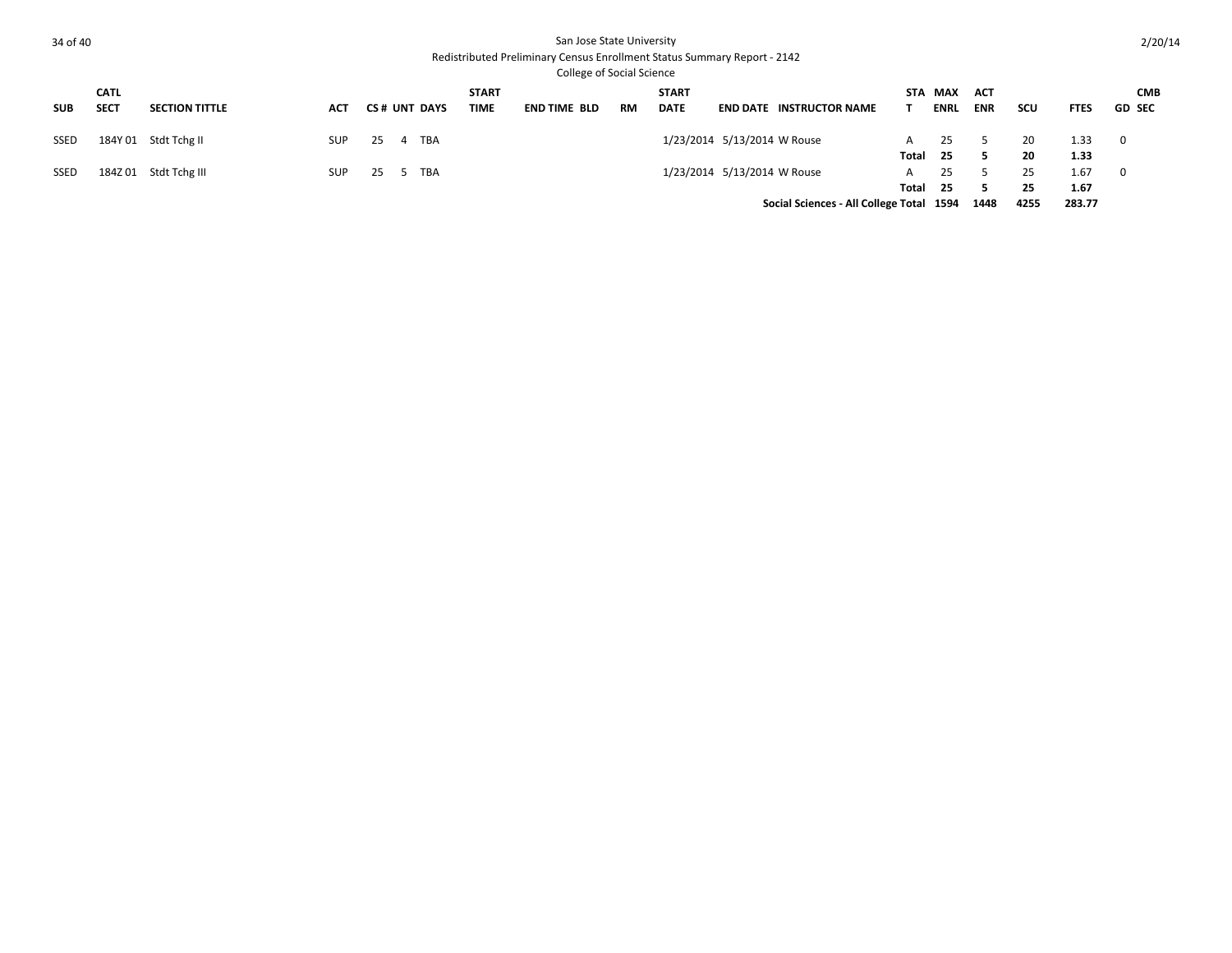|             |             |                               |            |                |   |              |              |                       | <b>College of Social Science</b> |                                  |                              |                                       |                |             |              |              |               |                               |  |
|-------------|-------------|-------------------------------|------------|----------------|---|--------------|--------------|-----------------------|----------------------------------|----------------------------------|------------------------------|---------------------------------------|----------------|-------------|--------------|--------------|---------------|-------------------------------|--|
|             | <b>CATL</b> |                               |            |                |   |              | <b>START</b> |                       |                                  | <b>START</b>                     |                              |                                       |                | STA MAX     | <b>ACT</b>   |              |               | <b>CMB</b>                    |  |
| <b>SUB</b>  | <b>SECT</b> | <b>SECTION TITTLE</b>         | <b>ACT</b> |                |   | CS# UNT DAYS | <b>TIME</b>  | <b>END TIME BLD</b>   | RM                               | <b>DATE</b>                      |                              | <b>END DATE INSTRUCTOR NAME</b>       | T              | <b>ENRL</b> | <b>ENR</b>   | <b>SCU</b>   | <b>FTES</b>   | <b>GD SEC</b>                 |  |
| Sociology   |             |                               |            |                |   |              |              |                       |                                  |                                  |                              |                                       |                |             |              |              |               |                               |  |
| SOCI        | 101         | Intro to Sociology            | LEC        | 1              | 3 | MW           |              | 9:00 AM 10:15 AM DMH  |                                  | 227 1/23/2014 5/13/2014 M Pasion |                              |                                       | A              | 50          | 48           | 144          | 9.60          | $\mathbf{0}$                  |  |
| SOCI        | 102         | Intro to Sociology            | <b>LEC</b> | $\mathbf{1}$   | 3 | TR           |              | 9:00 AM 10:15 AM DMH  |                                  | 227 1/23/2014 5/13/2014 M Pasion |                              |                                       | Α              | 50          | 54           | 162          | 10.80         | 0                             |  |
| SOCI        | 103         | Intro to Sociology            | <b>LEC</b> | 1              | 3 | <b>TR</b>    | 12:00 PM     | 1:15 PM DMH           |                                  | 227 1/23/2014 5/13/2014 D Brook  |                              |                                       | A              | 50          | 50           | 150          | 10.00         | 0                             |  |
| SOCI        | 1 0 4       | Intro to Sociology            | LEC        | 1              | 3 | F.           |              | 9:30 AM 12:15 PM BBC  |                                  | 107 1/23/2014 5/13/2014 J Gomez  |                              |                                       | Α              | 50          | 50           | 150          | 10.00         | 0                             |  |
| SOCI        | 105         | Intro to Sociology            | LEC        | $\mathbf{1}$   | 3 | <b>MW</b>    | 4:30 PM      | 5:45 PM DMH           |                                  | 357 1/23/2014 5/13/2014 S Gerami |                              |                                       | Α              | 50          | 51           | 153          | 10.20         | 0                             |  |
|             |             |                               |            |                |   |              |              |                       |                                  |                                  |                              |                                       | Total          | 250         | 253          | 759          | 50.60         |                               |  |
| SOCI        | 1501        | Stat Ap in Soc Sci            | LEC        | 3              | 3 | <b>MW</b>    |              | 10:30 AM 11:45 AM DMH |                                  | 231 1/23/2014 5/13/2014 M Thiele |                              |                                       | A              | 30          | 34           | 102          | 6.80          | $\mathbf{0}$<br>C             |  |
| SOCS        | 15 01       | Stat Ap in Soc Sci            | LEC        | 3              | 3 | MW           |              | 10:30 AM 11:45 AM DMH |                                  | 231 1/23/2014 5/13/2014 M Thiele |                              |                                       | Α              | $\Omega$    | $\mathbf 0$  | $\mathbf 0$  | 0.00          | $\mathbf 0$<br>$\mathsf{C}$   |  |
| SOCI        | 15 02       | Stat Ap in Soc Sci            | <b>LEC</b> | 3              | 3 | MW           | 1:30 PM      | 2:45 PM HGH           |                                  | 122 1/23/2014 5/13/2014 M Thiele |                              |                                       | Α              | 30          | 29           | 87           | 5.80          | $\mathbf 0$<br>C              |  |
|             | 15 02       |                               | LEC        | 3              | 3 | MW           | 1:30 PM      | 2:45 PM HGH           |                                  | 122 1/23/2014 5/13/2014 M Thiele |                              |                                       | $\overline{A}$ | $\Omega$    | $\mathbf{0}$ | $\mathbf{0}$ | 0.00          | C <sub>1</sub><br>$\mathbf 0$ |  |
| SOCS        |             | Stat Ap in Soc Sci            |            |                |   |              |              |                       |                                  |                                  |                              |                                       |                | 60          | 63           | 189          |               |                               |  |
|             |             |                               | LEC        |                |   | <b>MW</b>    |              | 10:30 AM 11:45 AM DMH |                                  |                                  |                              |                                       | Total          | 35          | 34           |              | 12.60         |                               |  |
| SOCI        | 5701        | Community Involve             |            | 1              | 3 |              |              |                       | 226A                             |                                  | 1/23/2014 5/13/2014 C Cox    |                                       | A              | $\mathbf 0$ | $\mathbf{0}$ | 102          | 6.80          | $\mathbf 0$<br>C<br>C         |  |
| <b>UNVS</b> | 5701        | Community Involve             | <b>LEC</b> | 1              | 3 | <b>MW</b>    |              | 10:30 AM 11:45 AM DMH | 226A                             |                                  | 1/23/2014 5/13/2014 C Cox    |                                       | $\overline{A}$ |             |              | $\mathbf{0}$ | 0.00          | $\mathbf 0$                   |  |
|             |             |                               |            |                |   |              |              |                       |                                  |                                  |                              |                                       | Total          | 35          | 34           | 102          | 6.80          |                               |  |
| SOCI        | 8001        | Social Problems               | LEC        | 1              | 3 | <b>MW</b>    |              | 9:00 AM 10:15 AM BBC  | 103                              |                                  |                              | 1/23/2014 5/13/2014 S Morewitz        | Α              | 50          | 45           | 135          | 9.00          | $\mathbf 0$                   |  |
| SOCI        | 8002        | Social Problems               | LEC        | $\mathbf{1}$   | 3 | <b>MW</b>    | 3:00 PM      | 4:15 PM DMH           |                                  | 227 1/23/2014 5/13/2014 C Cox    |                              |                                       | $\overline{A}$ | 50          | 54           | 162          | 10.80         | $\Omega$                      |  |
| SOCI        | 8003        | Social Problems               | LEC        | 1              | 3 | TR           | 1:30 PM      | 2:45 PM DMH           | 227                              |                                  | 1/23/2014 5/13/2014 D Brook  |                                       | A              | 50          | 47           | 141          | 9.40          | $\mathbf 0$                   |  |
| SOCI        | 8004        | Social Problems               | <b>LEC</b> | $\mathbf{1}$   | 3 | TR           | 4:30 PM      | 5:45 PM DMH           |                                  | 161 1/23/2014 5/13/2014 D Brook  |                              |                                       | Α<br>Total     | 50<br>200   | 45<br>191    | 135<br>573   | 9.00<br>38.20 | $\pmb{0}$                     |  |
| SOCI        |             | 100W 01 Writing Workshop      | SEM        | 4              | 3 | MW           | 12:00 PM     | 1:15 PM HGH           |                                  | 122 1/23/2014 5/13/2014 U Cohn   |                              |                                       | A              | 25          | 30           | 90           | 6.00          | $\mathbf 0$                   |  |
| SOCI        |             | 100W 02 Writing Workshop      | <b>SEM</b> | 4              | 3 | MW           | 1:30 PM      | 2:45 PM DMH           |                                  | 231 1/23/2014 5/13/2014 U Cohn   |                              |                                       | Α              | 25          | 27           | 81           | 5.40          | $\Omega$                      |  |
| SOCI        |             | 100W 03 Writing Workshop      | SEM        | 4              | 3 | TR           | 12:00 PM     | 1:15 PM DMH           | 226A                             |                                  | 1/23/2014 5/13/2014 J DeHaan |                                       | Α              | 25          | 25           | 75           | 5.00          | $\mathbf 0$                   |  |
| SOCI        |             | 100W 04 Writing Workshop      | <b>SEM</b> | 4              | 3 | TR           | 3:00 PM      | 4:15 PM DMH           | 226A                             |                                  |                              | 1/23/2014 5/13/2014 R Bryant-Anderson | A              | 25          | 25           | 75           | 5.00          | 0                             |  |
| SOCI        |             | 100W 05 Writing Workshop      | SEM        | 4              | 3 | TR           | 4:30 PM      | 5:45 PM CL            |                                  | 243 1/23/2014 5/13/2014 J DeHaan |                              |                                       | A              | 25          | 25           | 75           | 5.00          | 0                             |  |
|             |             |                               |            |                |   |              |              |                       |                                  |                                  |                              |                                       | <b>Total</b>   | 125         | 132          | 396          | 26.40         |                               |  |
| SOCI        | 10101       | Social Theory                 | <b>LEC</b> | $\overline{2}$ | 3 | MW           |              | 9:00 AM 10:15 AM DMH  | 226A                             |                                  | 1/23/2014 5/13/2014 V Montes |                                       | A              | 30          | 39           | 117          | 7.80          | $\mathbf 0$                   |  |
| SOCI        | 10102       | Social Theory                 | LEC        | $\overline{2}$ | 3 | TR           |              | 10:30 AM 11:45 AM DMH | 231                              |                                  | 1/23/2014 5/13/2014 P Chua   |                                       | A              | 30          | 34           | 102          | 6.80          | $\mathbf 0$                   |  |
| SOCI        | 10103       | Social Theory                 | LEC        | 2              | 3 | TR           | 1:30 PM      | 2:45 PM HGH           |                                  | 122 1/23/2014 5/13/2014 P Rudy   |                              |                                       | A              | 30          | 37           | 111          | 7.40          | $\mathbf 0$                   |  |
|             |             |                               |            |                |   |              |              |                       |                                  |                                  |                              |                                       | Total          | 90          | 110          | 330          | 22.00         |                               |  |
| SOCI        | 102 01      | Intro To Stat                 | <b>LEC</b> |                | 3 |              |              |                       |                                  |                                  |                              |                                       | X              | 0           | 0            | 0            | 0.00          | 0                             |  |
|             |             |                               |            |                |   |              |              |                       |                                  |                                  |                              |                                       | Total          | 0           | $\mathbf 0$  | 0            | 0.00          |                               |  |
| SOCI        | 103 80      | <b>SPSS Computer Analysis</b> | ACT        | 13             | 1 | TBA          |              |                       |                                  |                                  | 1/23/2014 5/13/2014          |                                       | A              | 20          | 13           | 13           | 1.02          | 9                             |  |
|             |             |                               |            |                |   |              |              |                       |                                  |                                  |                              |                                       | Total          | 20          | 13           | 13           | 1.02          |                               |  |
| SOCI        | 104 01      | <b>Quantit Res Meth</b>       | LEC        | $\overline{2}$ | 3 | MW           |              | 9:00 AM 10:15 AM DMH  |                                  | 231 1/23/2014 5/13/2014 C Garcia |                              |                                       | Α              | 30          | 32           | 96           | 6.40          | $\mathbf 0$                   |  |
| SOCI        | 104 02      | <b>Quantit Res Meth</b>       | LEC        | $\overline{2}$ | 3 | TR           |              | 12:00 PM 1:15 PM DMH  |                                  | 161 1/23/2014 5/13/2014 C Garcia |                              |                                       | Α              | 30          | 37           | 111          | 7.45          | $\mathbf{1}$                  |  |
|             |             |                               |            |                |   |              |              |                       |                                  |                                  |                              |                                       | Total          | 60          | 69           | 207          | 13.85         |                               |  |
| SOCI        |             | 104B 01 Adv Quant Research    | LEC        | $\overline{2}$ | 3 | MW           | 12:00 PM     | 1:15 PM DMH           | 226A                             |                                  | 1/23/2014 5/13/2014 C Garcia |                                       | A              | 30          | 22           | 66           | 4.40          | $\mathbf 0$                   |  |
|             |             |                               |            |                |   |              |              |                       |                                  |                                  |                              |                                       | <b>Total</b>   | 30          | 22           | 66           | 4.40          |                               |  |
| SOCI        | 105 01      | Qual Research Meth            | <b>LEC</b> | $\overline{2}$ | 3 | MW           | 1:30 PM      | 2:45 PM DMH           | 226A                             |                                  | 1/23/2014 5/13/2014 T Dehaan |                                       | A              | 30          | 36           | 108          | 7.20          | $\mathbf 0$                   |  |
| SOCI        | 105 02      | Qual Research Meth            | <b>LEC</b> | $\overline{2}$ | 3 | <b>TR</b>    |              | 10:30 AM 11:45 AM DMH |                                  |                                  |                              | 165 1/23/2014 5/13/2014 A Leisenring  | $\overline{A}$ | 30          | 33           | 99           | 6.60          | $\mathsf 0$                   |  |
|             |             |                               |            |                |   |              |              |                       |                                  |                                  |                              |                                       | Total          | 60          | 69           | 207          | 13.80         |                               |  |
| SOCI        |             | 105B 01 Adv Qual Research     | <b>LEC</b> | $\overline{2}$ | 3 | <b>TR</b>    | 1:30 PM      | 2:45 PM DMH           | 226A                             |                                  |                              | 1/23/2014 5/13/2014 A Leisenring      | $\overline{A}$ | 30          | 20           | 60           | 4.40          | 8                             |  |
|             |             |                               |            |                |   |              |              |                       |                                  |                                  |                              |                                       | Total          | 30          | 20           | 60           | 4.40          |                               |  |
| SOCI        | 11601       | <b>Global Society</b>         | <b>LEC</b> | $\mathbf{1}$   | 3 | MW           | 1:30 PM      | 2:45 PM DMH           |                                  | 227 1/23/2014 5/13/2014 C Cox    |                              |                                       | $\overline{A}$ | 35          | 38           | 114          | 7.60          | $\Omega$                      |  |
|             |             |                               |            |                |   |              |              |                       |                                  |                                  |                              |                                       |                |             |              |              |               |                               |  |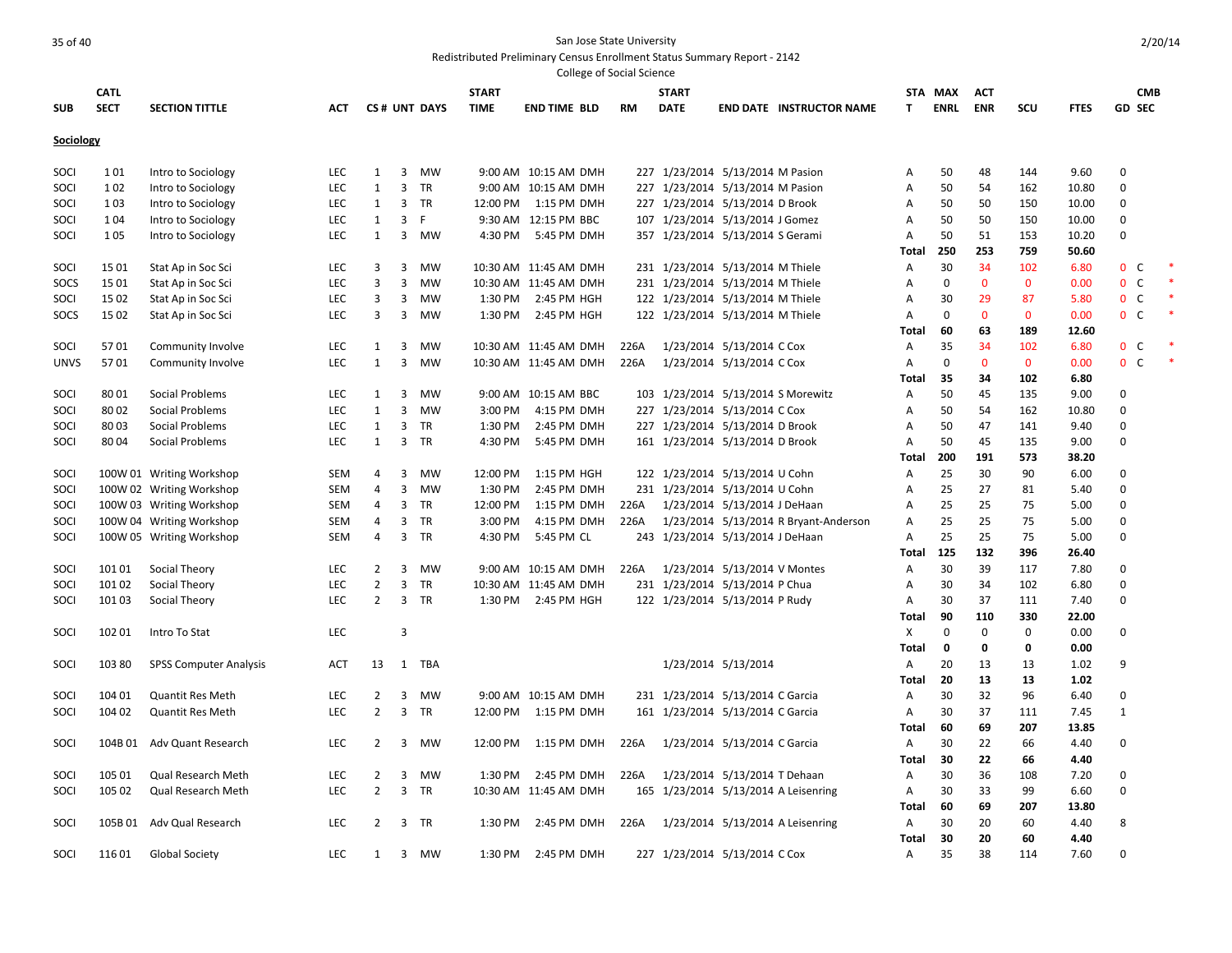|            | <b>College of Social Science</b> |                        |            |                |                         |              |              |                       |           |              |                                  |                                           |                |                |              |             |              |                  |  |
|------------|----------------------------------|------------------------|------------|----------------|-------------------------|--------------|--------------|-----------------------|-----------|--------------|----------------------------------|-------------------------------------------|----------------|----------------|--------------|-------------|--------------|------------------|--|
|            | <b>CATL</b>                      |                        |            |                |                         |              | <b>START</b> |                       |           | <b>START</b> |                                  |                                           |                | STA MAX        | <b>ACT</b>   |             |              | <b>CMB</b>       |  |
| <b>SUB</b> | <b>SECT</b>                      | <b>SECTION TITTLE</b>  | <b>ACT</b> |                |                         | CS# UNT DAYS | <b>TIME</b>  | <b>END TIME BLD</b>   | <b>RM</b> | <b>DATE</b>  |                                  | <b>END DATE INSTRUCTOR NAME</b>           | T              | <b>ENRL</b>    | <b>ENR</b>   | <b>SCU</b>  | <b>FTES</b>  | <b>GD SEC</b>    |  |
|            |                                  |                        |            |                |                         |              |              |                       |           |              |                                  |                                           |                |                |              |             |              |                  |  |
| SOCI       | 11602                            | <b>Global Society</b>  | <b>LEC</b> | 1              | 3 <sub>T</sub>          |              | 6:00 PM      | 8:45 PM DMH           |           |              | 231 1/23/2014 5/13/2014 P Chua   |                                           | Α              | 35             | 25           | 75          | 5.10         | $\overline{2}$   |  |
| SOCI       | 11603                            | Global Society         | <b>LEC</b> | 1              |                         | 3 TR         | 3:00 PM      | 4:15 PM DMH           |           |              | 231 1/23/2014 5/13/2014 P Chua   |                                           | A              | 35             | 33           | 99          | 6.60         | $\mathbf 0$      |  |
|            |                                  |                        |            |                |                         |              |              |                       |           |              |                                  |                                           | Total          | 105            | 96           | 288         | 19.30        |                  |  |
| SOCI       | 11801                            | Soci of Hum Rights     | <b>LEC</b> | $\overline{2}$ |                         | 3 MW         |              | 10:30 AM 11:45 AM DMH |           |              | 227 1/23/2014 5/13/2014 M Rokni  |                                           | A              | 40             | 42           | 126         | 8.40         | 0                |  |
|            |                                  |                        |            |                |                         |              |              |                       |           |              |                                  |                                           | Total          | 40             | 42           | 126         | 8.40         |                  |  |
| SOCI       | 12001                            | Contemp Soc Issues     | LEC        | $\overline{2}$ |                         | 3 MW         | 3:00 PM      | 4:15 PM SH            |           |              | 242 1/23/2014 5/13/2014 T Dehaan |                                           | A              | 40             | 36           | 108         | 7.20         | 0                |  |
|            |                                  |                        |            |                |                         |              |              |                       |           |              |                                  |                                           | Total          | 40             | 36           | 108         | 7.20         |                  |  |
| SOCI       | 140 01                           | Soci of Media          | <b>LEC</b> | $2^{\circ}$    |                         | 3 MW         | 3:00 PM      | 4:15 PM DMH           |           |              | 234 1/23/2014 5/13/2014 M Rokni  |                                           | A              | 35             | 38           | 114         | 7.65         | 1                |  |
|            |                                  |                        | LEC        | $\overline{2}$ | $\overline{3}$          |              |              |                       |           |              |                                  |                                           | Total          | 35<br>40       | 38           | 114<br>126  | 7.65         | 0                |  |
| SOCI       | 154 01                           | Non Conform Behav      |            |                |                         | MW           |              | 10:30 AM 11:45 AM SH  |           |              | 239 1/23/2014 5/13/2014 V Montes |                                           | A<br>Total     | 40             | 42<br>42     | 126         | 8.40<br>8.40 |                  |  |
| SOCI       | 16001                            | Immigration & Identy   | LEC        | $\mathbf{2}$   |                         | 3 TR         |              | 9:00 AM 10:15 AM DMH  |           |              | 231 1/23/2014 5/13/2014 C Garcia |                                           | A              | 35             | 34           | 102         | 6.80         | $\mathbf 0$      |  |
|            |                                  |                        |            |                |                         |              |              |                       |           |              |                                  |                                           | Total          | 35             | 34           | 102         | 6.80         |                  |  |
| SOCI       | 16101                            | City Life              | LEC        | $2^{\circ}$    |                         | 3 TR         | 1:30 PM      | 2:45 PM DMH           |           |              | 231 1/23/2014 5/13/2014 P Chua   |                                           | A              | 35             | 27           | 81          | 5.40         | 0                |  |
|            |                                  |                        |            |                |                         |              |              |                       |           |              |                                  |                                           | <b>Total</b>   | -35            | 27           | 81          | 5.40         |                  |  |
| SOCI       | 16201                            | Race/Ethnic Rels       | <b>LEC</b> | $\overline{2}$ | 3                       | MW           | 3:00 PM      | 4:15 PM DMH           |           |              | 231 1/23/2014 5/13/2014 V Montes |                                           | Α              | 35             | 32           | 96          | 6.40         | 0                |  |
| SOCI       | 16202                            | Race/Ethnic Rels       | <b>LEC</b> | $\overline{2}$ | 3                       | <b>TR</b>    | 6:00 PM      | 7:15 PM DMH           |           |              | 161 1/23/2014 5/13/2014 S Nava   |                                           | $\overline{A}$ | 35             | 34           | 102         | 6.80         | $\mathbf 0$      |  |
|            |                                  |                        |            |                |                         |              |              |                       |           |              |                                  |                                           | Total          | 70             | 66           | 198         | 13.20        |                  |  |
| SOCI       | 16301                            | Social Change          | <b>LEC</b> | 2              | 3                       | <b>MW</b>    | 4:30 PM      | 5:45 PM DMH           |           |              | 227 1/23/2014 5/13/2014 M Rokni  |                                           | $\overline{A}$ | 35             | 29           | 87          | 5.80         | $\mathbf 0$      |  |
|            |                                  |                        |            |                |                         |              |              |                       |           |              |                                  |                                           | Total          | -35            | 29           | 87          | 5.80         |                  |  |
| SOCI       | 164 01                           | Social Action          | <b>LEC</b> | $\overline{2}$ | $\overline{3}$          | <b>TR</b>    |              | 10:30 AM 11:45 AM DMH |           |              |                                  | 227 1/23/2014 5/13/2014 S Myers-Lipton    | $\overline{A}$ | 35             | 32           | 96          | 6.40         | 0                |  |
|            |                                  |                        |            |                |                         |              |              |                       |           |              |                                  |                                           | Total          | 35             | 32           | 96          | 6.40         |                  |  |
| SOCI       | 165 01                           | Poverty Wealth Prv     | <b>LEC</b> | 2              | $\overline{3}$          | TR           |              | 9:00 AM 10:15 AM DMH  | 226A      |              |                                  | 1/23/2014 5/13/2014 S Myers-Lipton        | $\overline{A}$ | 35             | 37           | 111         | 7.40         | 0                |  |
|            |                                  |                        |            |                |                         |              |              |                       |           |              |                                  |                                           | Total          | -35            | 37           | 111         | 7.40         |                  |  |
| SOCI       | 16901                            | Polit Sociology        | <b>LEC</b> | $\overline{2}$ | 3                       | MW           | 12:00 PM     | 1:15 PM DMH           |           |              | 227 1/23/2014 5/13/2014 M Rokni  |                                           | A              | 35             | 38           | 114         | 7.60         | 0                |  |
|            |                                  |                        |            |                |                         |              |              |                       |           |              |                                  |                                           | Total          | -35            | 38           | 114         | 7.60         |                  |  |
| SOCI       | 17001                            | Soci of Family         | <b>LEC</b> | 2              | $\overline{3}$          | TR           |              | 9:00 AM 10:15 AM DMH  |           |              | 161 1/23/2014 5/13/2014 S Murray |                                           | A              | 40             | 38           | 114         | 7.60         | 0                |  |
|            |                                  |                        |            |                |                         |              |              |                       |           |              |                                  |                                           | Total          | 40             | 38           | 114         | 7.60         |                  |  |
| SOCI       | 17101                            | Person and Society     | <b>LEC</b> | 2              | 3                       | MW           | 12:00 PM     | 1:15 PM DMH           |           |              | 231 1/23/2014 5/13/2014 T Dehaan |                                           | A              | 40             | 42           | 126         | 8.40         | 0                |  |
|            |                                  |                        |            |                |                         |              |              |                       |           |              |                                  |                                           | Total          | 40             | 42           | 126         | 8.40         |                  |  |
| SOCI       | 17201                            | <b>LGBT Studies</b>    | <b>LEC</b> | $\overline{2}$ | $\overline{3}$          | TR           | 1:30 PM      | 2:45 PM DMH           |           |              | 161 1/23/2014 5/13/2014 S Murray |                                           | A              | 35             | 31           | 93          | 6.20         | $\mathbf 0$      |  |
|            |                                  |                        |            |                |                         |              |              |                       |           |              |                                  |                                           | Total          | 35             | 31           | 93          | 6.20         |                  |  |
| SOCI       | 17301                            | Socialization          | <b>LEC</b> | 2              | 3                       | MW           | 4:30 PM      | 5:45 PM DMH           |           |              |                                  | 231 1/23/2014 5/13/2014 R Bryant-Anderson | A              | 35             | 32           | 96          | 6.40         | 0                |  |
|            |                                  |                        |            |                |                         |              |              |                       |           |              |                                  |                                           | Total          | 35             | 32           | 96          | 6.40         |                  |  |
| SOCI       | 17401                            | Sexualities            | LEC        | 2              | 3                       | W            | 6:00 PM      | 8:45 PM DMH           |           |              | 227 1/23/2014 5/13/2014 C Cox    |                                           | A              | 35             | 35           | 105         | 7.00         | $\mathbf 0$      |  |
|            |                                  |                        |            |                |                         |              |              |                       |           |              |                                  |                                           | Total          | 35             | 35           | 105         | 7.00         |                  |  |
| SOCI       | 175 01                           | Soc of Mas & Fem       | <b>LEC</b> | 2              | 3                       | TR           |              | 10:30 AM 11:45 AM DMH |           |              | 161 1/23/2014 5/13/2014 S Murray |                                           | A              | 35             | 38           | 114         | 7.60         | $\mathbf 0$<br>C |  |
| WOMS       | 175 01                           | Soc of Mas & Fem       | <b>LEC</b> | 2              | $\overline{\mathbf{3}}$ | TR           |              | 10:30 AM 11:45 AM DMH |           |              | 161 1/23/2014 5/13/2014 S Murray |                                           | A              | 0              | $\mathbf 0$  | $\mathbf 0$ | 0.00         | $\mathbf 0$<br>C |  |
| SOCI       | 17801                            | Sociology of Childhood | <b>LEC</b> | $\mathbf{2}$   |                         | 3 TR         | 3:00 PM      | 4:15 PM DMH           |           |              | 161 1/23/2014 5/13/2014 S Nava   |                                           | Total<br>A     | -35<br>40      | 38<br>41     | 114<br>123  | 7.60<br>8.20 | 0                |  |
|            |                                  |                        |            |                |                         |              |              |                       |           |              |                                  |                                           | Total          | 40             | 41           | 123         | 8.20         |                  |  |
| SOCI       | 18001                            | <b>Indiv Studies</b>   | <b>SUP</b> | 36             | 4                       | TBA          |              |                       |           |              | 1/23/2014 5/13/2014              |                                           | A              | $\Omega$       | $\mathbf 0$  | $\mathbf 0$ | 0.00         | 0                |  |
| SOCI       | 180 21                           | <b>Indiv Studies</b>   | <b>SUP</b> | 36             | $\overline{2}$          | TBA          |              |                       |           |              | 1/23/2014 5/13/2014              |                                           | A              | $\overline{2}$ | 0            | $\mathbf 0$ | 0.00         | 0                |  |
| SOCI       | 180 31                           | <b>Indiv Studies</b>   | <b>SUP</b> | 36             | 3                       | TBA          |              |                       |           |              | 1/23/2014 5/13/2014 S Murray     |                                           | A              | $\overline{2}$ | 1            | 3           | 0.20         | 0                |  |
| SOCI       | 18041                            | <b>Indiv Studies</b>   | <b>SUP</b> | 36             |                         | 4 TBA        |              |                       |           |              | 1/23/2014 5/13/2014              |                                           | A              | $\overline{2}$ | $\Omega$     | $\Omega$    | 0.00         | $\pmb{0}$        |  |
|            |                                  |                        |            |                |                         |              |              |                       |           |              |                                  |                                           | Total          | 6              | $\mathbf{1}$ | 3           | 0.20         |                  |  |
|            |                                  |                        |            |                |                         |              |              |                       |           |              |                                  |                                           |                |                |              |             |              |                  |  |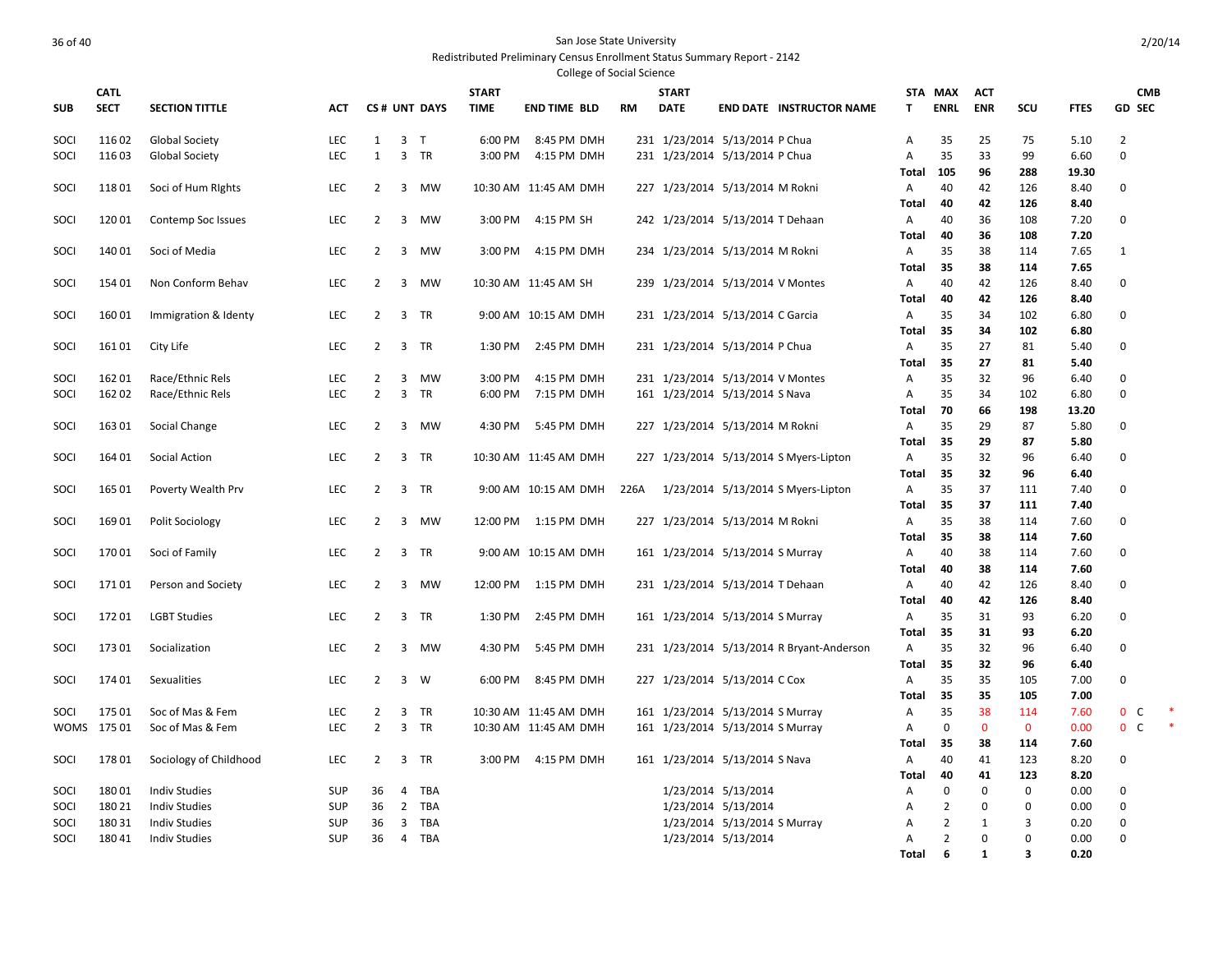| College of Social Science |             |                            |            |                |                |              |              |                       |      |              |                                        |                      |                |                |                |             |                |
|---------------------------|-------------|----------------------------|------------|----------------|----------------|--------------|--------------|-----------------------|------|--------------|----------------------------------------|----------------------|----------------|----------------|----------------|-------------|----------------|
|                           | <b>CATL</b> |                            |            |                |                |              | <b>START</b> |                       |      | <b>START</b> |                                        |                      | STA MAX        | ACT            |                |             | <b>CMB</b>     |
| <b>SUB</b>                | <b>SECT</b> | <b>SECTION TITTLE</b>      | <b>ACT</b> |                |                | CS# UNT DAYS | <b>TIME</b>  | <b>END TIME BLD</b>   | RM   | <b>DATE</b>  | <b>END DATE INSTRUCTOR NAME</b>        | Т                    | <b>ENRL</b>    | <b>ENR</b>     | SCU            | <b>FTES</b> | <b>GD SEC</b>  |
| SOCI                      | 18101       | Service Internship         | SUP        | 36             | 6              | <b>TBA</b>   |              |                       |      |              | 1/23/2014 5/13/2014                    | Α                    | $\mathbf 0$    | $\mathbf 0$    | $\mathbf 0$    | 0.00        | $\mathbf 0$    |
| SOCI                      | 181 11      | Service Internship         | <b>SUP</b> | 36             | $\mathbf{1}$   | TBA          |              |                       |      |              | 1/23/2014 5/13/2014 P Rudy             | Α                    | $\overline{2}$ | $\mathbf{1}$   | $\mathbf{1}$   | 0.07        | $\mathbf 0$    |
| SOCI                      | 181 21      | Service Internship         | <b>SUP</b> | 36             |                | 2 TBA        |              |                       |      |              | 1/23/2014 5/13/2014                    | Α                    | $\overline{2}$ | 0              | $\mathbf 0$    | 0.00        | $\Omega$       |
| SOCI                      | 18131       | Service Internship         | SUP        | 36             | 3              | TBA          |              |                       |      |              | 1/23/2014 5/13/2014 P Rudy             | A                    | $\overline{2}$ | 1              | $\overline{3}$ | 0.20        | $\Omega$       |
| SOCI                      | 18132       | Service Internship         | <b>SUP</b> | 36             | 3              | TBA          |              |                       |      |              | 1/23/2014 5/13/2014 S Myers-Lipton     | Α                    | $\overline{2}$ | 0              | 0              | 0.00        | $\Omega$       |
| SOCI                      | 18141       | Service Internship         | <b>SUP</b> | 36             | 4              | TBA          |              |                       |      |              | 1/23/2014 5/13/2014                    | Α                    | $\mathbf 0$    | 0              | $\mathbf 0$    | 0.00        | 0              |
|                           |             |                            |            |                |                |              |              |                       |      |              |                                        | Total                | 8              | $\overline{2}$ | 4              | 0.27        |                |
| SOCI                      |             | 181B 01 Sociology Capstone | <b>LEC</b> | $\overline{2}$ |                | 3 TR         |              | 10:30 AM 11:45 AM DMH | 226A |              | 1/23/2014 5/13/2014 P Rudy             | Α                    | 35             | 37             | 111            | 7.40        | $\Omega$       |
| SOCI                      |             | 181B 02 Sociology Capstone | LEC        | $\overline{2}$ | 3 <sub>T</sub> |              | 6:00 PM      | 8:45 PM DMH           |      |              | 227 1/23/2014 5/13/2014 P Rudy         | Α                    | 35             | 37             | 111            | 7.40        | 0              |
|                           |             |                            |            |                |                |              |              |                       |      |              |                                        | Total                | 70             | 74             | 222            | 14.80       |                |
| SOCI                      |             | 199H 01 Sen Hon Thesis     | <b>SUP</b> | 36             | 4              | <b>TBA</b>   |              |                       |      |              | 1/23/2014 5/13/2014                    | Α                    | 0              | $\mathbf 0$    | $\mathbf 0$    | 0.00        | $\Omega$       |
| SOCI                      |             | 199H 31 Sen Hon Thesis     | <b>SUP</b> | 36             | $\overline{3}$ | <b>TBA</b>   |              |                       |      |              | 1/23/2014 5/13/2014                    | Α                    | $\overline{2}$ | 0              | 0              | 0.00        | $\Omega$       |
| SOCI                      |             | 199H 32 Sen Hon Thesis     | <b>SUP</b> | 36             | 3              | TBA          |              |                       |      |              | 1/23/2014 5/13/2014                    | Α                    | $\overline{2}$ | $\mathbf 0$    | 0              | 0.00        | 0              |
| SOCI                      |             | 199H 33 Sen Hon Thesis     | SUP        | 36             | 3              | TBA          |              |                       |      |              | 1/23/2014 5/13/2014                    | $\overline{A}$       | $\overline{2}$ | 0              | $\mathbf 0$    | 0.00        | $\mathbf 0$    |
|                           |             |                            |            |                |                |              |              |                       |      |              |                                        | Total                | 6              | 0              | 0              | 0.00        |                |
| SOCI                      |             | 200B 01 Research Meth II   | <b>SEM</b> | 5              | 3              | MW           | 4:30 PM      | 5:45 PM DMH           |      |              | 236 1/23/2014 5/13/2014 M Thiele       | Α                    | 15             | 10             | 30             | 2.50        | 10             |
|                           |             |                            |            |                |                |              |              |                       |      |              |                                        | Total                | 15             | 10             | 30             | 2.50        |                |
| SOCI                      |             | 201B 03 Sociol Theory II   | <b>SEM</b> | 5              |                | $3 \quad W$  | 6:00 PM      | 8:45 PM DMH           |      |              | 231 1/23/2014 5/13/2014 P Rudy         | Α                    | 15             | 9              | 27             | 2.25        | 9              |
|                           |             |                            |            |                |                |              |              |                       |      |              |                                        | Total                | 15             | 9              | 27             | 2.25        |                |
| SOCI                      | 26301       | Sem Social Change          | <b>SEM</b> | 5              | 3 R            |              | 6:00 PM      | 8:45 PM DMH           |      |              | 162 1/23/2014 5/13/2014 S Myers-Lipton | Α                    | 15             | 9              | 27             | 2.15        | $\overline{7}$ |
|                           |             |                            |            |                |                |              |              |                       |      |              |                                        | Total                | 15             | 9              | 27             | 2.15        |                |
| SOCI                      | 28101       | Internship in Soc          | <b>SUP</b> | 25             | 6              | <b>TBA</b>   |              |                       |      |              | 1/23/2014 5/13/2014                    | Α                    | 0              | 0              | $\mathbf 0$    | 0.00        | 0              |
| SOCI                      | 281 11      | Internship in Soc          | <b>SUP</b> | 25             | 1              | <b>TBA</b>   |              |                       |      |              | 1/23/2014 5/13/2014 A Leisenring       | Α                    | $\overline{2}$ | 1              | 1              | 0.08        | $\mathbf{1}$   |
| SOCI                      | 281 21      | Internship in Soc          | SUP        | 25             | $\overline{2}$ | TBA          |              |                       |      |              | 1/23/2014 5/13/2014                    | A                    | 2              | $\mathbf 0$    | 0              | 0.00        | $\Omega$       |
| SOCI                      | 28131       | Internship in Soc          | <b>SUP</b> | 25             | 3              | <b>TBA</b>   |              |                       |      |              | 1/23/2014 5/13/2014 S Murray           | Α                    | $\overline{4}$ | 1              | 3              | 0.25        | $\mathbf{1}$   |
| SOCI                      | 28132       |                            | <b>SUP</b> | 25             | 3              | TBA          |              |                       |      |              | 1/23/2014 5/13/2014 C Cox              | $\overline{A}$       | $\mathbf 0$    | 1              | 3              | 0.25        | $\mathbf{1}$   |
| SOCI                      | 28133       | Internship in Soc          | <b>SUP</b> | 25             | 3              | <b>TBA</b>   |              |                       |      |              | 1/23/2014 5/13/2014 P Rudy             | $\overline{A}$       | 1              | $\mathbf{1}$   | $\overline{3}$ | 0.25        | $\mathbf{1}$   |
|                           |             | Internship in Soc          |            |                |                |              |              |                       |      |              |                                        |                      |                |                |                |             |                |
| SOCI                      | 28134       | Internship in Soc          | <b>SUP</b> | 25             | 3              | TBA          |              |                       |      |              | 1/23/2014 5/13/2014 A Leisenring       | $\overline{A}$       | 1              | 1              | 3              | 0.25        | $\mathbf{1}$   |
| SOCI                      | 28135       | Internship in Soc          | <b>SUP</b> | 25             | 3              | <b>TBA</b>   |              |                       |      |              | 1/23/2014 5/13/2014 D Brook            | $\overline{A}$       | $\mathbf{1}$   | 1              | 3              | 0.25        | $\mathbf{1}$   |
| SOCI                      | 28161       | Internship in Soc          | <b>SUP</b> | 25             | 6              | <b>TBA</b>   |              |                       |      |              | 1/23/2014 5/13/2014 A Leisenring       | $\overline{A}$       | $\mathbf{1}$   | 1              | 6              | 0.50        | $\mathbf{1}$   |
|                           |             |                            |            |                |                |              |              |                       |      |              |                                        | Total                | 12             | $\overline{7}$ | 22             | 1.83        |                |
| SOCI                      | 298 01      | <b>Special Studies</b>     | <b>SUP</b> | 25             | 4              | TBA          |              |                       |      |              | 1/23/2014 5/13/2014                    | Α                    | $\mathbf 0$    | $\mathbf 0$    | $\mathbf 0$    | 0.00        | $\mathbf 0$    |
| SOCI                      | 298 31      | <b>Special Studies</b>     | <b>SUP</b> | 25             | 3              | <b>TBA</b>   |              |                       |      |              | 1/23/2014 5/13/2014 T Bakhru           | $\overline{A}$       | $\overline{2}$ | 1              | 3              | 0.25        | $\mathbf{1}$   |
| SOCI                      | 298 32      | <b>Special Studies</b>     | <b>SUP</b> | 25             | 3              | TBA          |              |                       |      |              | 1/23/2014 5/13/2014 A Leisenring       | $\overline{A}$       | $\overline{2}$ | 1              | 3              | 0.25        | $\mathbf{1}$   |
| SOCI                      | 298 33      | <b>Special Studies</b>     | <b>SUP</b> | 25             | 3              | <b>TBA</b>   |              |                       |      |              | 1/23/2014 5/13/2014 S Murray           | Α                    | $\overline{2}$ | 1              | $\overline{3}$ | 0.25        | $\mathbf{1}$   |
| SOCI                      | 298 34      | <b>Special Studies</b>     | <b>SUP</b> | 25             | 3              | <b>TBA</b>   |              |                       |      |              | 1/23/2014 5/13/2014 C Vera Sanchez     | Α                    | $\mathbf{1}$   | 1              | $\overline{3}$ | 0.25        | $\mathbf{1}$   |
| SOCI                      | 298 35      | <b>Special Studies</b>     | SUP        | 25             | 3              | TBA          |              |                       |      |              | 1/23/2014 5/13/2014                    | A                    | $\mathbf{1}$   | $\mathbf 0$    | $\mathbf 0$    | 0.00        | $\pmb{0}$      |
| SOCI                      | 298 41      | <b>Special Studies</b>     | <b>SUP</b> | 25             | 4              | TBA          |              |                       |      |              | 1/23/2014 5/13/2014                    | Α                    | 0              | 0              | $\mathbf 0$    | 0.00        | $\mathbf 0$    |
|                           |             |                            |            |                |                |              |              |                       |      |              |                                        | Total                | 8              | 4              | 12             | 1.00        |                |
| SOCI                      | 29901       | <b>Masters Thesis</b>      | SUP        | 25             | 6              | <b>TBA</b>   |              |                       |      |              | 1/23/2014 5/13/2014                    | Α                    | $\mathbf 0$    | $\mathbf 0$    | $\mathbf 0$    | 0.00        | $\mathbf{0}$   |
| SOCI                      | 299 31      | <b>Masters Thesis</b>      | <b>SUP</b> | 25             | 3              | <b>TBA</b>   |              |                       |      |              | 1/23/2014 5/13/2014                    | $\overline{A}$       | $\overline{2}$ | $\mathbf 0$    | $\mathbf 0$    | 0.00        | $\mathbf{0}$   |
| SOCI                      | 299 61      | <b>Masters Thesis</b>      | <b>SUP</b> | 25             | 6              | <b>TBA</b>   |              |                       |      |              | 1/23/2014 5/13/2014 S Murray           | A                    | $\overline{2}$ | $\overline{2}$ | 12             | 1.00        | $\overline{2}$ |
| SOCI                      | 299 62      | <b>Masters Thesis</b>      | <b>SUP</b> | 25             | 6              | <b>TBA</b>   |              |                       |      |              | 1/23/2014 5/13/2014 P Rudy             | $\overline{A}$       | $\overline{2}$ | 1              | 6              | 0.50        | $\mathbf{1}$   |
| SOCI                      | 299 63      | <b>Masters Thesis</b>      | <b>SUP</b> | 25             | 6              | TBA          |              |                       |      |              | 1/23/2014 5/13/2014                    | $\overline{A}$       | 1              | $\mathbf 0$    | $\mathbf 0$    | 0.00        | $\Omega$       |
|                           |             |                            |            |                |                |              |              |                       |      |              |                                        | Total                | $\overline{7}$ | 3              | 18             | 1.50        |                |
|                           |             |                            |            |                |                |              |              |                       |      |              |                                        | Sociology Total 1922 |                | 1869           | 5589           | 375.52      |                |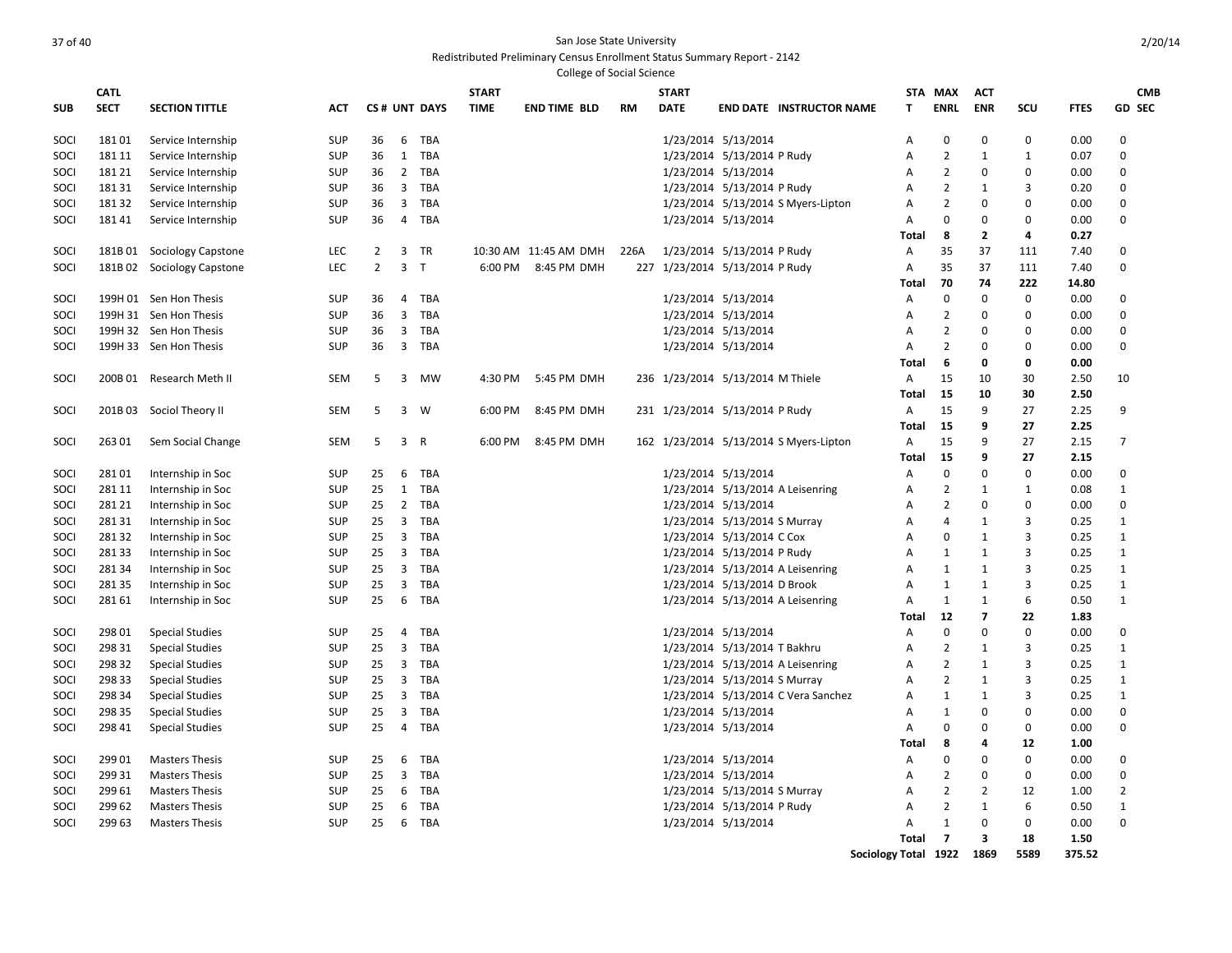.<br>College of Social Scie

| College of Social Science |                                      |                         |                          |        |                     |              |              |                                              |           |                                    |                             |                                      |              |               |                |                    |               |                                       |        |
|---------------------------|--------------------------------------|-------------------------|--------------------------|--------|---------------------|--------------|--------------|----------------------------------------------|-----------|------------------------------------|-----------------------------|--------------------------------------|--------------|---------------|----------------|--------------------|---------------|---------------------------------------|--------|
|                           | <b>CATL</b>                          |                         |                          |        |                     |              | <b>START</b> |                                              |           | <b>START</b>                       |                             |                                      | STA          | MAX           | ACT            |                    |               | <b>CMB</b>                            |        |
| <b>SUB</b>                | <b>SECT</b>                          | <b>SECTION TITTLE</b>   | ACT                      |        |                     | CS# UNT DAYS | <b>TIME</b>  | <b>END TIME BLD</b>                          | <b>RM</b> | <b>DATE</b>                        |                             | <b>END DATE INSTRUCTOR NAME</b>      | Т            | <b>ENRL</b>   | <b>ENR</b>     | scu                | <b>FTES</b>   | <b>GD SEC</b>                         |        |
|                           | <b>Urban &amp; Regional Planning</b> |                         |                          |        |                     |              |              |                                              |           |                                    |                             |                                      |              |               |                |                    |               |                                       |        |
| <b>URBP</b>               | 12001                                | Int Hous Econ Poli      | <b>SEM</b>               |        | $\overline{4}$      |              |              |                                              |           |                                    |                             |                                      | Х            | 0             | 0              | 0                  | 0.00          | $\mathbf 0$                           |        |
|                           |                                      |                         |                          |        |                     |              |              |                                              |           |                                    |                             |                                      | <b>Total</b> | 0             | $\Omega$       | 0                  | 0.00          |                                       |        |
| URBP                      | 13601                                | Int Land Use Plan       | SEM                      | 5      | 4                   | M            |              | 7:30 PM 10:00 PM CL                          |           | 225 1/23/2014 5/13/2014 J Davidson |                             |                                      | А            | 5             | 4              | 16                 | 1.07          | $\mathbf{0}$<br>C                     |        |
| <b>ENVS</b>               | 13601                                | Int Land Use Plan       | <b>SEM</b>               | 5      | $\overline{4}$      | M            |              | 7:30 PM 10:00 PM CL                          | 225       | 1/23/2014 5/13/2014 J Davidson     |                             |                                      | Α            | $\Omega$      | $\Omega$       | $\mathbf{0}$       | 0.00          | $\mathbf{0}$<br>C                     | $\ast$ |
|                           |                                      |                         |                          |        |                     |              |              |                                              |           |                                    |                             |                                      | Total        | 5             | 4              | 16                 | 1.07          |                                       |        |
| <b>URBP</b>               | 15101                                | Intro Urban Design      | <b>SEM</b>               | 5      | 4                   | R            | 4:30 PM      | 7:00 PM SH                                   |           | 348 1/23/2014 5/13/2014 R Schrader |                             |                                      | Α            | 5             | 1              | $\overline{a}$     | 0.27          | $\mathbf 0$<br>C                      |        |
| <b>DSIT</b>               | 15101                                | Intro Urban Design      | <b>SEM</b>               | 5      | $\overline{4}$      | R            | 4:30 PM      | 7:00 PM SH                                   |           | 348 1/23/2014 5/13/2014 R Schrader |                             |                                      | Α            | 0             | $\overline{0}$ | $\mathbf 0$        | 0.00          | $\mathbf 0$<br>C                      |        |
|                           |                                      |                         |                          |        |                     |              |              |                                              |           |                                    |                             |                                      | Total        | 5             | 1              | 4                  | 0.27          |                                       |        |
| <b>URBP</b>               | 15601                                | Intro Local Trans       | <b>SEM</b><br><b>SEM</b> | 5<br>5 | $\overline{4}$<br>4 | W<br>W       |              | 7:30 PM 10:00 PM BBC<br>7:30 PM 10:00 PM BBC |           | 121 1/23/2014 5/13/2014 A Agrawal  |                             |                                      | Α            | 5<br>$\Omega$ | 4<br>$\Omega$  | 16<br>$\mathbf{0}$ | 1.07<br>0.00  | $\mathbf 0$<br>C<br>$\mathbf{0}$<br>C |        |
| <b>ENVS</b>               | 15601                                | Intro Local Trans       |                          |        |                     |              |              |                                              |           | 121 1/23/2014 5/13/2014 A Agrawal  |                             |                                      | А<br>Total   | 5             | 4              | 16                 | 1.07          |                                       |        |
| URBP                      | 16001                                | <b>Topics Env Plnng</b> | <b>SEM</b>               |        | $\overline{4}$      |              |              |                                              |           |                                    |                             |                                      | Х            | $\Omega$      | $\Omega$       | $\Omega$           | 0.00          | $\mathbf 0$                           |        |
|                           |                                      |                         |                          |        |                     |              |              |                                              |           |                                    |                             |                                      | Total        | 0             | 0              | 0                  | 0.00          |                                       |        |
| <b>URBP</b>               | 175 01                               | Urb Studies Topics      | <b>SEM</b>               |        | $\overline{4}$      |              |              |                                              |           |                                    |                             |                                      | х            | $\Omega$      | $\Omega$       | $\Omega$           | 0.00          | $\mathbf 0$                           |        |
|                           |                                      |                         |                          |        |                     |              |              |                                              |           |                                    |                             |                                      | Total        | 0             | 0              | 0                  | 0.00          |                                       |        |
| <b>URBP</b>               | 179A 01                              | Fund of GIS Urb Plng    | ACT                      | 13     | 4                   | W            |              | 7:30 PM 10:00 PM WSQ                         |           | 208 1/23/2014 5/13/2014 R Kos      |                             |                                      | Α            | 5             | 4              | 16                 | 1.13          | $\mathbf{1}$<br>C                     |        |
| <b>ENVS</b>               | 179A 01                              | Fund of GIS Urb Plng    | <b>ACT</b>               | 13     | $\overline{4}$      | W            |              | 7:30 PM 10:00 PM WSQ                         |           | 208 1/23/2014 5/13/2014 R Kos      |                             |                                      | Α            | $\mathbf 0$   | $\mathbf{0}$   | $\mathbf 0$        | 0.00          | $\mathbf{0}$<br>C                     |        |
|                           |                                      |                         |                          |        |                     |              |              |                                              |           |                                    |                             |                                      | Total        | -5            | 4              | 16                 | 1.13          |                                       |        |
| <b>URBP</b>               | 200 01                               | Urb Plan Seminar        | <b>SEM</b>               | 5      | $\overline{4}$      | R            |              | 7:30 PM 10:00 PM CL                          |           | 306 1/23/2014 5/13/2014 L Prevetti |                             |                                      | Α            | 18            | 19             | 76                 | 6.33          | 19                                    |        |
|                           |                                      |                         |                          |        |                     |              |              |                                              |           |                                    |                             |                                      | Total        | 18            | 19             | 76                 | 6.33          |                                       |        |
| URBP                      | 203 01                               | Coll Nhood Plan         | <b>SEM</b>               | 5      | $\overline{4}$      | W            | 4:30 PM      | 7:00 PM WSQ                                  |           | 208 1/23/2014 5/13/2014 R Kos      |                             |                                      | А            | 15            | 6              | 24                 | 2.00          | 6                                     |        |
|                           |                                      |                         |                          |        |                     |              |              |                                              |           |                                    |                             |                                      | Total        | 15            | 6              | 24                 | 2.00          |                                       |        |
| <b>URBP</b>               | 204 01                               | Quan Meth I             | <b>SEM</b>               | 5      | $\overline{4}$      | M            | 4:30 PM      | 7:00 PM WSQ                                  |           | 208 1/23/2014 5/13/2014 S Mathur   |                             |                                      | Α            | 18            | 11             | 44                 | 3.67          | 11                                    |        |
| <b>URBP</b>               | 20701                                | Real Estate Bus Plan    | <b>SEM</b>               | 5      | 3 R                 |              |              | 7:30 PM 10:00 PM CL                          |           |                                    |                             | 318 1/23/2014 5/13/2014 R McLaughlin | Total<br>Α   | 18<br>15      | 11<br>11       | 44<br>33           | 3.67<br>2.75  | 11                                    |        |
|                           |                                      |                         |                          |        |                     |              |              |                                              |           |                                    |                             |                                      | Total        | 15            | 11             | 33                 | 2.75          |                                       |        |
| <b>URBP</b>               | 22301                                | Housing Econ & Pol      | <b>SEM</b>               | 5      | 4 T                 |              |              | 7:30 PM 10:00 PM CL                          |           | 131 1/23/2014 5/13/2014 S Mathur   |                             |                                      | Α            | 15            | 9              | 36                 | 3.00          | 9                                     |        |
|                           |                                      |                         |                          |        |                     |              |              |                                              |           |                                    |                             |                                      | Total        | 15            | 9              | 36                 | 3.00          |                                       |        |
| URBP                      | 225 01                               | Land Use & Urb Pl       | <b>SEM</b>               | 5      |                     | 4 M          |              | 7:30 PM 10:00 PM CL                          |           | 225 1/23/2014 5/13/2014 J Davidson |                             |                                      | Α            | 18            | 19             | 76                 | 6.33          | 19                                    |        |
|                           |                                      |                         |                          |        |                     |              |              |                                              |           |                                    |                             |                                      | Total        | 18            | 19             | 76                 | 6.33          |                                       |        |
| URBP                      | 23101                                | Urb Design in Plan      | <b>SEM</b>               | 5      | $\overline{4}$      | R            | 4:30 PM      | 7:00 PM SH                                   |           | 348 1/23/2014 5/13/2014 R Schrader |                             |                                      | Α            | 15            | 14             | 56                 | 4.67          | 14                                    |        |
|                           |                                      |                         |                          |        |                     |              |              |                                              |           |                                    |                             |                                      | Total        | 15            | 14             | 56                 | 4.67          |                                       |        |
| URBP                      | 234 01                               | Field Study Sem         | <b>SEM</b>               |        | $\mathbf{1}$        |              |              |                                              |           |                                    |                             |                                      | Х            | 0             | $\Omega$       | 0                  | 0.00          | 0                                     |        |
| URBP                      | 234 02                               | Field Study Sem         | <b>SEM</b>               | 5      | 1                   | TBA          |              |                                              |           |                                    | 1/23/2014 5/13/2014 H Nixon |                                      | Α            | 5             | $\mathbf{1}$   | 1                  | 0.08          | $\mathbf{1}$                          |        |
|                           |                                      |                         |                          |        |                     |              |              |                                              |           |                                    |                             |                                      | Total        | 5             | $\mathbf{1}$   | 1                  | 0.08          |                                       |        |
| <b>URBP</b>               | 23601                                | Urban & Regional Dev    | <b>SEM</b>               | 5      | $\overline{4}$      | ਾ            | 4:30 PM      | 7:00 PM CL                                   |           |                                    |                             | 125 1/23/2014 5/13/2014 R McLaughlin | Α            | 18            | 19             | 76                 | 6.33          | 19                                    |        |
| <b>URBP</b>               | 23602                                | Urban & Regional Dev    | <b>SEM</b>               | 5      | $\overline{4}$      | $\mathsf{R}$ | 4:30 PM      | 7:00 PM CL                                   |           |                                    |                             | 125 1/23/2014 5/13/2014 R McLaughlin | Α<br>Total   | 18<br>36      | 19<br>38       | 76<br>152          | 6.33<br>12.67 | 19                                    |        |
| URBP                      | 24101                                | Plan Sustain City       | <b>SEM</b>               | 5      | $2^{\circ}$         | W            | 4:30 PM      | 7:00 PM CL                                   |           |                                    |                             | 318 1/23/2014 5/13/2014 R Eastwood   | Α            | 18            | 19             | 38                 | 3.17          | 19                                    |        |
|                           |                                      |                         |                          |        |                     |              |              |                                              |           |                                    |                             |                                      | Total        | 18            | 19             | 38                 | 3.17          |                                       |        |
| URBP                      | 25001                                | Urb Pl Pub Finance      | <b>SEM</b>               | 5      | 4                   | M            |              | 7:30 PM 10:00 PM CL                          |           | 318 1/23/2014 5/13/2014 S Mathur   |                             |                                      | Α            | 15            | 15             | 60                 | 5.00          | 15                                    |        |
|                           |                                      |                         |                          |        |                     |              |              |                                              |           |                                    |                             |                                      | Total        | 15            | 15             | 60                 | 5.00          |                                       |        |
| <b>URBP</b>               | 25601                                | Local Transp Plan       | <b>SEM</b>               | 5      | $\overline{4}$      | W            |              | 7:30 PM 10:00 PM BBC                         |           | 121 1/23/2014 5/13/2014 A Agrawal  |                             |                                      | Α            | 15            | 12             | 48                 | 4.00          | 12                                    |        |
|                           |                                      |                         |                          |        |                     |              |              |                                              |           |                                    |                             |                                      | <b>Total</b> | 15            | 12             | 48                 | 4.00          |                                       |        |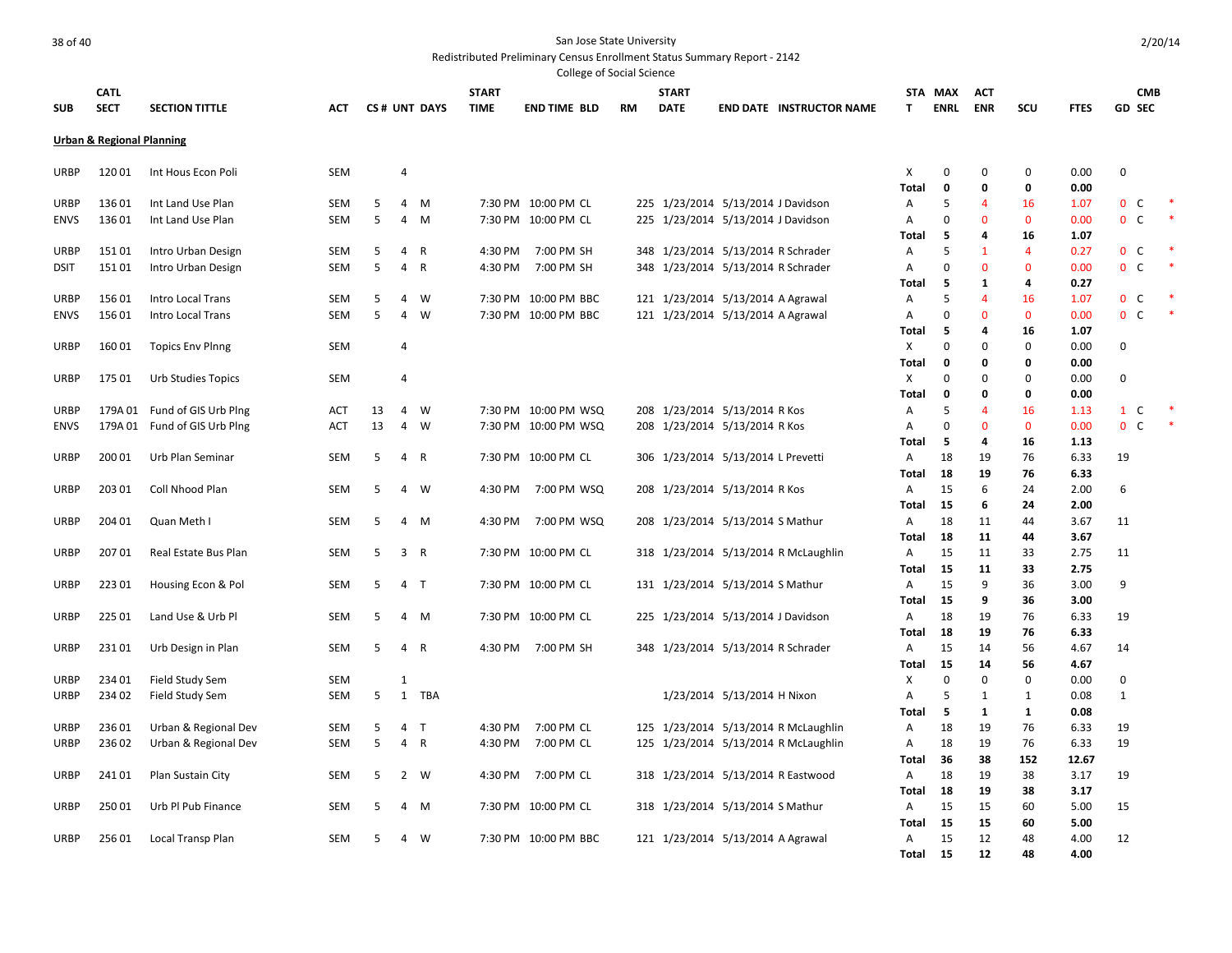|             |             |                              |            |    |              |              |              | <b>College of Social Science</b> |           |              |                                   |                   |             |            |                |              |                |
|-------------|-------------|------------------------------|------------|----|--------------|--------------|--------------|----------------------------------|-----------|--------------|-----------------------------------|-------------------|-------------|------------|----------------|--------------|----------------|
|             | <b>CATL</b> |                              |            |    |              |              | <b>START</b> |                                  |           | <b>START</b> |                                   |                   | STA MAX     | <b>ACT</b> |                |              | <b>CMB</b>     |
| <b>SUB</b>  | <b>SECT</b> | <b>SECTION TITTLE</b>        | <b>ACT</b> |    |              | CS# UNT DAYS | <b>TIME</b>  | <b>END TIME BLD</b>              | <b>RM</b> | <b>DATE</b>  | <b>END DATE INSTRUCTOR NAME</b>   |                   | <b>ENRL</b> | <b>ENR</b> | SCU            | <b>FTES</b>  | <b>GD SEC</b>  |
| URBP        | 26001       | <b>Envtl Planning Topics</b> | SEM        | 5  | 4            | $\mathsf{T}$ | 4:30 PM      | 7:00 PM CL                       |           |              | 129 1/23/2014 5/13/2014 R Kos     | A<br><b>Total</b> | 15<br>15    | 12<br>12   | 48<br>48       | 4.00<br>4.00 | 12             |
| URBP        |             | 275G 01 GIS Overview         | SEM        | 5  | $1$ T        |              |              | 7:30 PM 10:00 PM CL              |           |              | 125 1/23/2014 5/13/2014 H Wong    | A<br>Total        | 18<br>18    | 17<br>17   | 17<br>17       | 1.42<br>1.42 | 17             |
| <b>URBP</b> | 27801       | Intro to GIS Urb Plng        | SEM        | 5  | 4            | W            |              | 7:30 PM 10:00 PM WSQ             |           |              | 208 1/23/2014 5/13/2014 R Kos     | А<br>Total        | 15<br>15    | 12<br>12   | 48<br>48       | 4.00<br>4.00 | 12             |
| <b>URBP</b> | 28001       | Plng Rsearch Topic           | <b>SEM</b> |    |              |              |              |                                  |           |              |                                   | X                 | $\Omega$    | $\Omega$   | 0              | 0.00         | 0              |
| <b>URBP</b> | 28002       | Plng Rsearch Topic           | <b>SEM</b> | 5  | 1            | <b>TBA</b>   |              |                                  |           |              | 1/23/2014 5/13/2014 R Kos         | А                 | 5           | 3          | 3              | 0.25         | 3              |
| <b>URBP</b> | 28003       | Plng Rsearch Topic           | <b>SEM</b> | 5  | 1            | <b>TBA</b>   |              |                                  |           |              | 1/23/2014 5/13/2014 S Mathur      | А                 |             | 2          | $\overline{2}$ | 0.17         | 2              |
| <b>URBP</b> | 28004       | Plng Rsearch Topic           | <b>SEM</b> | 5  | 1            | <b>TBA</b>   |              |                                  |           |              | 1/23/2014 5/13/2014 R McLaughlin  | Α                 | 5           | 2          | 2              | 0.17         | 2              |
| <b>URBP</b> | 28005       | Plng Rsearch Topic           | <b>SEM</b> | 5  | 1            | <b>TBA</b>   |              |                                  |           |              | 1/23/2014 5/13/2014 H Nixon       | А                 |             |            | 3              | 0.25         | 3              |
| <b>URBP</b> | 280 06      | Plng Rsearch Topic           | SEM        | 5  | 1            | <b>TBA</b>   |              |                                  |           |              | 1/23/2014 5/13/2014 D Salazar     | A                 | 5           | 2          | 2              | 0.17         | $\overline{2}$ |
| <b>URBP</b> | 28007       | Plng Rsearch Topic           | <b>SEM</b> | 5. | 1            | <b>TBA</b>   |              |                                  |           |              | 1/23/2014 5/13/2014 R Kos         | A                 | 15          |            | $\mathbf{1}$   | 0.08         | 1              |
| <b>URBP</b> | 28008       | Plng Rsearch Topic           | <b>SEM</b> | 5  | 2            | <b>TBA</b>   |              |                                  |           |              | 1/23/2014 5/13/2014 G Wessel      | А                 | 5           | 3          | 3              | 0.50         | 3              |
|             |             |                              |            |    |              |              |              |                                  |           |              |                                   | Total             | 45          | 16         | 16             | 1.58         |                |
| URBP        | 297P01      | Plan Rpt Prelim              | SEM        | 5  | $\mathbf{1}$ | M            | 4:30 PM      | 7:00 PM SH                       |           |              | 315 1/23/2014 5/13/2014 A Agrawal | A                 | 18          | 20         | 20             | 1.67         | 20             |
|             |             |                              |            |    |              |              |              |                                  |           |              |                                   | Total             | 18          | 20         | 20             | 1.67         |                |
| <b>URBP</b> | 298A01      | Special Study-Rpt Devt       | <b>SUP</b> | 25 | 3            | T            |              | 7:30 PM 10:00 PM                 |           |              | 1/23/2014 5/13/2014 A Agrawal     | A                 | 12          |            | 3              | 0.25         | 1              |
| <b>URBP</b> | 298A02      | Special Study-Rpt Devt       | <b>SUP</b> | 25 | 3            | $\mathsf{T}$ |              | 7:30 PM 10:00 PM                 |           |              | 1/23/2014 5/13/2014 H Nixon       | A                 | 12          |            | 9              | 0.75         | 3              |
| <b>URBP</b> | 298A03      | Special Study-Rpt Devt       | <b>SUP</b> | 25 | 3            | $\mathsf{T}$ |              | 7:30 PM 10:00 PM                 |           |              | 1/23/2014 5/13/2014 R Kos         | A                 | 12          | 6          | 18             | 1.50         | 6              |
|             |             |                              |            |    |              |              |              |                                  |           |              |                                   | Total             | 36          | 10         | 30             | 2.50         |                |
| <b>URBP</b> | 298B01      | Special Study: Pln Rpt Dev   | <b>SUP</b> | 25 | 3            | <b>TBA</b>   |              |                                  |           |              | 1/23/2014 5/13/2014 A Agrawal     | A                 | 15          | 11         | 33             | 2.75         | 11             |
| URBP        | 298B02      | Special Study: Pln Rpt Dev   | <b>SUP</b> | 25 | 3            | <b>TBA</b>   |              |                                  |           |              | 1/23/2014 5/13/2014 H Nixon       | A                 | 10          | 10         | 30             | 2.50         | 10             |
| <b>URBP</b> | 298B03      | Special Study: Pln Rpt Dev   | <b>SUP</b> | 25 | 3            | <b>TBA</b>   |              |                                  |           |              | 1/23/2014 5/13/2014 R Kos         | A                 | 10          | 3          | 9              | 0.75         | 3              |
|             |             |                              |            |    |              |              |              |                                  |           |              |                                   | <b>Total</b>      | 35          | 24         | 72             | 6.00         |                |

**Urban & Regional Planning Total 405 298 947 78.37**